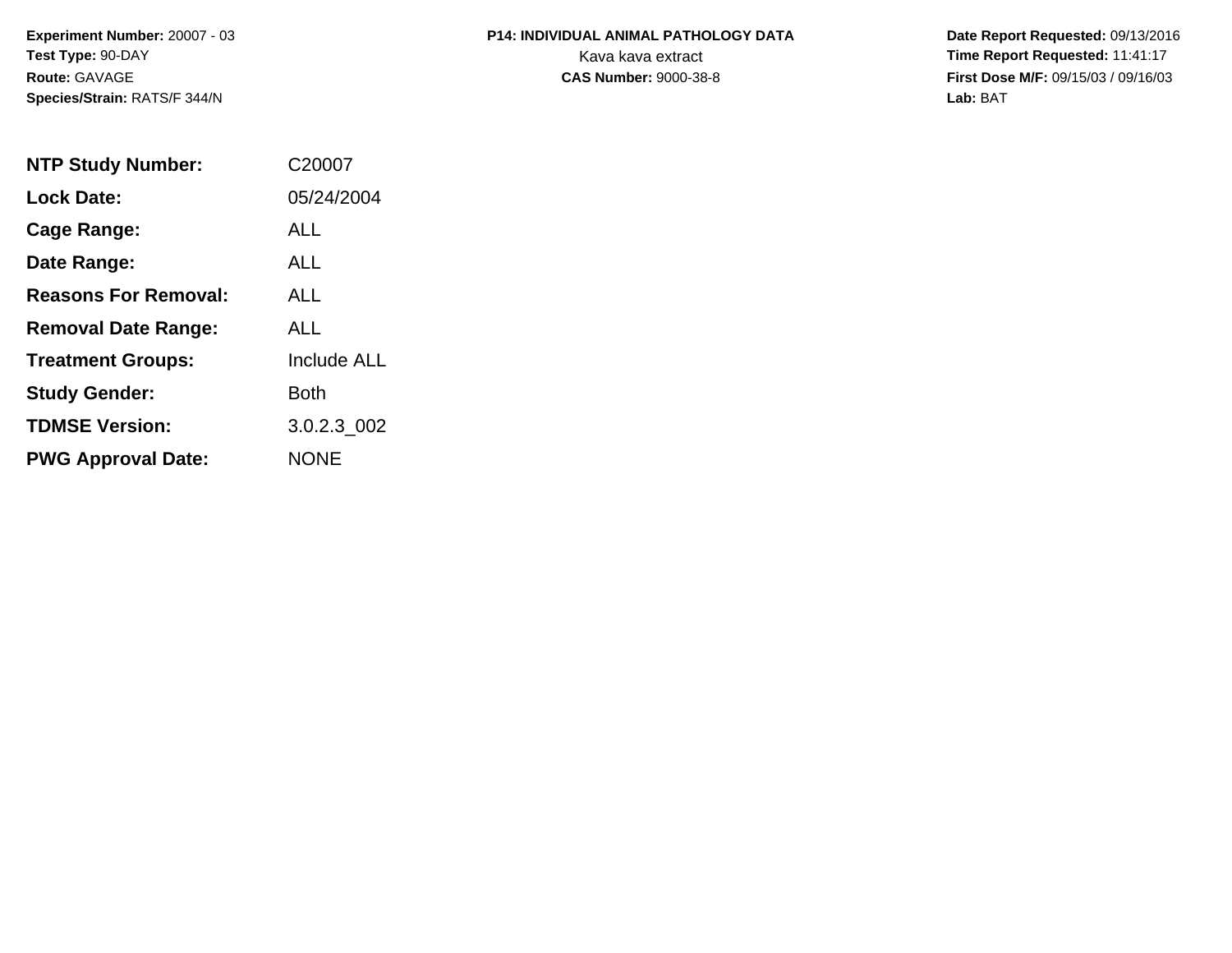| Experiment Number: 20007 - 03<br>Test Type: 90-DAY<br>Route: GAVAGE<br>Species/Strain: RATS/F 344/N | <b>P14: INDIVIDUAL ANIMAL PATHOLOGY DATA</b><br>Kava kava extract<br><b>CAS Number: 9000-38-8</b> |                                                     | Date Report Requested: 09/13/2016<br>Time Report Requested: 11:41:17<br>First Dose M/F: 09/15/03 / 09/16/03<br>Lab: BAT |
|-----------------------------------------------------------------------------------------------------|---------------------------------------------------------------------------------------------------|-----------------------------------------------------|-------------------------------------------------------------------------------------------------------------------------|
| <b>ANIMAL ID: 1</b>                                                                                 | <b>TRT#: 1</b><br>DOSE: 0 G/KG                                                                    | <b>SEX: Male</b><br><b>DISP: Terminal Sacrifice</b> | DAY ON TEST: 93<br>HISTO: 0304802                                                                                       |
|                                                                                                     |                                                                                                   | ORGAN AND ACCOUNTABLE SITE STATUS                   |                                                                                                                         |
| <b>NORMAL</b>                                                                                       |                                                                                                   |                                                     |                                                                                                                         |
| * Adrenal Cortex                                                                                    | * Adrenal Medulla                                                                                 | * Blood Vessel                                      | $*$ Bone                                                                                                                |
| * Bone Marrow                                                                                       | <b>Brain</b>                                                                                      | Epididymis                                          | * Esophagus                                                                                                             |
| * Eye                                                                                               | * Intestine Large, Cecum                                                                          | * Intestine Large, Colon                            | * Intestine Large, Rectum                                                                                               |
| * Intestine Small, Duodenum                                                                         | * Intestine Small, Ileum                                                                          | * Intestine Small, Jejunum                          | * Islets, Pancreatic                                                                                                    |
| * Lymph Node, Mesenteric                                                                            | * Mammary Gland                                                                                   | * Nose                                              | * Pancreas                                                                                                              |
| * Parathyroid Gland                                                                                 | * Pituitary Gland                                                                                 | * Preputial Gland                                   | * Prostate                                                                                                              |
| * Salivary Glands                                                                                   | * Seminal Vesicle                                                                                 | * Skin                                              | * Spleen                                                                                                                |
| * Stomach, Forestomach                                                                              | * Stomach, Glandular                                                                              | * Testes                                            | * Thymus                                                                                                                |
| * Thyroid Gland                                                                                     | * Trachea                                                                                         | * Urinary Bladder                                   |                                                                                                                         |
| <b>MISSING</b>                                                                                      |                                                                                                   |                                                     |                                                                                                                         |
| * Lymph Node, Mandibular                                                                            |                                                                                                   |                                                     |                                                                                                                         |
| <b>OBSERVATIONS</b>                                                                                 |                                                                                                   |                                                     |                                                                                                                         |
| * Harderian Gland                                                                                   |                                                                                                   | <b>Infiltration Cellular</b>                        | Mononuclear CI, Minimal                                                                                                 |
| * Heart                                                                                             |                                                                                                   | Cardiomyopathy                                      | Minimal                                                                                                                 |
| * Kidney                                                                                            |                                                                                                   | <b>Infiltration Cellular</b>                        | Mononuclear CI, Minimal                                                                                                 |
|                                                                                                     |                                                                                                   | Mineralization                                      | Minimal                                                                                                                 |
|                                                                                                     |                                                                                                   | Nephropathy                                         | Minimal                                                                                                                 |
| * Liver                                                                                             |                                                                                                   | <b>Infiltration Cellular</b>                        | Mononuclear CI, Minimal                                                                                                 |
| * Lung                                                                                              | Alveolus                                                                                          | <b>Infiltration Cellular</b>                        | Histiocyte, Minimal                                                                                                     |
|                                                                                                     | Interstitium                                                                                      | Inflammation                                        | Chronic, Minimal                                                                                                        |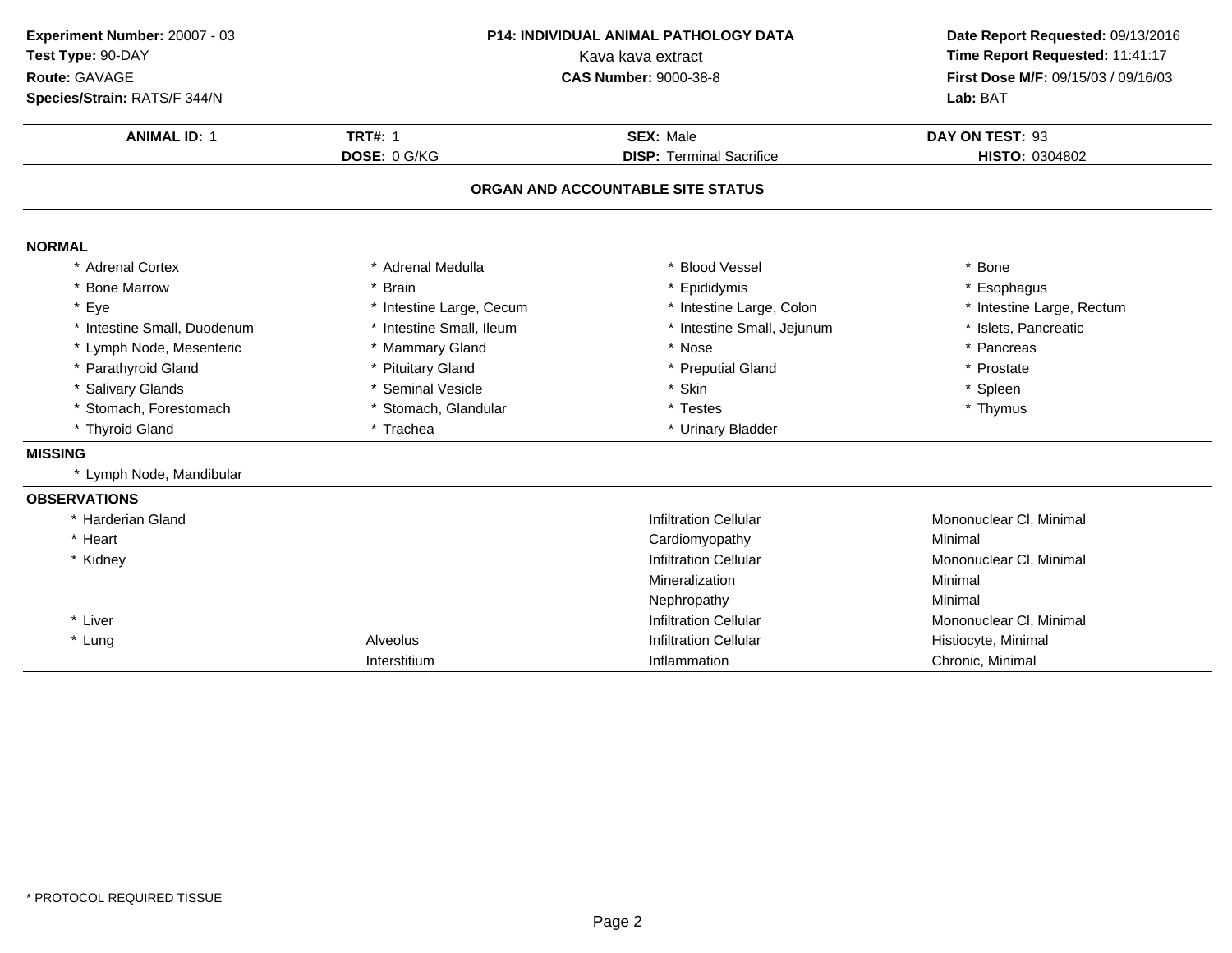| Experiment Number: 20007 - 03<br>Test Type: 90-DAY<br>Route: GAVAGE<br>Species/Strain: RATS/F 344/N | <b>P14: INDIVIDUAL ANIMAL PATHOLOGY DATA</b><br>Kava kava extract<br><b>CAS Number: 9000-38-8</b> |                                                     | Date Report Requested: 09/13/2016<br>Time Report Requested: 11:41:17<br>First Dose M/F: 09/15/03 / 09/16/03<br>Lab: BAT |  |
|-----------------------------------------------------------------------------------------------------|---------------------------------------------------------------------------------------------------|-----------------------------------------------------|-------------------------------------------------------------------------------------------------------------------------|--|
|                                                                                                     |                                                                                                   |                                                     |                                                                                                                         |  |
| <b>ANIMAL ID: 2</b>                                                                                 | <b>TRT#: 1</b><br>DOSE: 0 G/KG                                                                    | <b>SEX: Male</b><br><b>DISP: Terminal Sacrifice</b> | DAY ON TEST: 93<br>HISTO: 0304803                                                                                       |  |
|                                                                                                     |                                                                                                   | ORGAN AND ACCOUNTABLE SITE STATUS                   |                                                                                                                         |  |
|                                                                                                     |                                                                                                   |                                                     |                                                                                                                         |  |
| <b>NORMAL</b>                                                                                       |                                                                                                   |                                                     |                                                                                                                         |  |
| * Adrenal Cortex                                                                                    | * Adrenal Medulla                                                                                 | <b>Blood Vessel</b>                                 | * Bone                                                                                                                  |  |
| * Bone Marrow                                                                                       | * Brain                                                                                           | * Epididymis                                        | * Esophagus                                                                                                             |  |
| * Eye                                                                                               | * Harderian Gland                                                                                 | * Heart                                             | * Intestine Large, Cecum                                                                                                |  |
| * Intestine Large, Colon                                                                            | * Intestine Large, Rectum                                                                         | * Intestine Small, Duodenum                         | * Intestine Small, Ileum                                                                                                |  |
| * Intestine Small, Jejunum                                                                          | * Islets, Pancreatic                                                                              | * Lymph Node, Mesenteric                            | * Mammary Gland                                                                                                         |  |
| * Nose                                                                                              | * Pancreas                                                                                        | * Parathyroid Gland                                 | * Pituitary Gland                                                                                                       |  |
| * Preputial Gland                                                                                   | * Prostate                                                                                        | <b>Salivary Glands</b>                              | * Seminal Vesicle                                                                                                       |  |
| * Skin                                                                                              | * Spleen                                                                                          | * Stomach, Forestomach                              | * Stomach, Glandular                                                                                                    |  |
| * Testes                                                                                            | * Thymus                                                                                          | * Thyroid Gland                                     | * Trachea                                                                                                               |  |
| * Urinary Bladder                                                                                   |                                                                                                   |                                                     |                                                                                                                         |  |
| <b>MISSING</b>                                                                                      |                                                                                                   |                                                     |                                                                                                                         |  |
| * Lymph Node, Mandibular                                                                            |                                                                                                   |                                                     |                                                                                                                         |  |
| <b>OBSERVATIONS</b>                                                                                 |                                                                                                   |                                                     |                                                                                                                         |  |
| * Kidney                                                                                            |                                                                                                   | Mineralization                                      | Minimal                                                                                                                 |  |
|                                                                                                     |                                                                                                   | Nephropathy                                         | Minimal                                                                                                                 |  |
| * Liver                                                                                             |                                                                                                   | <b>Infiltration Cellular</b>                        | Mononuclear CI, Minimal                                                                                                 |  |
| * Lung                                                                                              | Interstitium                                                                                      | <b>Infiltration Cellular</b>                        | Mononuclear CI, Minimal                                                                                                 |  |
|                                                                                                     |                                                                                                   | Metaplasia                                          | Osseous, Focal, Minimal                                                                                                 |  |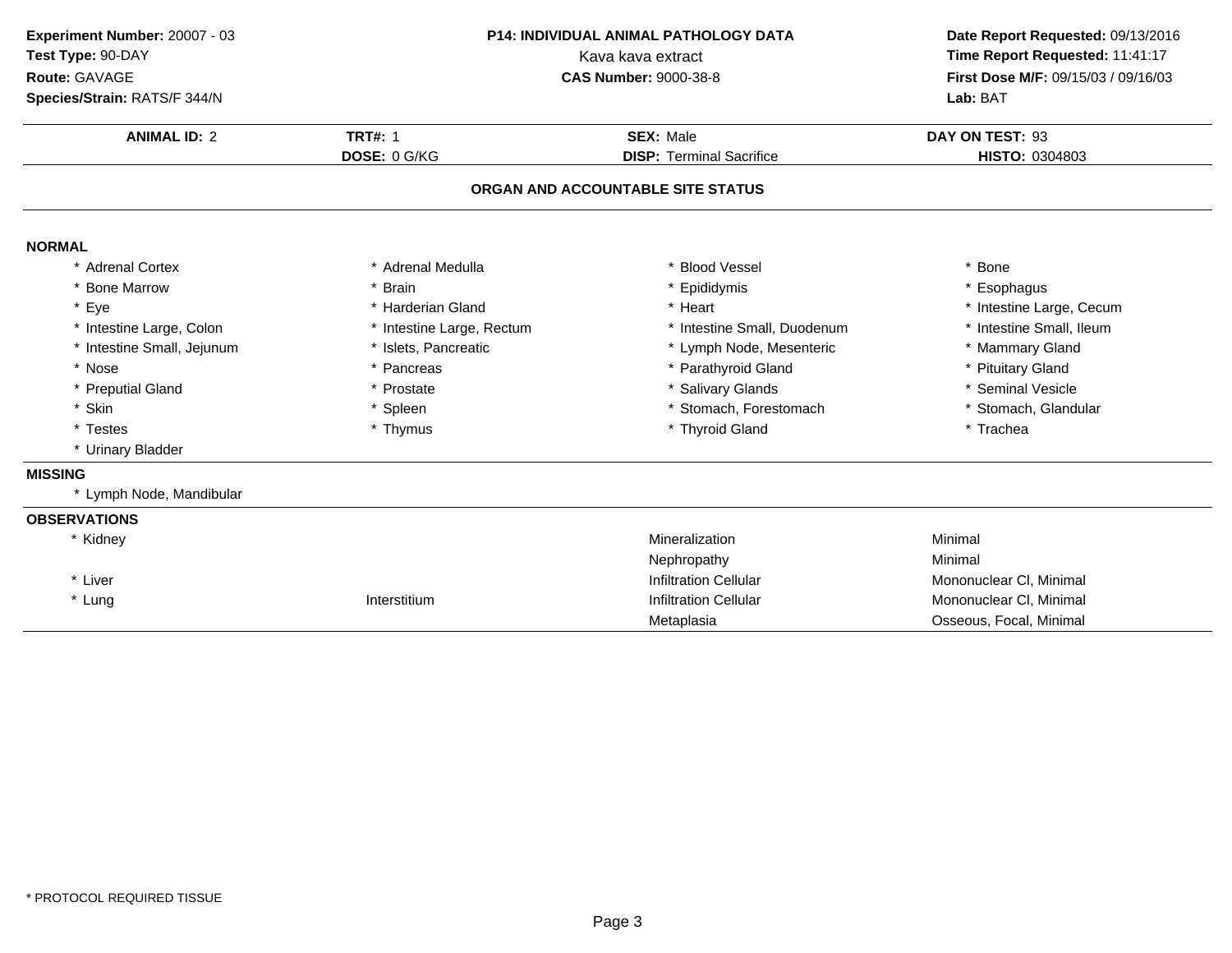| Experiment Number: 20007 - 03<br>Test Type: 90-DAY<br>Route: GAVAGE<br>Species/Strain: RATS/F 344/N | <b>P14: INDIVIDUAL ANIMAL PATHOLOGY DATA</b><br>Kava kava extract<br><b>CAS Number: 9000-38-8</b> |                                   | Date Report Requested: 09/13/2016<br>Time Report Requested: 11:41:17<br>First Dose M/F: 09/15/03 / 09/16/03<br>Lab: BAT |  |
|-----------------------------------------------------------------------------------------------------|---------------------------------------------------------------------------------------------------|-----------------------------------|-------------------------------------------------------------------------------------------------------------------------|--|
|                                                                                                     |                                                                                                   |                                   |                                                                                                                         |  |
| <b>ANIMAL ID: 3</b>                                                                                 | <b>TRT#: 1</b>                                                                                    | <b>SEX: Male</b>                  | DAY ON TEST: 93                                                                                                         |  |
|                                                                                                     | DOSE: 0 G/KG                                                                                      | <b>DISP: Terminal Sacrifice</b>   | HISTO: 0304804                                                                                                          |  |
|                                                                                                     |                                                                                                   | ORGAN AND ACCOUNTABLE SITE STATUS |                                                                                                                         |  |
| <b>NORMAL</b>                                                                                       |                                                                                                   |                                   |                                                                                                                         |  |
| * Adrenal Cortex                                                                                    | * Adrenal Medulla                                                                                 | * Blood Vessel                    | * Bone                                                                                                                  |  |
| * Bone Marrow                                                                                       | * Brain                                                                                           | * Epididymis                      | * Esophagus                                                                                                             |  |
| * Eye                                                                                               | * Harderian Gland                                                                                 | * Intestine Large, Cecum          | * Intestine Large, Colon                                                                                                |  |
| * Intestine Large, Rectum                                                                           | * Intestine Small, Duodenum                                                                       | * Intestine Small, Ileum          | * Intestine Small, Jejunum                                                                                              |  |
| * Islets, Pancreatic                                                                                | * Lung                                                                                            | * Lymph Node, Mesenteric          | * Pancreas                                                                                                              |  |
| * Parathyroid Gland                                                                                 | * Pituitary Gland                                                                                 | * Preputial Gland                 | * Prostate                                                                                                              |  |
| * Salivary Glands                                                                                   | * Seminal Vesicle                                                                                 | * Skin                            | * Spleen                                                                                                                |  |
| * Stomach, Forestomach                                                                              | * Stomach, Glandular                                                                              | * Testes                          | * Thymus                                                                                                                |  |
| * Thyroid Gland                                                                                     | * Trachea                                                                                         | * Urinary Bladder                 |                                                                                                                         |  |
| <b>MISSING</b>                                                                                      |                                                                                                   |                                   |                                                                                                                         |  |
| * Lymph Node, Mandibular                                                                            | * Mammary Gland                                                                                   |                                   |                                                                                                                         |  |
| <b>OBSERVATIONS</b>                                                                                 |                                                                                                   |                                   |                                                                                                                         |  |
| * Heart                                                                                             |                                                                                                   | Cardiomyopathy                    | Mild                                                                                                                    |  |
| * Kidney                                                                                            |                                                                                                   | Mineralization                    | Minimal                                                                                                                 |  |
|                                                                                                     |                                                                                                   | Nephropathy                       | Minimal                                                                                                                 |  |
| * Liver                                                                                             |                                                                                                   | <b>Infiltration Cellular</b>      | Mononuclear CI, Minimal                                                                                                 |  |
| * Nose                                                                                              |                                                                                                   | Inflammation                      | Suppurative, Minimal                                                                                                    |  |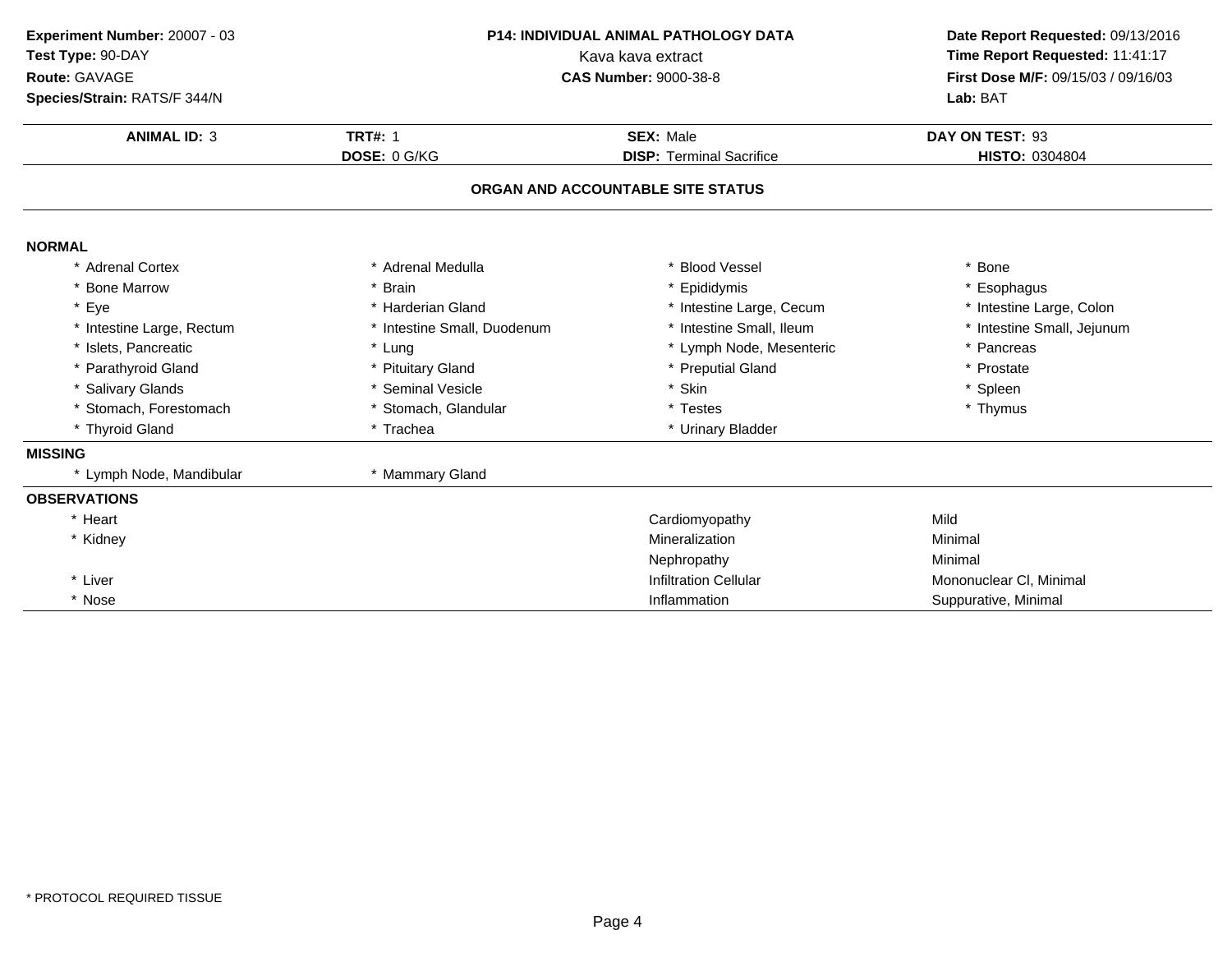| Experiment Number: 20007 - 03 | <b>P14: INDIVIDUAL ANIMAL PATHOLOGY DATA</b><br>Kava kava extract |                                   | Date Report Requested: 09/13/2016   |  |
|-------------------------------|-------------------------------------------------------------------|-----------------------------------|-------------------------------------|--|
| Test Type: 90-DAY             |                                                                   |                                   | Time Report Requested: 11:41:17     |  |
| Route: GAVAGE                 |                                                                   | <b>CAS Number: 9000-38-8</b>      | First Dose M/F: 09/15/03 / 09/16/03 |  |
| Species/Strain: RATS/F 344/N  |                                                                   |                                   | Lab: BAT                            |  |
| <b>ANIMAL ID: 4</b>           | <b>TRT#: 1</b>                                                    | <b>SEX: Male</b>                  | DAY ON TEST: 93                     |  |
|                               | DOSE: 0 G/KG                                                      | <b>DISP: Terminal Sacrifice</b>   | HISTO: 0304805                      |  |
|                               |                                                                   | ORGAN AND ACCOUNTABLE SITE STATUS |                                     |  |
| <b>NORMAL</b>                 |                                                                   |                                   |                                     |  |
| * Adrenal Cortex              | * Adrenal Medulla                                                 | * Blood Vessel                    | * Bone                              |  |
| * Bone Marrow                 | * Brain                                                           | Epididymis                        | * Esophagus                         |  |
| * Eye                         | * Harderian Gland                                                 | * Intestine Large, Cecum          | * Intestine Large, Colon            |  |
| * Intestine Large, Rectum     | * Intestine Small, Duodenum                                       | * Intestine Small, Ileum          | * Intestine Small, Jejunum          |  |
| * Islets, Pancreatic          | * Lung                                                            | * Lymph Node, Mesenteric          | * Mammary Gland                     |  |
| * Nose                        | * Pancreas                                                        | * Parathyroid Gland               | * Pituitary Gland                   |  |
| * Preputial Gland             | * Prostate                                                        | * Salivary Glands                 | * Seminal Vesicle                   |  |
| * Skin                        | * Spleen                                                          | * Stomach, Forestomach            | * Stomach, Glandular                |  |
| * Testes                      | * Thymus                                                          | * Thyroid Gland                   | * Trachea                           |  |
| * Urinary Bladder             |                                                                   |                                   |                                     |  |
| <b>MISSING</b>                |                                                                   |                                   |                                     |  |
| * Lymph Node, Mandibular      |                                                                   |                                   |                                     |  |
| <b>OBSERVATIONS</b>           |                                                                   |                                   |                                     |  |
| * Heart                       |                                                                   | Cardiomyopathy                    | Minimal                             |  |
| * Kidney                      |                                                                   | Nephropathy                       | Minimal                             |  |
| * Liver                       |                                                                   | <b>Infiltration Cellular</b>      | Mononuclear CI, Minimal             |  |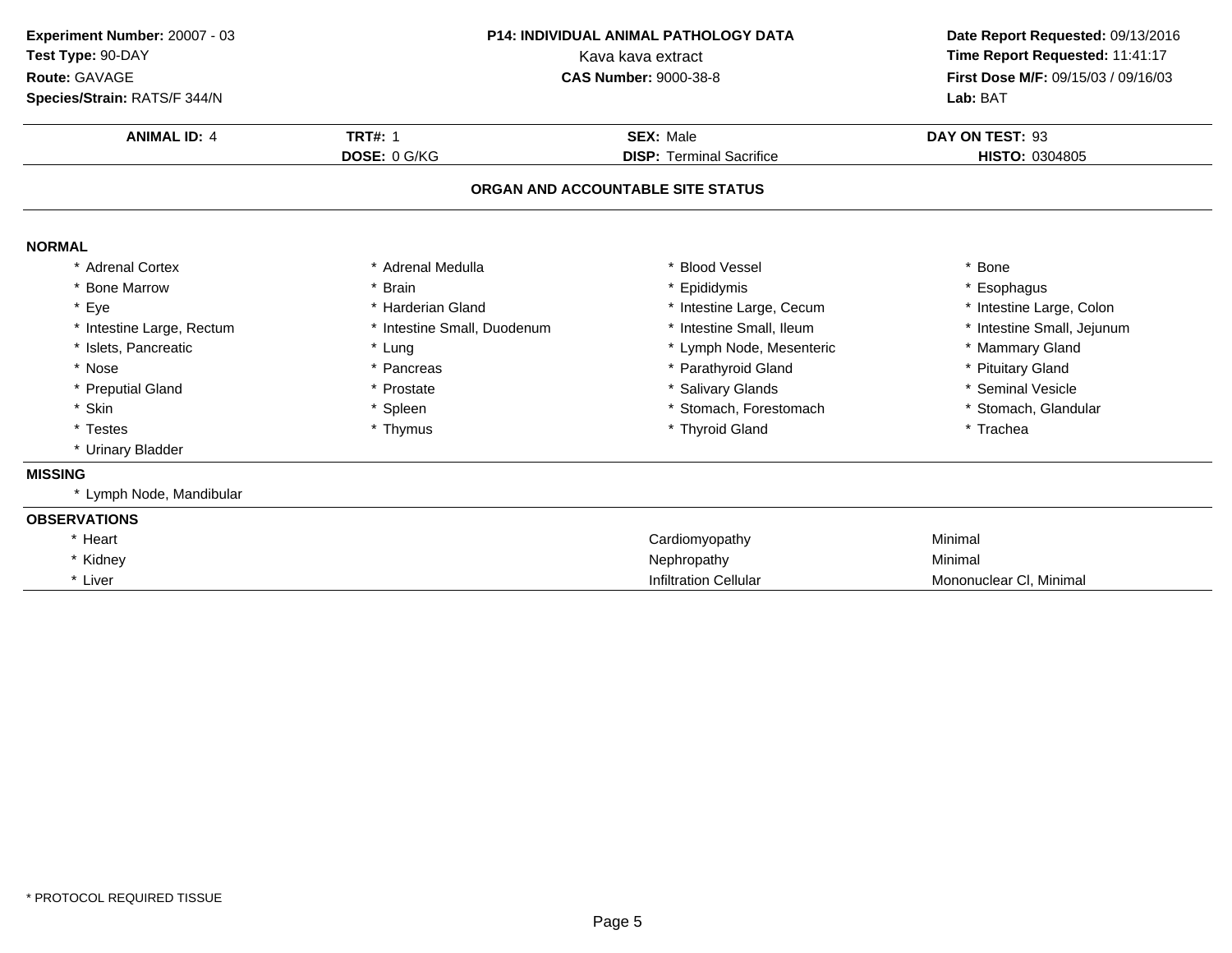| Experiment Number: 20007 - 03<br>Test Type: 90-DAY<br>Route: GAVAGE<br>Species/Strain: RATS/F 344/N | P14: INDIVIDUAL ANIMAL PATHOLOGY DATA<br>Kava kava extract<br><b>CAS Number: 9000-38-8</b> |                                                     | Lab: BAT                          |  | Date Report Requested: 09/13/2016<br>Time Report Requested: 11:41:17<br>First Dose M/F: 09/15/03 / 09/16/03 |
|-----------------------------------------------------------------------------------------------------|--------------------------------------------------------------------------------------------|-----------------------------------------------------|-----------------------------------|--|-------------------------------------------------------------------------------------------------------------|
| <b>ANIMAL ID: 5</b>                                                                                 | <b>TRT#: 1</b><br>DOSE: 0 G/KG                                                             | <b>SEX: Male</b><br><b>DISP: Terminal Sacrifice</b> | DAY ON TEST: 93<br>HISTO: 0304806 |  |                                                                                                             |
|                                                                                                     |                                                                                            |                                                     |                                   |  |                                                                                                             |
|                                                                                                     |                                                                                            | ORGAN AND ACCOUNTABLE SITE STATUS                   |                                   |  |                                                                                                             |
| <b>NORMAL</b>                                                                                       |                                                                                            |                                                     |                                   |  |                                                                                                             |
| * Adrenal Cortex                                                                                    | * Adrenal Medulla                                                                          | * Blood Vessel                                      | * Bone                            |  |                                                                                                             |
| * Bone Marrow                                                                                       | * Brain                                                                                    | * Epididymis                                        | * Esophagus                       |  |                                                                                                             |
| * Eye                                                                                               | * Harderian Gland                                                                          | * Intestine Large, Cecum                            | * Intestine Large, Colon          |  |                                                                                                             |
| * Intestine Large, Rectum                                                                           | * Intestine Small, Duodenum                                                                | * Intestine Small, Ileum                            | * Intestine Small, Jejunum        |  |                                                                                                             |
| * Islets, Pancreatic                                                                                | * Lymph Node, Mesenteric                                                                   | * Nose                                              | * Parathyroid Gland               |  |                                                                                                             |
| * Pituitary Gland                                                                                   | * Preputial Gland                                                                          | * Prostate                                          | * Salivary Glands                 |  |                                                                                                             |
| * Seminal Vesicle                                                                                   | * Skin                                                                                     | * Spleen                                            | * Stomach, Forestomach            |  |                                                                                                             |
| * Stomach, Glandular                                                                                | * Testes                                                                                   | * Thymus                                            | * Thyroid Gland                   |  |                                                                                                             |
| * Trachea                                                                                           | * Urinary Bladder                                                                          |                                                     |                                   |  |                                                                                                             |
| <b>MISSING</b>                                                                                      |                                                                                            |                                                     |                                   |  |                                                                                                             |
| * Lymph Node, Mandibular                                                                            | * Mammary Gland                                                                            |                                                     |                                   |  |                                                                                                             |
| <b>OBSERVATIONS</b>                                                                                 |                                                                                            |                                                     |                                   |  |                                                                                                             |
| * Heart                                                                                             |                                                                                            | Cardiomyopathy                                      | Mild                              |  |                                                                                                             |
| * Kidney                                                                                            |                                                                                            | Nephropathy                                         | Minimal                           |  |                                                                                                             |
| * Liver                                                                                             |                                                                                            | <b>Infiltration Cellular</b>                        | Mononuclear CI, Minimal           |  |                                                                                                             |
|                                                                                                     |                                                                                            | Vacuolization Cytoplasmic                           | Minimal                           |  |                                                                                                             |
| * Lung                                                                                              | Interstitium                                                                               | <b>Infiltration Cellular</b>                        | Mononuclear CI, Minimal           |  |                                                                                                             |
| * Pancreas                                                                                          | Acinus                                                                                     | Atrophy                                             | Minimal                           |  |                                                                                                             |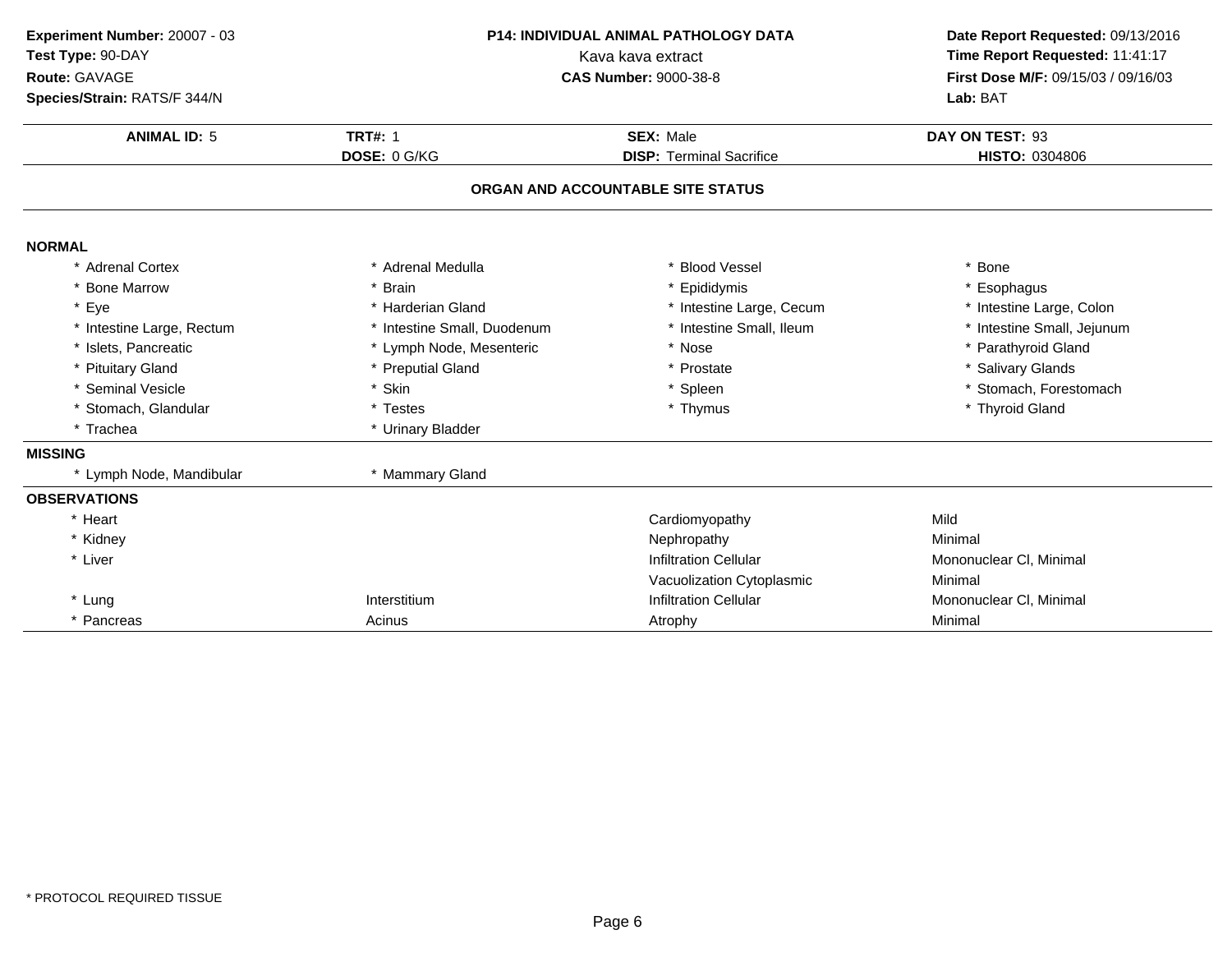| Experiment Number: 20007 - 03<br>Test Type: 90-DAY<br>Route: GAVAGE | <b>P14: INDIVIDUAL ANIMAL PATHOLOGY DATA</b><br>Kava kava extract<br><b>CAS Number: 9000-38-8</b> |                                   | Date Report Requested: 09/13/2016<br>Time Report Requested: 11:41:17<br>First Dose M/F: 09/15/03 / 09/16/03 |  |
|---------------------------------------------------------------------|---------------------------------------------------------------------------------------------------|-----------------------------------|-------------------------------------------------------------------------------------------------------------|--|
| Species/Strain: RATS/F 344/N                                        |                                                                                                   |                                   | Lab: BAT                                                                                                    |  |
| <b>ANIMAL ID: 6</b>                                                 | <b>TRT#: 1</b>                                                                                    | <b>SEX: Male</b>                  | DAY ON TEST: 93                                                                                             |  |
|                                                                     | DOSE: 0 G/KG                                                                                      | <b>DISP: Terminal Sacrifice</b>   | HISTO: 0304807                                                                                              |  |
|                                                                     |                                                                                                   | ORGAN AND ACCOUNTABLE SITE STATUS |                                                                                                             |  |
| <b>NORMAL</b>                                                       |                                                                                                   |                                   |                                                                                                             |  |
| * Adrenal Cortex                                                    | * Adrenal Medulla                                                                                 | * Blood Vessel                    | * Bone                                                                                                      |  |
| * Bone Marrow                                                       | * Brain                                                                                           | * Epididymis                      | Esophagus                                                                                                   |  |
| * Eye                                                               | * Harderian Gland                                                                                 | * Intestine Large, Cecum          | * Intestine Large, Colon                                                                                    |  |
| * Intestine Large, Rectum                                           | * Intestine Small, Duodenum                                                                       | * Intestine Small, Ileum          | * Intestine Small, Jejunum                                                                                  |  |
| * Islets, Pancreatic                                                | * Lymph Node, Mesenteric                                                                          | * Mammary Gland                   | * Nose                                                                                                      |  |
| * Pancreas                                                          | * Parathyroid Gland                                                                               | * Pituitary Gland                 | * Preputial Gland                                                                                           |  |
| * Prostate                                                          | * Salivary Glands                                                                                 | * Seminal Vesicle                 | * Skin                                                                                                      |  |
| * Spleen                                                            | * Stomach, Forestomach                                                                            | * Stomach, Glandular              | * Testes                                                                                                    |  |
| * Thymus                                                            | * Trachea                                                                                         | * Urinary Bladder                 |                                                                                                             |  |
| <b>MISSING</b>                                                      |                                                                                                   |                                   |                                                                                                             |  |
| * Lymph Node, Mandibular                                            |                                                                                                   |                                   |                                                                                                             |  |
| <b>OBSERVATIONS</b>                                                 |                                                                                                   |                                   |                                                                                                             |  |
| * Heart                                                             |                                                                                                   | Cardiomyopathy                    | Minimal                                                                                                     |  |
| * Kidney                                                            |                                                                                                   | Accumulation, Hyaline Droplet     | Mild                                                                                                        |  |
| * Liver                                                             |                                                                                                   | <b>Infiltration Cellular</b>      | Mononuclear CI, Minimal                                                                                     |  |
| * Lung                                                              |                                                                                                   | Metaplasia                        | Osseous, Minimal                                                                                            |  |
| Note: Eosinophilic crystals noted in alveoli.                       |                                                                                                   |                                   |                                                                                                             |  |
| * Thyroid Gland                                                     |                                                                                                   | Cyst                              |                                                                                                             |  |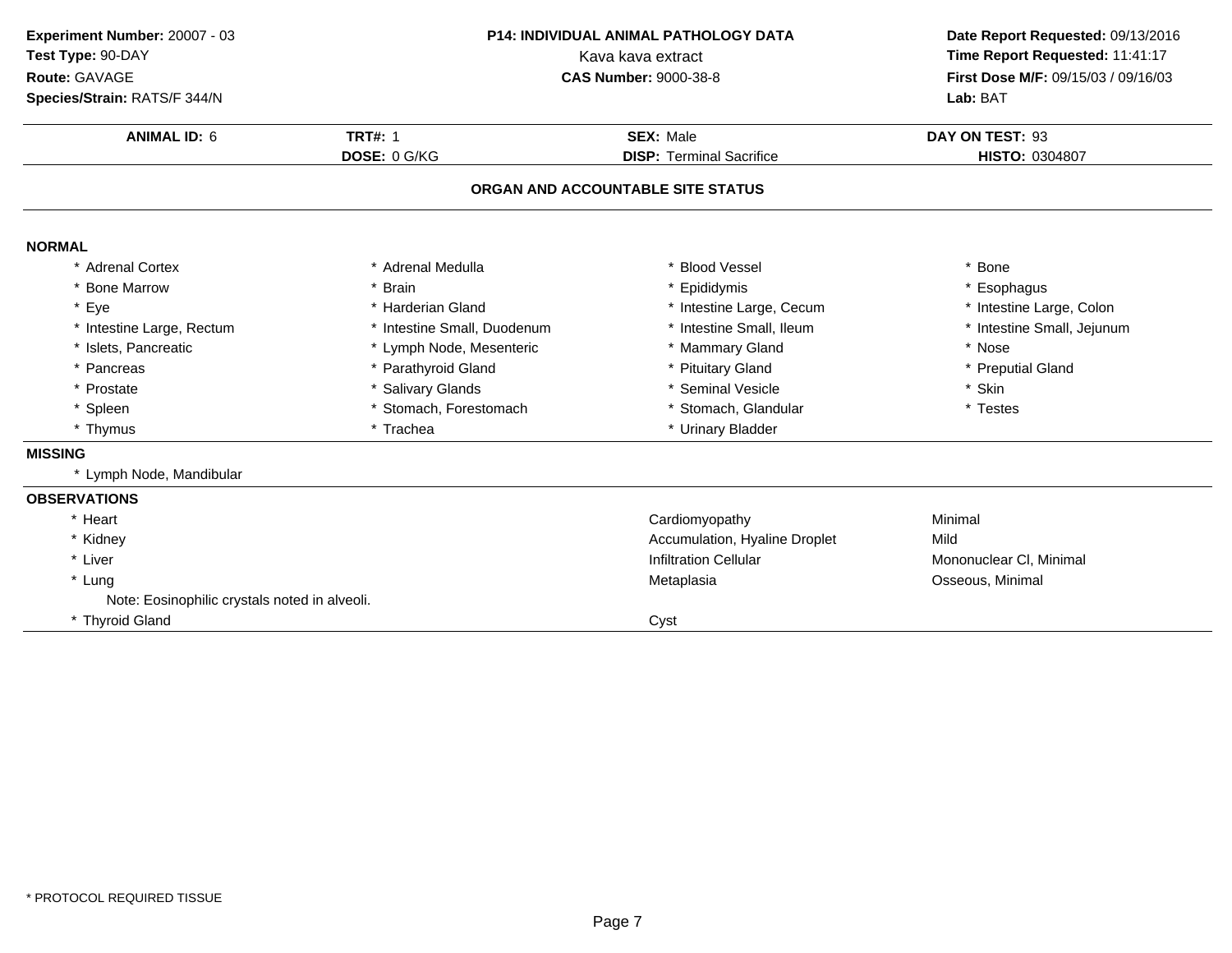| Experiment Number: 20007 - 03<br>Test Type: 90-DAY<br>Route: GAVAGE<br>Species/Strain: RATS/F 344/N | <b>P14: INDIVIDUAL ANIMAL PATHOLOGY DATA</b><br>Kava kava extract<br><b>CAS Number: 9000-38-8</b> |                                                     | Date Report Requested: 09/13/2016<br>Time Report Requested: 11:41:17<br>First Dose M/F: 09/15/03 / 09/16/03<br>Lab: BAT |  |
|-----------------------------------------------------------------------------------------------------|---------------------------------------------------------------------------------------------------|-----------------------------------------------------|-------------------------------------------------------------------------------------------------------------------------|--|
| <b>ANIMAL ID: 7</b>                                                                                 | <b>TRT#: 1</b><br>DOSE: 0 G/KG                                                                    | <b>SEX: Male</b><br><b>DISP: Terminal Sacrifice</b> | DAY ON TEST: 93<br>HISTO: 0304808                                                                                       |  |
|                                                                                                     |                                                                                                   | ORGAN AND ACCOUNTABLE SITE STATUS                   |                                                                                                                         |  |
| <b>NORMAL</b>                                                                                       |                                                                                                   |                                                     |                                                                                                                         |  |
| * Adrenal Cortex                                                                                    | * Adrenal Medulla                                                                                 | * Blood Vessel                                      | * Bone                                                                                                                  |  |
| * Bone Marrow                                                                                       | * Brain                                                                                           | * Epididymis                                        | * Esophagus                                                                                                             |  |
| * Eye                                                                                               | * Harderian Gland                                                                                 | * Intestine Large, Cecum                            | * Intestine Large, Colon                                                                                                |  |
| * Intestine Large, Rectum                                                                           | * Intestine Small, Duodenum                                                                       | * Intestine Small, Ileum                            | * Intestine Small, Jejunum                                                                                              |  |
| * Islets, Pancreatic                                                                                | * Lung                                                                                            | * Lymph Node, Mesenteric                            | * Mammary Gland                                                                                                         |  |
| * Pancreas                                                                                          | * Parathyroid Gland                                                                               | * Pituitary Gland                                   | * Preputial Gland                                                                                                       |  |
| * Prostate                                                                                          | * Salivary Glands                                                                                 | * Seminal Vesicle                                   | * Skin                                                                                                                  |  |
| * Spleen                                                                                            | * Stomach, Forestomach                                                                            | * Stomach, Glandular                                | * Testes                                                                                                                |  |
| * Thymus                                                                                            | * Trachea                                                                                         | * Urinary Bladder                                   |                                                                                                                         |  |
| <b>MISSING</b>                                                                                      |                                                                                                   |                                                     |                                                                                                                         |  |
| * Lymph Node, Mandibular                                                                            |                                                                                                   |                                                     |                                                                                                                         |  |
| <b>OBSERVATIONS</b>                                                                                 |                                                                                                   |                                                     |                                                                                                                         |  |
| * Heart                                                                                             |                                                                                                   | Cardiomyopathy                                      | Minimal                                                                                                                 |  |
| * Kidney                                                                                            |                                                                                                   | Accumulation, Hyaline Droplet                       | Mild                                                                                                                    |  |
|                                                                                                     |                                                                                                   | Nephropathy                                         | Minimal                                                                                                                 |  |
| * Liver                                                                                             |                                                                                                   | <b>Infiltration Cellular</b>                        | Mononuclear CI, Minimal                                                                                                 |  |
| * Nose                                                                                              | Squam Epithel                                                                                     | Hyperplasia                                         | Squamous, Minimal                                                                                                       |  |
| * Thyroid Gland                                                                                     |                                                                                                   | Cyst                                                |                                                                                                                         |  |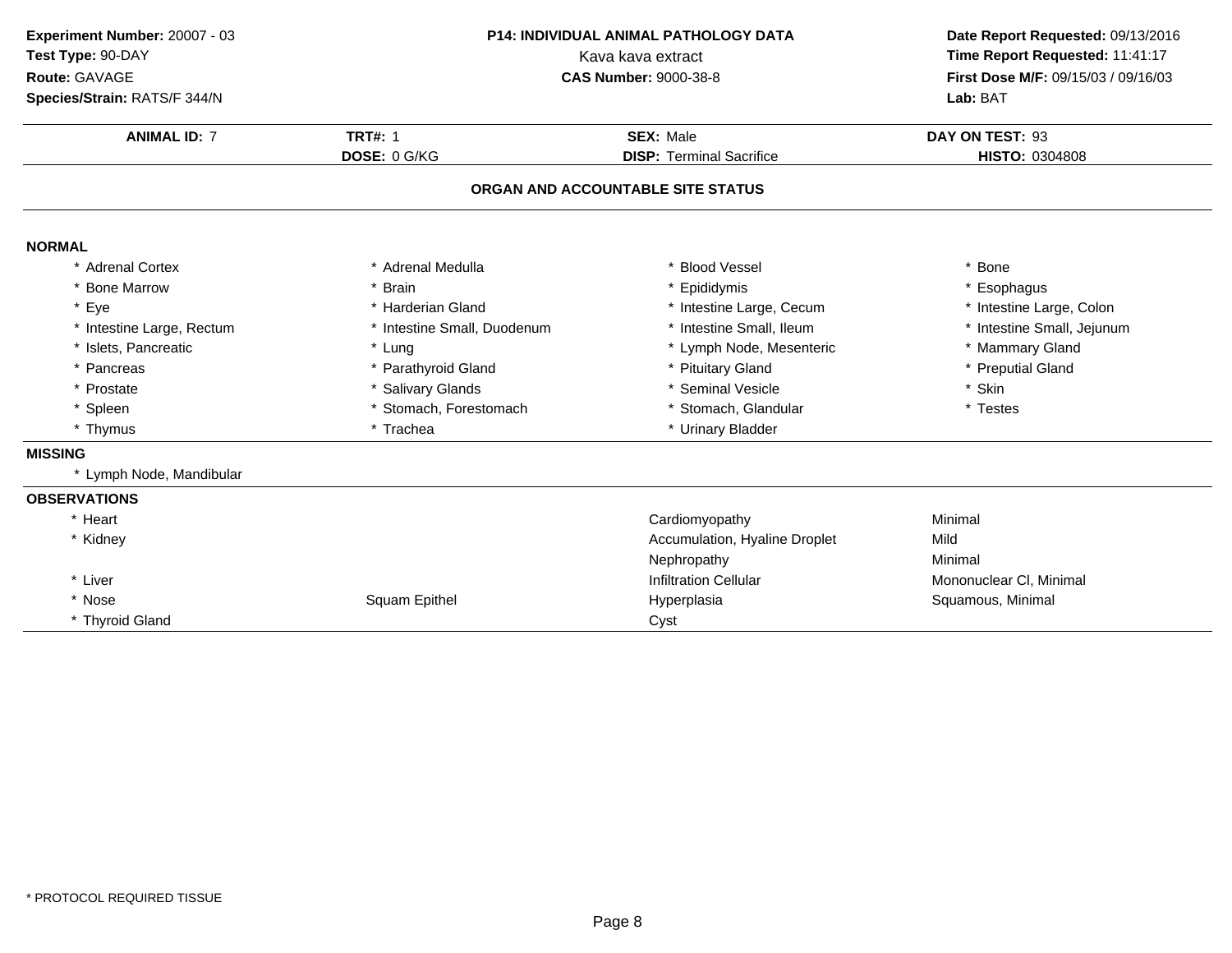| Experiment Number: 20007 - 03<br>Test Type: 90-DAY<br>Route: GAVAGE<br>Species/Strain: RATS/F 344/N | <b>P14: INDIVIDUAL ANIMAL PATHOLOGY DATA</b><br>Kava kava extract<br><b>CAS Number: 9000-38-8</b> |                                                                      | Date Report Requested: 09/13/2016<br>Time Report Requested: 11:41:17<br>First Dose M/F: 09/15/03 / 09/16/03<br>Lab: BAT |  |
|-----------------------------------------------------------------------------------------------------|---------------------------------------------------------------------------------------------------|----------------------------------------------------------------------|-------------------------------------------------------------------------------------------------------------------------|--|
| <b>ANIMAL ID: 8</b>                                                                                 | <b>TRT#: 1</b><br>DOSE: 0 G/KG                                                                    | <b>SEX: Male</b>                                                     |                                                                                                                         |  |
|                                                                                                     |                                                                                                   | <b>DISP: Terminal Sacrifice</b><br>ORGAN AND ACCOUNTABLE SITE STATUS | HISTO: 0304809                                                                                                          |  |
| <b>NORMAL</b>                                                                                       |                                                                                                   |                                                                      |                                                                                                                         |  |
| * Adrenal Cortex                                                                                    | * Adrenal Medulla                                                                                 | * Blood Vessel                                                       | * Bone                                                                                                                  |  |
| <b>Bone Marrow</b>                                                                                  | * Brain                                                                                           | * Epididymis                                                         | * Esophagus                                                                                                             |  |
| * Eye                                                                                               | * Harderian Gland                                                                                 | * Intestine Large, Cecum                                             | * Intestine Large, Colon                                                                                                |  |
| * Intestine Large, Rectum                                                                           | * Intestine Small, Duodenum                                                                       | * Intestine Small, Ileum                                             | * Intestine Small, Jejunum                                                                                              |  |
| * Islets, Pancreatic                                                                                | * Liver                                                                                           | * Lymph Node, Mesenteric                                             | * Mammary Gland                                                                                                         |  |
| * Nose                                                                                              | * Pancreas                                                                                        | * Parathyroid Gland                                                  | * Pituitary Gland                                                                                                       |  |
| * Preputial Gland                                                                                   | * Prostate                                                                                        | * Salivary Glands                                                    | * Seminal Vesicle                                                                                                       |  |
| * Skin                                                                                              | * Spleen                                                                                          | * Stomach, Forestomach                                               | * Stomach, Glandular                                                                                                    |  |
| * Testes                                                                                            | * Thymus                                                                                          | * Thyroid Gland                                                      | * Trachea                                                                                                               |  |
| * Urinary Bladder                                                                                   |                                                                                                   |                                                                      |                                                                                                                         |  |
| <b>MISSING</b>                                                                                      |                                                                                                   |                                                                      |                                                                                                                         |  |
| * Lymph Node, Mandibular                                                                            |                                                                                                   |                                                                      |                                                                                                                         |  |
| <b>OBSERVATIONS</b>                                                                                 |                                                                                                   |                                                                      |                                                                                                                         |  |
| * Heart                                                                                             |                                                                                                   | Cardiomyopathy                                                       | Mild                                                                                                                    |  |
| * Kidney                                                                                            |                                                                                                   | <b>Casts Protein</b>                                                 | Minimal                                                                                                                 |  |
| * Lung                                                                                              | Interstitium                                                                                      | <b>Infiltration Cellular</b>                                         | Mononuclear CI, Minimal                                                                                                 |  |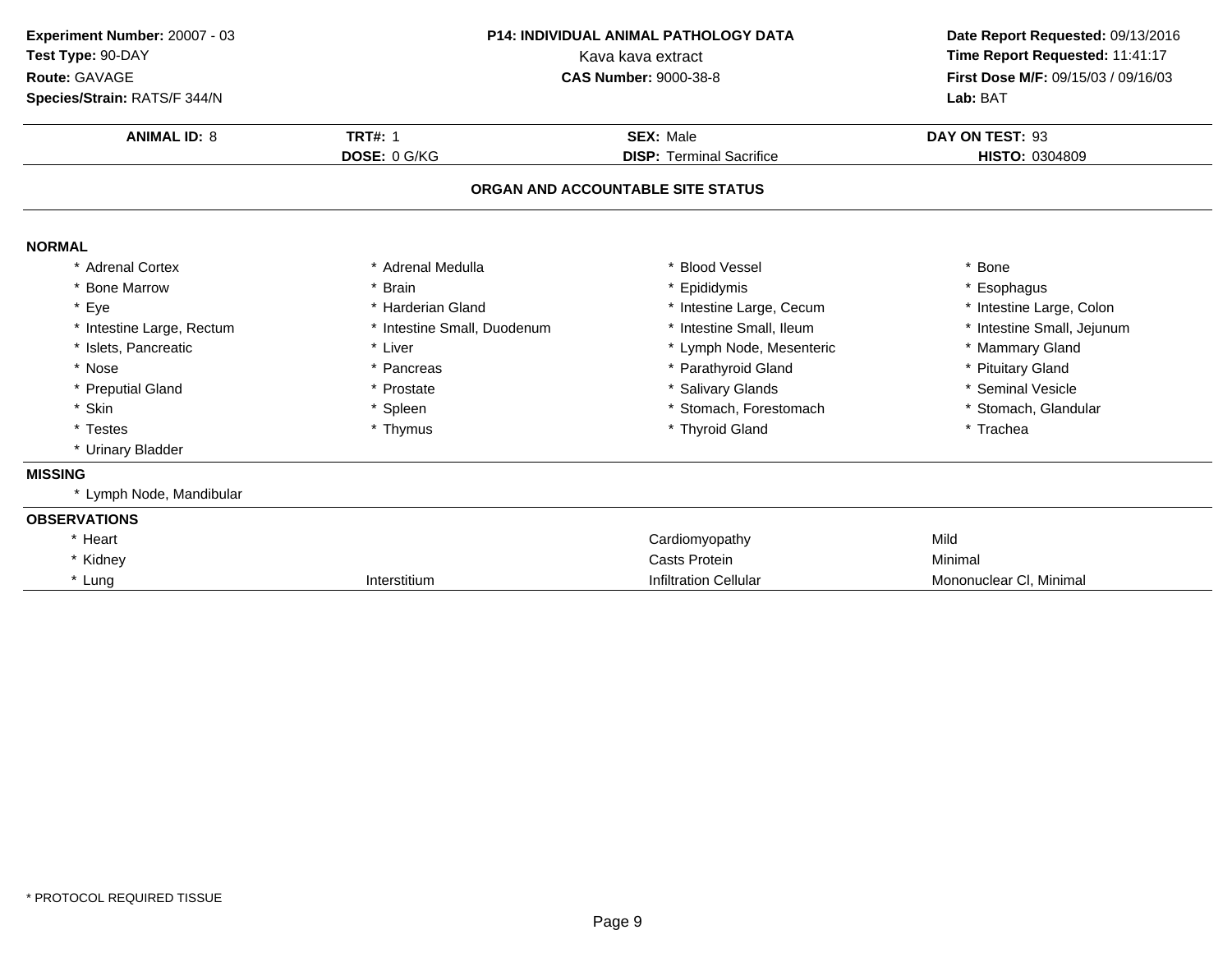| Experiment Number: 20007 - 03<br>Test Type: 90-DAY<br>Route: GAVAGE<br>Species/Strain: RATS/F 344/N | P14: INDIVIDUAL ANIMAL PATHOLOGY DATA<br>Kava kava extract<br><b>CAS Number: 9000-38-8</b> |                                                     | Date Report Requested: 09/13/2016<br>Time Report Requested: 11:41:17<br>First Dose M/F: 09/15/03 / 09/16/03<br>Lab: BAT |  |
|-----------------------------------------------------------------------------------------------------|--------------------------------------------------------------------------------------------|-----------------------------------------------------|-------------------------------------------------------------------------------------------------------------------------|--|
| <b>ANIMAL ID: 9</b>                                                                                 | <b>TRT#: 1</b><br>DOSE: 0 G/KG                                                             | <b>SEX: Male</b><br><b>DISP: Terminal Sacrifice</b> | DAY ON TEST: 93<br>HISTO: 0304810                                                                                       |  |
|                                                                                                     |                                                                                            | ORGAN AND ACCOUNTABLE SITE STATUS                   |                                                                                                                         |  |
| <b>NORMAL</b>                                                                                       |                                                                                            |                                                     |                                                                                                                         |  |
| * Adrenal Cortex                                                                                    | * Adrenal Medulla                                                                          | * Blood Vessel                                      | * Bone                                                                                                                  |  |
| * Bone Marrow                                                                                       | * Brain                                                                                    | * Epididymis                                        | * Esophagus                                                                                                             |  |
| * Eye                                                                                               | * Harderian Gland                                                                          | * Intestine Large, Cecum                            | * Intestine Large, Colon                                                                                                |  |
| * Intestine Large, Rectum                                                                           | * Intestine Small, Duodenum                                                                | * Intestine Small, Ileum                            | * Intestine Small, Jejunum                                                                                              |  |
| * Islets, Pancreatic                                                                                | * Lung                                                                                     | * Lymph Node, Mesenteric                            | * Nose                                                                                                                  |  |
| * Pancreas                                                                                          | * Parathyroid Gland                                                                        | * Preputial Gland                                   | * Prostate                                                                                                              |  |
| * Salivary Glands                                                                                   | * Seminal Vesicle                                                                          | * Skin                                              | * Spleen                                                                                                                |  |
| * Stomach, Forestomach                                                                              | * Stomach, Glandular                                                                       | * Testes                                            | * Thymus                                                                                                                |  |
| * Thyroid Gland                                                                                     | * Trachea                                                                                  | * Urinary Bladder                                   |                                                                                                                         |  |
| <b>MISSING</b>                                                                                      |                                                                                            |                                                     |                                                                                                                         |  |
| * Lymph Node, Mandibular                                                                            | * Mammary Gland                                                                            |                                                     |                                                                                                                         |  |
| <b>OBSERVATIONS</b>                                                                                 |                                                                                            |                                                     |                                                                                                                         |  |
| * Heart                                                                                             |                                                                                            | Cardiomyopathy                                      | Minimal                                                                                                                 |  |
| * Kidney                                                                                            |                                                                                            | Mineralization                                      | Minimal                                                                                                                 |  |
|                                                                                                     |                                                                                            | Nephropathy                                         | Minimal                                                                                                                 |  |
| * Liver                                                                                             |                                                                                            | Hematopoietic Cell Proliferation                    | Minimal                                                                                                                 |  |
|                                                                                                     |                                                                                            | <b>Infiltration Cellular</b>                        | Mononuclear CI, Minimal                                                                                                 |  |
| * Pituitary Gland                                                                                   | <b>Pars Distalis</b>                                                                       | Hypertrophy                                         | Minimal                                                                                                                 |  |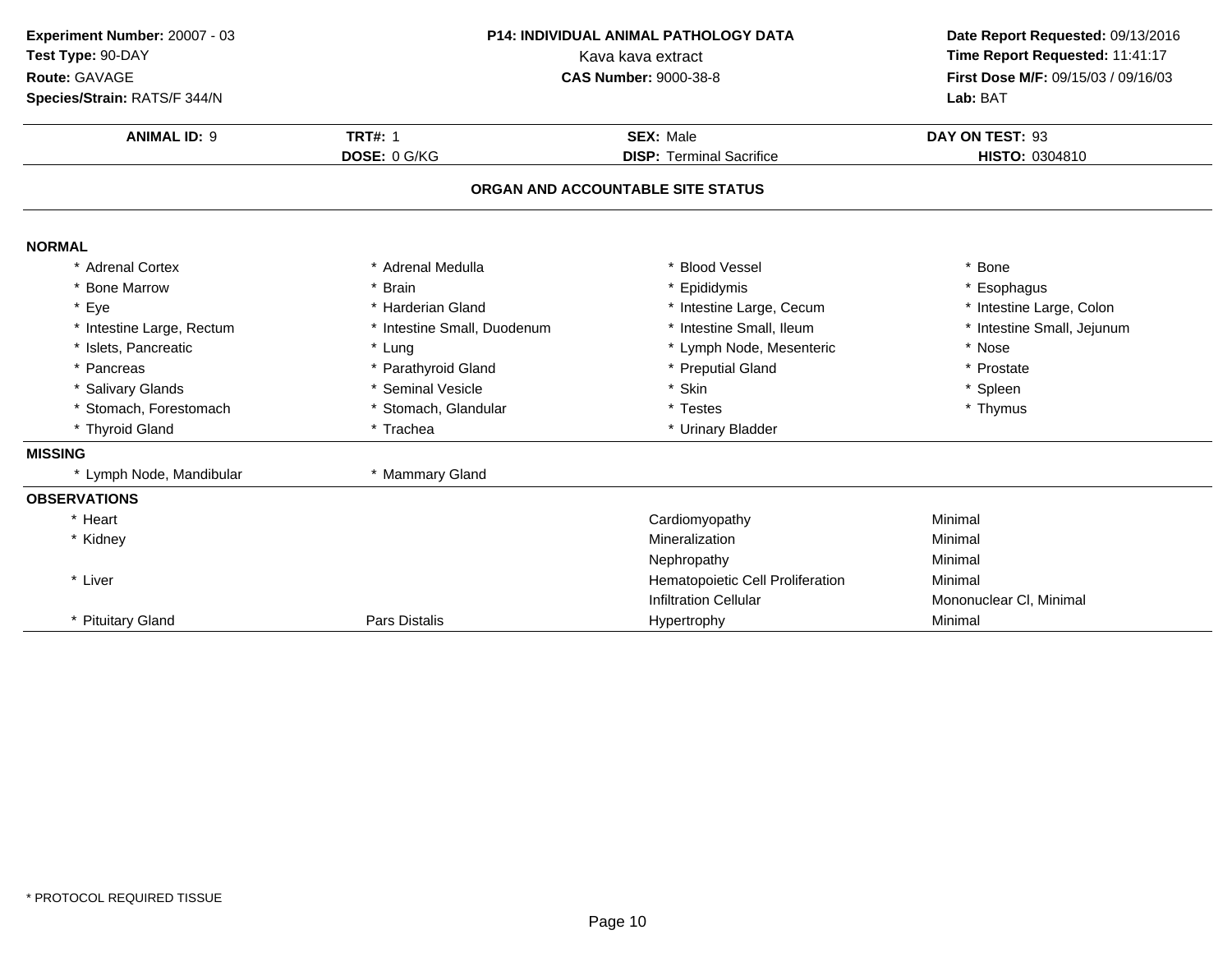| Experiment Number: 20007 - 03<br>Test Type: 90-DAY<br>Route: GAVAGE<br>Species/Strain: RATS/F 344/N | <b>P14: INDIVIDUAL ANIMAL PATHOLOGY DATA</b><br>Kava kava extract<br><b>CAS Number: 9000-38-8</b> |                                   | Date Report Requested: 09/13/2016<br>Time Report Requested: 11:41:17<br>First Dose M/F: 09/15/03 / 09/16/03<br>Lab: BAT |
|-----------------------------------------------------------------------------------------------------|---------------------------------------------------------------------------------------------------|-----------------------------------|-------------------------------------------------------------------------------------------------------------------------|
| <b>ANIMAL ID: 10</b>                                                                                | <b>TRT#: 1</b>                                                                                    | <b>SEX: Male</b>                  | DAY ON TEST: 93                                                                                                         |
|                                                                                                     | DOSE: 0 G/KG                                                                                      | <b>DISP: Terminal Sacrifice</b>   | HISTO: 0304811                                                                                                          |
|                                                                                                     |                                                                                                   | ORGAN AND ACCOUNTABLE SITE STATUS |                                                                                                                         |
| <b>NORMAL</b>                                                                                       |                                                                                                   |                                   |                                                                                                                         |
| * Adrenal Cortex                                                                                    | * Adrenal Medulla                                                                                 | * Blood Vessel                    | * Bone                                                                                                                  |
| * Bone Marrow                                                                                       | * Brain                                                                                           | * Esophagus                       | * Eye                                                                                                                   |
| * Harderian Gland                                                                                   | * Intestine Large, Cecum                                                                          | * Intestine Large, Colon          | * Intestine Large, Rectum                                                                                               |
| * Intestine Small, Duodenum                                                                         | * Intestine Small, Ileum                                                                          | * Intestine Small, Jejunum        | * Islets, Pancreatic                                                                                                    |
| * Kidney                                                                                            | * Lymph Node, Mesenteric                                                                          | * Mammary Gland                   | * Nose                                                                                                                  |
| * Pancreas                                                                                          | * Parathyroid Gland                                                                               | * Pituitary Gland                 | * Preputial Gland                                                                                                       |
| * Prostate                                                                                          | * Salivary Glands                                                                                 | * Seminal Vesicle                 | * Skin                                                                                                                  |
| * Spleen                                                                                            | * Stomach, Forestomach                                                                            | * Stomach, Glandular              | * Testes                                                                                                                |
| * Thymus                                                                                            | * Thyroid Gland                                                                                   | * Trachea                         | * Urinary Bladder                                                                                                       |
| <b>MISSING</b>                                                                                      |                                                                                                   |                                   |                                                                                                                         |
| * Lymph Node, Mandibular                                                                            |                                                                                                   |                                   |                                                                                                                         |
| <b>OBSERVATIONS</b>                                                                                 |                                                                                                   |                                   |                                                                                                                         |
| * Epididymis                                                                                        |                                                                                                   | Inflammation                      | Minimal                                                                                                                 |
| * Heart                                                                                             |                                                                                                   | Cardiomyopathy                    | Minimal                                                                                                                 |
| * Liver                                                                                             |                                                                                                   | <b>Infiltration Cellular</b>      | Mononuclear CI, Minimal                                                                                                 |
| * Lung                                                                                              | Alveolus                                                                                          | <b>Infiltration Cellular</b>      | Histiocyte, Minimal                                                                                                     |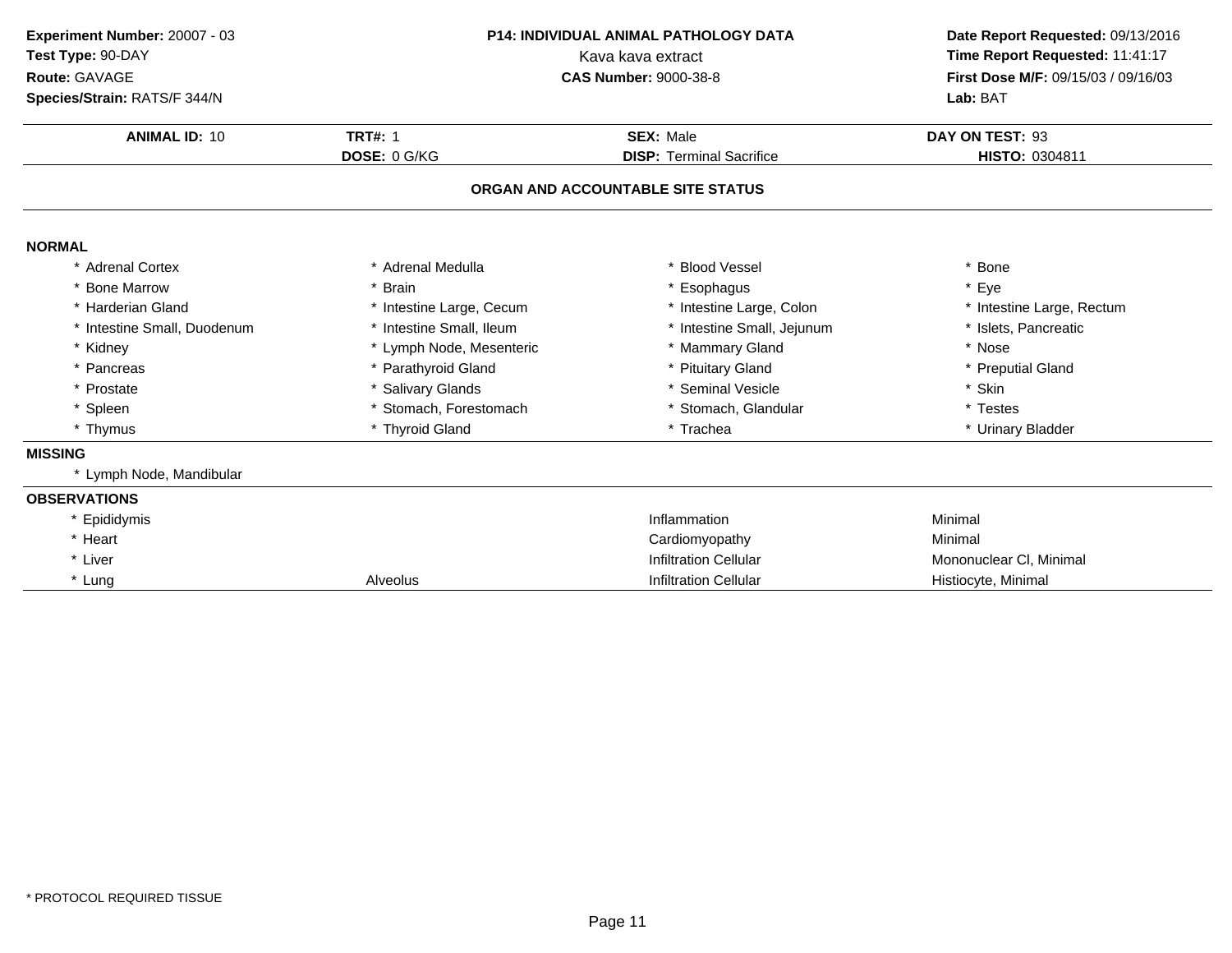| Experiment Number: 20007 - 03<br>Test Type: 90-DAY<br>Route: GAVAGE<br>Species/Strain: RATS/F 344/N                      | P14: INDIVIDUAL ANIMAL PATHOLOGY DATA<br>Kava kava extract<br><b>CAS Number: 9000-38-8</b> |                                          | Date Report Requested: 09/13/2016<br>Time Report Requested: 11:41:17<br>First Dose M/F: 09/15/03 / 09/16/03<br>Lab: BAT |
|--------------------------------------------------------------------------------------------------------------------------|--------------------------------------------------------------------------------------------|------------------------------------------|-------------------------------------------------------------------------------------------------------------------------|
| <b>ANIMAL ID: 11</b><br><b>TRT#: 3</b><br><b>SEX: Male</b><br><b>DOSE: 0.125 G/KG</b><br><b>DISP:</b> Terminal Sacrifice |                                                                                            | DAY ON TEST: 93<br><b>HISTO: 0304812</b> |                                                                                                                         |
|                                                                                                                          |                                                                                            | ORGAN AND ACCOUNTABLE SITE STATUS        |                                                                                                                         |
| <b>NORMAL</b>                                                                                                            |                                                                                            |                                          |                                                                                                                         |
| <b>Bone Marrow</b><br><b>OBSERVATIONS</b>                                                                                | Spleen                                                                                     | Thymus                                   |                                                                                                                         |
| * Liver                                                                                                                  |                                                                                            | Infiltration Cellular                    | Mononuclear CI, Minimal                                                                                                 |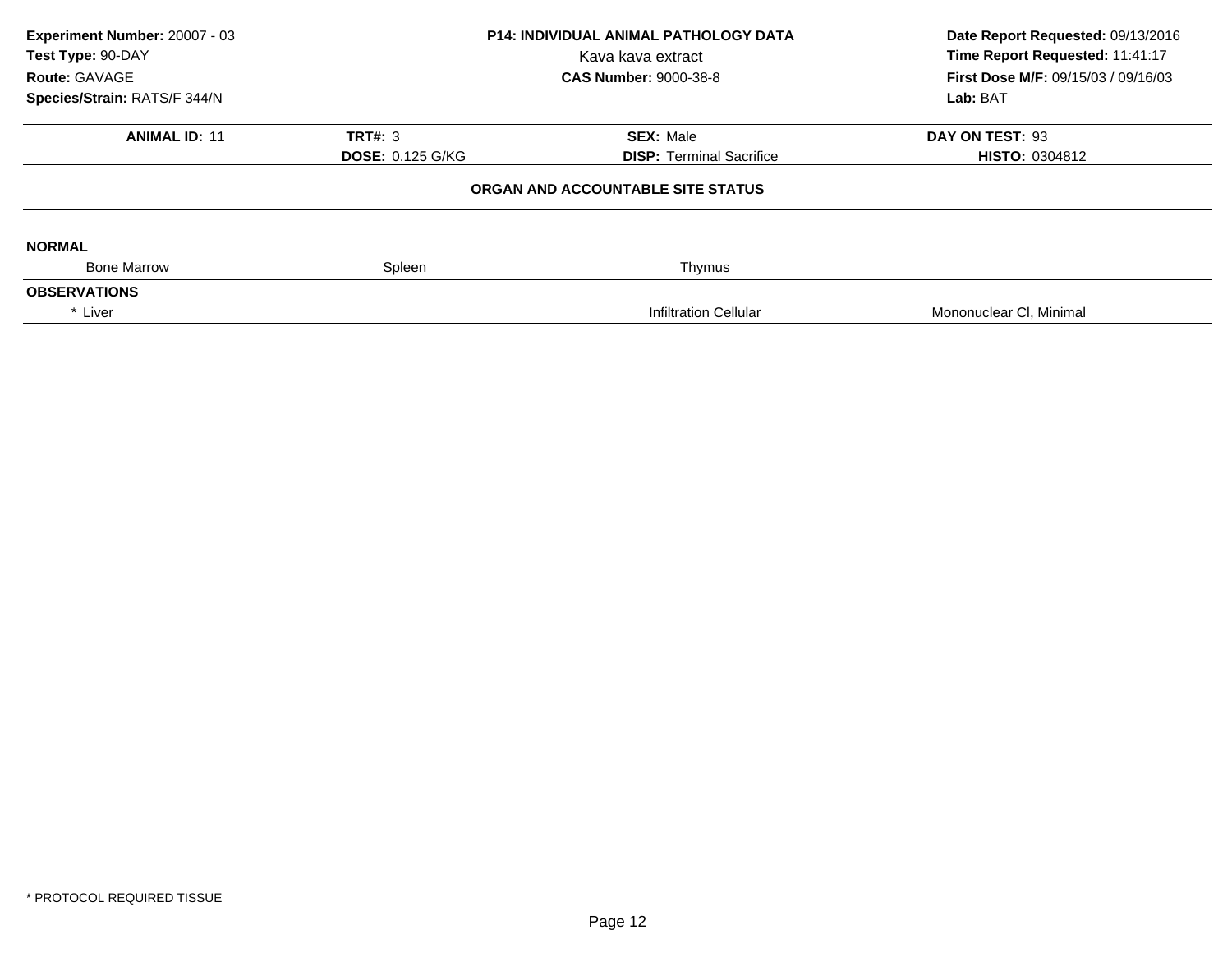| Experiment Number: 20007 - 03<br>Test Type: 90-DAY<br>Route: GAVAGE<br>Species/Strain: RATS/F 344/N | P14: INDIVIDUAL ANIMAL PATHOLOGY DATA<br>Kava kava extract<br><b>CAS Number: 9000-38-8</b> |                                                     | Date Report Requested: 09/13/2016<br>Time Report Requested: 11:41:17<br>First Dose M/F: 09/15/03 / 09/16/03<br>Lab: BAT |  |
|-----------------------------------------------------------------------------------------------------|--------------------------------------------------------------------------------------------|-----------------------------------------------------|-------------------------------------------------------------------------------------------------------------------------|--|
| <b>ANIMAL ID: 12</b>                                                                                | <b>TRT#: 3</b><br><b>DOSE: 0.125 G/KG</b>                                                  | <b>SEX: Male</b><br><b>DISP:</b> Terminal Sacrifice | DAY ON TEST: 93<br><b>HISTO: 0304813</b>                                                                                |  |
|                                                                                                     |                                                                                            | ORGAN AND ACCOUNTABLE SITE STATUS                   |                                                                                                                         |  |
| <b>NORMAL</b>                                                                                       |                                                                                            |                                                     |                                                                                                                         |  |
| <b>Bone Marrow</b>                                                                                  | Spleen                                                                                     | Thymus                                              |                                                                                                                         |  |
| <b>OBSERVATIONS</b><br>* Liver                                                                      |                                                                                            | Infiltration Cellular                               | Mononuclear CI, Minimal                                                                                                 |  |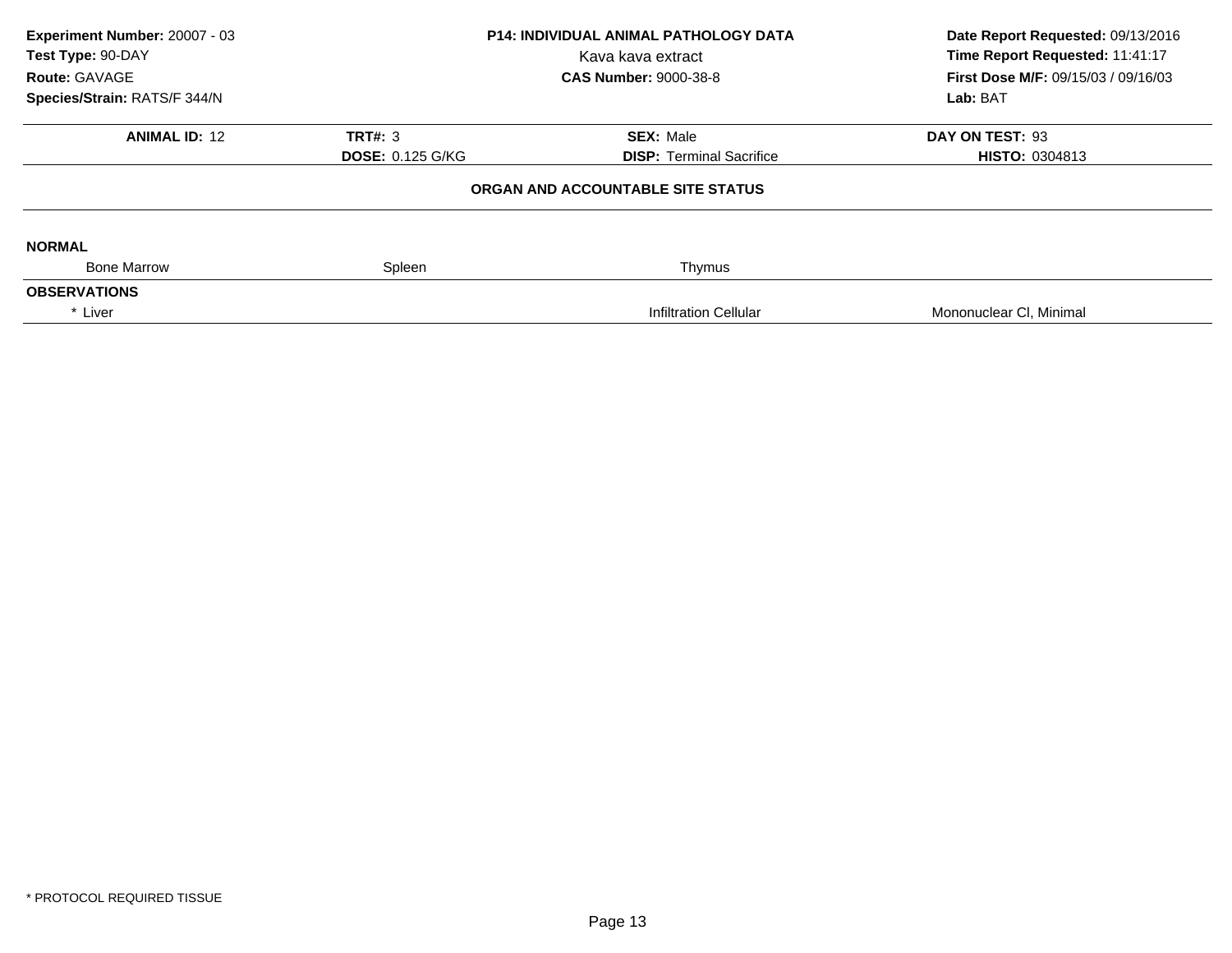| Experiment Number: 20007 - 03<br>Test Type: 90-DAY<br>Route: GAVAGE<br>Species/Strain: RATS/F 344/N | P14: INDIVIDUAL ANIMAL PATHOLOGY DATA<br>Kava kava extract<br><b>CAS Number: 9000-38-8</b> |                                                     | Date Report Requested: 09/13/2016<br>Time Report Requested: 11:41:17<br>First Dose M/F: 09/15/03 / 09/16/03<br>Lab: BAT |  |
|-----------------------------------------------------------------------------------------------------|--------------------------------------------------------------------------------------------|-----------------------------------------------------|-------------------------------------------------------------------------------------------------------------------------|--|
| <b>ANIMAL ID: 13</b>                                                                                | <b>TRT#: 3</b><br><b>DOSE: 0.125 G/KG</b>                                                  | <b>SEX: Male</b><br><b>DISP:</b> Terminal Sacrifice | DAY ON TEST: 93<br><b>HISTO: 0304814</b>                                                                                |  |
|                                                                                                     |                                                                                            | ORGAN AND ACCOUNTABLE SITE STATUS                   |                                                                                                                         |  |
| <b>NORMAL</b>                                                                                       |                                                                                            |                                                     |                                                                                                                         |  |
| <b>Bone Marrow</b><br><b>OBSERVATIONS</b>                                                           | Spleen                                                                                     | Thymus                                              |                                                                                                                         |  |
| * Liver                                                                                             |                                                                                            | Infiltration Cellular                               | Mononuclear CI, Minimal                                                                                                 |  |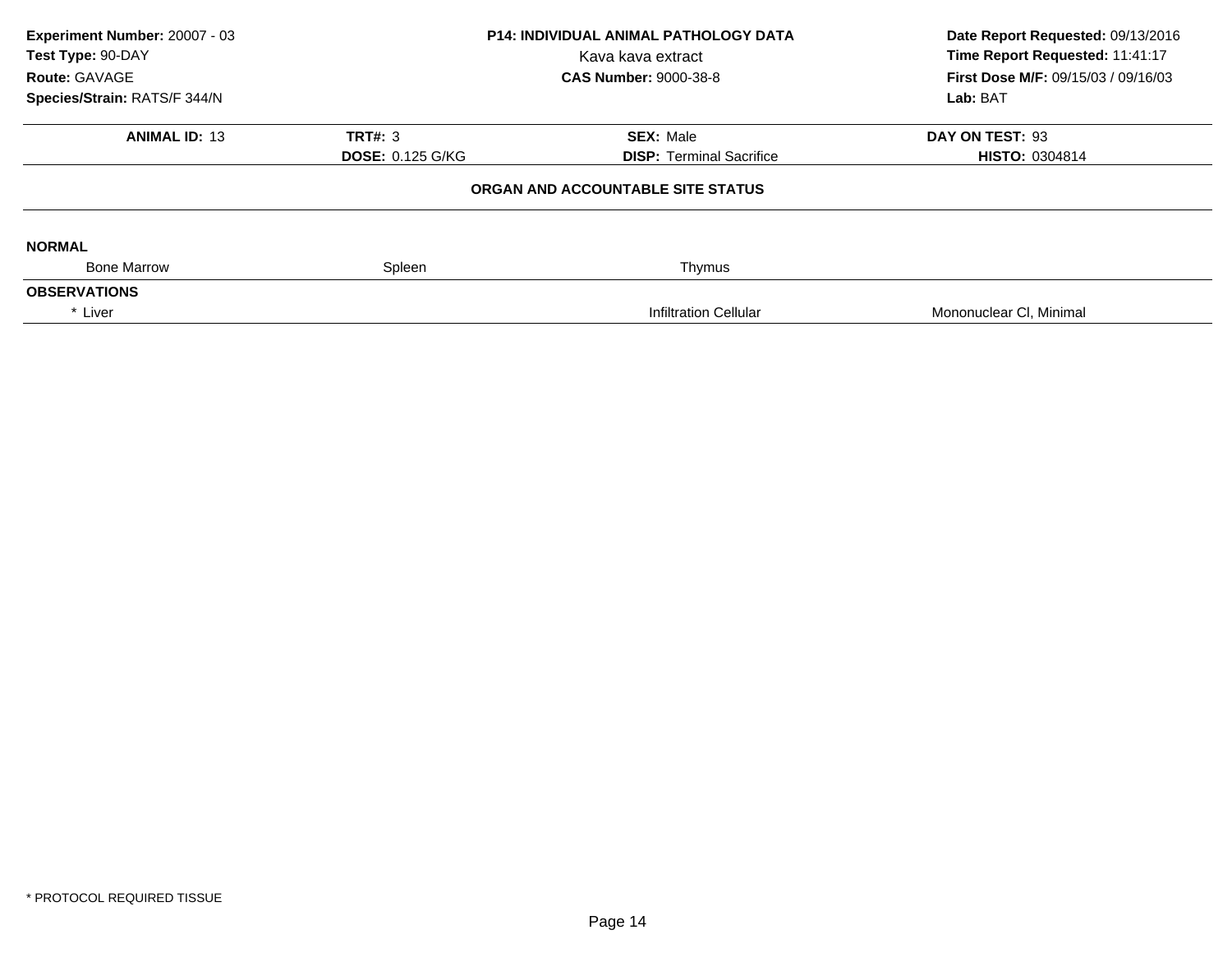| Experiment Number: 20007 - 03<br>Test Type: 90-DAY<br>Route: GAVAGE<br>Species/Strain: RATS/F 344/N | <b>P14: INDIVIDUAL ANIMAL PATHOLOGY DATA</b><br>Kava kava extract<br><b>CAS Number: 9000-38-8</b> |                                                     | Date Report Requested: 09/13/2016<br>Time Report Requested: 11:41:17<br><b>First Dose M/F: 09/15/03 / 09/16/03</b><br>Lab: BAT |
|-----------------------------------------------------------------------------------------------------|---------------------------------------------------------------------------------------------------|-----------------------------------------------------|--------------------------------------------------------------------------------------------------------------------------------|
| <b>ANIMAL ID: 14</b>                                                                                | TRT#: 3<br><b>DOSE: 0.125 G/KG</b>                                                                | <b>SEX: Male</b><br><b>DISP:</b> Terminal Sacrifice | DAY ON TEST: 93<br><b>HISTO: 0304815</b>                                                                                       |
|                                                                                                     |                                                                                                   |                                                     |                                                                                                                                |
| <b>NORMAL</b>                                                                                       |                                                                                                   |                                                     |                                                                                                                                |
| <b>Bone Marrow</b>                                                                                  | * Liver                                                                                           | Spleen                                              | Thymus                                                                                                                         |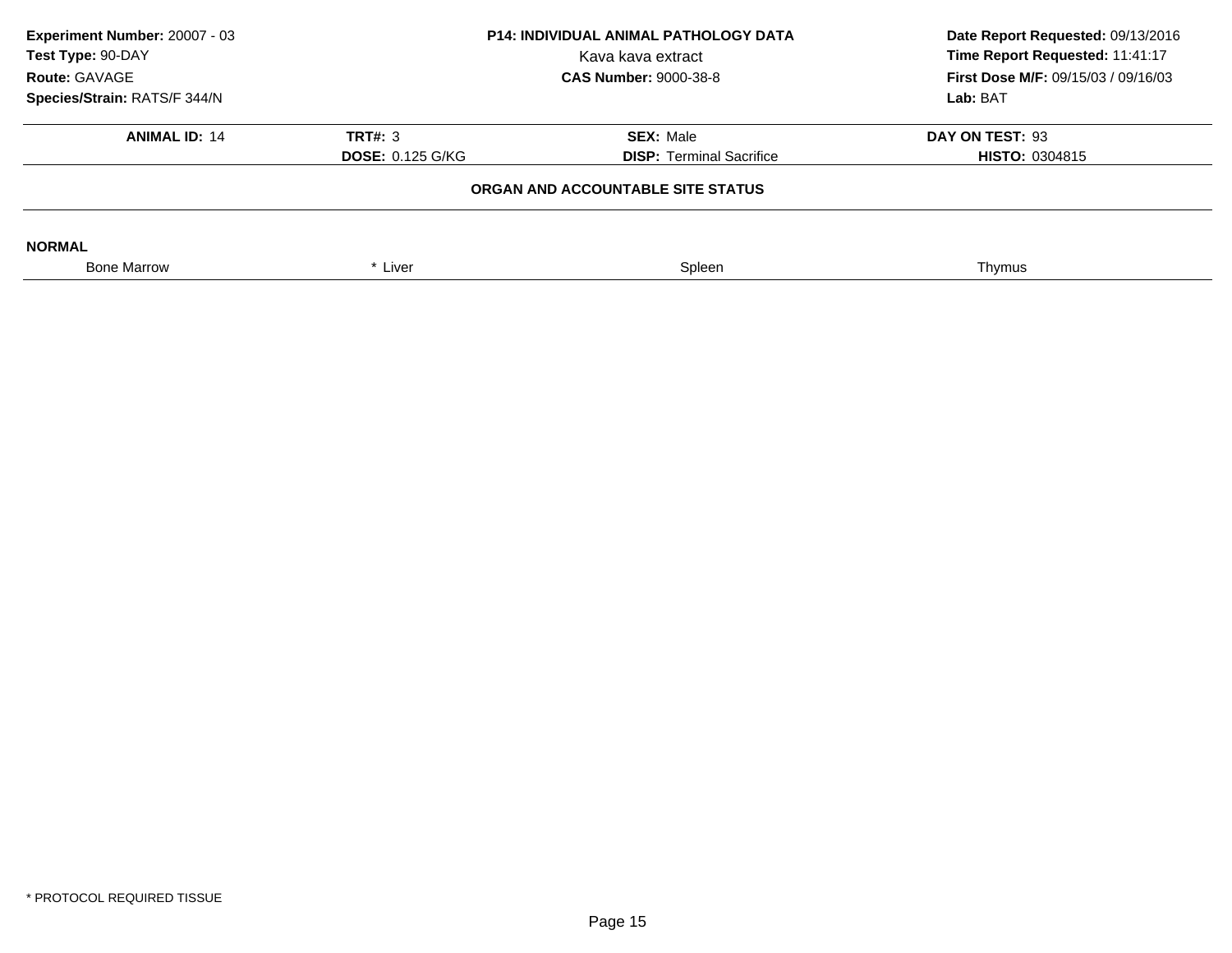| Experiment Number: 20007 - 03<br>Test Type: 90-DAY<br>Route: GAVAGE<br>Species/Strain: RATS/F 344/N | P14: INDIVIDUAL ANIMAL PATHOLOGY DATA<br>Kava kava extract<br><b>CAS Number: 9000-38-8</b> |                                                     | Date Report Requested: 09/13/2016<br>Time Report Requested: 11:41:17<br>First Dose M/F: 09/15/03 / 09/16/03<br>Lab: BAT |
|-----------------------------------------------------------------------------------------------------|--------------------------------------------------------------------------------------------|-----------------------------------------------------|-------------------------------------------------------------------------------------------------------------------------|
| <b>ANIMAL ID: 15</b>                                                                                | <b>TRT#: 3</b><br><b>DOSE: 0.125 G/KG</b>                                                  | <b>SEX: Male</b><br><b>DISP:</b> Terminal Sacrifice | DAY ON TEST: 93<br><b>HISTO: 0304816</b>                                                                                |
|                                                                                                     |                                                                                            | ORGAN AND ACCOUNTABLE SITE STATUS                   |                                                                                                                         |
| <b>NORMAL</b>                                                                                       |                                                                                            |                                                     |                                                                                                                         |
| <b>Bone Marrow</b>                                                                                  | Spleen                                                                                     | Thymus                                              |                                                                                                                         |
| <b>OBSERVATIONS</b><br>* Liver                                                                      |                                                                                            | Infiltration Cellular                               | Mononuclear CI, Minimal                                                                                                 |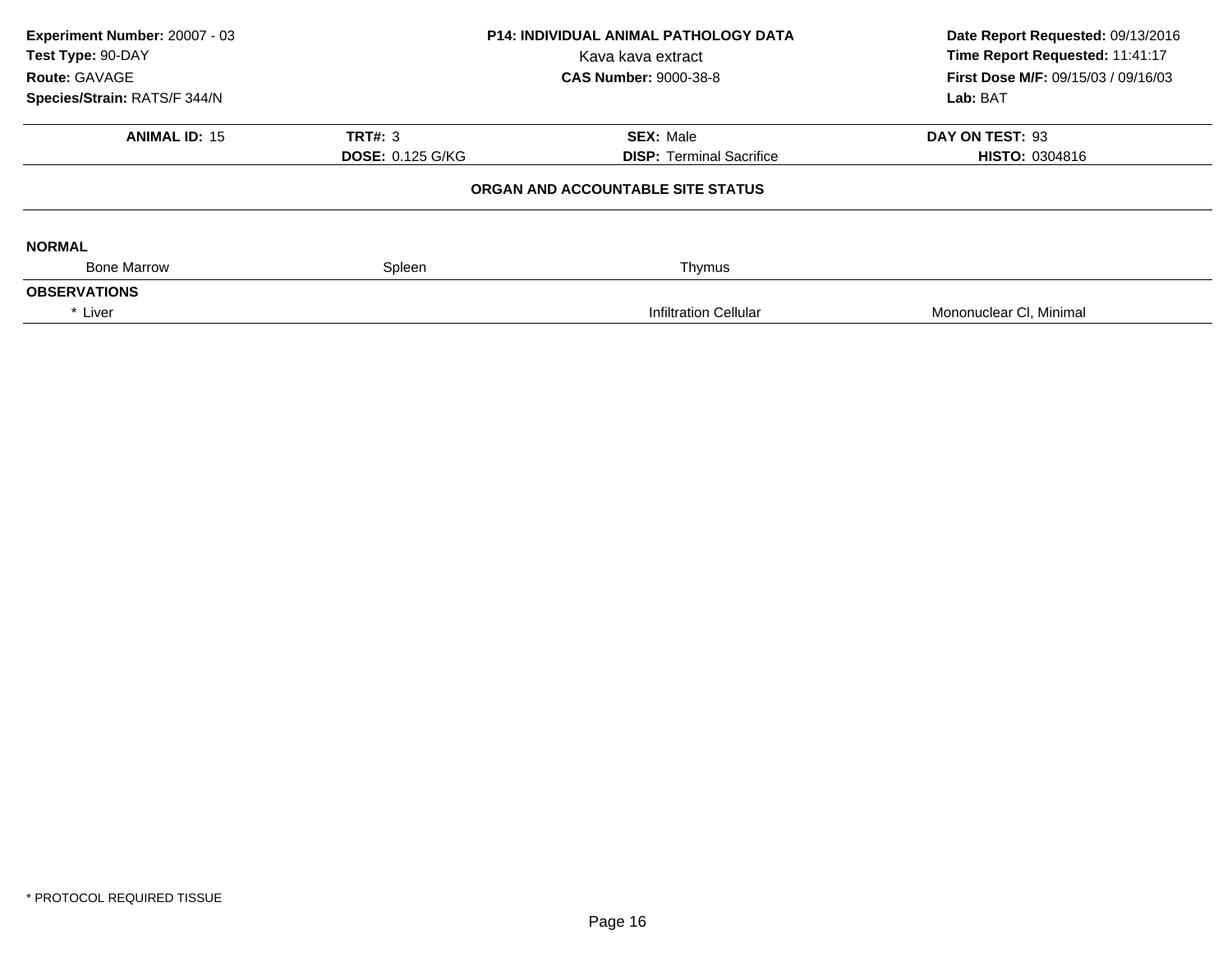| Experiment Number: 20007 - 03<br>Test Type: 90-DAY<br>Route: GAVAGE<br>Species/Strain: RATS/F 344/N | P14: INDIVIDUAL ANIMAL PATHOLOGY DATA<br>Kava kava extract<br><b>CAS Number: 9000-38-8</b> |                                                     | Date Report Requested: 09/13/2016<br>Time Report Requested: 11:41:17<br>First Dose M/F: 09/15/03 / 09/16/03<br>Lab: BAT |  |
|-----------------------------------------------------------------------------------------------------|--------------------------------------------------------------------------------------------|-----------------------------------------------------|-------------------------------------------------------------------------------------------------------------------------|--|
| <b>ANIMAL ID: 16</b>                                                                                | <b>TRT#: 3</b><br><b>DOSE: 0.125 G/KG</b>                                                  | <b>SEX: Male</b><br><b>DISP:</b> Terminal Sacrifice | DAY ON TEST: 93<br><b>HISTO: 0304817</b>                                                                                |  |
|                                                                                                     |                                                                                            | ORGAN AND ACCOUNTABLE SITE STATUS                   |                                                                                                                         |  |
| <b>NORMAL</b>                                                                                       |                                                                                            |                                                     |                                                                                                                         |  |
| <b>Bone Marrow</b><br><b>OBSERVATIONS</b>                                                           | Spleen                                                                                     | Thymus                                              |                                                                                                                         |  |
| * Liver                                                                                             |                                                                                            | Infiltration Cellular                               | Mononuclear CI, Minimal                                                                                                 |  |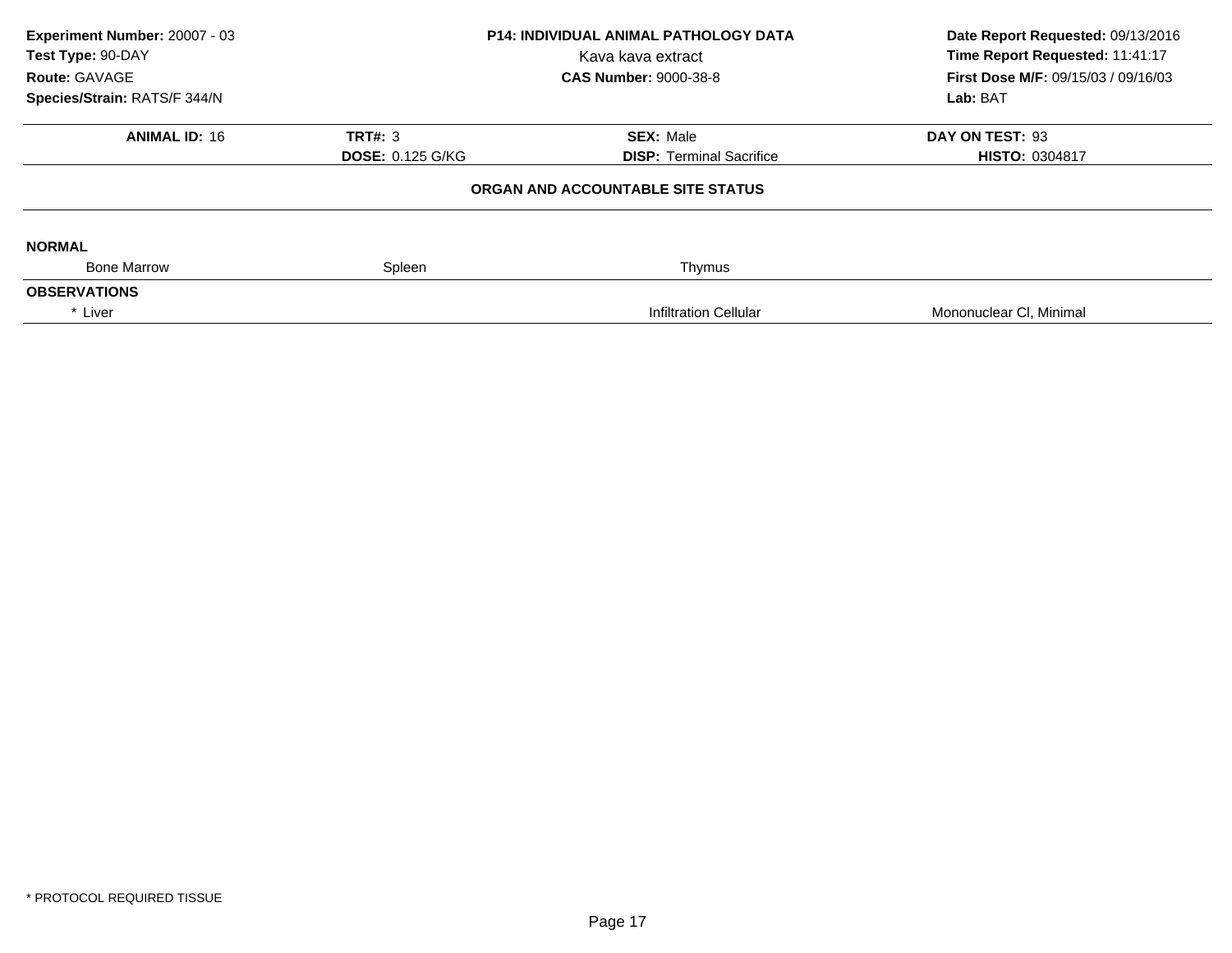| Experiment Number: 20007 - 03<br>Test Type: 90-DAY<br>Route: GAVAGE |                                           | <b>P14: INDIVIDUAL ANIMAL PATHOLOGY DATA</b><br>Kava kava extract<br><b>CAS Number: 9000-38-8</b> |                                          |
|---------------------------------------------------------------------|-------------------------------------------|---------------------------------------------------------------------------------------------------|------------------------------------------|
| Species/Strain: RATS/F 344/N                                        |                                           |                                                                                                   | Lab: BAT                                 |
| <b>ANIMAL ID: 17</b>                                                | <b>TRT#: 3</b><br><b>DOSE: 0.125 G/KG</b> | <b>SEX: Male</b><br><b>DISP:</b> Terminal Sacrifice                                               | DAY ON TEST: 93<br><b>HISTO: 0304818</b> |
|                                                                     |                                           | ORGAN AND ACCOUNTABLE SITE STATUS                                                                 |                                          |
| <b>NORMAL</b>                                                       |                                           |                                                                                                   |                                          |
| <b>Bone Marrow</b>                                                  | Spleen                                    | Thymus                                                                                            |                                          |
| <b>OBSERVATIONS</b>                                                 |                                           |                                                                                                   |                                          |
| * Liver                                                             |                                           | Hematopoietic Cell Proliferation                                                                  | Minimal                                  |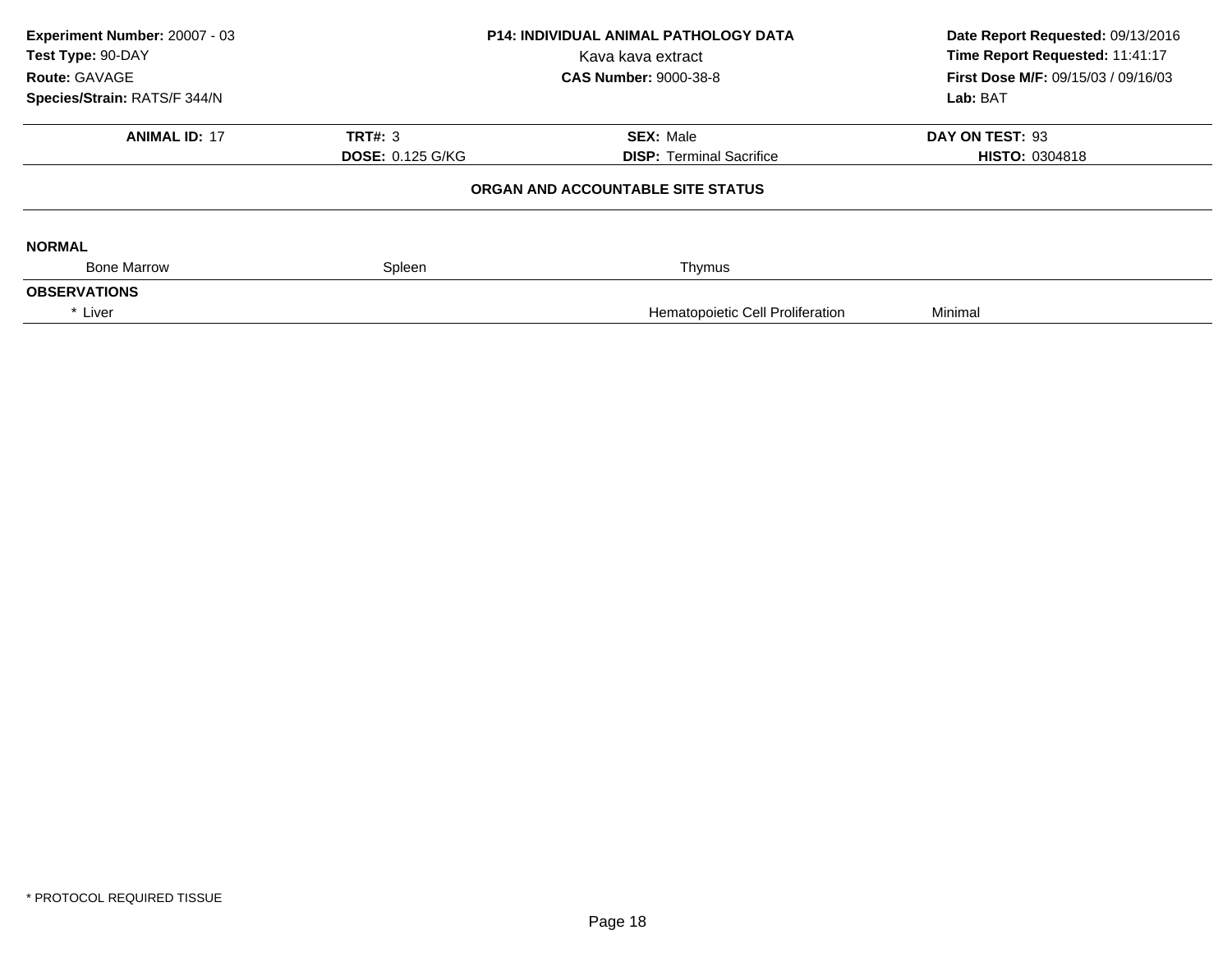| Experiment Number: 20007 - 03<br>Test Type: 90-DAY<br>Route: GAVAGE |                         | <b>P14: INDIVIDUAL ANIMAL PATHOLOGY DATA</b><br>Kava kava extract<br><b>CAS Number: 9000-38-8</b> | Date Report Requested: 09/13/2016<br>Time Report Requested: 11:41:17<br>First Dose M/F: 09/15/03 / 09/16/03 |  |
|---------------------------------------------------------------------|-------------------------|---------------------------------------------------------------------------------------------------|-------------------------------------------------------------------------------------------------------------|--|
| Species/Strain: RATS/F 344/N                                        |                         |                                                                                                   | Lab: BAT                                                                                                    |  |
| <b>ANIMAL ID: 18</b>                                                | <b>TRT#: 3</b>          | <b>SEX: Male</b>                                                                                  | DAY ON TEST: 93                                                                                             |  |
|                                                                     | <b>DOSE: 0.125 G/KG</b> | <b>DISP: Terminal Sacrifice</b>                                                                   | <b>HISTO: 0304819</b>                                                                                       |  |
|                                                                     |                         | ORGAN AND ACCOUNTABLE SITE STATUS                                                                 |                                                                                                             |  |
| <b>NORMAL</b>                                                       |                         |                                                                                                   |                                                                                                             |  |
| <b>Bone Marrow</b>                                                  | Spleen                  | Thymus                                                                                            |                                                                                                             |  |
| <b>OBSERVATIONS</b>                                                 |                         |                                                                                                   |                                                                                                             |  |
| * Liver                                                             |                         | <b>Infiltration Cellular</b>                                                                      | Mononuclear CI, Minimal                                                                                     |  |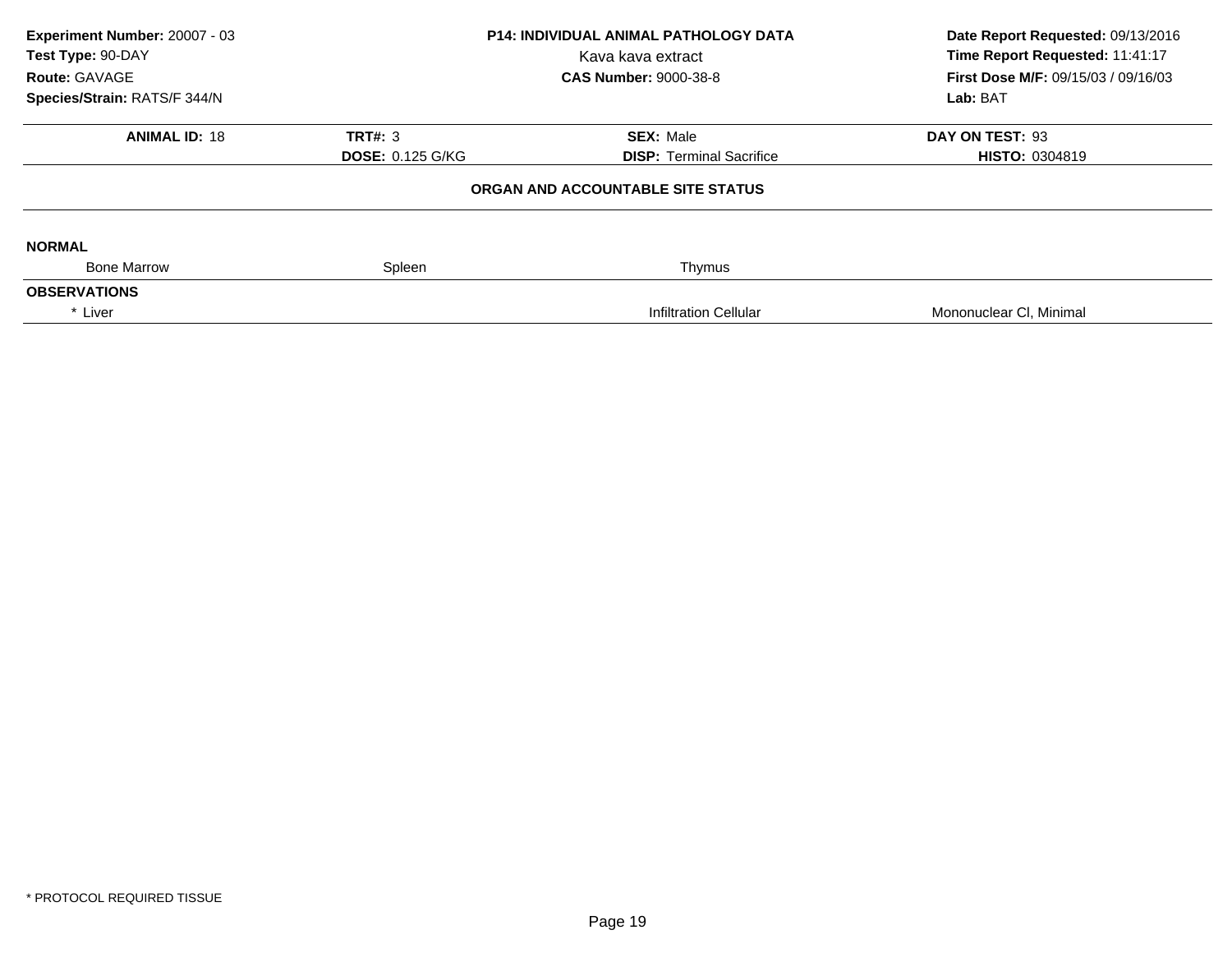| Experiment Number: 20007 - 03<br>Test Type: 90-DAY<br>Route: GAVAGE<br>Species/Strain: RATS/F 344/N | P14: INDIVIDUAL ANIMAL PATHOLOGY DATA<br>Kava kava extract<br><b>CAS Number: 9000-38-8</b> |                                                     | Date Report Requested: 09/13/2016<br>Time Report Requested: 11:41:17<br>First Dose M/F: 09/15/03 / 09/16/03<br>Lab: BAT |  |
|-----------------------------------------------------------------------------------------------------|--------------------------------------------------------------------------------------------|-----------------------------------------------------|-------------------------------------------------------------------------------------------------------------------------|--|
| <b>ANIMAL ID: 19</b>                                                                                | <b>TRT#: 3</b><br><b>DOSE: 0.125 G/KG</b>                                                  | <b>SEX: Male</b><br><b>DISP:</b> Terminal Sacrifice | DAY ON TEST: 93<br><b>HISTO: 0304820</b>                                                                                |  |
|                                                                                                     |                                                                                            | ORGAN AND ACCOUNTABLE SITE STATUS                   |                                                                                                                         |  |
| <b>NORMAL</b>                                                                                       |                                                                                            |                                                     |                                                                                                                         |  |
| <b>Bone Marrow</b><br><b>OBSERVATIONS</b>                                                           | Spleen                                                                                     | Thymus                                              |                                                                                                                         |  |
| * Liver                                                                                             |                                                                                            | Infiltration Cellular                               | Mononuclear CI, Minimal                                                                                                 |  |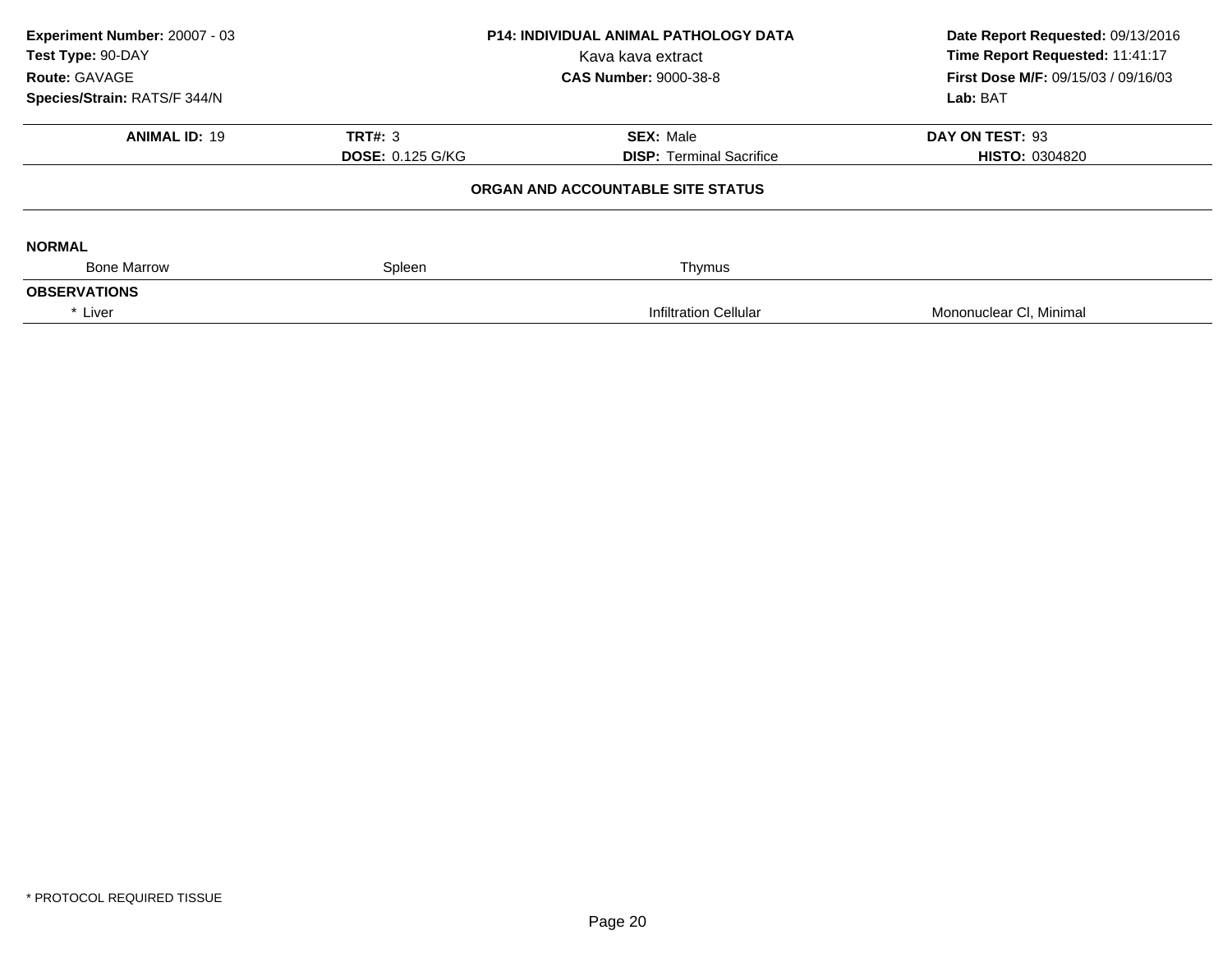| Experiment Number: 20007 - 03<br>Test Type: 90-DAY<br>Route: GAVAGE | <b>P14: INDIVIDUAL ANIMAL PATHOLOGY DATA</b><br>Kava kava extract<br><b>CAS Number: 9000-38-8</b> |                                 | Date Report Requested: 09/13/2016<br>Time Report Requested: 11:41:17<br><b>First Dose M/F: 09/15/03 / 09/16/03</b> |
|---------------------------------------------------------------------|---------------------------------------------------------------------------------------------------|---------------------------------|--------------------------------------------------------------------------------------------------------------------|
| Species/Strain: RATS/F 344/N                                        |                                                                                                   | Lab: BAT                        |                                                                                                                    |
| <b>ANIMAL ID: 20</b>                                                | TRT#: 3                                                                                           | <b>SEX: Male</b>                | DAY ON TEST: 93                                                                                                    |
|                                                                     | <b>DOSE: 0.125 G/KG</b>                                                                           | <b>DISP:</b> Terminal Sacrifice | <b>HISTO: 0304821</b>                                                                                              |
|                                                                     |                                                                                                   |                                 |                                                                                                                    |
| <b>NORMAL</b>                                                       |                                                                                                   |                                 |                                                                                                                    |
| <b>Bone Marrow</b>                                                  | * Liver                                                                                           | Spleen                          | Thymus                                                                                                             |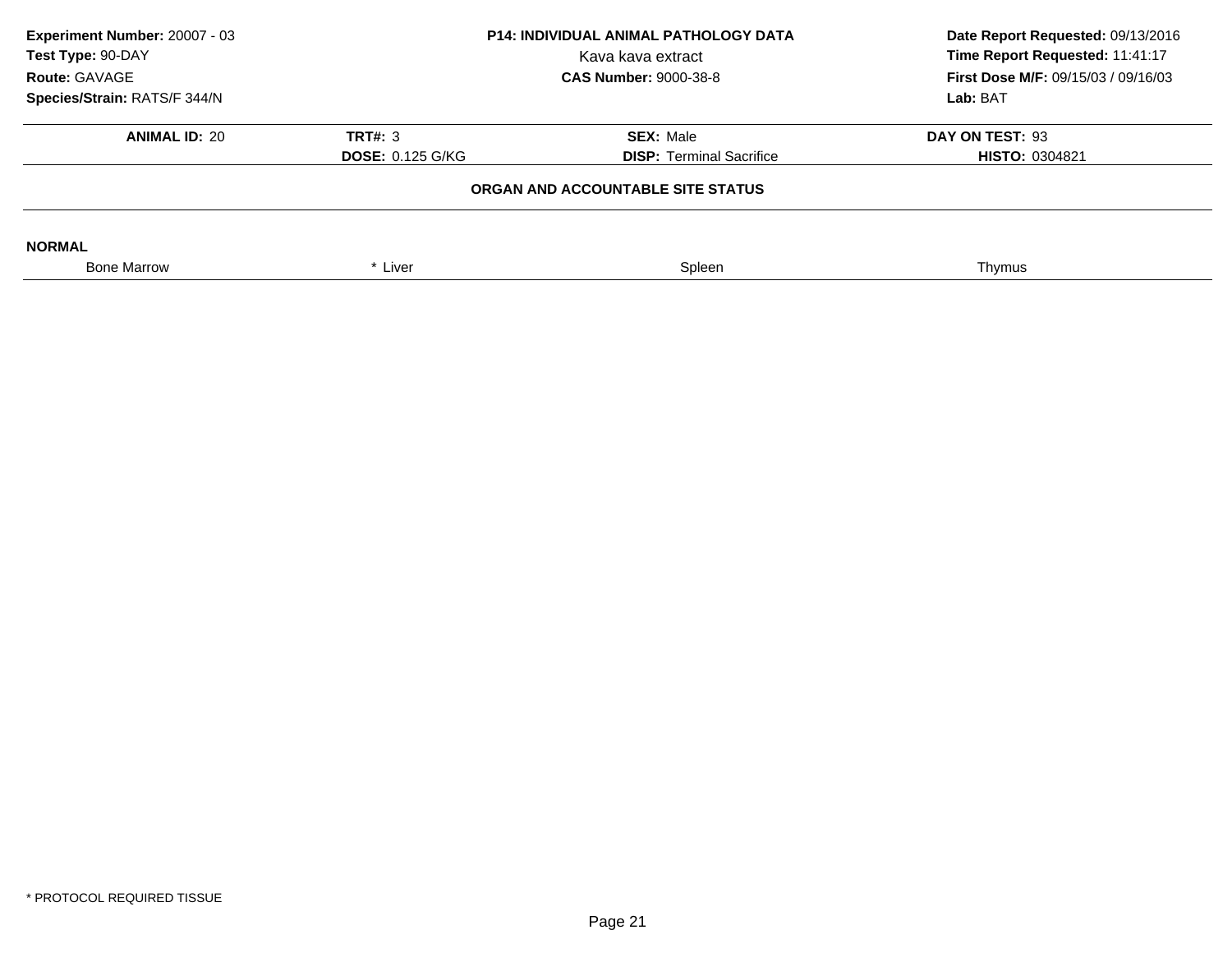| Experiment Number: 20007 - 03<br>Test Type: 90-DAY<br>Route: GAVAGE<br>Species/Strain: RATS/F 344/N | P14: INDIVIDUAL ANIMAL PATHOLOGY DATA<br>Kava kava extract<br><b>CAS Number: 9000-38-8</b><br>TRT#: 5<br><b>SEX: Male</b><br><b>DOSE: 0.25 G/KG</b><br><b>DISP: Terminal Sacrifice</b><br>ORGAN AND ACCOUNTABLE SITE STATUS |        |                                          |  | Date Report Requested: 09/13/2016<br>Time Report Requested: 11:41:17<br><b>First Dose M/F: 09/15/03 / 09/16/03</b><br>Lab: BAT |
|-----------------------------------------------------------------------------------------------------|-----------------------------------------------------------------------------------------------------------------------------------------------------------------------------------------------------------------------------|--------|------------------------------------------|--|--------------------------------------------------------------------------------------------------------------------------------|
| <b>ANIMAL ID: 21</b>                                                                                |                                                                                                                                                                                                                             |        | DAY ON TEST: 93<br><b>HISTO: 0304822</b> |  |                                                                                                                                |
| <b>NORMAL</b><br><b>Bone Marrow</b>                                                                 | * Liver                                                                                                                                                                                                                     | Spleen | Thymus                                   |  |                                                                                                                                |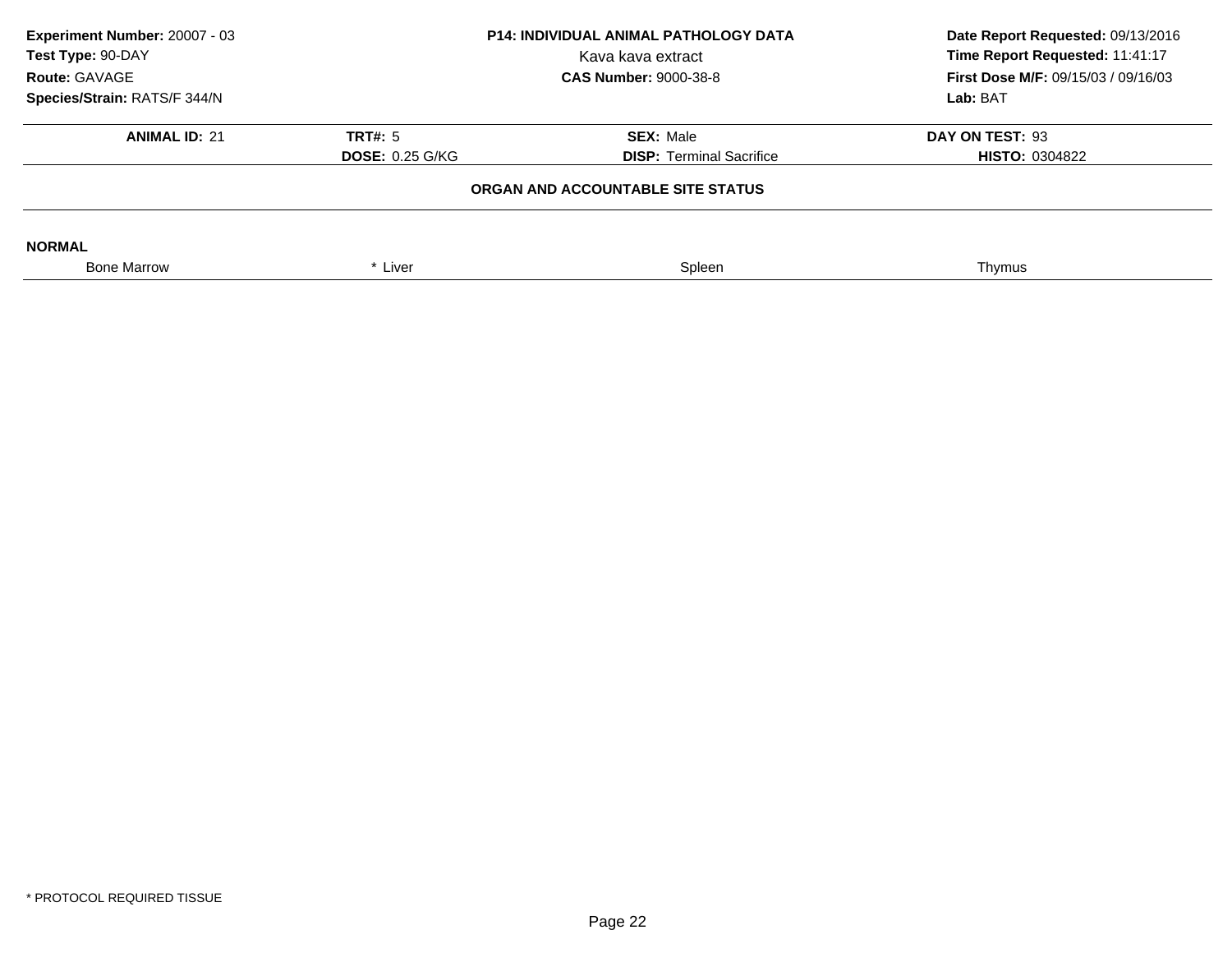| Experiment Number: 20007 - 03<br>Test Type: 90-DAY<br>Route: GAVAGE |                        | <b>P14: INDIVIDUAL ANIMAL PATHOLOGY DATA</b><br>Kava kava extract<br><b>CAS Number: 9000-38-8</b> | Date Report Requested: 09/13/2016<br>Time Report Requested: 11:41:17<br><b>First Dose M/F: 09/15/03 / 09/16/03</b> |  |
|---------------------------------------------------------------------|------------------------|---------------------------------------------------------------------------------------------------|--------------------------------------------------------------------------------------------------------------------|--|
| Species/Strain: RATS/F 344/N                                        |                        |                                                                                                   | Lab: BAT                                                                                                           |  |
| <b>ANIMAL ID: 22</b>                                                | TRT#: 5                | <b>SEX: Male</b>                                                                                  | DAY ON TEST: 93                                                                                                    |  |
|                                                                     | <b>DOSE: 0.25 G/KG</b> | <b>DISP:</b> Terminal Sacrifice                                                                   | <b>HISTO: 0304823</b>                                                                                              |  |
| ORGAN AND ACCOUNTABLE SITE STATUS                                   |                        |                                                                                                   |                                                                                                                    |  |
| <b>NORMAL</b>                                                       |                        |                                                                                                   |                                                                                                                    |  |
| <b>Bone Marrow</b>                                                  | * Liver                | Spleen                                                                                            | Thymus                                                                                                             |  |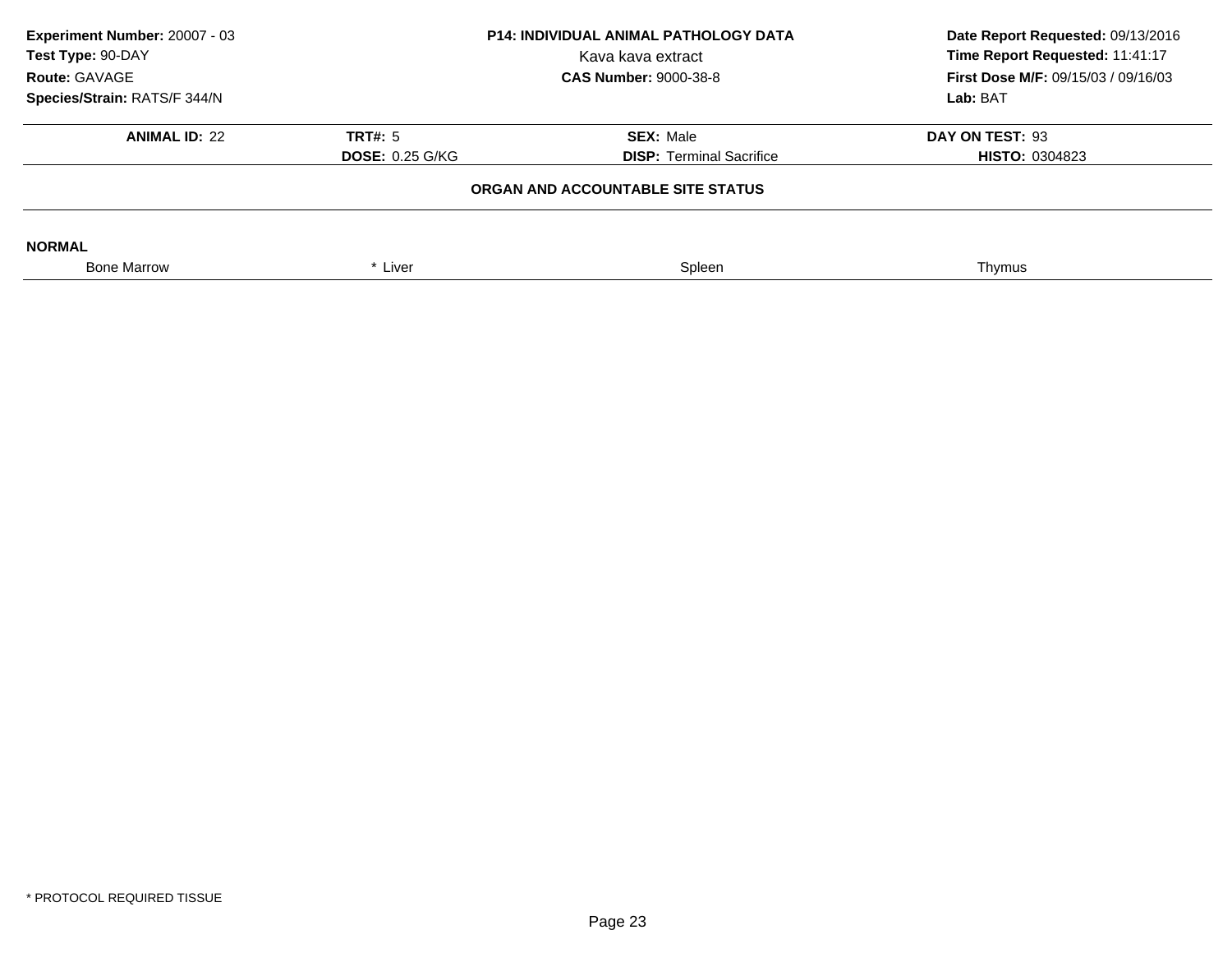| Experiment Number: 20007 - 03<br>Test Type: 90-DAY<br>Route: GAVAGE |                         | <b>P14: INDIVIDUAL ANIMAL PATHOLOGY DATA</b><br>Kava kava extract<br><b>CAS Number: 9000-38-8</b> | Date Report Requested: 09/13/2016<br>Time Report Requested: 11:41:17<br>First Dose M/F: 09/15/03 / 09/16/03<br>Lab: BAT |
|---------------------------------------------------------------------|-------------------------|---------------------------------------------------------------------------------------------------|-------------------------------------------------------------------------------------------------------------------------|
| Species/Strain: RATS/F 344/N                                        |                         |                                                                                                   |                                                                                                                         |
| <b>ANIMAL ID: 23</b>                                                | TRT#: $5$               | <b>SEX: Male</b>                                                                                  | DAY ON TEST: 22                                                                                                         |
|                                                                     | <b>DOSE: 0.25 G/KG</b>  | <b>DISP:</b> Moribund Sacrifice                                                                   | <b>HISTO: 0304824</b>                                                                                                   |
|                                                                     |                         | ORGAN AND ACCOUNTABLE SITE STATUS                                                                 |                                                                                                                         |
| <b>NORMAL</b>                                                       |                         |                                                                                                   |                                                                                                                         |
| <b>Adrenal Cortex</b>                                               | Adrenal Medulla         | <b>Blood Vessel</b>                                                                               | <b>Bone</b>                                                                                                             |
| <b>Bone Marrow</b>                                                  | <b>Brain</b>            | Epididymis                                                                                        | Esophagus                                                                                                               |
| Eye                                                                 | Harderian Gland         | Heart                                                                                             | Intestine Large, Cecum                                                                                                  |
| Intestine Large, Colon                                              | Intestine Large, Rectum | Intestine Small, Duodenum                                                                         | Intestine Small, Ileum                                                                                                  |
| Intestine Small, Jejunum                                            | Islets, Pancreatic      | Kidney                                                                                            | * Liver                                                                                                                 |
| Lung                                                                | Lymph Node, Mesenteric  | <b>Mammary Gland</b>                                                                              | Nose                                                                                                                    |
| Pancreas                                                            | Parathyroid Gland       | <b>Pituitary Gland</b>                                                                            | <b>Preputial Gland</b>                                                                                                  |
| Prostate                                                            | Salivary Glands         | <b>Seminal Vesicle</b>                                                                            | Skin                                                                                                                    |
| Spleen                                                              | Stomach, Forestomach    | Stomach, Glandular                                                                                | <b>Testes</b>                                                                                                           |
| Thymus                                                              | <b>Thyroid Gland</b>    | Trachea                                                                                           | <b>Urinary Bladder</b>                                                                                                  |
| <b>MISSING</b>                                                      |                         |                                                                                                   |                                                                                                                         |
| Lymph Node, Mandibular                                              |                         |                                                                                                   |                                                                                                                         |
| Animal Note: COD = chylothorax                                      |                         |                                                                                                   |                                                                                                                         |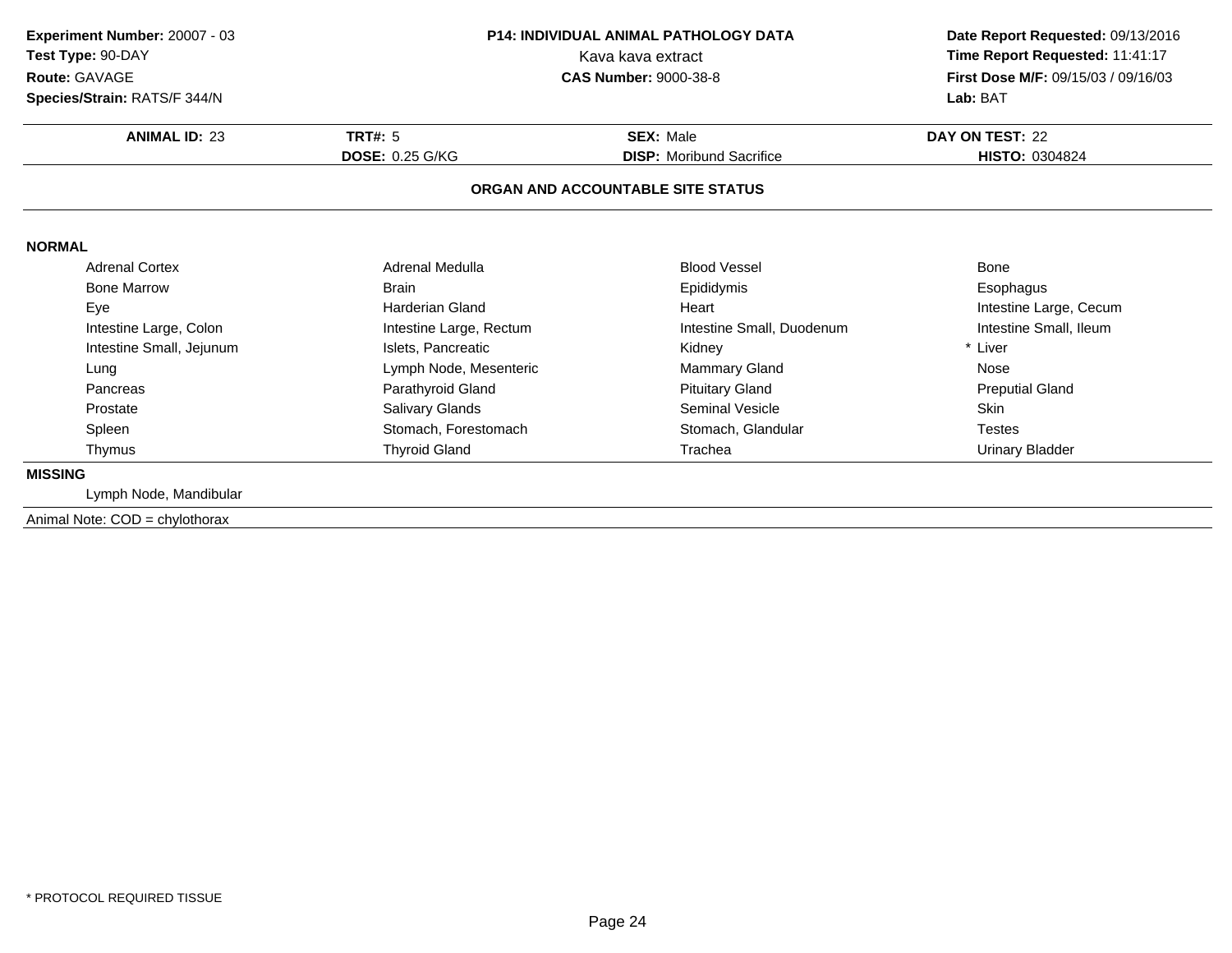| Experiment Number: 20007 - 03<br>Test Type: 90-DAY<br>Route: GAVAGE | P14: INDIVIDUAL ANIMAL PATHOLOGY DATA<br>Kava kava extract<br><b>CAS Number: 9000-38-8</b> |                                   | Date Report Requested: 09/13/2016<br>Time Report Requested: 11:41:17<br>First Dose M/F: 09/15/03 / 09/16/03<br>Lab: BAT |
|---------------------------------------------------------------------|--------------------------------------------------------------------------------------------|-----------------------------------|-------------------------------------------------------------------------------------------------------------------------|
| Species/Strain: RATS/F 344/N                                        |                                                                                            |                                   |                                                                                                                         |
| <b>ANIMAL ID: 24</b>                                                | <b>TRT#: 5</b>                                                                             | <b>SEX: Male</b>                  | DAY ON TEST: 93                                                                                                         |
|                                                                     | <b>DOSE: 0.25 G/KG</b>                                                                     | <b>DISP:</b> Terminal Sacrifice   | <b>HISTO: 0304825</b>                                                                                                   |
|                                                                     |                                                                                            | ORGAN AND ACCOUNTABLE SITE STATUS |                                                                                                                         |
| <b>NORMAL</b>                                                       |                                                                                            |                                   |                                                                                                                         |
| <b>Bone Marrow</b>                                                  | Spleen                                                                                     | Thymus                            |                                                                                                                         |
| <b>OBSERVATIONS</b>                                                 |                                                                                            |                                   |                                                                                                                         |
| * Liver                                                             |                                                                                            | Infiltration Cellular             | Mononuclear CI, Minimal                                                                                                 |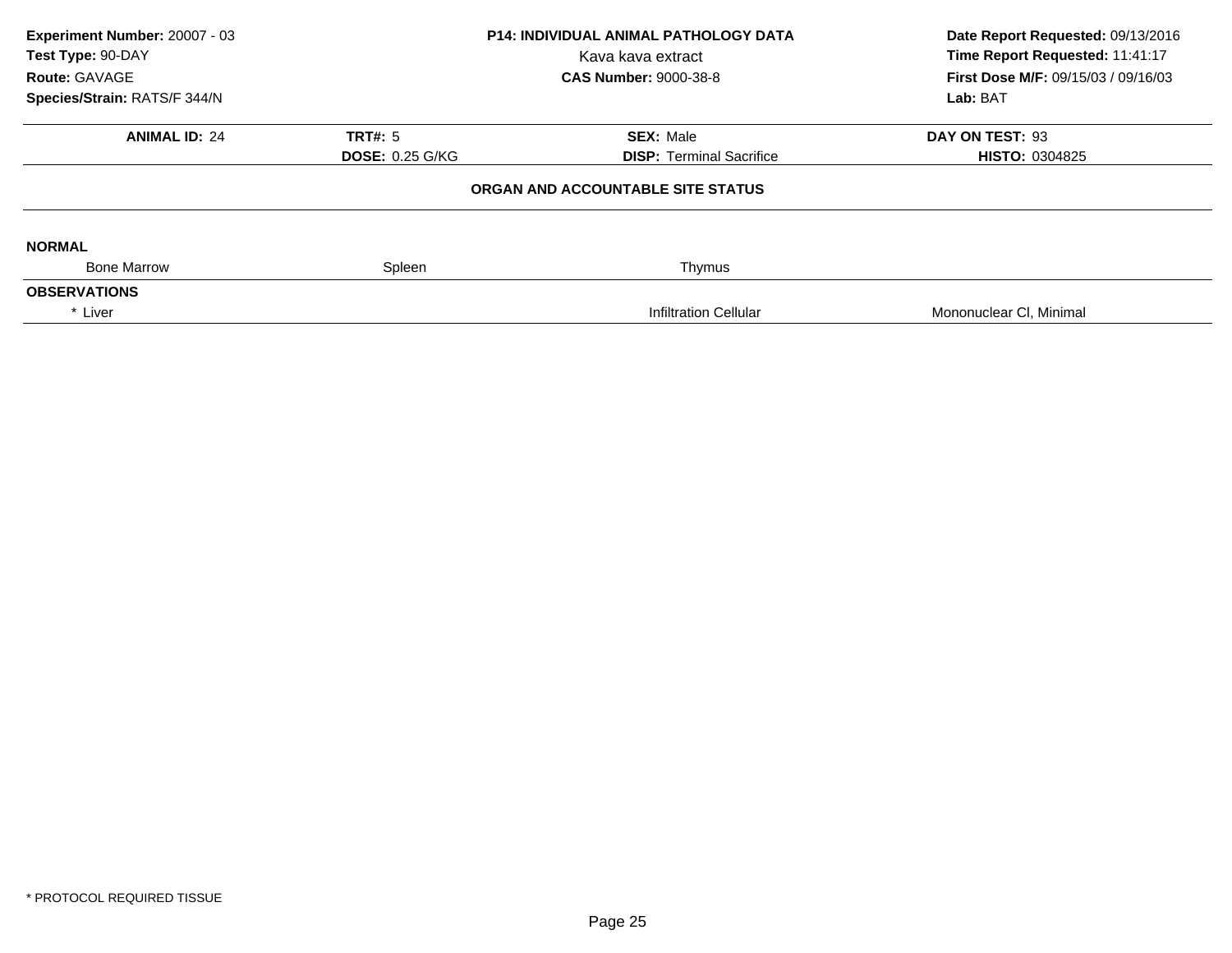| Experiment Number: 20007 - 03<br>Test Type: 90-DAY<br>Route: GAVAGE | <b>P14: INDIVIDUAL ANIMAL PATHOLOGY DATA</b><br>Kava kava extract<br><b>CAS Number: 9000-38-8</b> |                                                                      | Date Report Requested: 09/13/2016<br>Time Report Requested: 11:41:17<br><b>First Dose M/F: 09/15/03 / 09/16/03</b> |
|---------------------------------------------------------------------|---------------------------------------------------------------------------------------------------|----------------------------------------------------------------------|--------------------------------------------------------------------------------------------------------------------|
| Species/Strain: RATS/F 344/N<br><b>ANIMAL ID: 25</b>                | TRT#: 5<br><b>DOSE: 0.25 G/KG</b>                                                                 | <b>SEX: Male</b>                                                     | Lab: BAT<br>DAY ON TEST: 93                                                                                        |
|                                                                     |                                                                                                   | <b>DISP:</b> Terminal Sacrifice<br>ORGAN AND ACCOUNTABLE SITE STATUS | <b>HISTO: 0304826</b>                                                                                              |
| <b>NORMAL</b>                                                       |                                                                                                   |                                                                      |                                                                                                                    |
| <b>Bone Marrow</b>                                                  | * Liver                                                                                           | Spleen                                                               | Thymus                                                                                                             |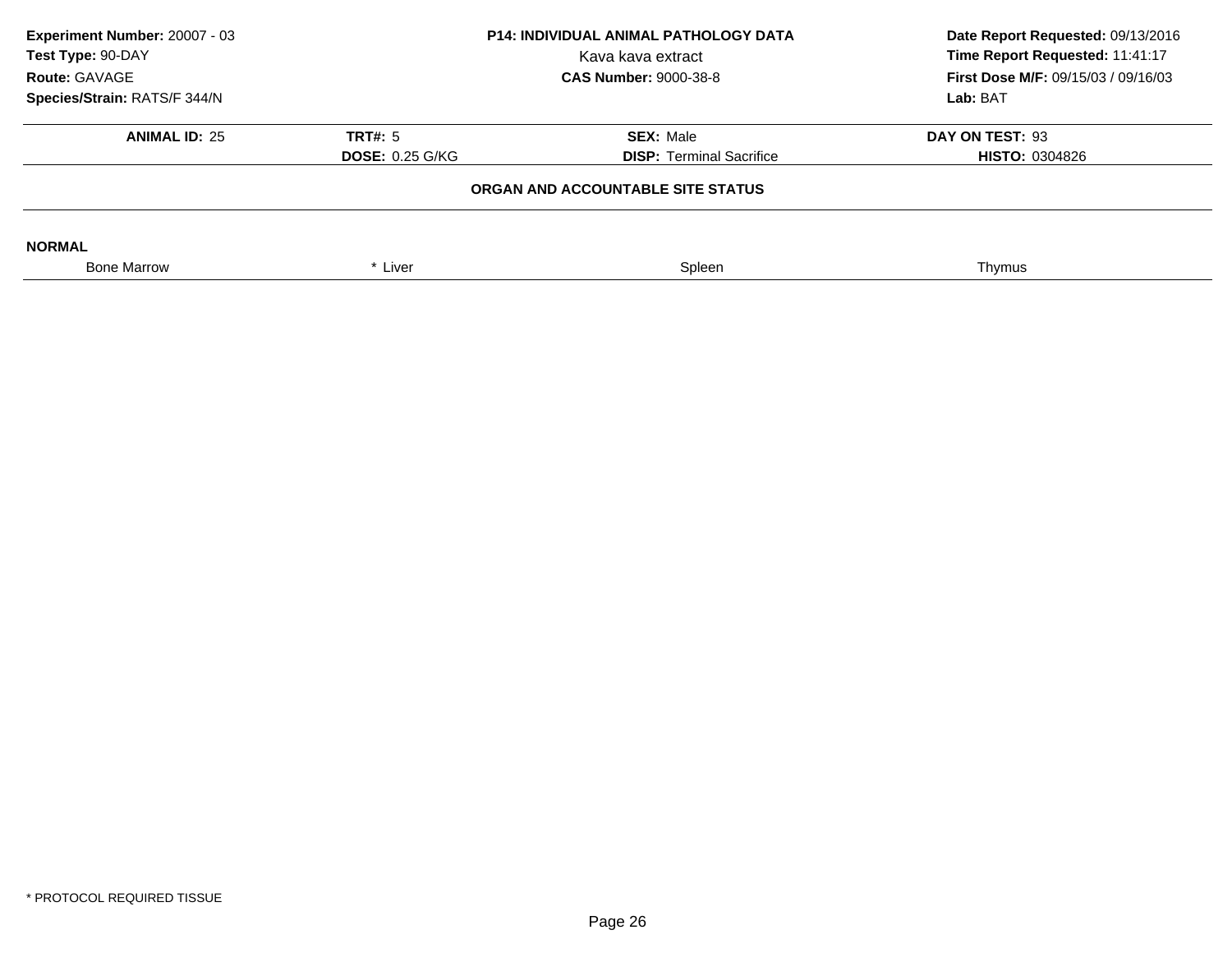| Experiment Number: 20007 - 03<br>Test Type: 90-DAY<br>Route: GAVAGE | <b>P14: INDIVIDUAL ANIMAL PATHOLOGY DATA</b><br>Kava kava extract<br><b>CAS Number: 9000-38-8</b> |                                   | Date Report Requested: 09/13/2016<br>Time Report Requested: 11:41:17<br>First Dose M/F: 09/15/03 / 09/16/03 |  |
|---------------------------------------------------------------------|---------------------------------------------------------------------------------------------------|-----------------------------------|-------------------------------------------------------------------------------------------------------------|--|
| Species/Strain: RATS/F 344/N                                        |                                                                                                   |                                   | Lab: BAT                                                                                                    |  |
| <b>ANIMAL ID: 26</b>                                                | <b>TRT#: 5</b>                                                                                    | <b>SEX: Male</b>                  | DAY ON TEST: 93                                                                                             |  |
|                                                                     | <b>DOSE: 0.25 G/KG</b>                                                                            | <b>DISP: Terminal Sacrifice</b>   | <b>HISTO: 0304827</b>                                                                                       |  |
|                                                                     |                                                                                                   | ORGAN AND ACCOUNTABLE SITE STATUS |                                                                                                             |  |
| <b>NORMAL</b>                                                       |                                                                                                   |                                   |                                                                                                             |  |
| <b>Bone Marrow</b>                                                  | Spleen                                                                                            | Thymus                            |                                                                                                             |  |
| <b>OBSERVATIONS</b>                                                 |                                                                                                   |                                   |                                                                                                             |  |
| * Liver                                                             |                                                                                                   | <b>Infiltration Cellular</b>      | Mononuclear CI, Minimal                                                                                     |  |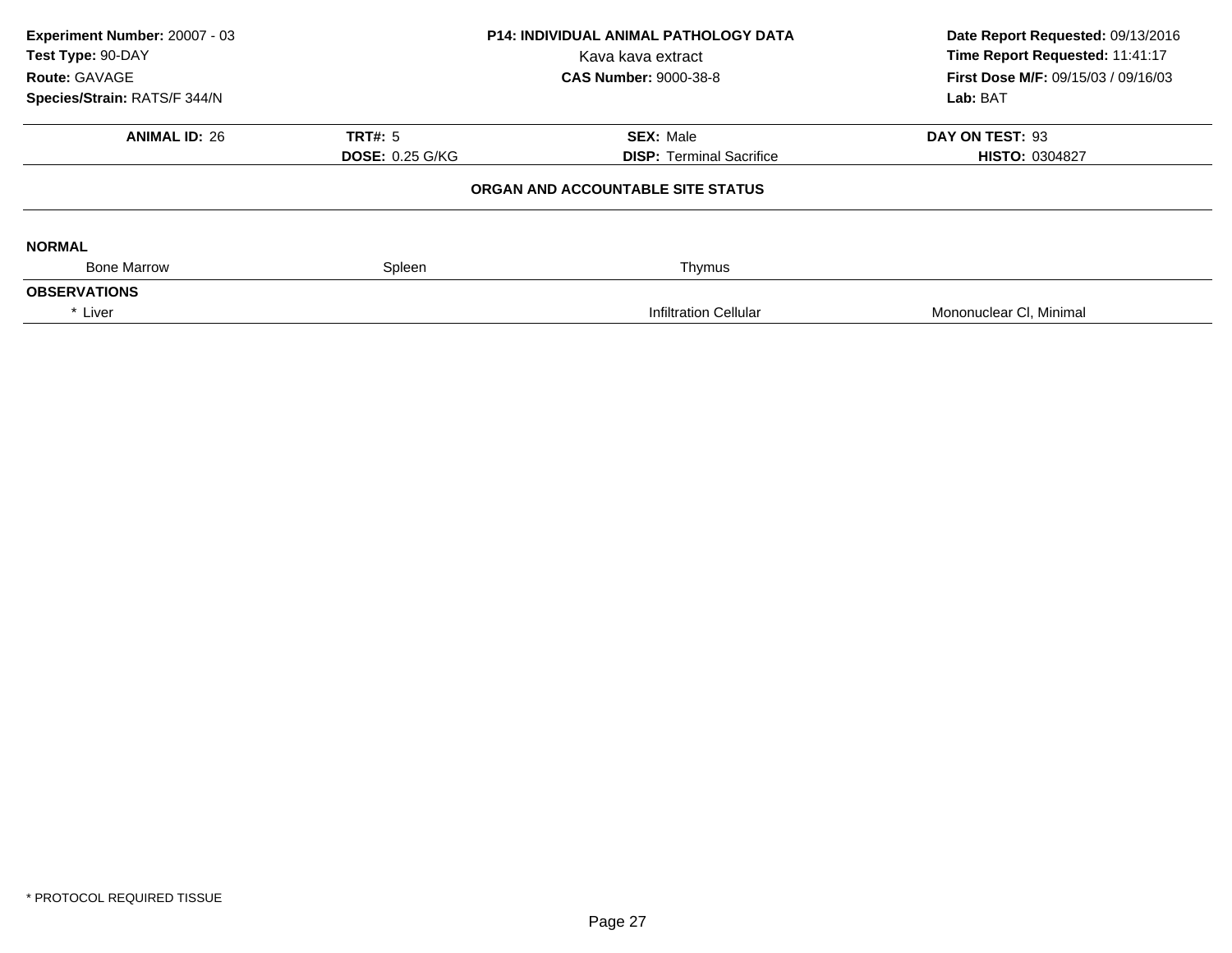| Experiment Number: 20007 - 03<br>Test Type: 90-DAY<br>Route: GAVAGE<br>Species/Strain: RATS/F 344/N | P14: INDIVIDUAL ANIMAL PATHOLOGY DATA<br>Kava kava extract<br><b>CAS Number: 9000-38-8</b> |                                                     | Date Report Requested: 09/13/2016<br>Time Report Requested: 11:41:17<br>First Dose M/F: 09/15/03 / 09/16/03<br>Lab: BAT |
|-----------------------------------------------------------------------------------------------------|--------------------------------------------------------------------------------------------|-----------------------------------------------------|-------------------------------------------------------------------------------------------------------------------------|
| <b>ANIMAL ID: 27</b>                                                                                | <b>TRT#: 5</b><br><b>DOSE: 0.25 G/KG</b>                                                   | <b>SEX: Male</b><br><b>DISP:</b> Terminal Sacrifice | DAY ON TEST: 93<br><b>HISTO: 0304828</b>                                                                                |
|                                                                                                     |                                                                                            | ORGAN AND ACCOUNTABLE SITE STATUS                   |                                                                                                                         |
| <b>NORMAL</b>                                                                                       |                                                                                            |                                                     |                                                                                                                         |
|                                                                                                     |                                                                                            |                                                     |                                                                                                                         |
|                                                                                                     |                                                                                            |                                                     |                                                                                                                         |
| <b>Bone Marrow</b><br><b>OBSERVATIONS</b><br>* Liver                                                | Spleen                                                                                     | Thymus<br>Infiltration Cellular                     | Mononuclear CI, Minimal                                                                                                 |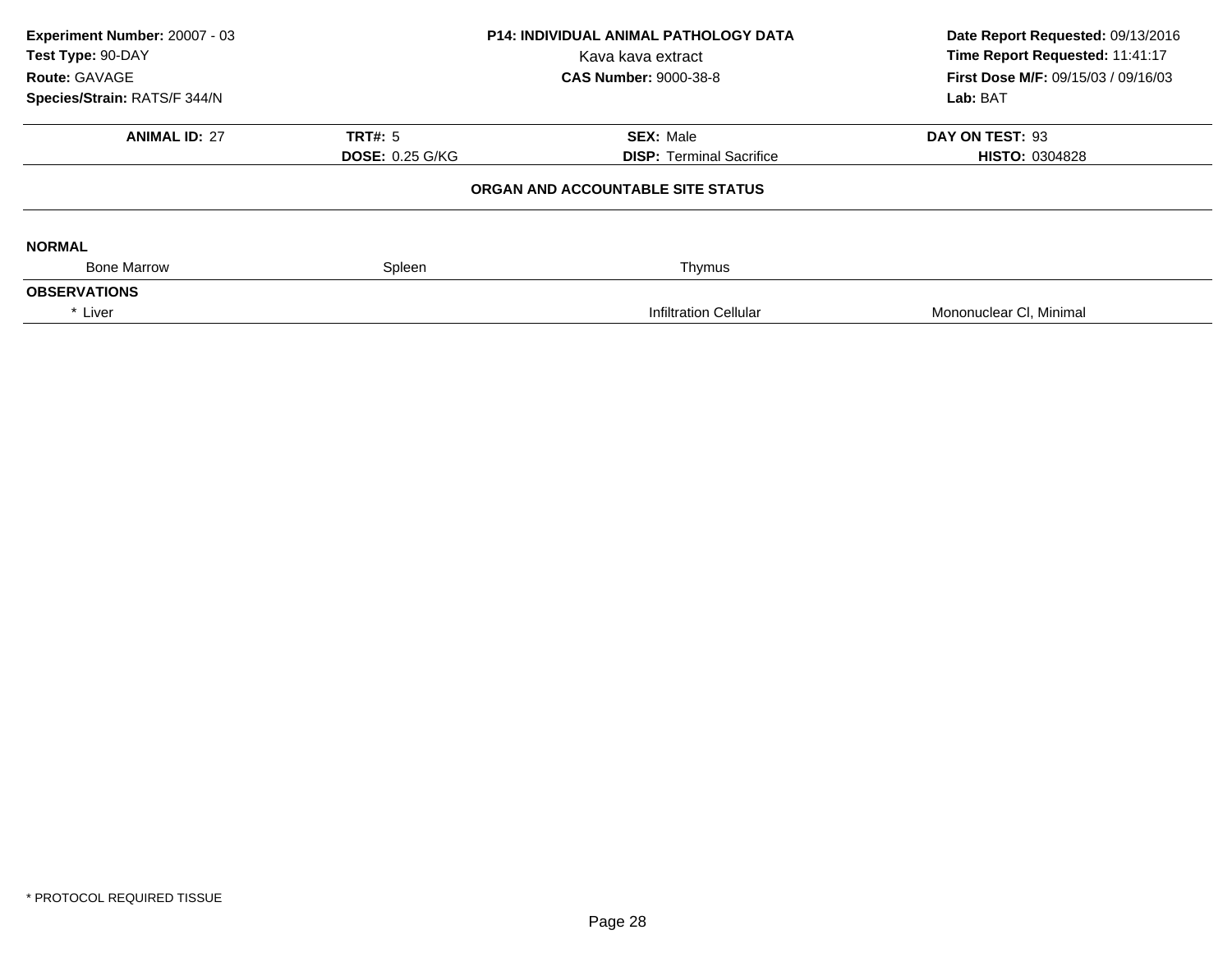| Experiment Number: 20007 - 03<br>Test Type: 90-DAY<br>Route: GAVAGE | <b>P14: INDIVIDUAL ANIMAL PATHOLOGY DATA</b><br>Kava kava extract<br><b>CAS Number: 9000-38-8</b> |                                   | Date Report Requested: 09/13/2016<br>Time Report Requested: 11:41:17<br>First Dose M/F: 09/15/03 / 09/16/03 |  |
|---------------------------------------------------------------------|---------------------------------------------------------------------------------------------------|-----------------------------------|-------------------------------------------------------------------------------------------------------------|--|
| Species/Strain: RATS/F 344/N                                        |                                                                                                   |                                   | Lab: BAT                                                                                                    |  |
| <b>ANIMAL ID: 28</b>                                                | <b>TRT#: 5</b>                                                                                    | <b>SEX: Male</b>                  | DAY ON TEST: 93                                                                                             |  |
|                                                                     | <b>DOSE: 0.25 G/KG</b>                                                                            | <b>DISP:</b> Terminal Sacrifice   | <b>HISTO: 0304829</b>                                                                                       |  |
|                                                                     |                                                                                                   | ORGAN AND ACCOUNTABLE SITE STATUS |                                                                                                             |  |
| <b>NORMAL</b>                                                       |                                                                                                   |                                   |                                                                                                             |  |
| <b>Bone Marrow</b>                                                  | Spleen                                                                                            | Thymus                            |                                                                                                             |  |
| <b>OBSERVATIONS</b>                                                 |                                                                                                   |                                   |                                                                                                             |  |
| * Liver                                                             |                                                                                                   | <b>Infiltration Cellular</b>      | Mononuclear CI, Minimal                                                                                     |  |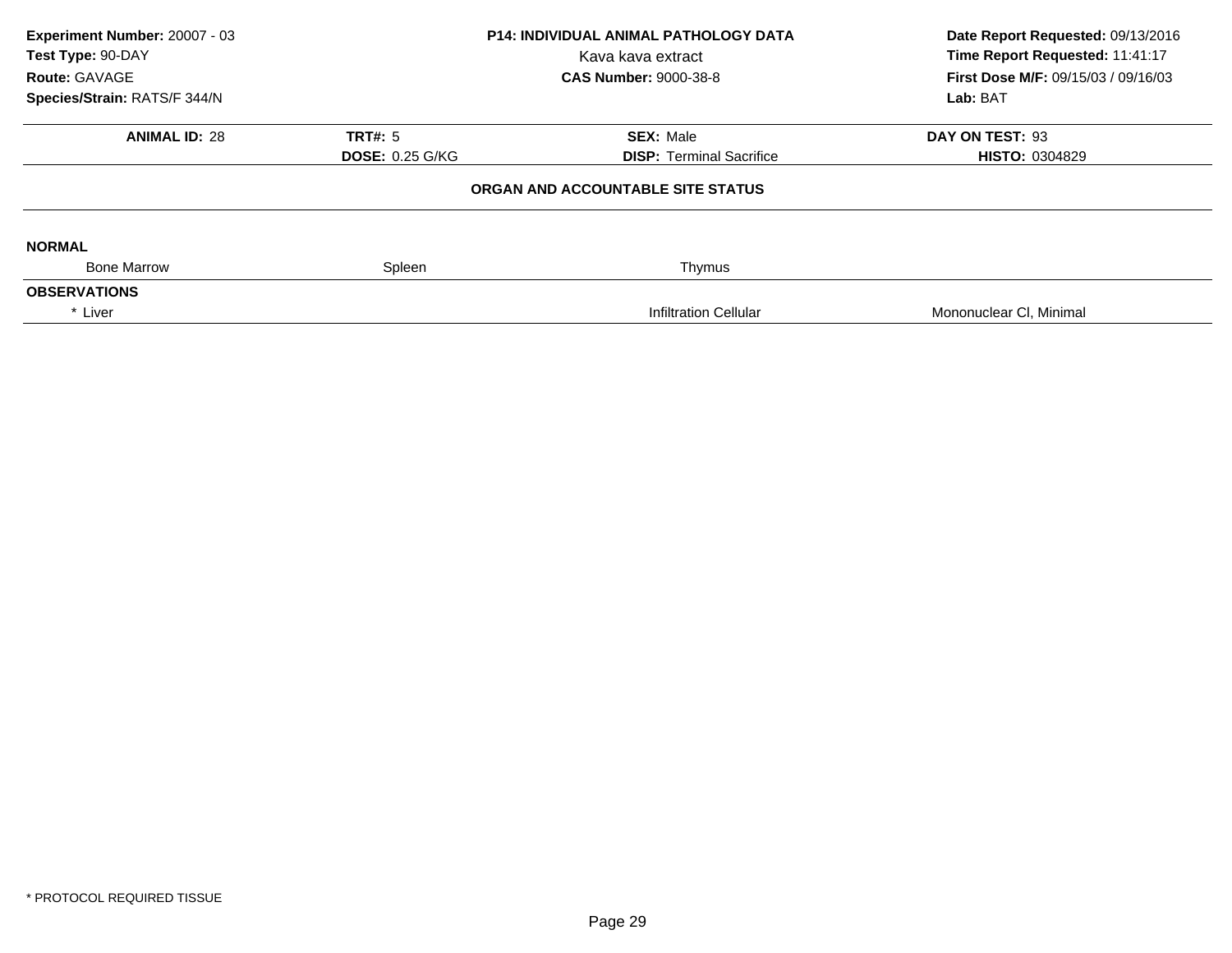| Experiment Number: 20007 - 03<br>Test Type: 90-DAY<br>Route: GAVAGE | <b>P14: INDIVIDUAL ANIMAL PATHOLOGY DATA</b><br>Kava kava extract<br><b>CAS Number: 9000-38-8</b> |                                   | Date Report Requested: 09/13/2016<br>Time Report Requested: 11:41:17<br><b>First Dose M/F: 09/15/03 / 09/16/03</b> |
|---------------------------------------------------------------------|---------------------------------------------------------------------------------------------------|-----------------------------------|--------------------------------------------------------------------------------------------------------------------|
| Species/Strain: RATS/F 344/N                                        |                                                                                                   |                                   | Lab: BAT                                                                                                           |
| <b>ANIMAL ID: 29</b>                                                | TRT#: 5                                                                                           | <b>SEX: Male</b>                  | DAY ON TEST: 93                                                                                                    |
|                                                                     | <b>DOSE: 0.25 G/KG</b>                                                                            | <b>DISP:</b> Terminal Sacrifice   | <b>HISTO: 0304830</b>                                                                                              |
|                                                                     |                                                                                                   | ORGAN AND ACCOUNTABLE SITE STATUS |                                                                                                                    |
| <b>NORMAL</b>                                                       |                                                                                                   |                                   |                                                                                                                    |
| <b>Bone Marrow</b>                                                  | * Liver                                                                                           | Spleen                            | Thymus                                                                                                             |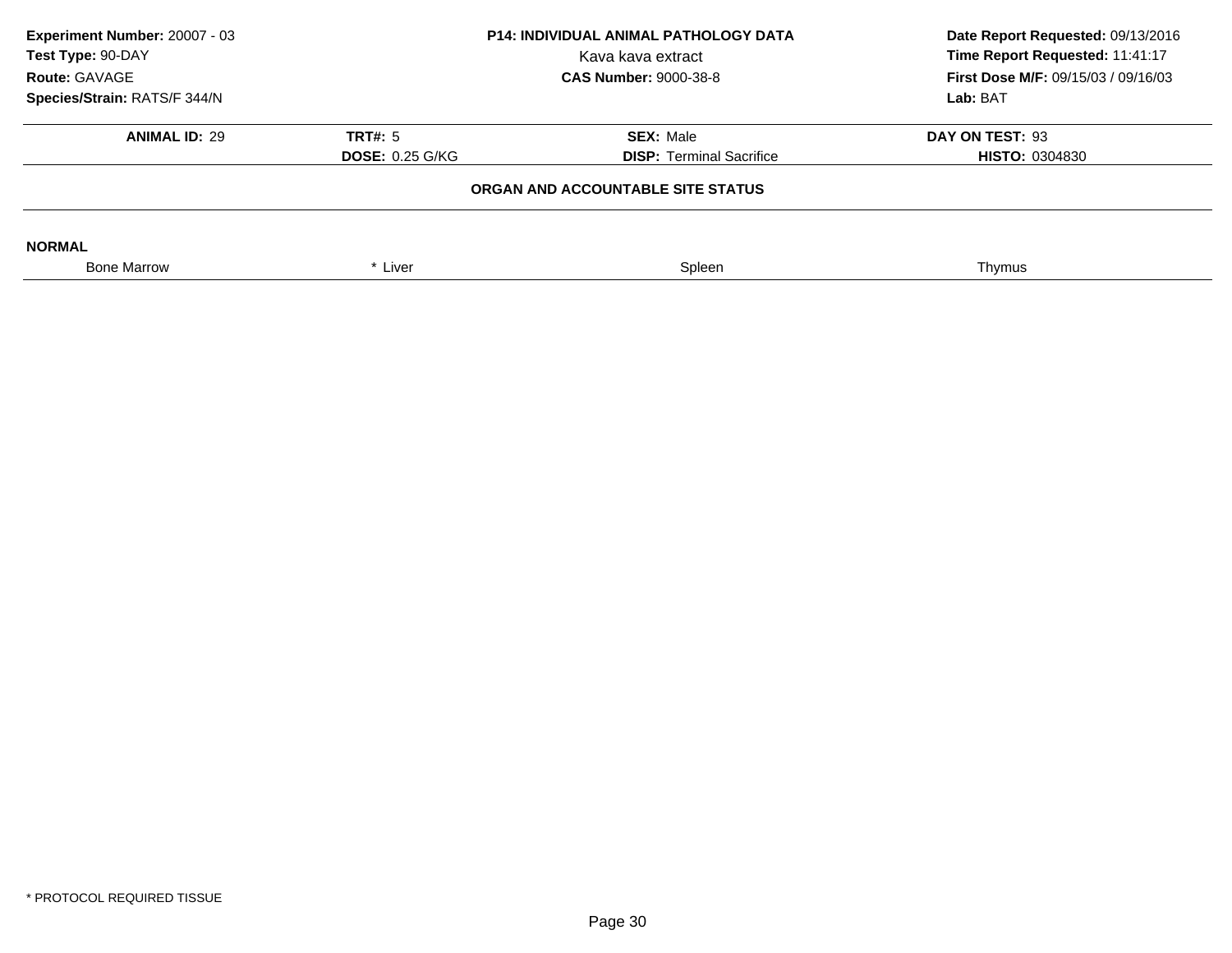| Experiment Number: 20007 - 03<br>Test Type: 90-DAY<br>Route: GAVAGE<br>Species/Strain: RATS/F 344/N | P14: INDIVIDUAL ANIMAL PATHOLOGY DATA<br>Kava kava extract<br><b>CAS Number: 9000-38-8</b> |                                                     | Date Report Requested: 09/13/2016<br>Time Report Requested: 11:41:17<br>First Dose M/F: 09/15/03 / 09/16/03<br>Lab: BAT |
|-----------------------------------------------------------------------------------------------------|--------------------------------------------------------------------------------------------|-----------------------------------------------------|-------------------------------------------------------------------------------------------------------------------------|
| <b>ANIMAL ID: 30</b>                                                                                | <b>TRT#: 5</b><br><b>DOSE: 0.25 G/KG</b>                                                   | <b>SEX: Male</b><br><b>DISP:</b> Terminal Sacrifice | DAY ON TEST: 93<br><b>HISTO: 0304831</b>                                                                                |
|                                                                                                     |                                                                                            | ORGAN AND ACCOUNTABLE SITE STATUS                   |                                                                                                                         |
| <b>NORMAL</b>                                                                                       |                                                                                            |                                                     |                                                                                                                         |
| <b>Bone Marrow</b><br><b>OBSERVATIONS</b>                                                           | Spleen                                                                                     | Thymus                                              |                                                                                                                         |
| * Liver                                                                                             |                                                                                            | Infiltration Cellular                               | Mononuclear CI, Minimal                                                                                                 |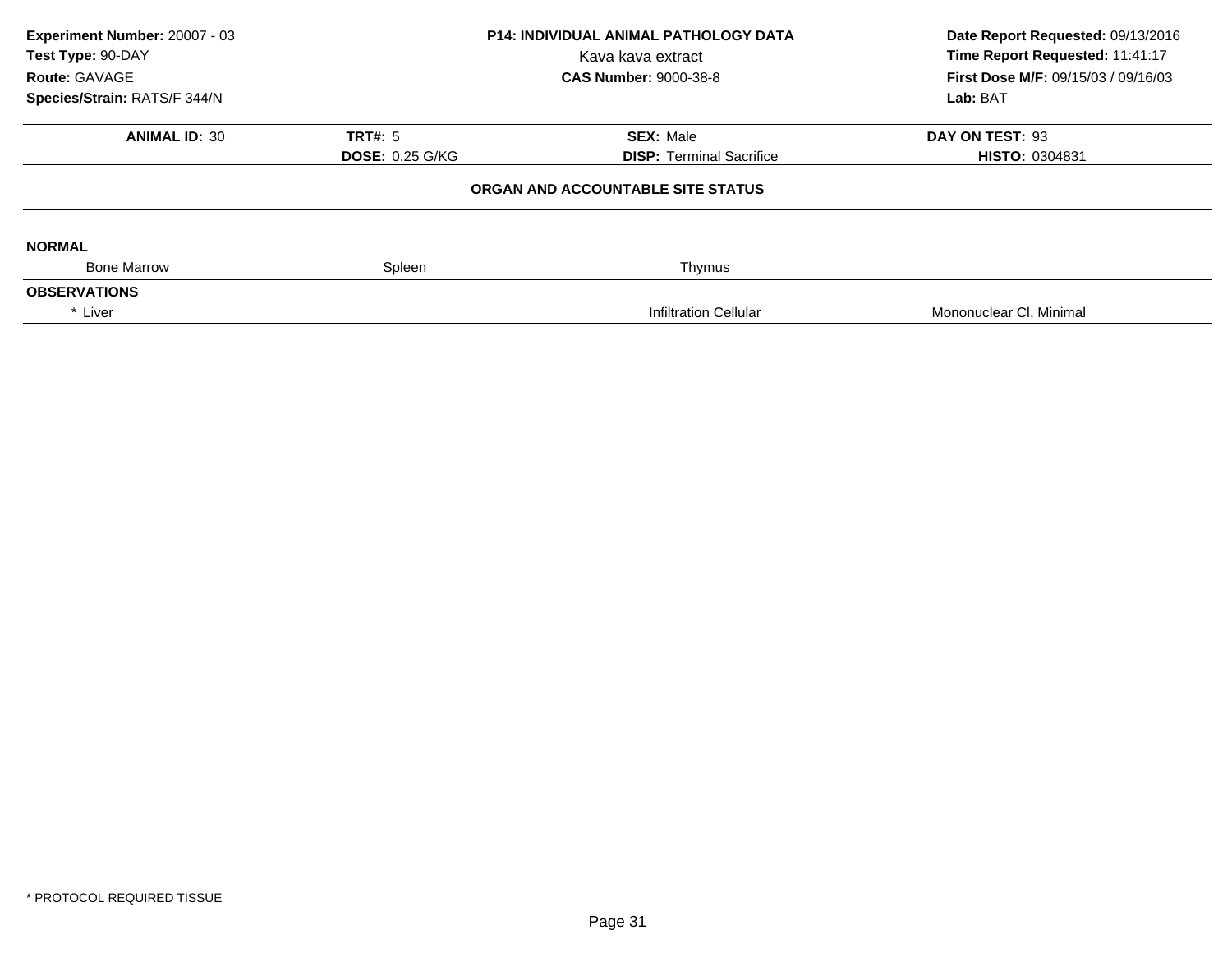| Experiment Number: 20007 - 03<br>Test Type: 90-DAY<br><b>Route: GAVAGE</b><br>Species/Strain: RATS/F 344/N |                       | <b>P14: INDIVIDUAL ANIMAL PATHOLOGY DATA</b><br>Kava kava extract<br><b>CAS Number: 9000-38-8</b> | Date Report Requested: 09/13/2016<br>Time Report Requested: 11:41:17<br><b>First Dose M/F: 09/15/03 / 09/16/03</b><br>Lab: BAT |
|------------------------------------------------------------------------------------------------------------|-----------------------|---------------------------------------------------------------------------------------------------|--------------------------------------------------------------------------------------------------------------------------------|
| <b>ANIMAL ID: 31</b>                                                                                       | <b>TRT#: 7</b>        | <b>SEX: Male</b>                                                                                  | DAY ON TEST: 93                                                                                                                |
|                                                                                                            | <b>DOSE: 0.5 G/KG</b> | <b>DISP:</b> Terminal Sacrifice                                                                   | <b>HISTO: 0304832</b>                                                                                                          |
|                                                                                                            |                       | ORGAN AND ACCOUNTABLE SITE STATUS                                                                 |                                                                                                                                |
| <b>NORMAL</b>                                                                                              |                       |                                                                                                   |                                                                                                                                |
| <b>Bone Marrow</b>                                                                                         | Spleen                | Thymus                                                                                            |                                                                                                                                |
| <b>OBSERVATIONS</b>                                                                                        |                       |                                                                                                   |                                                                                                                                |
| * Liver                                                                                                    |                       | Hepatodiaphragmatic Nodule                                                                        |                                                                                                                                |
| [ Hepatodiaphragmatic Nodule                                                                               | $TGLS = 1-14$         |                                                                                                   |                                                                                                                                |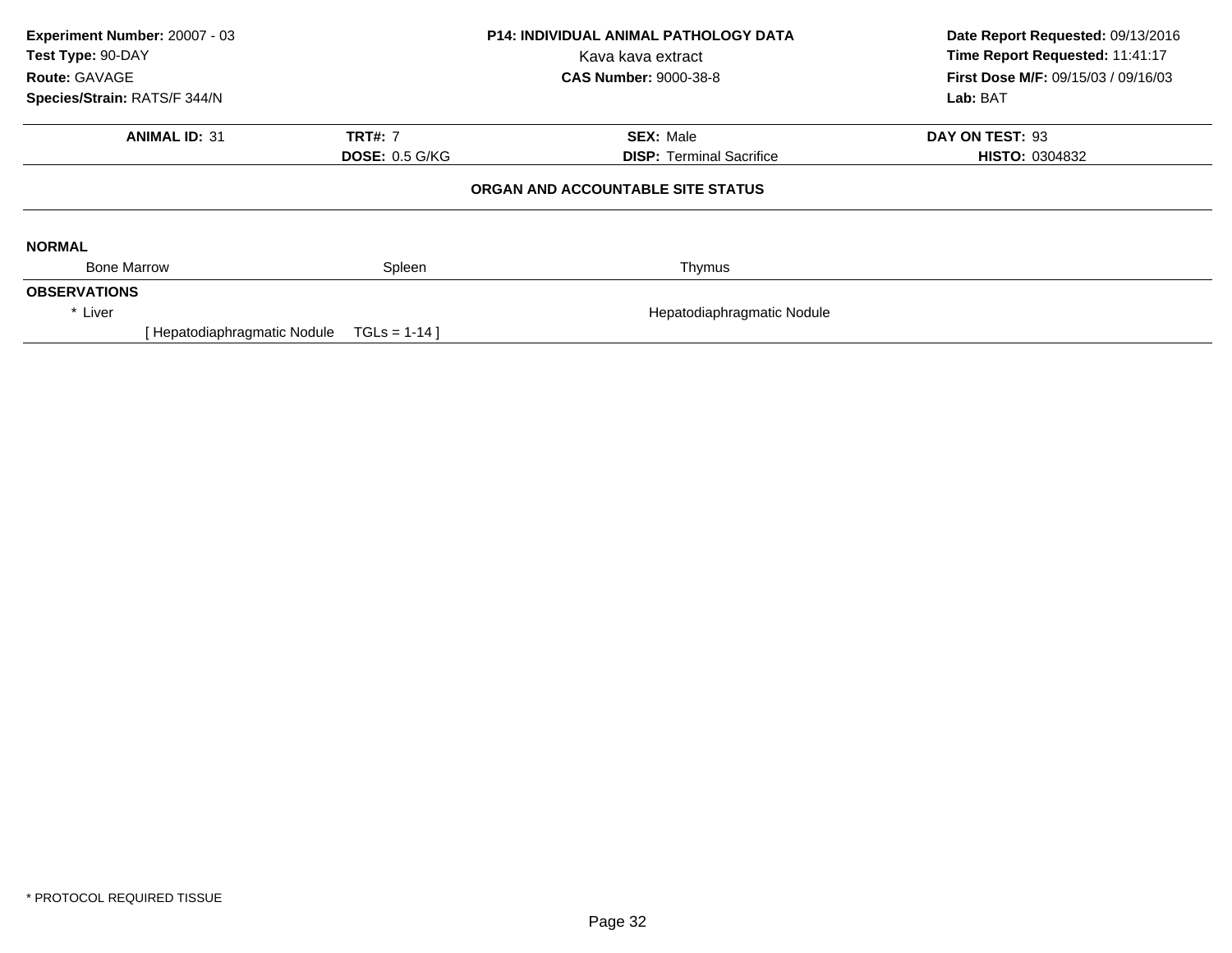| Experiment Number: 20007 - 03<br>Test Type: 90-DAY<br>Route: GAVAGE | <b>P14: INDIVIDUAL ANIMAL PATHOLOGY DATA</b><br>Kava kava extract<br><b>CAS Number: 9000-38-8</b> |                                   | Date Report Requested: 09/13/2016<br>Time Report Requested: 11:41:17<br>First Dose M/F: 09/15/03 / 09/16/03 |  |
|---------------------------------------------------------------------|---------------------------------------------------------------------------------------------------|-----------------------------------|-------------------------------------------------------------------------------------------------------------|--|
| Species/Strain: RATS/F 344/N                                        |                                                                                                   |                                   | Lab: BAT                                                                                                    |  |
| <b>ANIMAL ID: 32</b>                                                | <b>TRT#: 7</b>                                                                                    | <b>SEX: Male</b>                  | DAY ON TEST: 93                                                                                             |  |
|                                                                     | <b>DOSE: 0.5 G/KG</b>                                                                             | <b>DISP:</b> Terminal Sacrifice   | <b>HISTO: 0304833</b>                                                                                       |  |
|                                                                     |                                                                                                   | ORGAN AND ACCOUNTABLE SITE STATUS |                                                                                                             |  |
| <b>NORMAL</b>                                                       |                                                                                                   |                                   |                                                                                                             |  |
| <b>Bone Marrow</b>                                                  | Spleen                                                                                            | Thymus                            |                                                                                                             |  |
| <b>OBSERVATIONS</b>                                                 |                                                                                                   |                                   |                                                                                                             |  |
| * Liver                                                             |                                                                                                   | <b>Infiltration Cellular</b>      | Mononuclear CI, Minimal                                                                                     |  |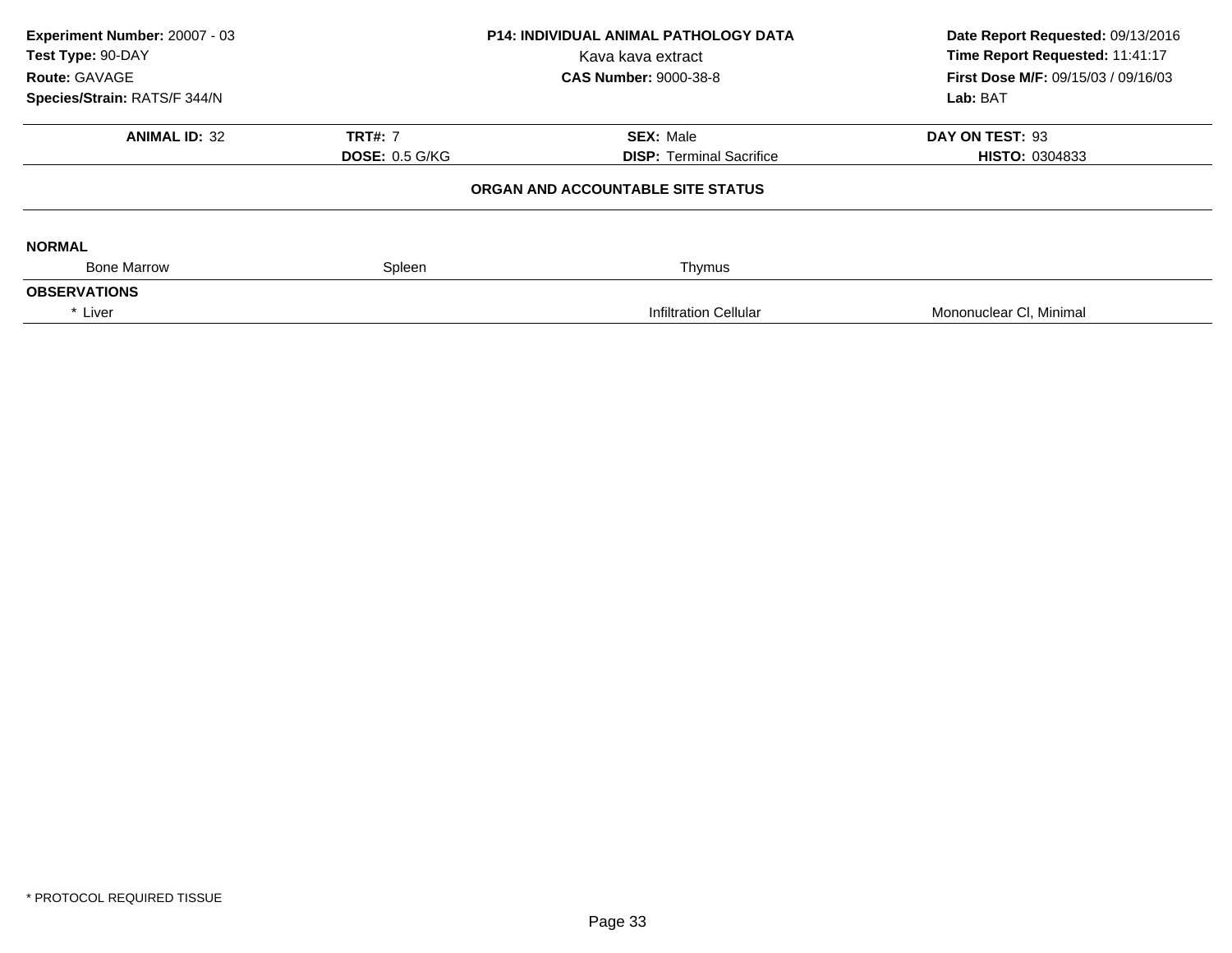| Experiment Number: 20007 - 03<br>Test Type: 90-DAY<br>Route: GAVAGE<br>Species/Strain: RATS/F 344/N | <b>P14: INDIVIDUAL ANIMAL PATHOLOGY DATA</b><br>Kava kava extract<br><b>CAS Number: 9000-38-8</b> |                                                     | Date Report Requested: 09/13/2016<br>Time Report Requested: 11:41:17<br>First Dose M/F: 09/15/03 / 09/16/03<br>Lab: BAT |
|-----------------------------------------------------------------------------------------------------|---------------------------------------------------------------------------------------------------|-----------------------------------------------------|-------------------------------------------------------------------------------------------------------------------------|
| <b>ANIMAL ID: 33</b>                                                                                | <b>TRT#: 7</b><br><b>DOSE: 0.5 G/KG</b>                                                           | <b>SEX: Male</b><br><b>DISP:</b> Terminal Sacrifice | DAY ON TEST: 93<br><b>HISTO: 0304834</b>                                                                                |
|                                                                                                     |                                                                                                   | ORGAN AND ACCOUNTABLE SITE STATUS                   |                                                                                                                         |
| <b>NORMAL</b>                                                                                       |                                                                                                   |                                                     |                                                                                                                         |
| <b>Bone Marrow</b>                                                                                  | Spleen                                                                                            | Thymus                                              |                                                                                                                         |
| <b>OBSERVATIONS</b>                                                                                 |                                                                                                   |                                                     |                                                                                                                         |
| * Liver                                                                                             | <b>Bile Duct</b>                                                                                  | Hyperplasia                                         | Minimal                                                                                                                 |
|                                                                                                     |                                                                                                   | <b>Infiltration Cellular</b>                        | Mononuclear CI, Minimal                                                                                                 |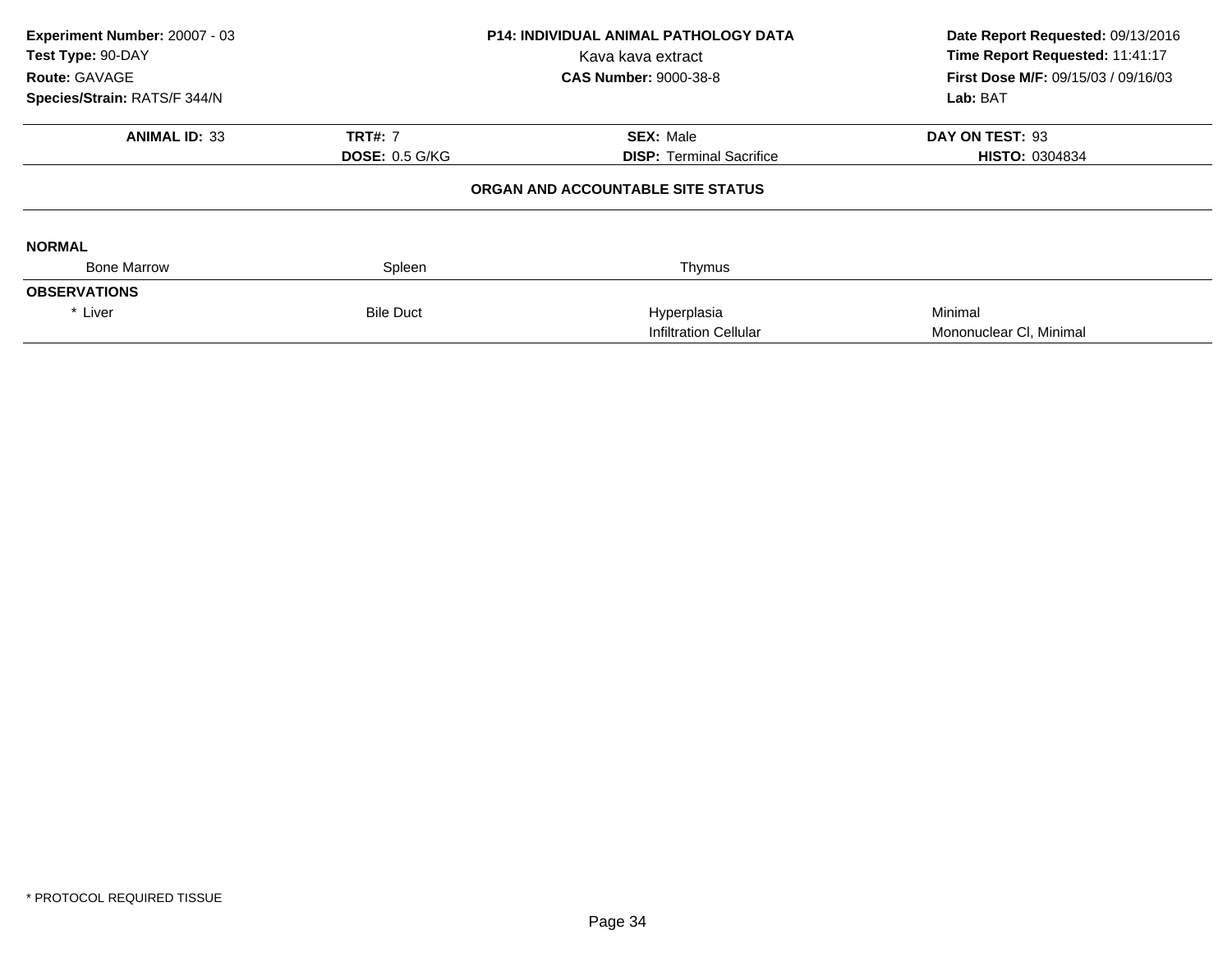| Experiment Number: 20007 - 03<br><b>P14: INDIVIDUAL ANIMAL PATHOLOGY DATA</b><br>Test Type: 90-DAY<br>Kava kava extract<br>Route: GAVAGE<br><b>CAS Number: 9000-38-8</b> |                       | Date Report Requested: 09/13/2016<br>Time Report Requested: 11:41:17<br><b>First Dose M/F: 09/15/03 / 09/16/03</b> |                       |
|--------------------------------------------------------------------------------------------------------------------------------------------------------------------------|-----------------------|--------------------------------------------------------------------------------------------------------------------|-----------------------|
| Species/Strain: RATS/F 344/N                                                                                                                                             |                       |                                                                                                                    | Lab: BAT              |
| <b>ANIMAL ID: 34</b>                                                                                                                                                     | <b>TRT#: 7</b>        | <b>SEX: Male</b>                                                                                                   | DAY ON TEST: 93       |
|                                                                                                                                                                          | <b>DOSE: 0.5 G/KG</b> | <b>DISP:</b> Terminal Sacrifice                                                                                    | <b>HISTO: 0304835</b> |
|                                                                                                                                                                          |                       | ORGAN AND ACCOUNTABLE SITE STATUS                                                                                  |                       |
| <b>NORMAL</b>                                                                                                                                                            |                       |                                                                                                                    |                       |
| <b>Bone Marrow</b>                                                                                                                                                       | * Liver               | Spleen                                                                                                             | Thymus                |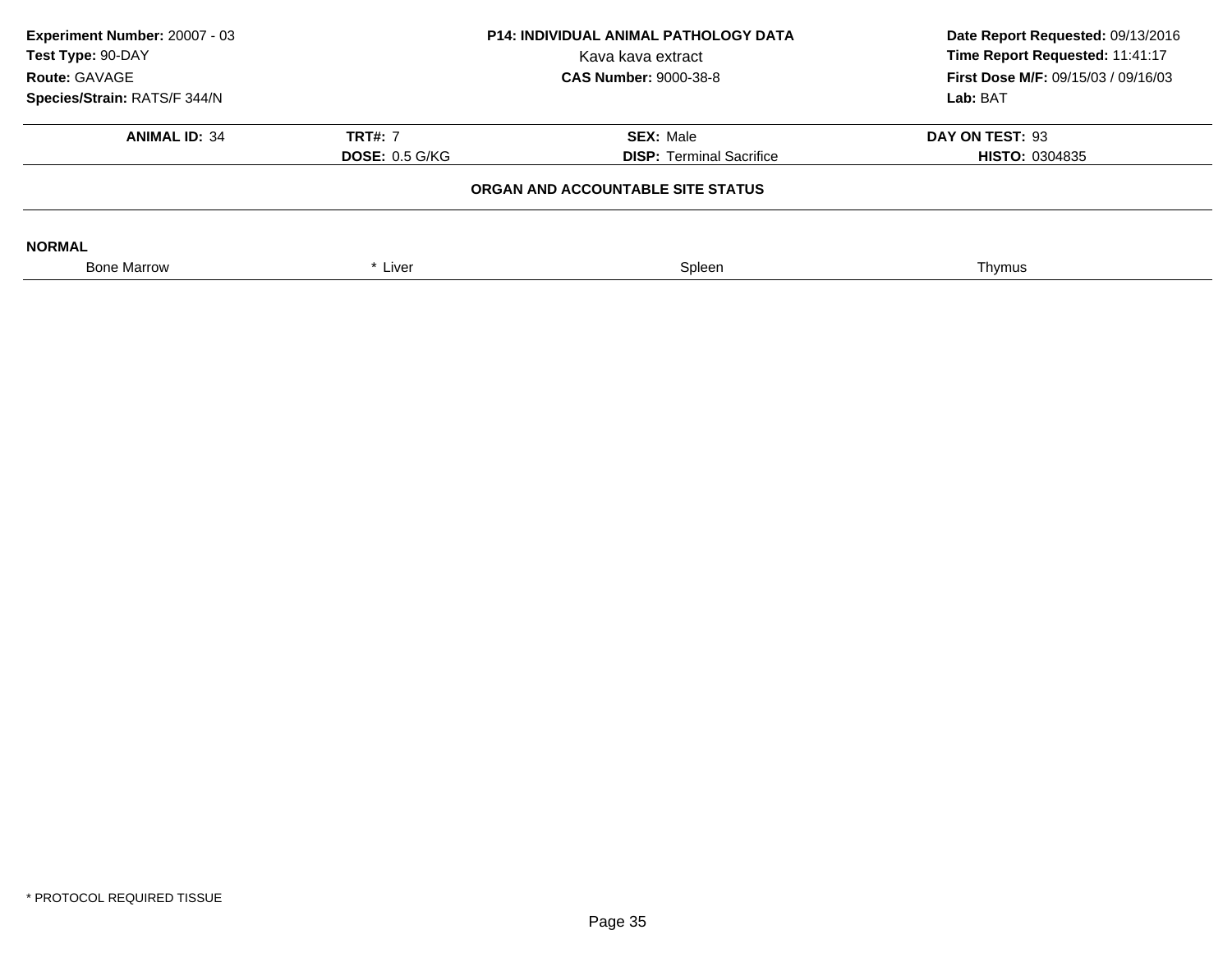| <b>P14: INDIVIDUAL ANIMAL PATHOLOGY DATA</b><br>Kava kava extract<br><b>CAS Number: 9000-38-8</b> |                                 | Experiment Number: 20007 - 03<br>Test Type: 90-DAY<br>Route: GAVAGE<br>Species/Strain: RATS/F 344/N |  | Date Report Requested: 09/13/2016<br>Time Report Requested: 11:41:17<br>First Dose M/F: 09/15/03 / 09/16/03 |
|---------------------------------------------------------------------------------------------------|---------------------------------|-----------------------------------------------------------------------------------------------------|--|-------------------------------------------------------------------------------------------------------------|
|                                                                                                   |                                 | Lab: BAT                                                                                            |  |                                                                                                             |
| <b>TRT#: 7</b>                                                                                    | <b>SEX: Male</b>                | DAY ON TEST: 93                                                                                     |  |                                                                                                             |
| <b>DOSE: 0.5 G/KG</b>                                                                             | <b>DISP: Terminal Sacrifice</b> | <b>HISTO: 0304836</b>                                                                               |  |                                                                                                             |
|                                                                                                   |                                 |                                                                                                     |  |                                                                                                             |
|                                                                                                   |                                 |                                                                                                     |  |                                                                                                             |
| * Liver                                                                                           | Spleen                          | Thymus                                                                                              |  |                                                                                                             |
|                                                                                                   |                                 | ORGAN AND ACCOUNTABLE SITE STATUS                                                                   |  |                                                                                                             |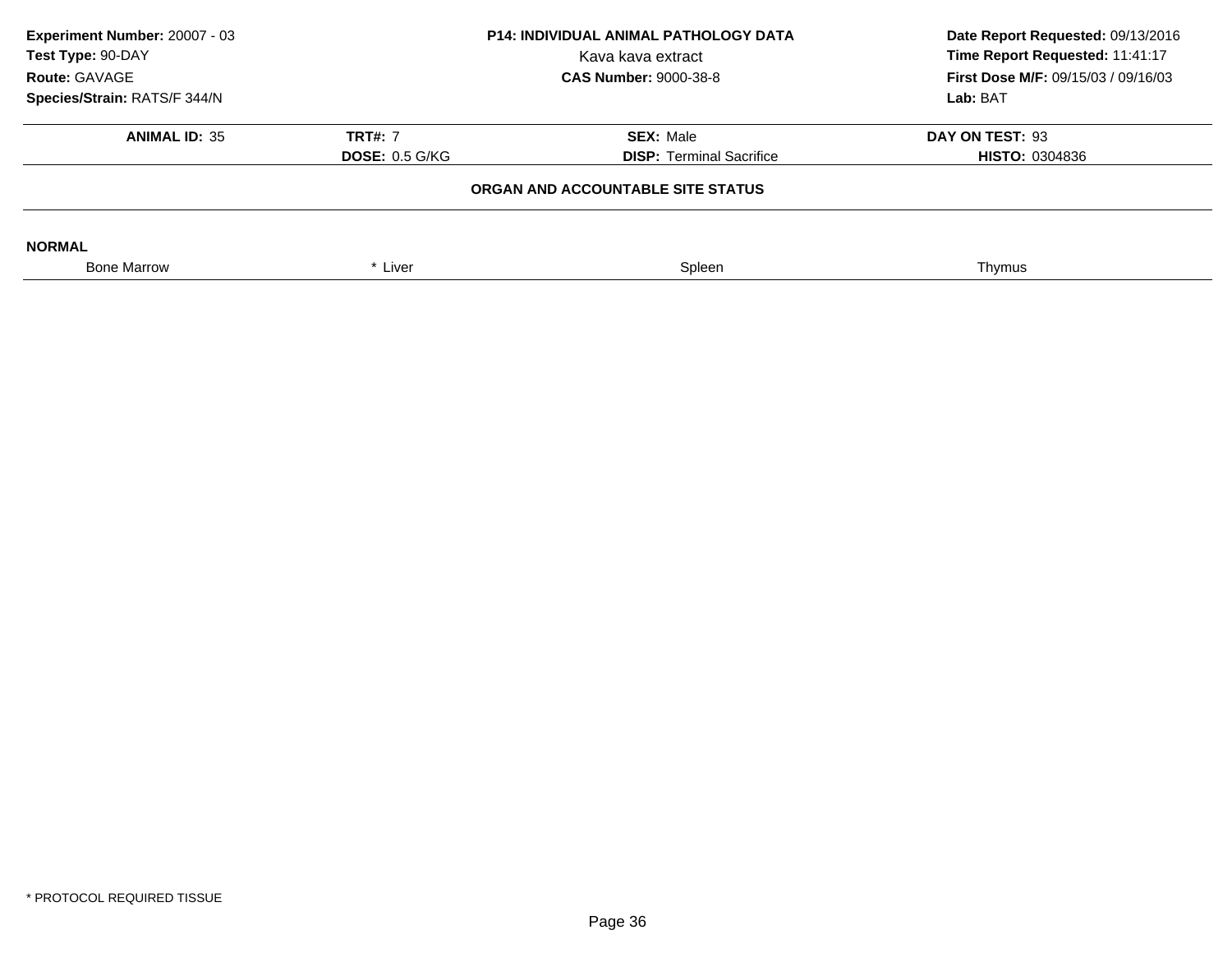| <b>P14: INDIVIDUAL ANIMAL PATHOLOGY DATA</b><br>Kava kava extract<br><b>CAS Number: 9000-38-8</b> |                                 | Date Report Requested: 09/13/2016<br>Time Report Requested: 11:41:17<br><b>First Dose M/F: 09/15/03 / 09/16/03</b> |
|---------------------------------------------------------------------------------------------------|---------------------------------|--------------------------------------------------------------------------------------------------------------------|
|                                                                                                   |                                 | Lab: BAT                                                                                                           |
| <b>TRT#: 7</b>                                                                                    | <b>SEX: Male</b>                | DAY ON TEST: 93                                                                                                    |
| <b>DOSE: 0.5 G/KG</b>                                                                             | <b>DISP: Terminal Sacrifice</b> | <b>HISTO: 0304837</b>                                                                                              |
| ORGAN AND ACCOUNTABLE SITE STATUS                                                                 |                                 |                                                                                                                    |
|                                                                                                   |                                 |                                                                                                                    |
| * Liver                                                                                           | Spleen                          | Thymus                                                                                                             |
|                                                                                                   |                                 |                                                                                                                    |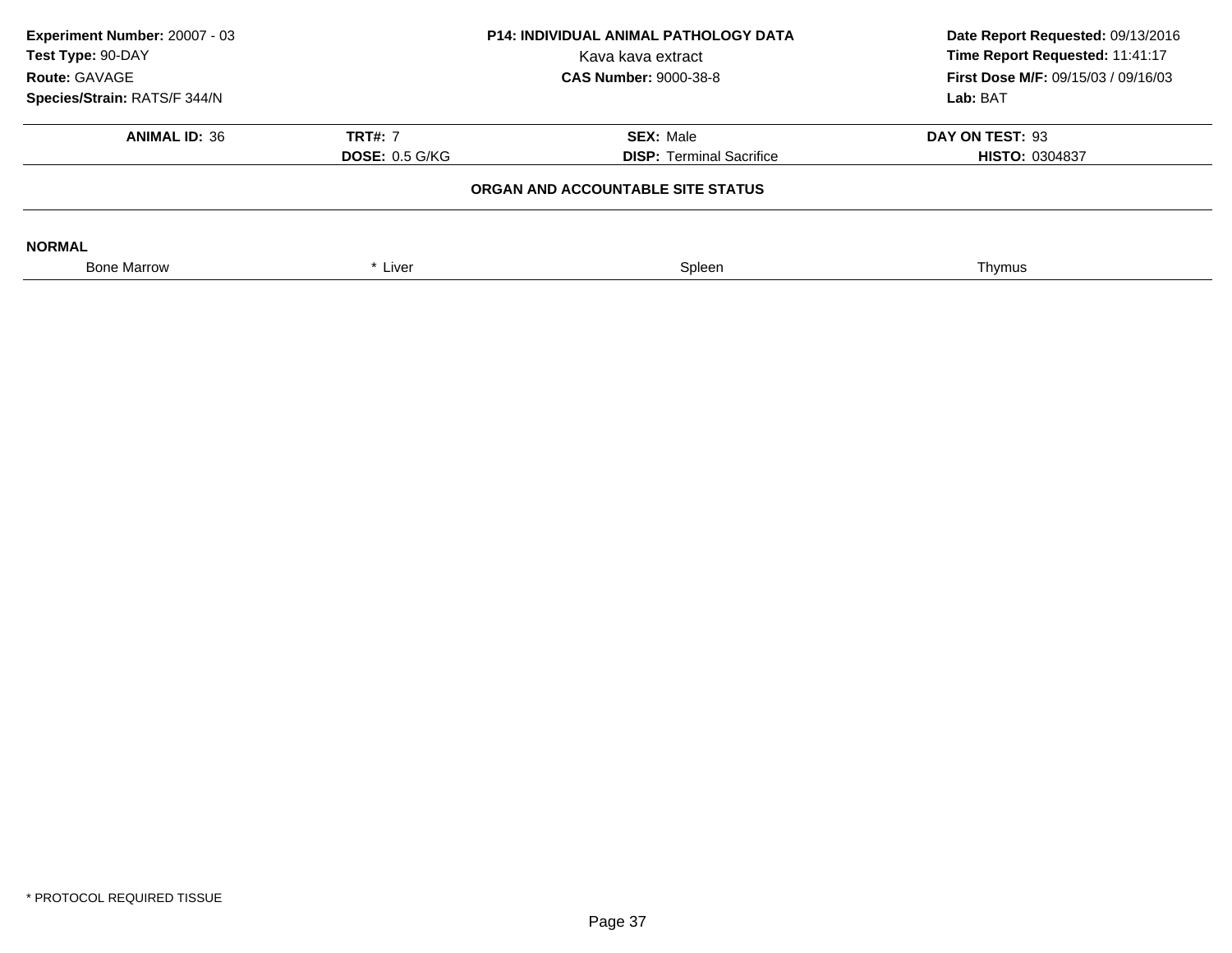| Experiment Number: 20007 - 03<br>Test Type: 90-DAY<br>Route: GAVAGE | <b>P14: INDIVIDUAL ANIMAL PATHOLOGY DATA</b><br>Kava kava extract<br><b>CAS Number: 9000-38-8</b> |                                   | Date Report Requested: 09/13/2016<br>Time Report Requested: 11:41:17<br><b>First Dose M/F: 09/15/03 / 09/16/03</b> |  |
|---------------------------------------------------------------------|---------------------------------------------------------------------------------------------------|-----------------------------------|--------------------------------------------------------------------------------------------------------------------|--|
| Species/Strain: RATS/F 344/N                                        |                                                                                                   |                                   | Lab: BAT                                                                                                           |  |
| <b>ANIMAL ID: 37</b>                                                | <b>TRT#: 7</b>                                                                                    | <b>SEX: Male</b>                  | DAY ON TEST: 93                                                                                                    |  |
|                                                                     | <b>DOSE: 0.5 G/KG</b>                                                                             | <b>DISP:</b> Terminal Sacrifice   | <b>HISTO: 0304838</b>                                                                                              |  |
|                                                                     |                                                                                                   | ORGAN AND ACCOUNTABLE SITE STATUS |                                                                                                                    |  |
| <b>NORMAL</b>                                                       |                                                                                                   |                                   |                                                                                                                    |  |
| <b>Bone Marrow</b>                                                  | Spleen                                                                                            | Thymus                            |                                                                                                                    |  |
| <b>OBSERVATIONS</b>                                                 |                                                                                                   |                                   |                                                                                                                    |  |
| * Liver                                                             |                                                                                                   | <b>Infiltration Cellular</b>      | Mononuclear CI, Minimal                                                                                            |  |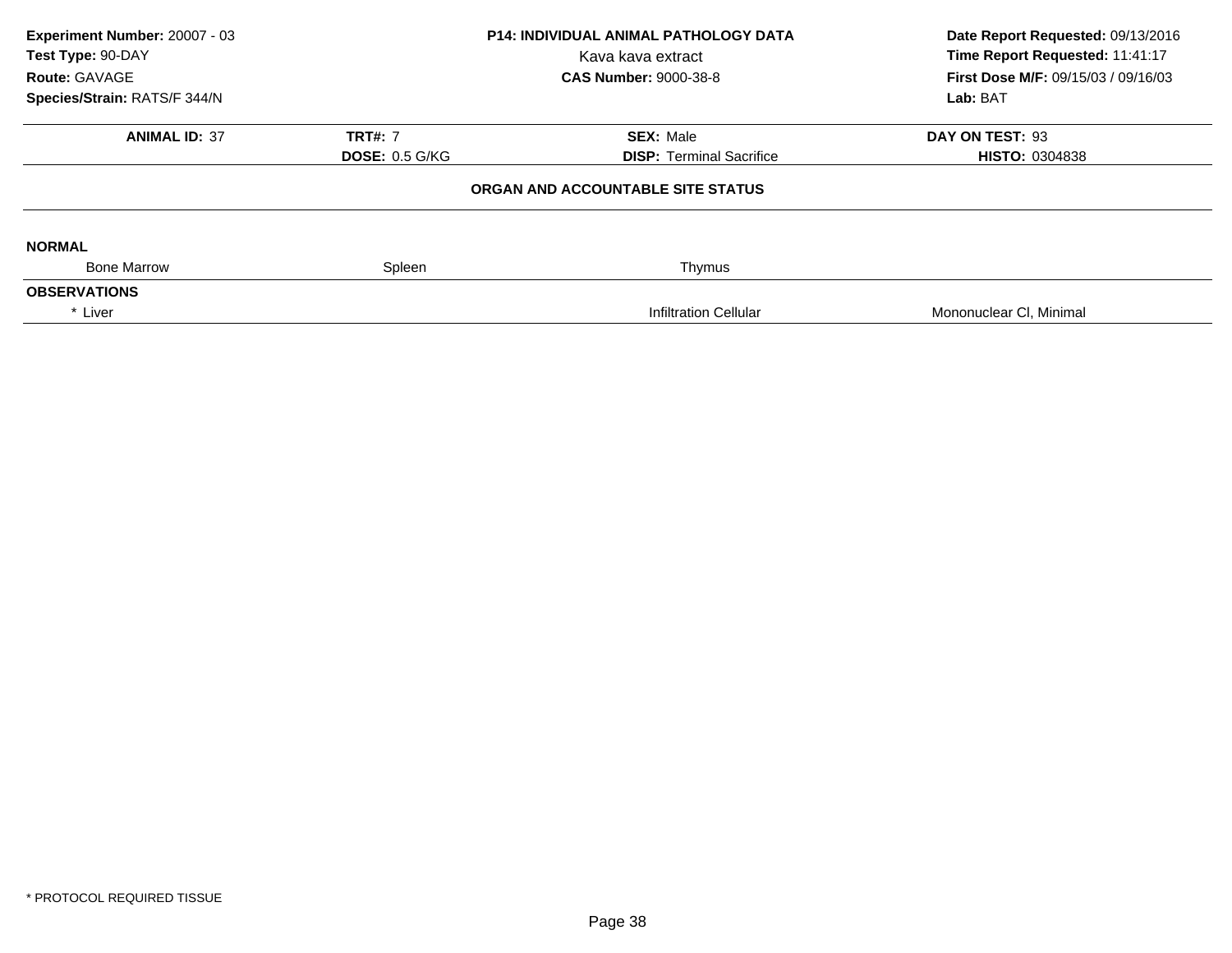| Experiment Number: 20007 - 03<br>Test Type: 90-DAY<br>Route: GAVAGE | <b>P14: INDIVIDUAL ANIMAL PATHOLOGY DATA</b><br>Kava kava extract<br><b>CAS Number: 9000-38-8</b> |                                   | Date Report Requested: 09/13/2016<br>Time Report Requested: 11:41:17<br>First Dose M/F: 09/15/03 / 09/16/03 |  |
|---------------------------------------------------------------------|---------------------------------------------------------------------------------------------------|-----------------------------------|-------------------------------------------------------------------------------------------------------------|--|
| Species/Strain: RATS/F 344/N                                        |                                                                                                   |                                   | Lab: BAT                                                                                                    |  |
| <b>ANIMAL ID: 38</b>                                                | <b>TRT#: 7</b>                                                                                    | <b>SEX: Male</b>                  | DAY ON TEST: 93                                                                                             |  |
|                                                                     | <b>DOSE: 0.5 G/KG</b>                                                                             | <b>DISP:</b> Terminal Sacrifice   | <b>HISTO: 0304839</b>                                                                                       |  |
|                                                                     |                                                                                                   | ORGAN AND ACCOUNTABLE SITE STATUS |                                                                                                             |  |
| <b>NORMAL</b>                                                       |                                                                                                   |                                   |                                                                                                             |  |
| <b>Bone Marrow</b>                                                  | Spleen                                                                                            | Thymus                            |                                                                                                             |  |
| <b>OBSERVATIONS</b>                                                 |                                                                                                   |                                   |                                                                                                             |  |
| * Liver                                                             |                                                                                                   | <b>Infiltration Cellular</b>      | Mononuclear CI, Minimal                                                                                     |  |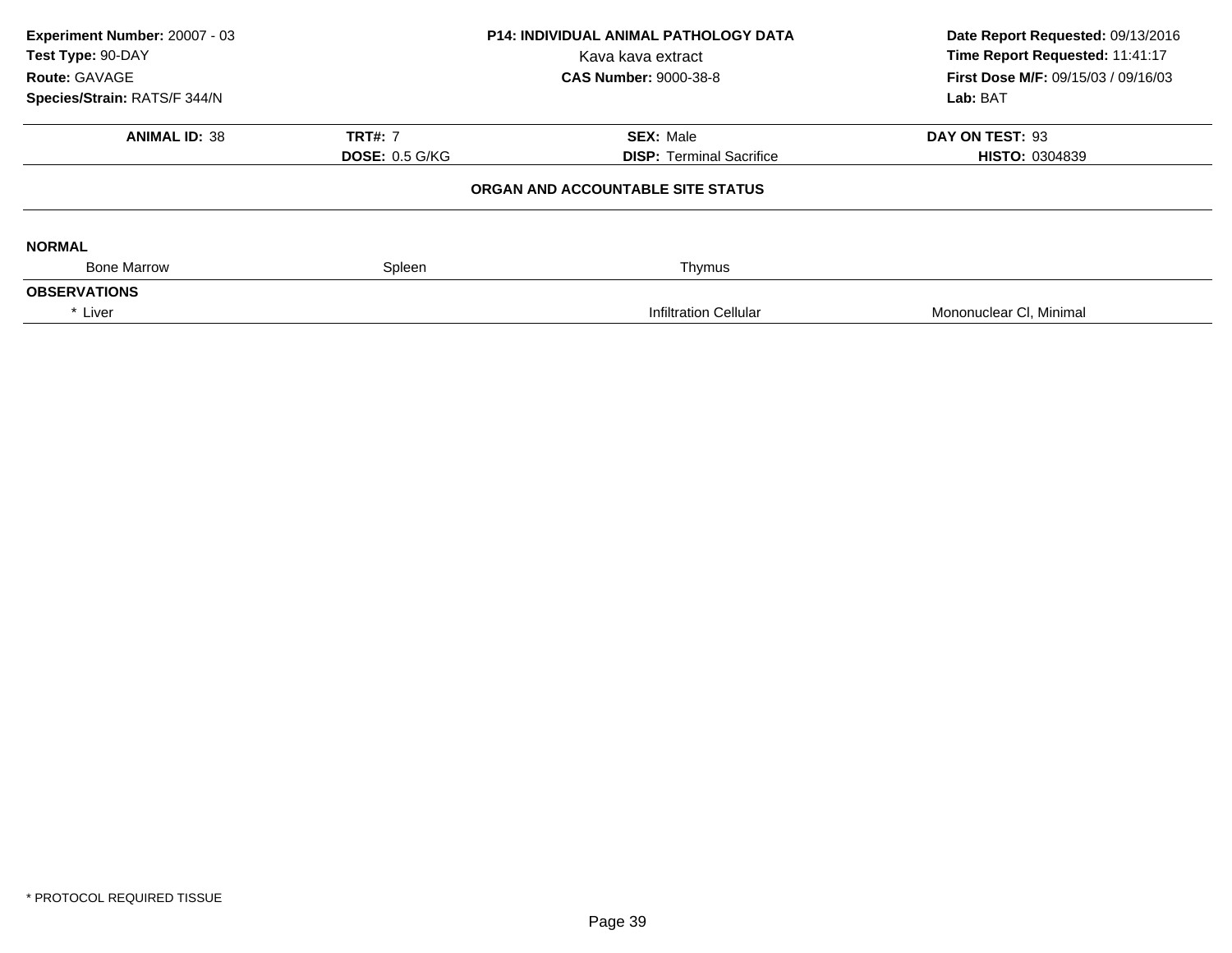| Experiment Number: 20007 - 03<br>Test Type: 90-DAY |                       | <b>P14: INDIVIDUAL ANIMAL PATHOLOGY DATA</b> | Date Report Requested: 09/13/2016<br>Time Report Requested: 11:41:17 |  |
|----------------------------------------------------|-----------------------|----------------------------------------------|----------------------------------------------------------------------|--|
|                                                    |                       | Kava kava extract                            |                                                                      |  |
| <b>Route: GAVAGE</b>                               |                       | <b>CAS Number: 9000-38-8</b>                 | <b>First Dose M/F: 09/15/03 / 09/16/03</b>                           |  |
| Species/Strain: RATS/F 344/N                       |                       |                                              | Lab: BAT                                                             |  |
| <b>ANIMAL ID: 39</b>                               | <b>TRT#: 7</b>        | <b>SEX: Male</b>                             | DAY ON TEST: 93                                                      |  |
|                                                    | <b>DOSE: 0.5 G/KG</b> | <b>DISP: Terminal Sacrifice</b>              | <b>HISTO: 0304840</b>                                                |  |
|                                                    |                       | ORGAN AND ACCOUNTABLE SITE STATUS            |                                                                      |  |
| <b>NORMAL</b>                                      |                       |                                              |                                                                      |  |
| <b>Bone Marrow</b>                                 | Spleen                | Thymus                                       |                                                                      |  |
| <b>OBSERVATIONS</b>                                |                       |                                              |                                                                      |  |
| * Liver                                            |                       | <b>Infiltration Cellular</b>                 | Mononuclear CI, Minimal                                              |  |
|                                                    |                       | Vacuolization Cytoplasmic                    | Minimal                                                              |  |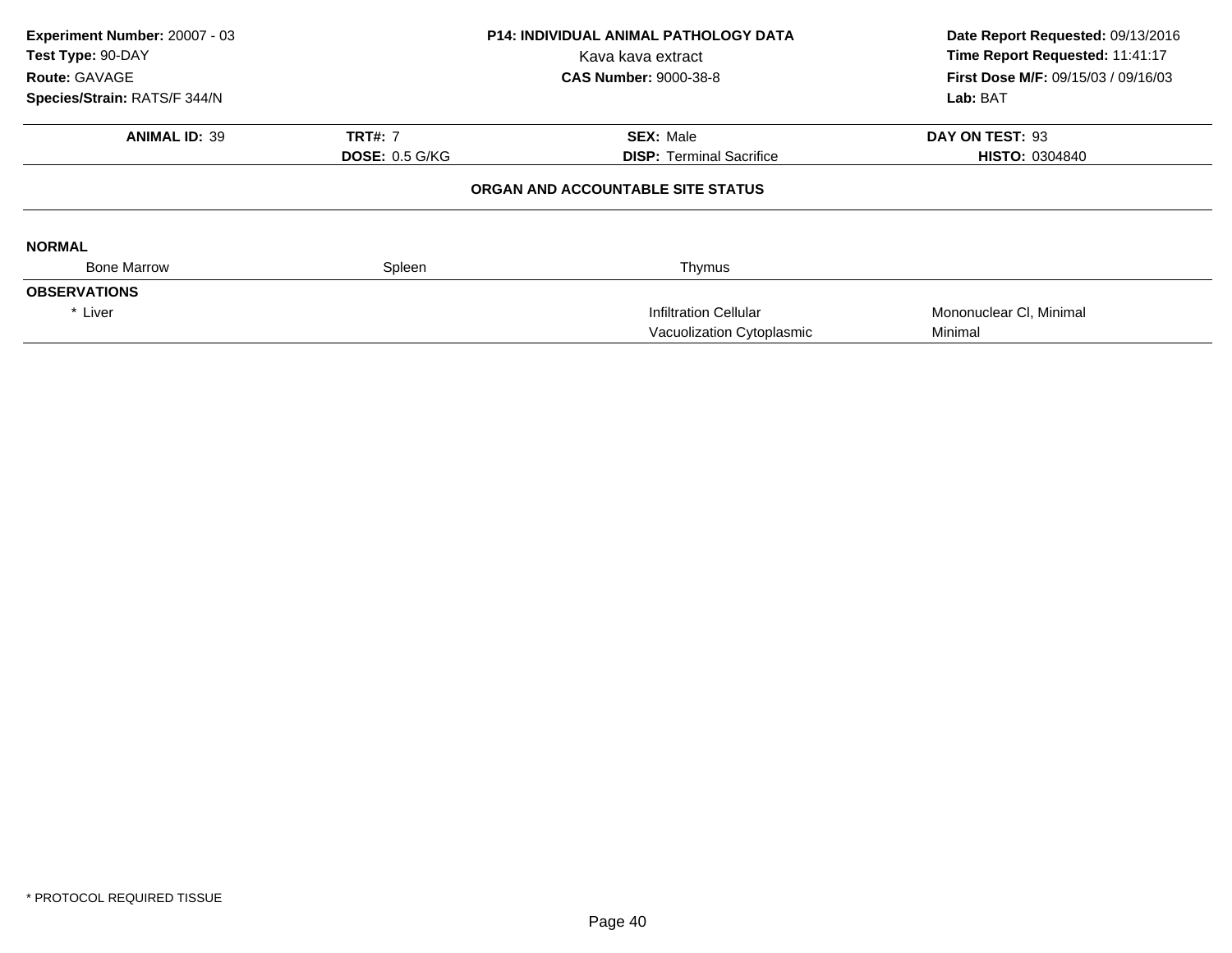| Experiment Number: 20007 - 03<br>Test Type: 90-DAY<br>Route: GAVAGE | P14: INDIVIDUAL ANIMAL PATHOLOGY DATA<br>Kava kava extract<br><b>CAS Number: 9000-38-8</b> |                                 | Date Report Requested: 09/13/2016<br>Time Report Requested: 11:41:17<br><b>First Dose M/F: 09/15/03 / 09/16/03</b> |
|---------------------------------------------------------------------|--------------------------------------------------------------------------------------------|---------------------------------|--------------------------------------------------------------------------------------------------------------------|
| Species/Strain: RATS/F 344/N                                        |                                                                                            |                                 | Lab: BAT                                                                                                           |
| <b>ANIMAL ID: 40</b>                                                | <b>TRT#: 7</b>                                                                             | <b>SEX: Male</b>                | DAY ON TEST: 93                                                                                                    |
|                                                                     | <b>DOSE: 0.5 G/KG</b>                                                                      | <b>DISP: Terminal Sacrifice</b> | <b>HISTO: 0304841</b>                                                                                              |
|                                                                     | ORGAN AND ACCOUNTABLE SITE STATUS                                                          |                                 |                                                                                                                    |
| <b>NORMAL</b>                                                       |                                                                                            |                                 |                                                                                                                    |
| <b>Bone Marrow</b>                                                  | * Liver                                                                                    | Spleen                          | Thymus                                                                                                             |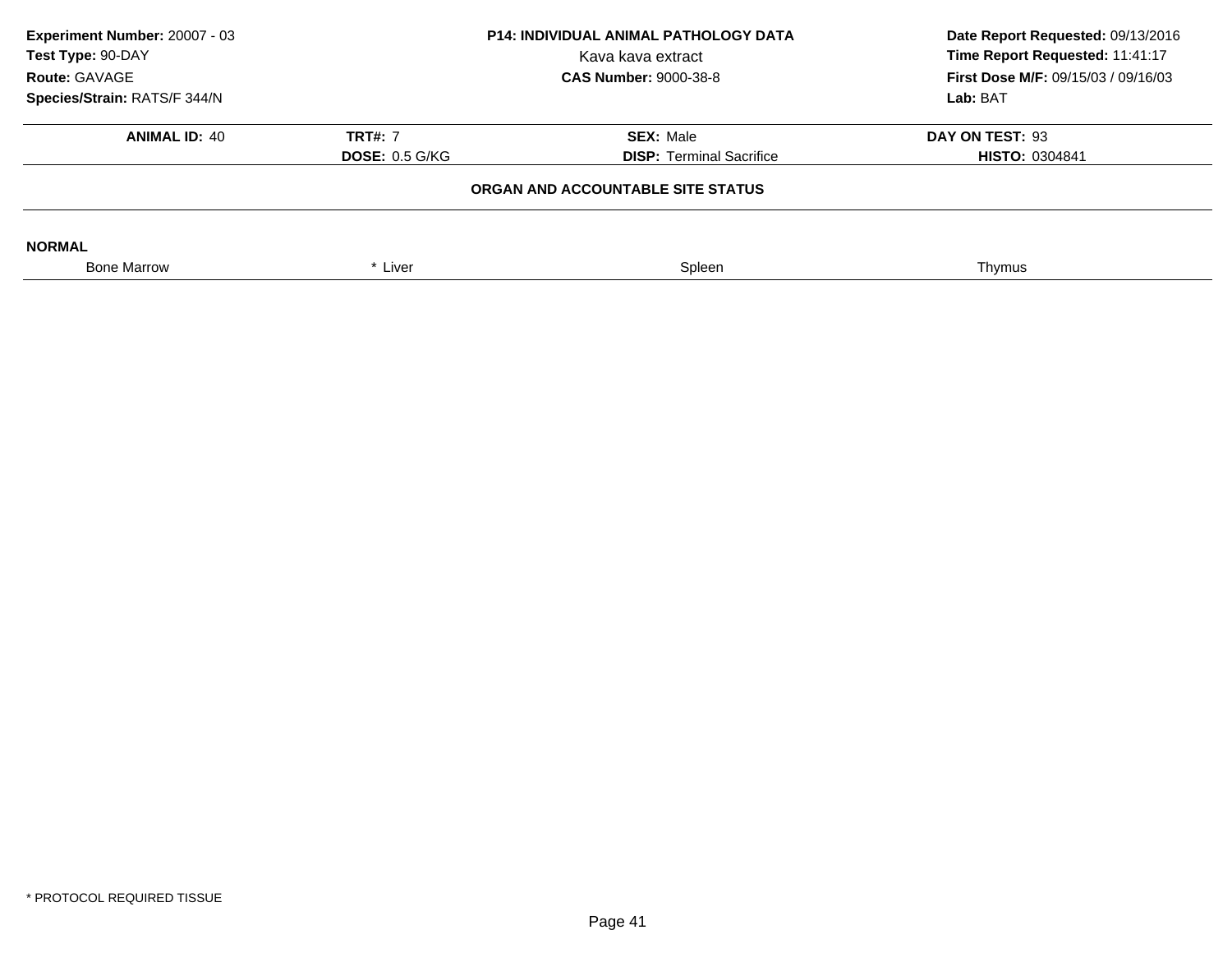| Experiment Number: 20007 - 03<br>Test Type: 90-DAY<br>Route: GAVAGE | <b>P14: INDIVIDUAL ANIMAL PATHOLOGY DATA</b><br>Kava kava extract<br><b>CAS Number: 9000-38-8</b> |                                   | Date Report Requested: 09/13/2016<br>Time Report Requested: 11:41:17<br>First Dose M/F: 09/15/03 / 09/16/03 |  |
|---------------------------------------------------------------------|---------------------------------------------------------------------------------------------------|-----------------------------------|-------------------------------------------------------------------------------------------------------------|--|
| Species/Strain: RATS/F 344/N                                        |                                                                                                   |                                   | Lab: BAT                                                                                                    |  |
| <b>ANIMAL ID: 41</b>                                                | <b>TRT#: 9</b>                                                                                    | <b>SEX: Male</b>                  | DAY ON TEST: 93                                                                                             |  |
|                                                                     | <b>DOSE: 1.0 G/KG</b>                                                                             | <b>DISP: Terminal Sacrifice</b>   | <b>HISTO: 0304842</b>                                                                                       |  |
|                                                                     |                                                                                                   | ORGAN AND ACCOUNTABLE SITE STATUS |                                                                                                             |  |
| <b>NORMAL</b>                                                       |                                                                                                   |                                   |                                                                                                             |  |
| * Bone Marrow                                                       | * Spleen                                                                                          | * Thymus                          |                                                                                                             |  |
| <b>OBSERVATIONS</b>                                                 |                                                                                                   |                                   |                                                                                                             |  |
| * Liver                                                             |                                                                                                   | <b>Infiltration Cellular</b>      | Mononuclear CI, Minimal                                                                                     |  |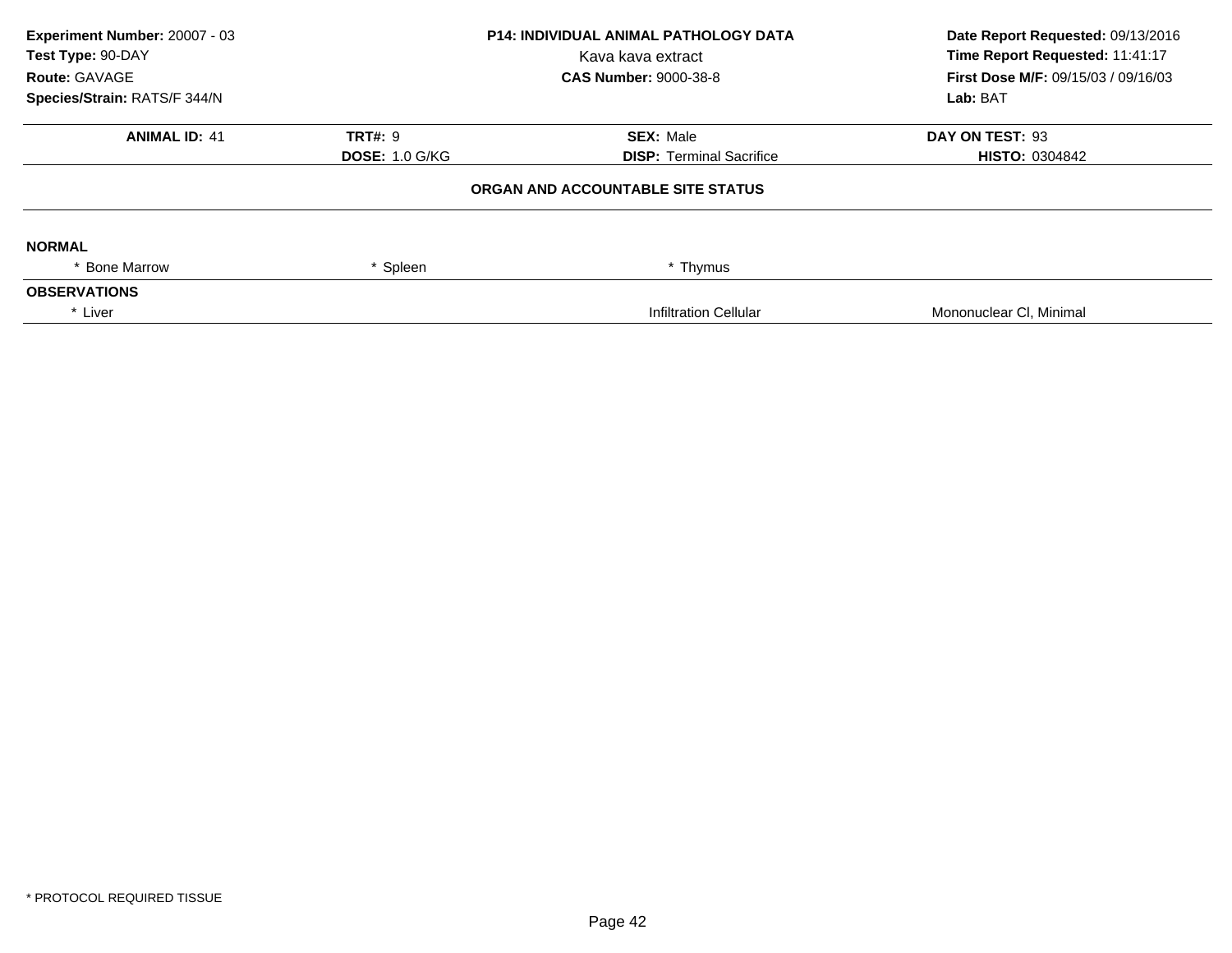| Experiment Number: 20007 - 03<br>Test Type: 90-DAY<br>Route: GAVAGE<br>Species/Strain: RATS/F 344/N |                       | <b>P14: INDIVIDUAL ANIMAL PATHOLOGY DATA</b><br>Kava kava extract<br><b>CAS Number: 9000-38-8</b> | Date Report Requested: 09/13/2016<br>Time Report Requested: 11:41:17<br>First Dose M/F: 09/15/03 / 09/16/03<br>Lab: BAT |
|-----------------------------------------------------------------------------------------------------|-----------------------|---------------------------------------------------------------------------------------------------|-------------------------------------------------------------------------------------------------------------------------|
|                                                                                                     |                       |                                                                                                   |                                                                                                                         |
| <b>ANIMAL ID: 42</b>                                                                                | <b>TRT#: 9</b>        | <b>SEX: Male</b>                                                                                  | DAY ON TEST: 93                                                                                                         |
|                                                                                                     | <b>DOSE: 1.0 G/KG</b> | <b>DISP: Terminal Sacrifice</b>                                                                   | <b>HISTO: 0304843</b>                                                                                                   |
|                                                                                                     |                       | ORGAN AND ACCOUNTABLE SITE STATUS                                                                 |                                                                                                                         |
| <b>NORMAL</b>                                                                                       |                       |                                                                                                   |                                                                                                                         |
| * Bone Marrow                                                                                       | Spleen                | * Thymus                                                                                          |                                                                                                                         |
| <b>OBSERVATIONS</b>                                                                                 |                       |                                                                                                   |                                                                                                                         |
| * Liver                                                                                             |                       | <b>Infiltration Cellular</b>                                                                      | Mononuclear CI, Minimal                                                                                                 |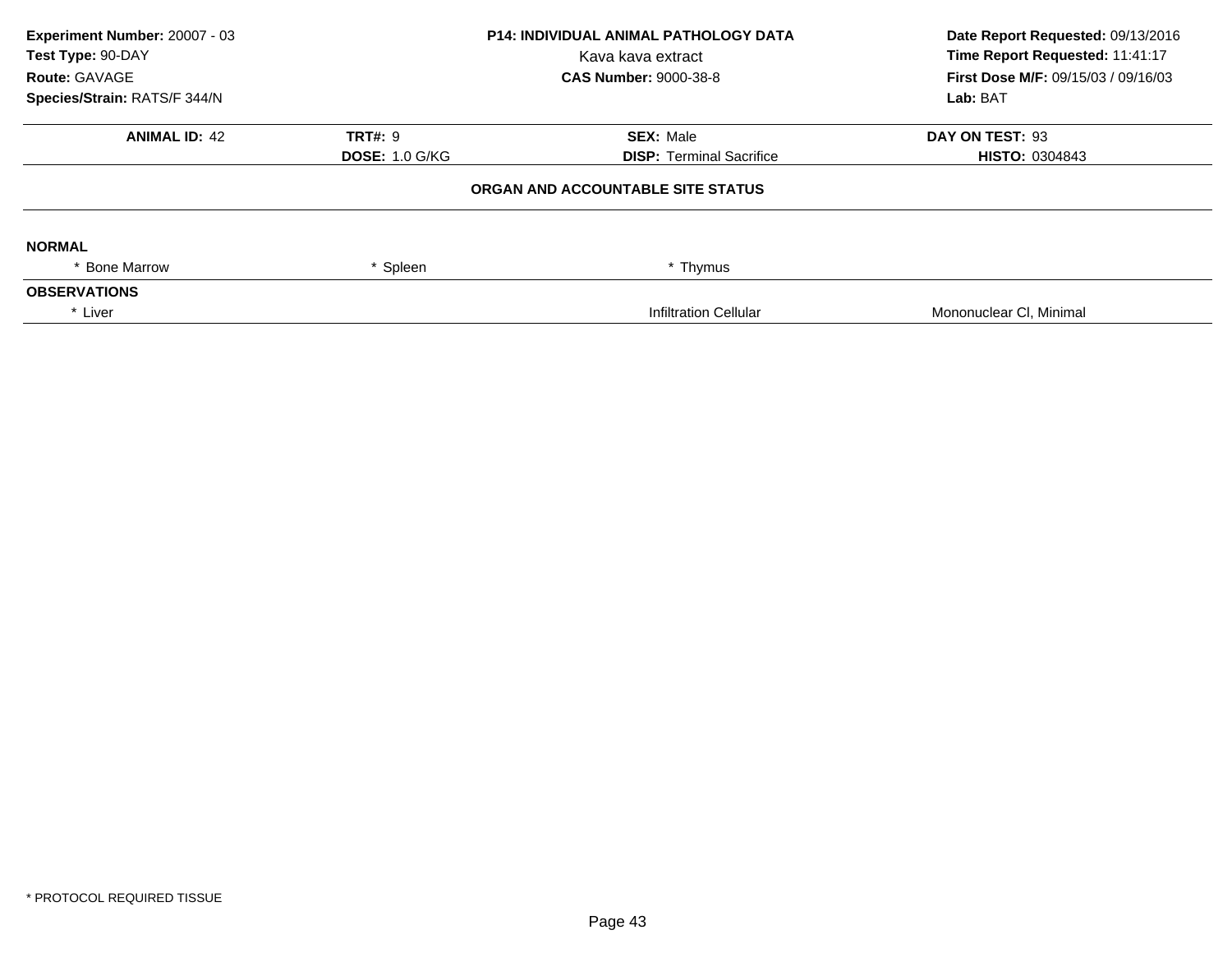| Experiment Number: 20007 - 03<br>Test Type: 90-DAY<br>Route: GAVAGE<br>Species/Strain: RATS/F 344/N | <b>P14: INDIVIDUAL ANIMAL PATHOLOGY DATA</b><br>Kava kava extract<br><b>CAS Number: 9000-38-8</b> |                                                     | Date Report Requested: 09/13/2016<br>Time Report Requested: 11:41:17<br><b>First Dose M/F: 09/15/03 / 09/16/03</b><br>Lab: BAT |
|-----------------------------------------------------------------------------------------------------|---------------------------------------------------------------------------------------------------|-----------------------------------------------------|--------------------------------------------------------------------------------------------------------------------------------|
| <b>ANIMAL ID: 43</b>                                                                                | TRT#: 9<br><b>DOSE: 1.0 G/KG</b>                                                                  | <b>SEX: Male</b><br><b>DISP: Terminal Sacrifice</b> | DAY ON TEST: 93<br><b>HISTO: 0304844</b>                                                                                       |
|                                                                                                     |                                                                                                   | ORGAN AND ACCOUNTABLE SITE STATUS                   |                                                                                                                                |
| <b>NORMAL</b><br>* Bone Marrow                                                                      | * Spleen                                                                                          | * Thymus                                            |                                                                                                                                |
| <b>OBSERVATIONS</b>                                                                                 |                                                                                                   |                                                     |                                                                                                                                |
| * Liver                                                                                             | Hepatocyte                                                                                        | Hypertrophy                                         | Minimal                                                                                                                        |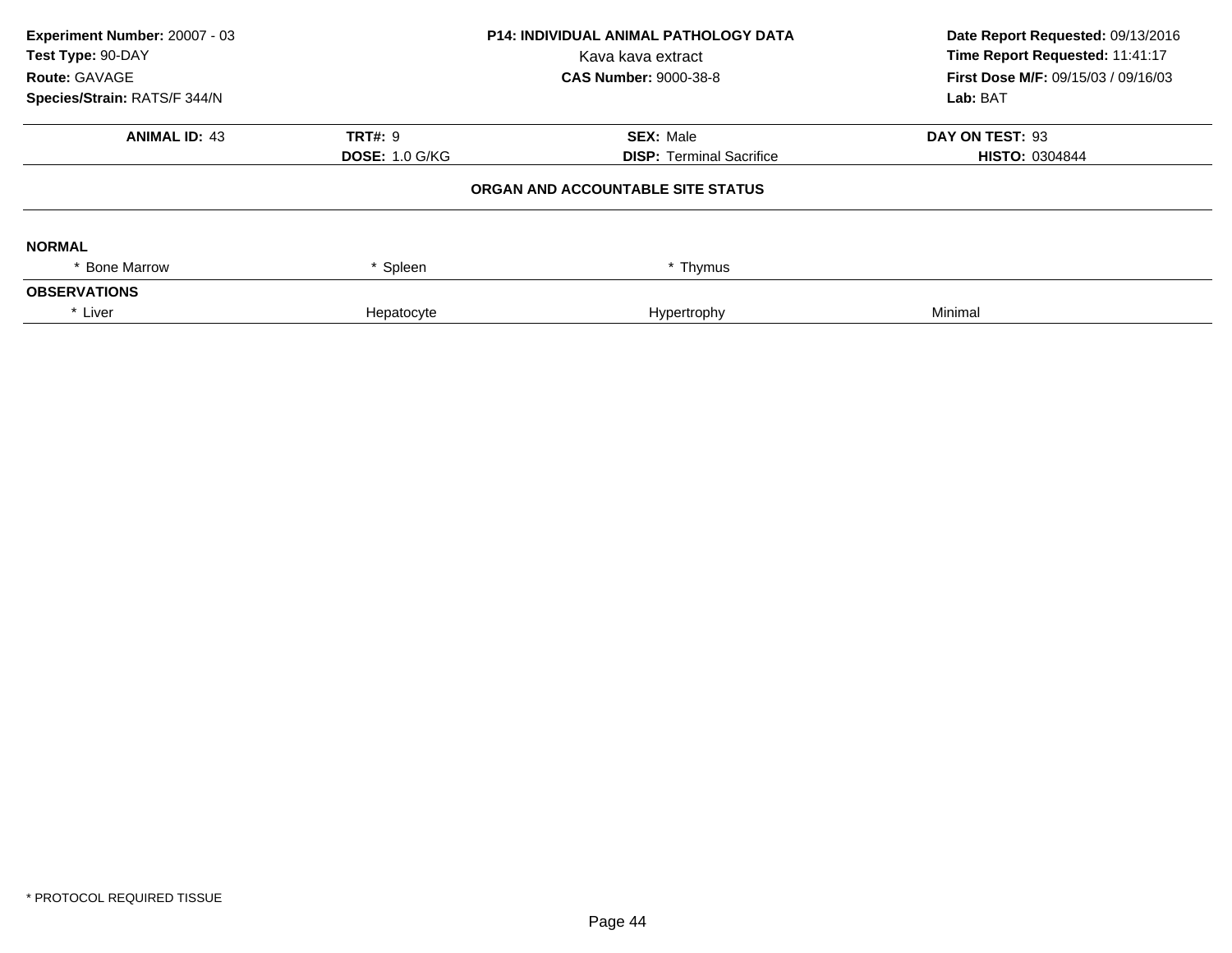| Experiment Number: 20007 - 03<br>Test Type: 90-DAY<br>Route: GAVAGE | <b>P14: INDIVIDUAL ANIMAL PATHOLOGY DATA</b><br>Kava kava extract<br><b>CAS Number: 9000-38-8</b> |                                   | Date Report Requested: 09/13/2016<br>Time Report Requested: 11:41:17<br><b>First Dose M/F: 09/15/03 / 09/16/03</b> |
|---------------------------------------------------------------------|---------------------------------------------------------------------------------------------------|-----------------------------------|--------------------------------------------------------------------------------------------------------------------|
| Species/Strain: RATS/F 344/N                                        |                                                                                                   |                                   | Lab: BAT                                                                                                           |
| <b>ANIMAL ID: 44</b>                                                | <b>TRT#: 9</b>                                                                                    | <b>SEX: Male</b>                  | DAY ON TEST: 93                                                                                                    |
|                                                                     | <b>DOSE: 1.0 G/KG</b>                                                                             | <b>DISP: Terminal Sacrifice</b>   | <b>HISTO: 0304845</b>                                                                                              |
|                                                                     |                                                                                                   | ORGAN AND ACCOUNTABLE SITE STATUS |                                                                                                                    |
| <b>NORMAL</b>                                                       |                                                                                                   |                                   |                                                                                                                    |
| * Bone Marrow                                                       | * Liver                                                                                           | Spleen                            | * Thymus                                                                                                           |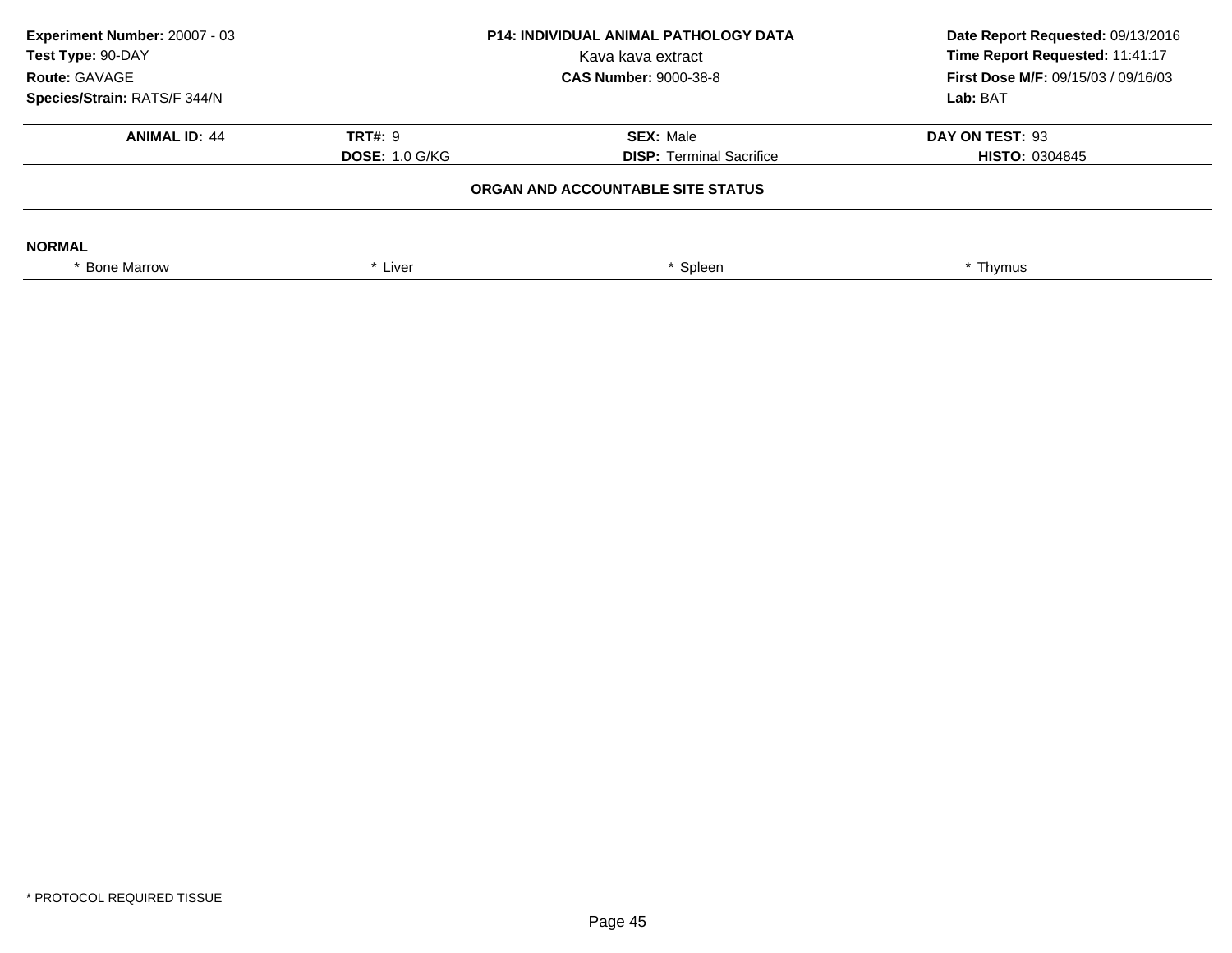| Experiment Number: 20007 - 03 |                       | <b>P14: INDIVIDUAL ANIMAL PATHOLOGY DATA</b> | Date Report Requested: 09/13/2016          |
|-------------------------------|-----------------------|----------------------------------------------|--------------------------------------------|
| Test Type: 90-DAY             |                       | Kava kava extract                            | Time Report Requested: 11:41:17            |
| Route: GAVAGE                 |                       | <b>CAS Number: 9000-38-8</b>                 | <b>First Dose M/F: 09/15/03 / 09/16/03</b> |
| Species/Strain: RATS/F 344/N  |                       |                                              | Lab: BAT                                   |
| <b>ANIMAL ID: 45</b>          | <b>TRT#: 9</b>        | <b>SEX: Male</b>                             | DAY ON TEST: 93                            |
|                               | <b>DOSE: 1.0 G/KG</b> | <b>DISP:</b> Terminal Sacrifice              | <b>HISTO: 0304846</b>                      |
|                               |                       | ORGAN AND ACCOUNTABLE SITE STATUS            |                                            |
| <b>NORMAL</b>                 |                       |                                              |                                            |
| <b>Bone Marrow</b>            | * Liver               | * Thymus                                     |                                            |
| <b>OBSERVATIONS</b>           |                       |                                              |                                            |
| * Spleen                      |                       | Hematopoietic Cell Proliferation             | Mild                                       |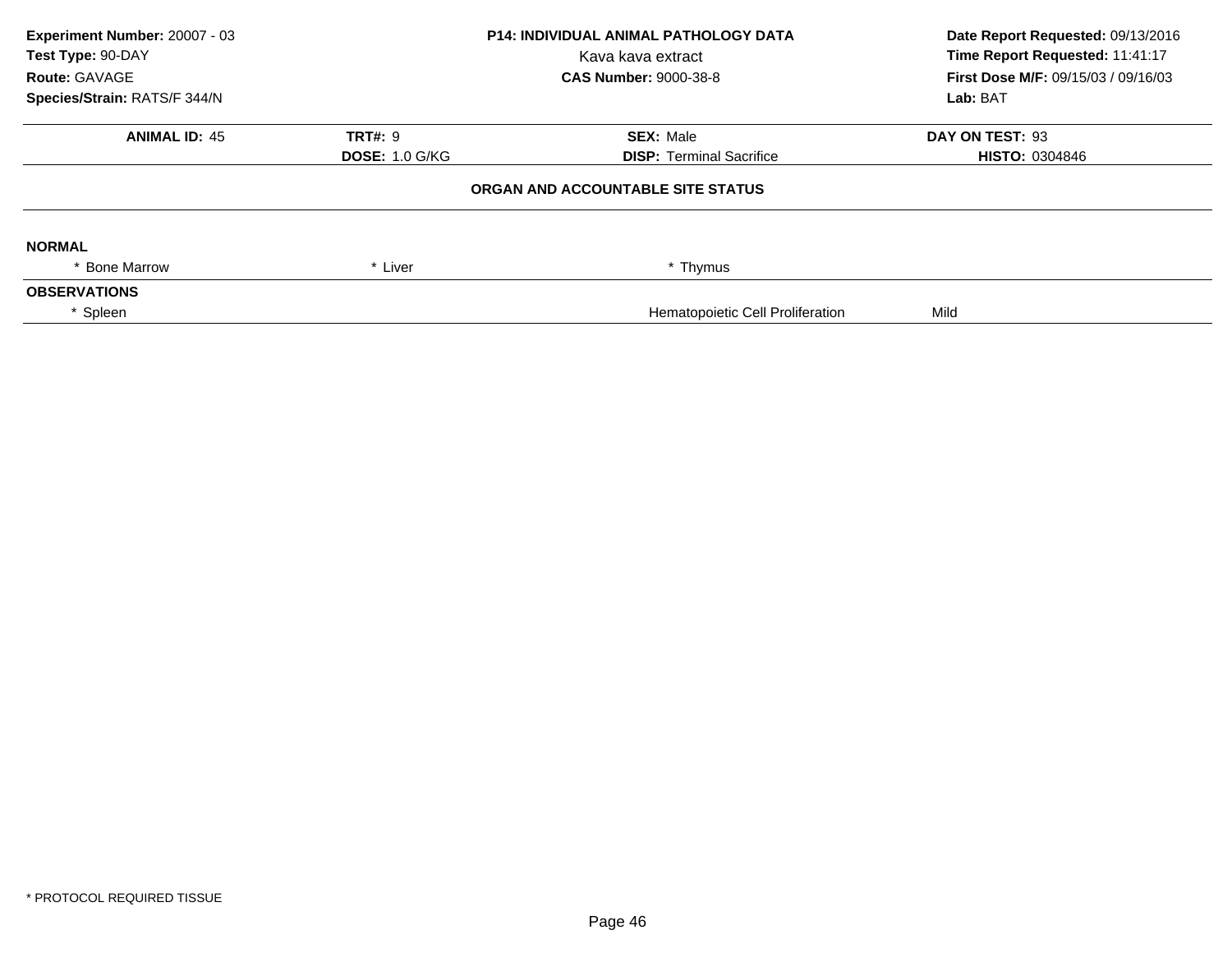| Experiment Number: 20007 - 03<br>Test Type: 90-DAY<br>Route: GAVAGE | <b>P14: INDIVIDUAL ANIMAL PATHOLOGY DATA</b><br>Kava kava extract<br><b>CAS Number: 9000-38-8</b> |                                   | Date Report Requested: 09/13/2016<br>Time Report Requested: 11:41:17<br>First Dose M/F: 09/15/03 / 09/16/03 |  |
|---------------------------------------------------------------------|---------------------------------------------------------------------------------------------------|-----------------------------------|-------------------------------------------------------------------------------------------------------------|--|
| Species/Strain: RATS/F 344/N                                        |                                                                                                   |                                   | Lab: BAT                                                                                                    |  |
| <b>ANIMAL ID: 46</b>                                                | <b>TRT#: 9</b>                                                                                    | <b>SEX: Male</b>                  | DAY ON TEST: 93                                                                                             |  |
|                                                                     | <b>DOSE: 1.0 G/KG</b>                                                                             | <b>DISP: Terminal Sacrifice</b>   | <b>HISTO: 0304847</b>                                                                                       |  |
|                                                                     |                                                                                                   | ORGAN AND ACCOUNTABLE SITE STATUS |                                                                                                             |  |
| <b>NORMAL</b>                                                       |                                                                                                   |                                   |                                                                                                             |  |
| * Bone Marrow                                                       | * Spleen                                                                                          | * Thymus                          |                                                                                                             |  |
| <b>OBSERVATIONS</b>                                                 |                                                                                                   |                                   |                                                                                                             |  |
| * Liver                                                             |                                                                                                   | <b>Infiltration Cellular</b>      | Mononuclear CI, Minimal                                                                                     |  |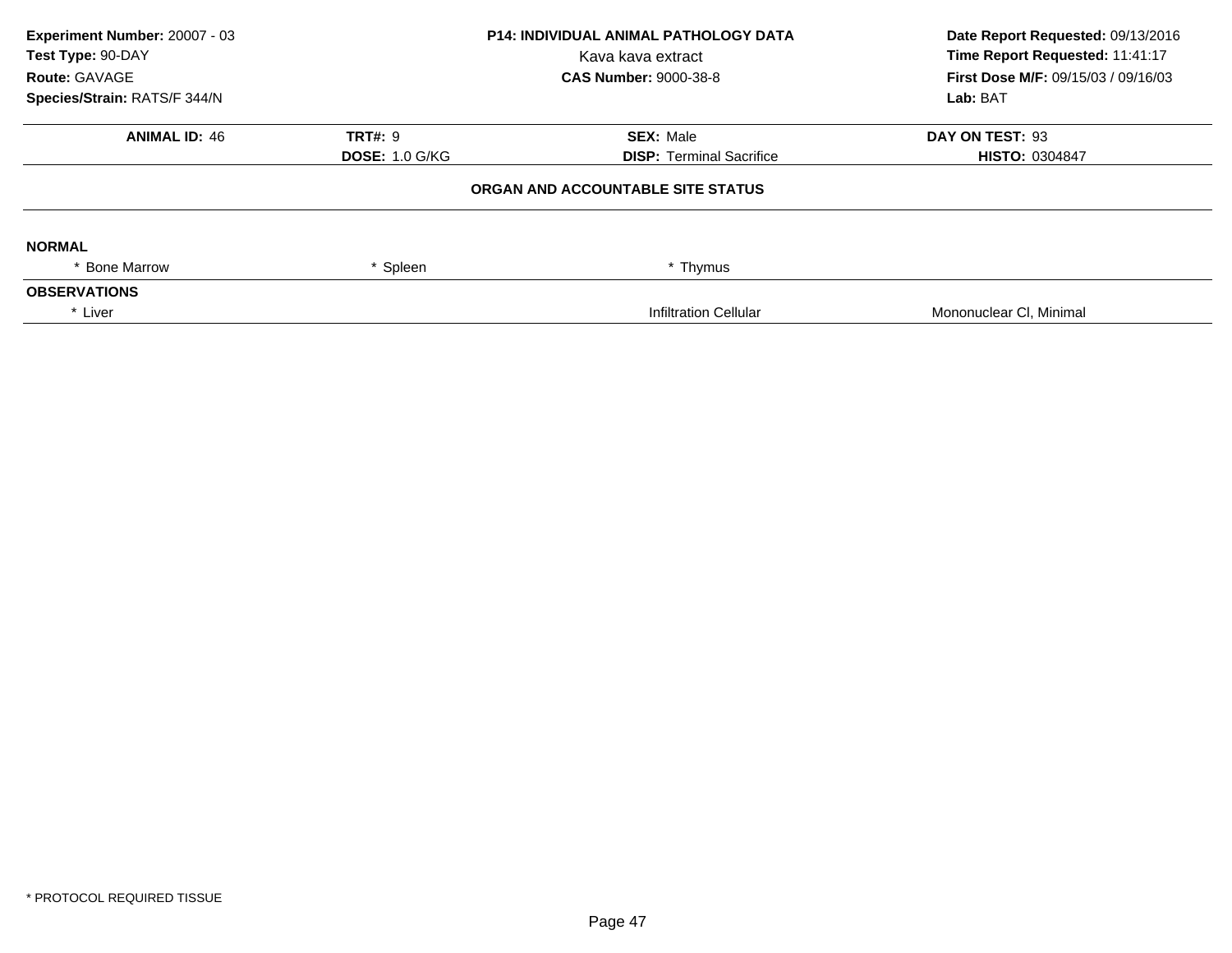| Experiment Number: 20007 - 03<br>Test Type: 90-DAY<br>Route: GAVAGE | <b>P14: INDIVIDUAL ANIMAL PATHOLOGY DATA</b><br>Kava kava extract<br><b>CAS Number: 9000-38-8</b> |                                   | Date Report Requested: 09/13/2016<br>Time Report Requested: 11:41:17<br>First Dose M/F: 09/15/03 / 09/16/03 |  |
|---------------------------------------------------------------------|---------------------------------------------------------------------------------------------------|-----------------------------------|-------------------------------------------------------------------------------------------------------------|--|
| Species/Strain: RATS/F 344/N                                        |                                                                                                   |                                   | Lab: BAT                                                                                                    |  |
| <b>ANIMAL ID: 47</b>                                                | <b>TRT#: 9</b>                                                                                    | <b>SEX: Male</b>                  | DAY ON TEST: 93                                                                                             |  |
|                                                                     | <b>DOSE: 1.0 G/KG</b>                                                                             | <b>DISP: Terminal Sacrifice</b>   | <b>HISTO: 0304848</b>                                                                                       |  |
|                                                                     |                                                                                                   | ORGAN AND ACCOUNTABLE SITE STATUS |                                                                                                             |  |
| <b>NORMAL</b>                                                       |                                                                                                   |                                   |                                                                                                             |  |
| * Bone Marrow                                                       | * Spleen                                                                                          | * Thymus                          |                                                                                                             |  |
| <b>OBSERVATIONS</b>                                                 |                                                                                                   |                                   |                                                                                                             |  |
| * Liver                                                             |                                                                                                   | <b>Infiltration Cellular</b>      | Mononuclear CI, Minimal                                                                                     |  |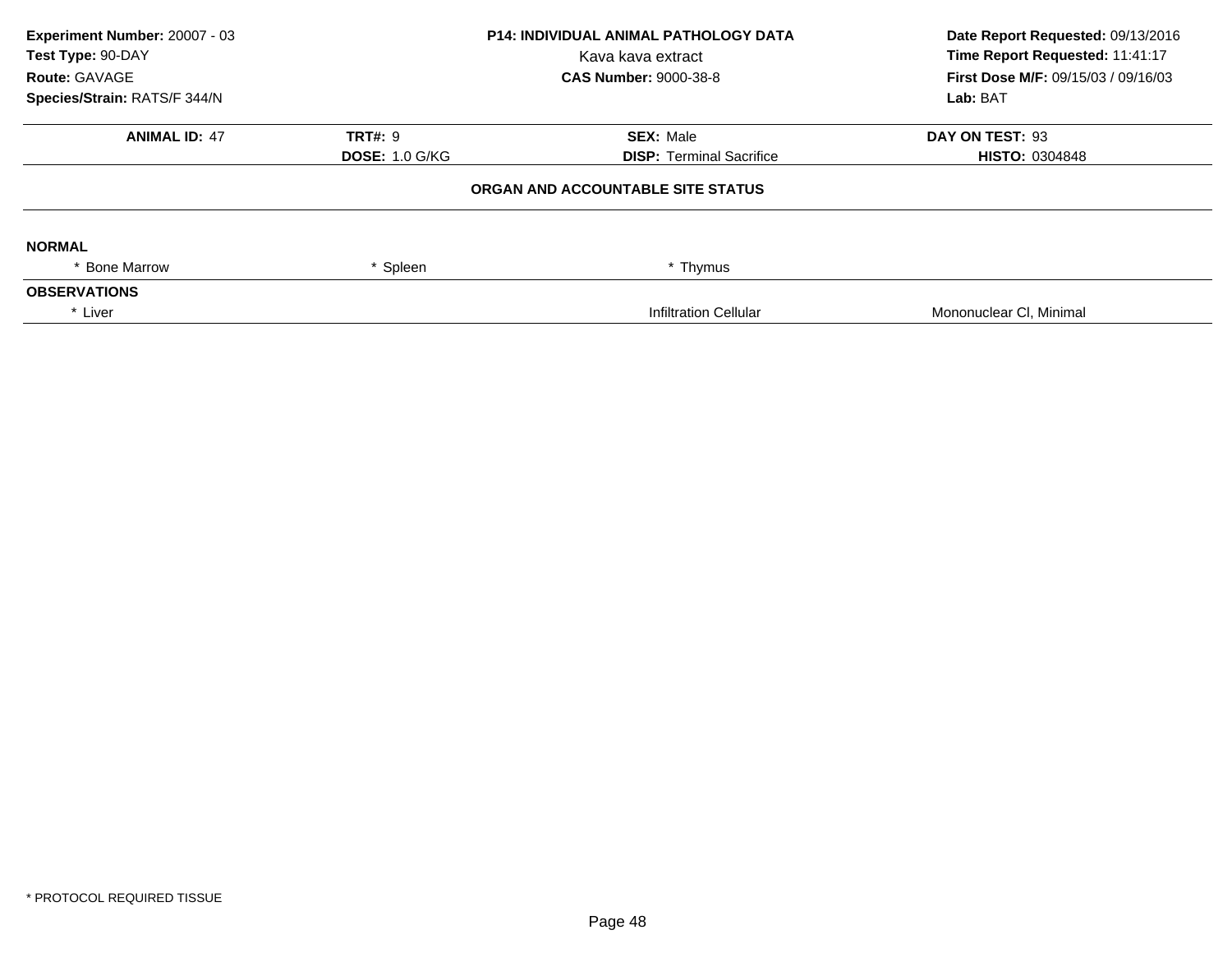| Experiment Number: 20007 - 03<br>Test Type: 90-DAY<br>Route: GAVAGE<br>Species/Strain: RATS/F 344/N | <b>P14: INDIVIDUAL ANIMAL PATHOLOGY DATA</b><br>Kava kava extract<br><b>CAS Number: 9000-38-8</b> |                                                     | Date Report Requested: 09/13/2016<br>Time Report Requested: 11:41:17<br><b>First Dose M/F: 09/15/03 / 09/16/03</b><br>Lab: BAT |
|-----------------------------------------------------------------------------------------------------|---------------------------------------------------------------------------------------------------|-----------------------------------------------------|--------------------------------------------------------------------------------------------------------------------------------|
| <b>ANIMAL ID: 48</b>                                                                                | <b>TRT#: 9</b><br><b>DOSE: 1.0 G/KG</b>                                                           | <b>SEX: Male</b><br><b>DISP:</b> Terminal Sacrifice | DAY ON TEST: 93<br><b>HISTO: 0304849</b>                                                                                       |
|                                                                                                     |                                                                                                   |                                                     |                                                                                                                                |
| <b>NORMAL</b>                                                                                       |                                                                                                   |                                                     |                                                                                                                                |
| * Bone Marrow                                                                                       | * Liver                                                                                           | Spleen                                              | * Thymus                                                                                                                       |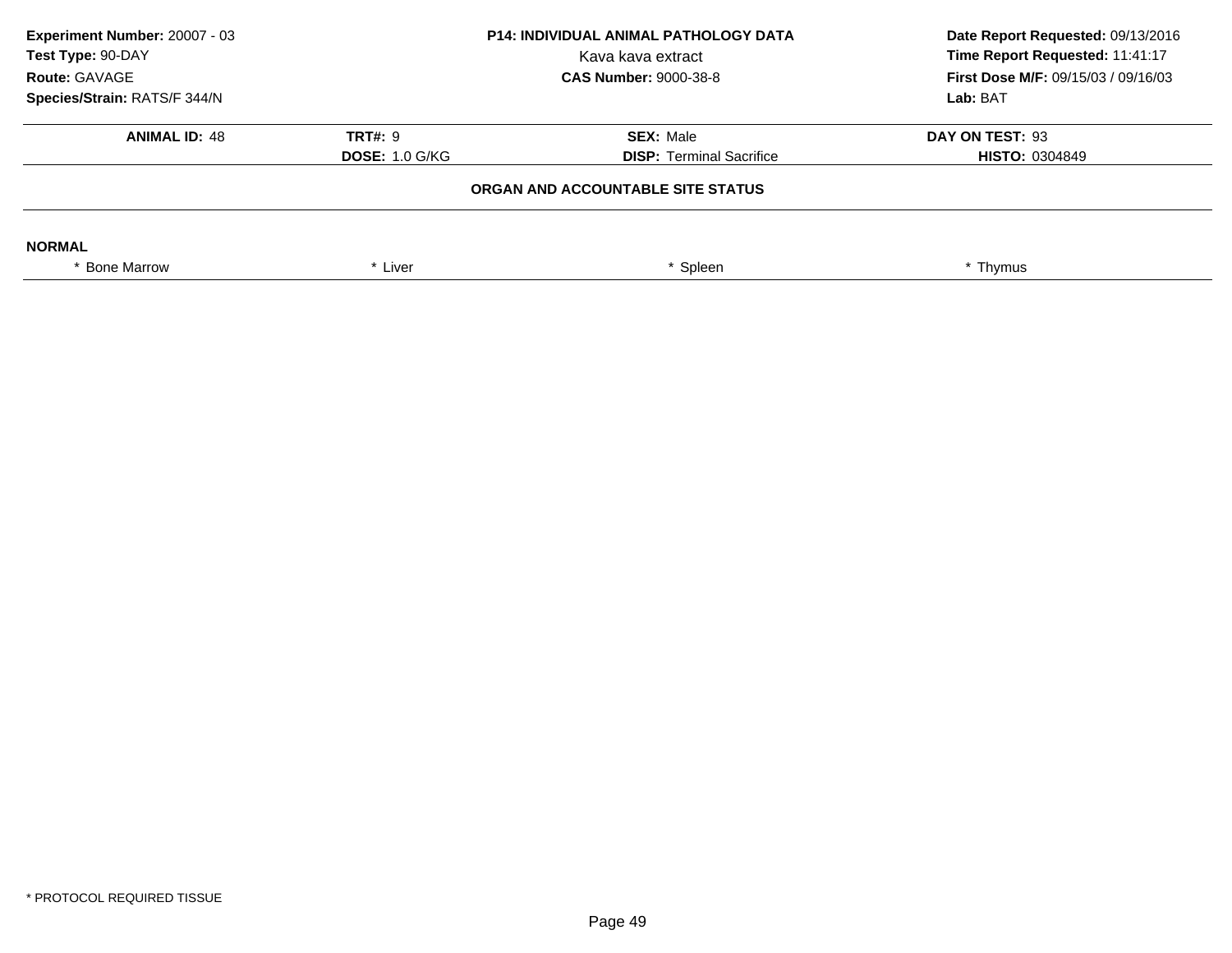| Experiment Number: 20007 - 03<br>Test Type: 90-DAY<br>Route: GAVAGE | <b>P14: INDIVIDUAL ANIMAL PATHOLOGY DATA</b><br>Kava kava extract<br><b>CAS Number: 9000-38-8</b> |                                   |                       |  |  |  | Date Report Requested: 09/13/2016<br>Time Report Requested: 11:41:17<br><b>First Dose M/F: 09/15/03 / 09/16/03</b> |
|---------------------------------------------------------------------|---------------------------------------------------------------------------------------------------|-----------------------------------|-----------------------|--|--|--|--------------------------------------------------------------------------------------------------------------------|
| Species/Strain: RATS/F 344/N                                        |                                                                                                   |                                   | Lab: BAT              |  |  |  |                                                                                                                    |
| <b>ANIMAL ID: 49</b>                                                | <b>TRT#: 9</b>                                                                                    | <b>SEX: Male</b>                  | DAY ON TEST: 93       |  |  |  |                                                                                                                    |
|                                                                     | <b>DOSE: 1.0 G/KG</b>                                                                             | <b>DISP: Terminal Sacrifice</b>   | <b>HISTO: 0304850</b> |  |  |  |                                                                                                                    |
|                                                                     |                                                                                                   | ORGAN AND ACCOUNTABLE SITE STATUS |                       |  |  |  |                                                                                                                    |
| <b>NORMAL</b>                                                       |                                                                                                   |                                   |                       |  |  |  |                                                                                                                    |
| * Bone Marrow                                                       | * Liver                                                                                           | Spleen                            | * Thymus              |  |  |  |                                                                                                                    |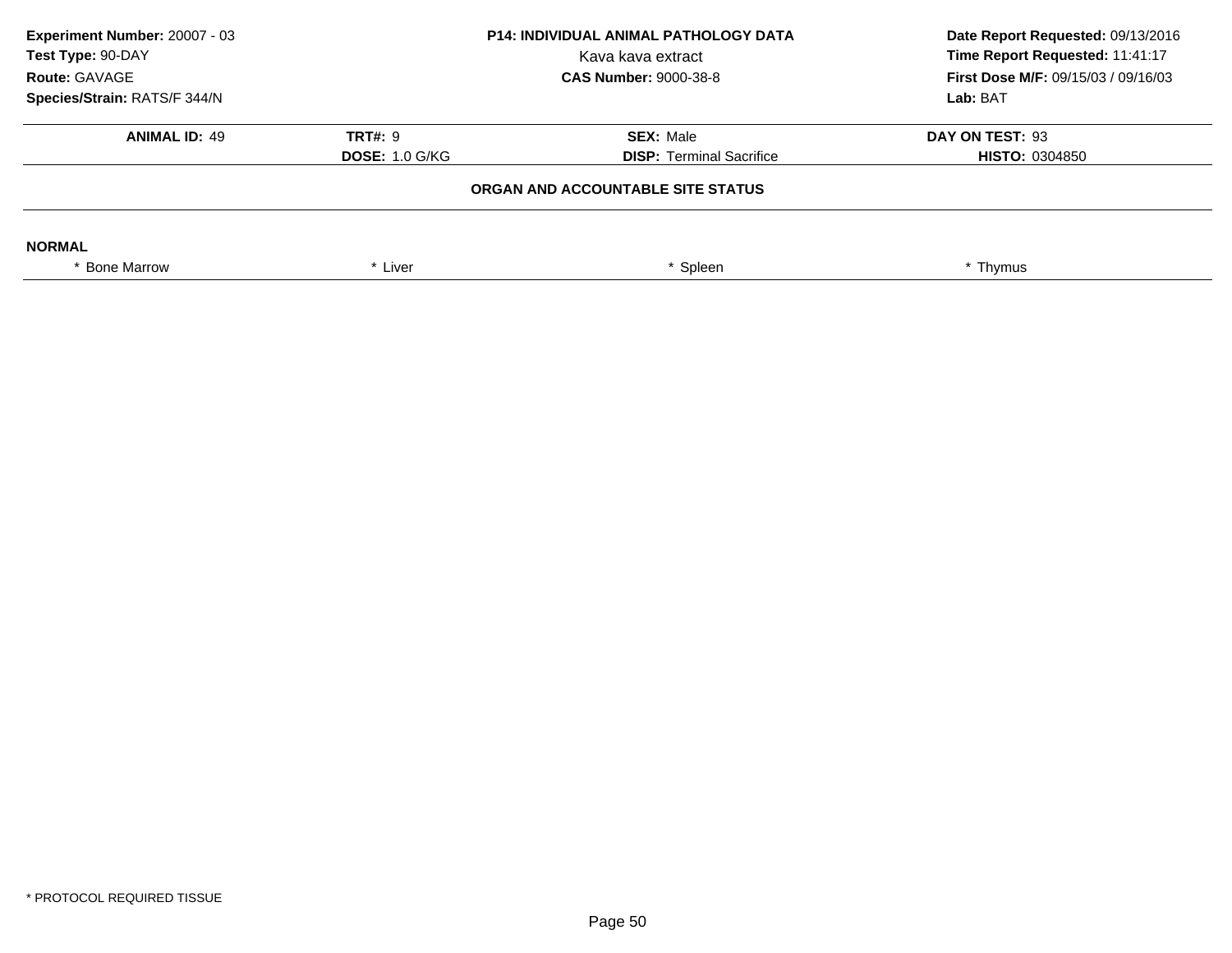| Experiment Number: 20007 - 03<br>Test Type: 90-DAY<br>Route: GAVAGE | <b>P14: INDIVIDUAL ANIMAL PATHOLOGY DATA</b><br>Kava kava extract<br><b>CAS Number: 9000-38-8</b> |                                   | Date Report Requested: 09/13/2016<br>Time Report Requested: 11:41:17<br>First Dose M/F: 09/15/03 / 09/16/03 |  |
|---------------------------------------------------------------------|---------------------------------------------------------------------------------------------------|-----------------------------------|-------------------------------------------------------------------------------------------------------------|--|
| Species/Strain: RATS/F 344/N                                        |                                                                                                   |                                   | Lab: BAT                                                                                                    |  |
| <b>ANIMAL ID: 50</b>                                                | <b>TRT#: 9</b>                                                                                    | <b>SEX: Male</b>                  | DAY ON TEST: 93                                                                                             |  |
|                                                                     | <b>DOSE: 1.0 G/KG</b>                                                                             | <b>DISP: Terminal Sacrifice</b>   | <b>HISTO: 0304851</b>                                                                                       |  |
|                                                                     |                                                                                                   | ORGAN AND ACCOUNTABLE SITE STATUS |                                                                                                             |  |
| <b>NORMAL</b>                                                       |                                                                                                   |                                   |                                                                                                             |  |
| * Bone Marrow                                                       | * Spleen                                                                                          | * Thymus                          |                                                                                                             |  |
| <b>OBSERVATIONS</b>                                                 |                                                                                                   |                                   |                                                                                                             |  |
| * Liver                                                             |                                                                                                   | <b>Infiltration Cellular</b>      | Mononuclear CI, Minimal                                                                                     |  |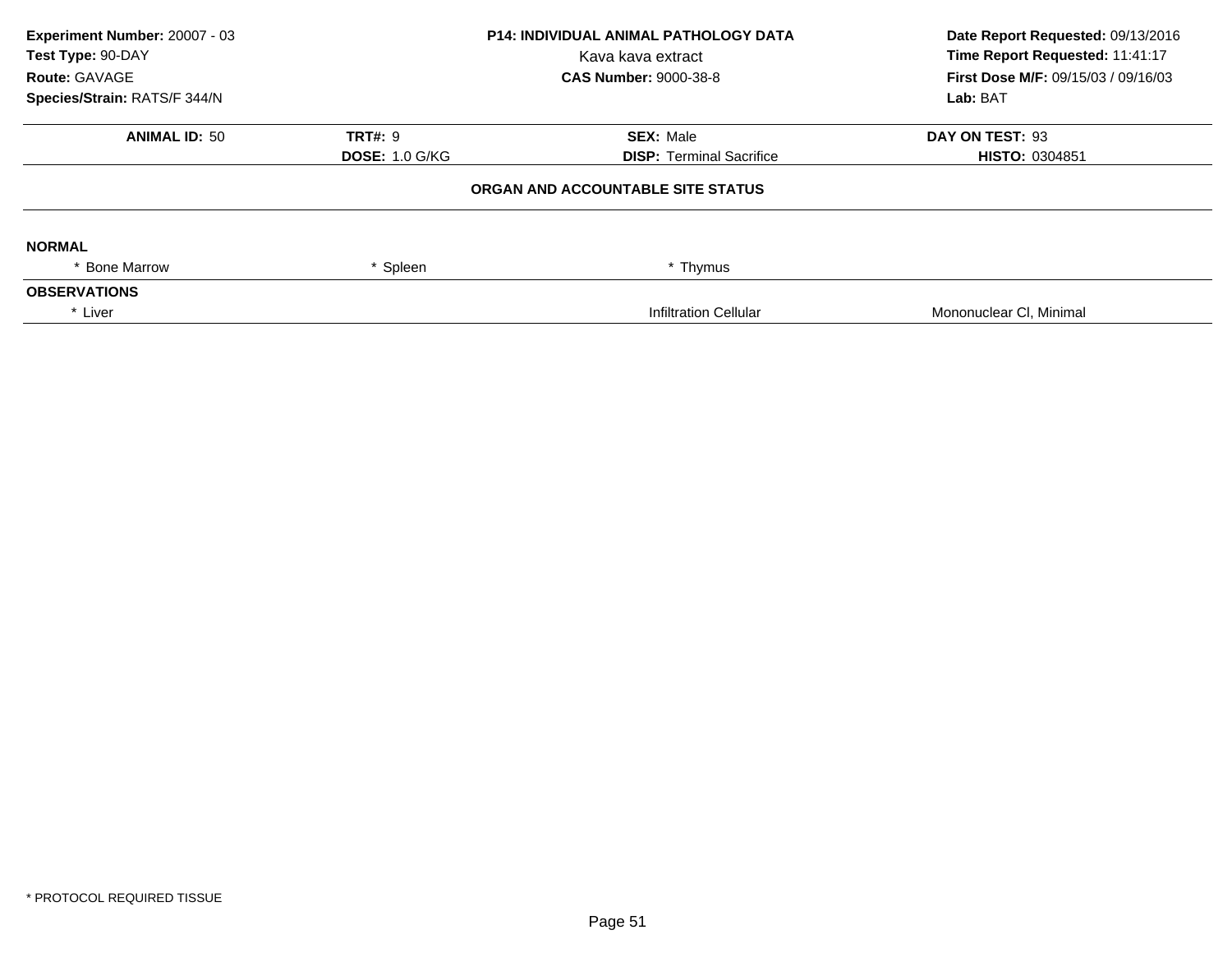| Experiment Number: 20007 - 03           | <b>P14: INDIVIDUAL ANIMAL PATHOLOGY DATA</b> |                                   | Date Report Requested: 09/13/2016   |  |
|-----------------------------------------|----------------------------------------------|-----------------------------------|-------------------------------------|--|
| Test Type: 90-DAY                       | Kava kava extract                            | Time Report Requested: 11:41:17   |                                     |  |
| Route: GAVAGE                           |                                              | <b>CAS Number: 9000-38-8</b>      | First Dose M/F: 09/15/03 / 09/16/03 |  |
| Species/Strain: RATS/F 344/N            |                                              |                                   | Lab: BAT                            |  |
| <b>ANIMAL ID: 51</b>                    | <b>TRT#: 11</b>                              | <b>SEX: Male</b>                  | DAY ON TEST: 93                     |  |
|                                         | <b>DOSE: 2.0 G/KG</b>                        | <b>DISP: Terminal Sacrifice</b>   | HISTO: 0304852                      |  |
|                                         |                                              | ORGAN AND ACCOUNTABLE SITE STATUS |                                     |  |
| <b>NORMAL</b>                           |                                              |                                   |                                     |  |
| * Adrenal Cortex                        | * Adrenal Medulla                            | * Blood Vessel                    | * Bone                              |  |
| * Bone Marrow                           | * Brain                                      | * Epididymis                      | Esophagus                           |  |
| * Eye                                   | * Harderian Gland                            | * Intestine Large, Cecum          | * Intestine Large, Colon            |  |
| * Intestine Large, Rectum               | * Intestine Small, Duodenum                  | * Intestine Small, Ileum          | * Intestine Small, Jejunum          |  |
| * Islets, Pancreatic                    | * Kidney                                     | * Lymph Node, Mesenteric          | * Mammary Gland                     |  |
| * Nose                                  | * Pancreas                                   | * Parathyroid Gland               | * Pituitary Gland                   |  |
| * Preputial Gland                       | * Prostate                                   | * Salivary Glands                 | * Seminal Vesicle                   |  |
| * Skin                                  | * Spleen                                     | * Stomach, Forestomach            | * Stomach, Glandular                |  |
| * Testes                                | * Thymus                                     | * Thyroid Gland                   | * Trachea                           |  |
| * Urinary Bladder                       |                                              |                                   |                                     |  |
| <b>MISSING</b>                          |                                              |                                   |                                     |  |
| * Lymph Node, Mandibular                |                                              |                                   |                                     |  |
| <b>OBSERVATIONS</b>                     |                                              |                                   |                                     |  |
| * Heart                                 |                                              | Cardiomyopathy                    | Minimal                             |  |
| * Liver                                 |                                              | <b>Infiltration Cellular</b>      | Mixed Cell, Minimal                 |  |
| * Lung                                  | Interstitium                                 | <b>Infiltration Cellular</b>      | Mononuclear CI, Minimal             |  |
|                                         |                                              | Inflammation                      | Minimal                             |  |
| Note: subpleural inflammation (slide 3) |                                              |                                   |                                     |  |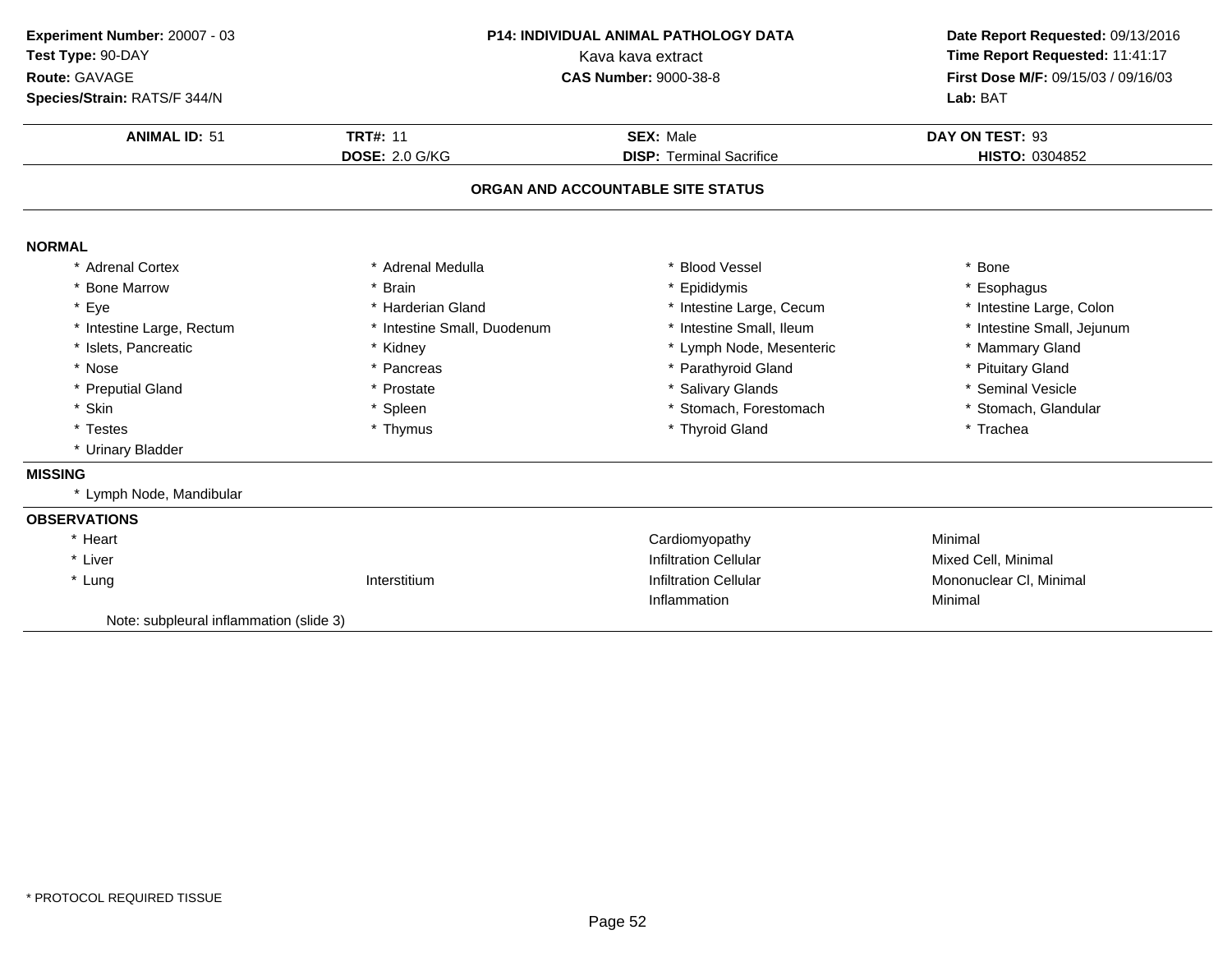| Experiment Number: 20007 - 03 | <b>P14: INDIVIDUAL ANIMAL PATHOLOGY DATA</b><br>Kava kava extract |                                   | Date Report Requested: 09/13/2016<br>Time Report Requested: 11:41:17 |  |
|-------------------------------|-------------------------------------------------------------------|-----------------------------------|----------------------------------------------------------------------|--|
| Test Type: 90-DAY             |                                                                   |                                   |                                                                      |  |
| Route: GAVAGE                 |                                                                   | <b>CAS Number: 9000-38-8</b>      | First Dose M/F: 09/15/03 / 09/16/03<br>Lab: BAT                      |  |
| Species/Strain: RATS/F 344/N  |                                                                   |                                   |                                                                      |  |
| <b>ANIMAL ID: 52</b>          | <b>TRT#: 11</b>                                                   | <b>SEX: Male</b>                  | DAY ON TEST: 93                                                      |  |
|                               | <b>DOSE: 2.0 G/KG</b>                                             | <b>DISP: Terminal Sacrifice</b>   | HISTO: 0304853                                                       |  |
|                               |                                                                   | ORGAN AND ACCOUNTABLE SITE STATUS |                                                                      |  |
| <b>NORMAL</b>                 |                                                                   |                                   |                                                                      |  |
| * Adrenal Cortex              | * Adrenal Medulla                                                 | * Blood Vessel                    | * Bone                                                               |  |
| * Bone Marrow                 | * Brain                                                           | * Epididymis                      | * Esophagus                                                          |  |
| * Eye                         | * Harderian Gland                                                 | * Intestine Large, Cecum          | * Intestine Large, Colon                                             |  |
| * Intestine Large, Rectum     | * Intestine Small, Duodenum                                       | * Intestine Small, Ileum          | * Intestine Small, Jejunum                                           |  |
| * Islets, Pancreatic          | * Lymph Node, Mesenteric                                          | * Mammary Gland                   | * Nose                                                               |  |
| * Pancreas                    | * Parathyroid Gland                                               | * Pituitary Gland                 | * Preputial Gland                                                    |  |
| * Prostate                    | * Salivary Glands                                                 | * Seminal Vesicle                 | * Skin                                                               |  |
| * Spleen                      | * Stomach, Forestomach                                            | * Stomach, Glandular              | * Testes                                                             |  |
| * Thymus                      | * Trachea                                                         | * Urinary Bladder                 |                                                                      |  |
| <b>MISSING</b>                |                                                                   |                                   |                                                                      |  |
| * Lymph Node, Mandibular      |                                                                   |                                   |                                                                      |  |
| <b>OBSERVATIONS</b>           |                                                                   |                                   |                                                                      |  |
| * Epididymis                  |                                                                   |                                   |                                                                      |  |
| Note: one epididymis missing  |                                                                   |                                   |                                                                      |  |
| * Heart                       |                                                                   | Cardiomyopathy                    | Minimal                                                              |  |
| * Kidney                      |                                                                   | Mineralization                    | Minimal                                                              |  |
|                               |                                                                   | Nephropathy                       | Minimal                                                              |  |
| * Liver                       |                                                                   | <b>Infiltration Cellular</b>      | Mononuclear CI, Minimal                                              |  |
| * Lung                        | Interstitium                                                      | Inflammation                      | Chronic, Minimal                                                     |  |
| * Thyroid Gland               |                                                                   | Cyst                              |                                                                      |  |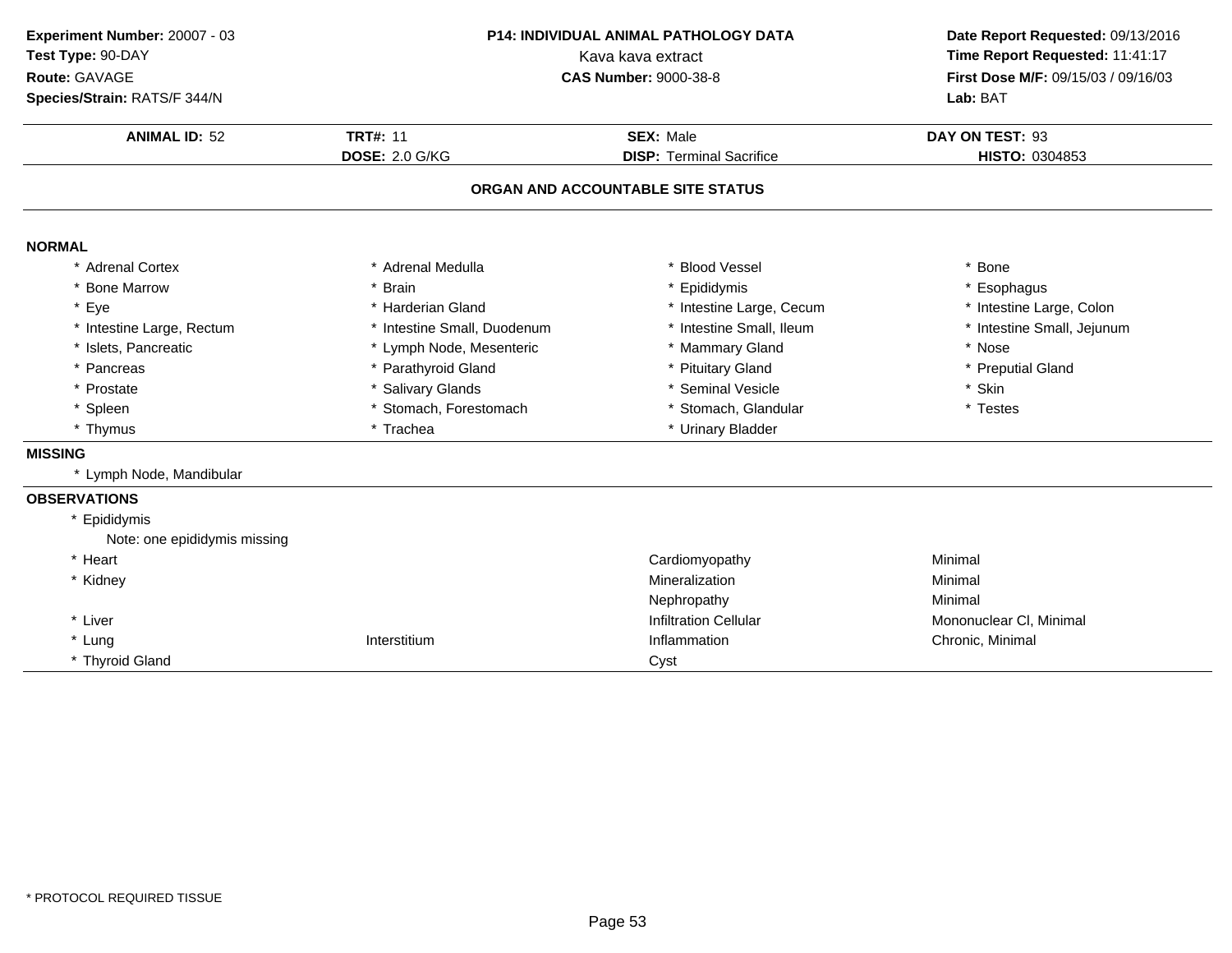| Experiment Number: 20007 - 03<br>Test Type: 90-DAY<br>Route: GAVAGE<br>Species/Strain: RATS/F 344/N | <b>P14: INDIVIDUAL ANIMAL PATHOLOGY DATA</b><br>Kava kava extract<br><b>CAS Number: 9000-38-8</b> |                                                | Date Report Requested: 09/13/2016<br>Time Report Requested: 11:41:17<br>First Dose M/F: 09/15/03 / 09/16/03<br>Lab: BAT |
|-----------------------------------------------------------------------------------------------------|---------------------------------------------------------------------------------------------------|------------------------------------------------|-------------------------------------------------------------------------------------------------------------------------|
| <b>ANIMAL ID: 53</b>                                                                                | <b>TRT#: 11</b><br><b>DOSE: 2.0 G/KG</b>                                                          | <b>SEX: Male</b><br><b>DISP: Natural Death</b> | DAY ON TEST: 80<br>HISTO: 0304854                                                                                       |
|                                                                                                     |                                                                                                   |                                                |                                                                                                                         |
|                                                                                                     |                                                                                                   | ORGAN AND ACCOUNTABLE SITE STATUS              |                                                                                                                         |
| <b>NORMAL</b>                                                                                       |                                                                                                   |                                                |                                                                                                                         |
| * Adrenal Cortex                                                                                    | * Adrenal Medulla                                                                                 | * Blood Vessel                                 | * Bone                                                                                                                  |
| * Bone Marrow                                                                                       | * Brain                                                                                           | * Epididymis                                   | * Esophagus                                                                                                             |
| * Eye                                                                                               | * Harderian Gland                                                                                 | * Intestine Large, Cecum                       | * Intestine Large, Colon                                                                                                |
| * Intestine Large, Rectum                                                                           | * Intestine Small, Duodenum                                                                       | * Intestine Small, Ileum                       | * Intestine Small, Jejunum                                                                                              |
| * Islets, Pancreatic                                                                                | * Liver                                                                                           | * Lymph Node, Mesenteric                       | * Mammary Gland                                                                                                         |
| * Nose                                                                                              | * Pancreas                                                                                        | * Parathyroid Gland                            | * Pituitary Gland                                                                                                       |
| * Preputial Gland                                                                                   | * Prostate                                                                                        | * Salivary Glands                              | * Seminal Vesicle                                                                                                       |
| * Skin                                                                                              | * Stomach, Glandular                                                                              | * Testes                                       | * Thymus                                                                                                                |
| * Thyroid Gland                                                                                     | * Trachea                                                                                         | * Urinary Bladder                              |                                                                                                                         |
| <b>MISSING</b>                                                                                      |                                                                                                   |                                                |                                                                                                                         |
| * Lymph Node, Mandibular                                                                            |                                                                                                   |                                                |                                                                                                                         |
| <b>OBSERVATIONS</b>                                                                                 |                                                                                                   |                                                |                                                                                                                         |
| * Heart                                                                                             |                                                                                                   | Cardiomyopathy                                 | Minimal                                                                                                                 |
| * Kidney                                                                                            |                                                                                                   | Nephropathy                                    | Minimal                                                                                                                 |
| * Lung                                                                                              |                                                                                                   | Inflammation                                   | Granulomatous, Minimal                                                                                                  |
| * Spleen                                                                                            |                                                                                                   | Atrophy                                        | Mild                                                                                                                    |
| * Stomach, Forestomach                                                                              |                                                                                                   | Mineralization                                 | Mild                                                                                                                    |
| PRIMARY CAUSE OF DEATH                                                                              | - UNCERTAIN                                                                                       |                                                |                                                                                                                         |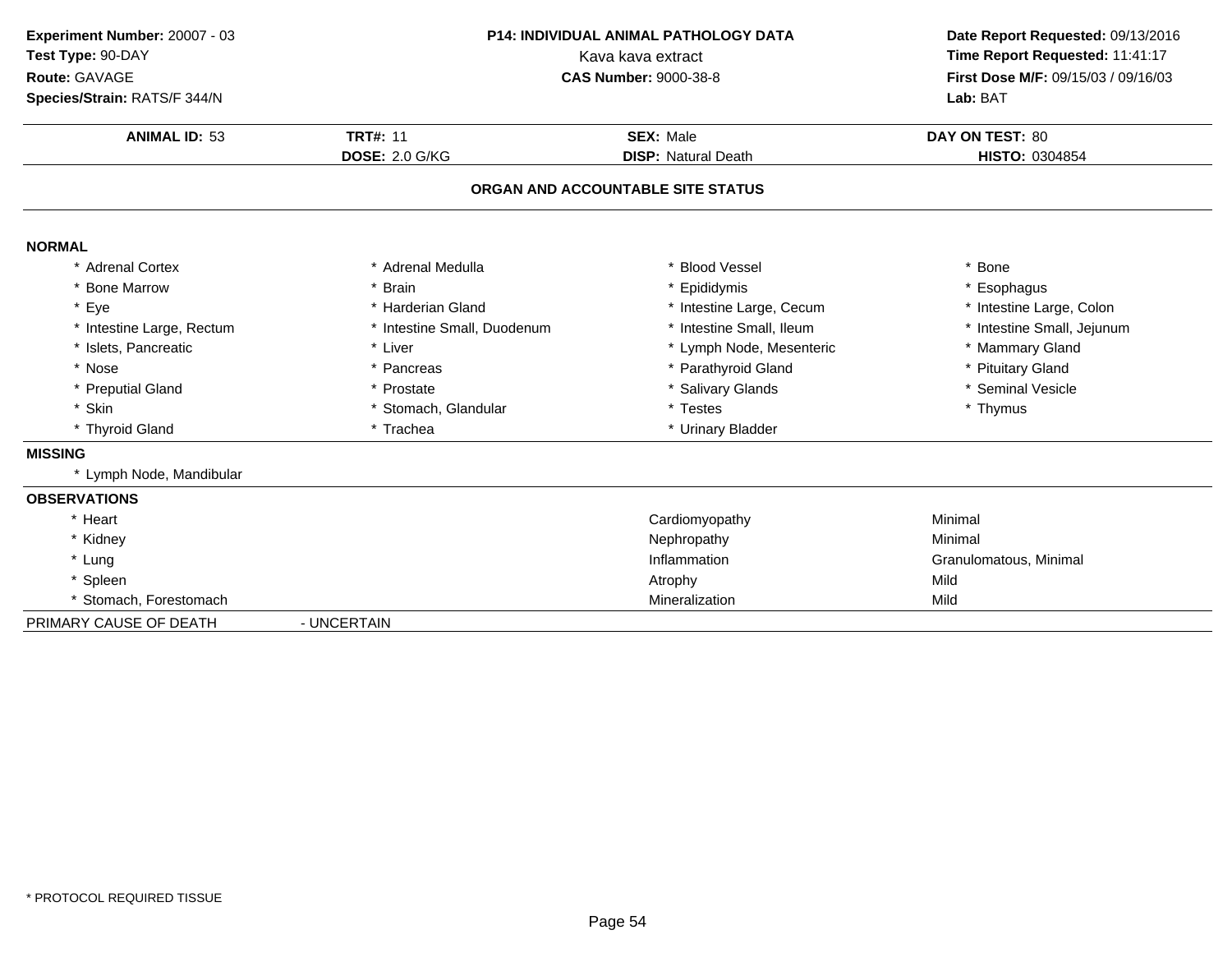| Experiment Number: 20007 - 03<br>Test Type: 90-DAY<br>Route: GAVAGE<br>Species/Strain: RATS/F 344/N | <b>P14: INDIVIDUAL ANIMAL PATHOLOGY DATA</b><br>Kava kava extract<br><b>CAS Number: 9000-38-8</b> |                                   | Date Report Requested: 09/13/2016<br>Time Report Requested: 11:41:17<br>First Dose M/F: 09/15/03 / 09/16/03<br>Lab: BAT |  |
|-----------------------------------------------------------------------------------------------------|---------------------------------------------------------------------------------------------------|-----------------------------------|-------------------------------------------------------------------------------------------------------------------------|--|
| <b>ANIMAL ID: 54</b>                                                                                | <b>TRT#: 11</b>                                                                                   | <b>SEX: Male</b>                  | DAY ON TEST: 93                                                                                                         |  |
|                                                                                                     | <b>DOSE: 2.0 G/KG</b>                                                                             | <b>DISP: Terminal Sacrifice</b>   | <b>HISTO: 0304855</b>                                                                                                   |  |
|                                                                                                     |                                                                                                   | ORGAN AND ACCOUNTABLE SITE STATUS |                                                                                                                         |  |
| <b>NORMAL</b>                                                                                       |                                                                                                   |                                   |                                                                                                                         |  |
| * Adrenal Cortex                                                                                    | * Adrenal Medulla                                                                                 | * Blood Vessel                    | * Bone                                                                                                                  |  |
| * Bone Marrow                                                                                       | * Brain                                                                                           | * Epididymis                      | Esophagus                                                                                                               |  |
| * Eye                                                                                               | * Harderian Gland                                                                                 | * Heart                           | * Intestine Large, Cecum                                                                                                |  |
| * Intestine Large, Colon                                                                            | * Intestine Large, Rectum                                                                         | * Intestine Small, Duodenum       | * Intestine Small, Ileum                                                                                                |  |
| * Intestine Small, Jejunum                                                                          | * Islets, Pancreatic                                                                              | * Kidney                          | * Lymph Node, Mesenteric                                                                                                |  |
| * Mammary Gland                                                                                     | * Nose                                                                                            | * Pancreas                        | * Parathyroid Gland                                                                                                     |  |
| * Pituitary Gland                                                                                   | * Preputial Gland                                                                                 | * Prostate                        | * Salivary Glands                                                                                                       |  |
| * Seminal Vesicle                                                                                   | * Skin                                                                                            | * Spleen                          | * Stomach, Forestomach                                                                                                  |  |
| * Stomach, Glandular                                                                                | * Testes                                                                                          | * Thymus                          | * Thyroid Gland                                                                                                         |  |
| * Trachea                                                                                           | * Urinary Bladder                                                                                 |                                   |                                                                                                                         |  |
| <b>MISSING</b>                                                                                      |                                                                                                   |                                   |                                                                                                                         |  |
| * Lymph Node, Mandibular                                                                            |                                                                                                   |                                   |                                                                                                                         |  |
| <b>OBSERVATIONS</b>                                                                                 |                                                                                                   |                                   |                                                                                                                         |  |
| * Liver                                                                                             |                                                                                                   | <b>Infiltration Cellular</b>      | Mononuclear CI, Minimal                                                                                                 |  |
| * Lung                                                                                              | Interstitium                                                                                      | <b>Infiltration Cellular</b>      | Mononuclear CI, Minimal                                                                                                 |  |
|                                                                                                     |                                                                                                   | Inflammation                      | Granulomatous, Minimal                                                                                                  |  |
|                                                                                                     |                                                                                                   | Metaplasia                        | Osseous, Minimal                                                                                                        |  |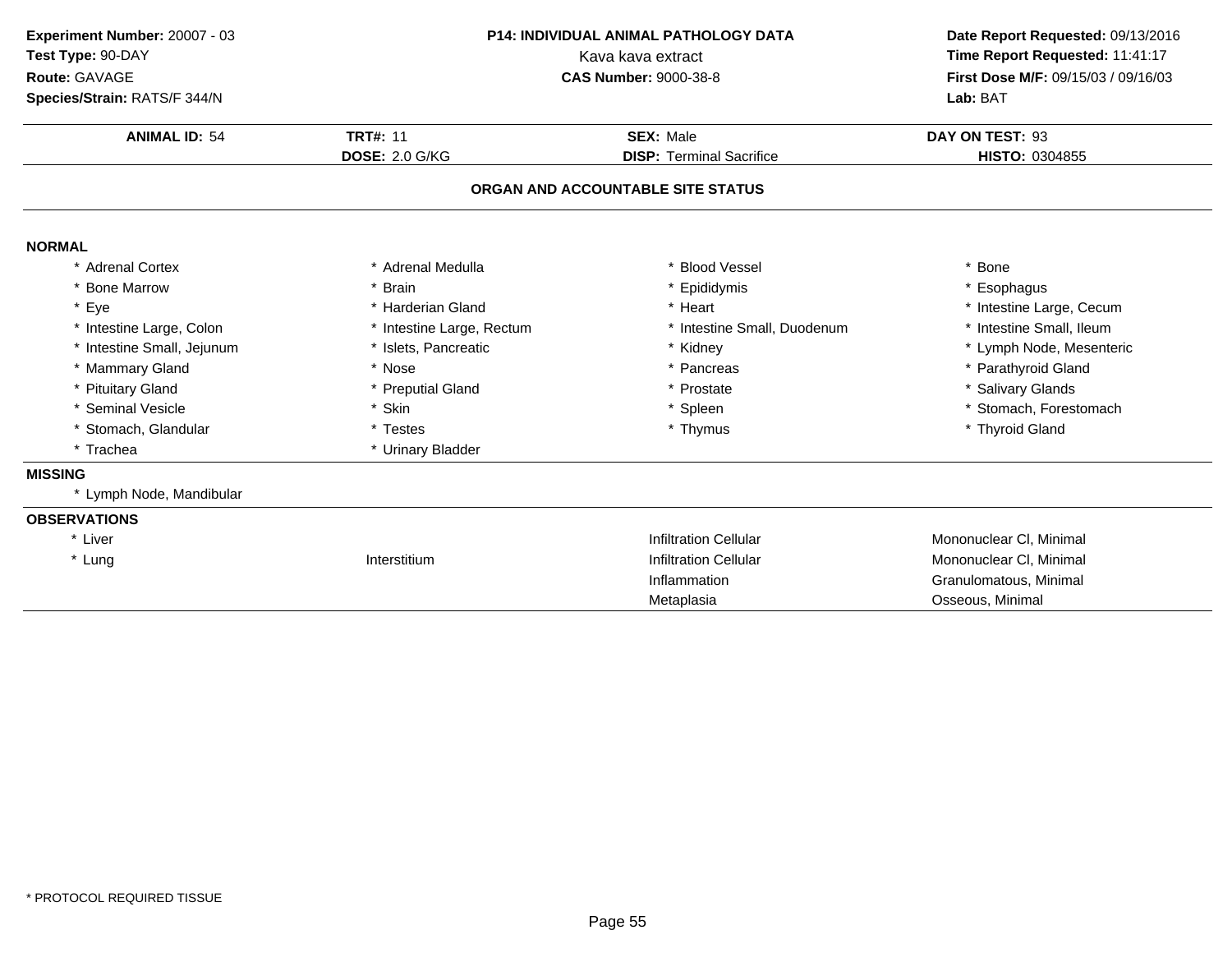| Experiment Number: 20007 - 03<br>Test Type: 90-DAY<br>Route: GAVAGE<br>Species/Strain: RATS/F 344/N | P14: INDIVIDUAL ANIMAL PATHOLOGY DATA<br>Kava kava extract<br><b>CAS Number: 9000-38-8</b> |                                                | Date Report Requested: 09/13/2016<br>Time Report Requested: 11:41:17<br>First Dose M/F: 09/15/03 / 09/16/03<br>Lab: BAT |
|-----------------------------------------------------------------------------------------------------|--------------------------------------------------------------------------------------------|------------------------------------------------|-------------------------------------------------------------------------------------------------------------------------|
| <b>ANIMAL ID: 55</b>                                                                                | <b>TRT#: 11</b><br><b>DOSE: 2.0 G/KG</b>                                                   | <b>SEX: Male</b><br><b>DISP: Natural Death</b> | DAY ON TEST: 80<br>HISTO: 0304856                                                                                       |
|                                                                                                     |                                                                                            | ORGAN AND ACCOUNTABLE SITE STATUS              |                                                                                                                         |
| <b>NORMAL</b>                                                                                       |                                                                                            |                                                |                                                                                                                         |
| * Adrenal Cortex                                                                                    | * Adrenal Medulla                                                                          | * Blood Vessel                                 | * Bone                                                                                                                  |
| * Bone Marrow                                                                                       | * Brain                                                                                    | * Epididymis                                   | * Esophagus                                                                                                             |
| * Eye                                                                                               | * Harderian Gland                                                                          | * Intestine Large, Cecum                       | * Intestine Large, Colon                                                                                                |
| * Intestine Large, Rectum                                                                           | * Intestine Small, Duodenum                                                                | * Intestine Small, Ileum                       | * Intestine Small, Jejunum                                                                                              |
| * Islets, Pancreatic                                                                                | * Liver                                                                                    | * Lymph Node, Mesenteric                       | * Mammary Gland                                                                                                         |
| * Nose                                                                                              | * Pancreas                                                                                 | * Parathyroid Gland                            | * Pituitary Gland                                                                                                       |
| * Preputial Gland                                                                                   | * Prostate                                                                                 | * Salivary Glands                              | * Seminal Vesicle                                                                                                       |
| * Skin                                                                                              | * Stomach, Glandular                                                                       | * Testes                                       | * Thymus                                                                                                                |
| * Thyroid Gland                                                                                     | * Trachea                                                                                  | * Urinary Bladder                              |                                                                                                                         |
| <b>MISSING</b>                                                                                      |                                                                                            |                                                |                                                                                                                         |
| * Lymph Node, Mandibular                                                                            |                                                                                            |                                                |                                                                                                                         |
| <b>OBSERVATIONS</b>                                                                                 |                                                                                            |                                                |                                                                                                                         |
| * Heart                                                                                             |                                                                                            | Cardiomyopathy                                 | Minimal                                                                                                                 |
| * Kidney                                                                                            |                                                                                            | Nephropathy                                    | Minimal                                                                                                                 |
| * Lung                                                                                              |                                                                                            | Inflammation                                   | Minimal                                                                                                                 |
| * Spleen                                                                                            |                                                                                            | Atrophy                                        | Minimal                                                                                                                 |
| * Stomach, Forestomach                                                                              |                                                                                            | Inflammation                                   | Minimal                                                                                                                 |
| PRIMARY CAUSE OF DEATH                                                                              | - UNCERTAIN                                                                                |                                                |                                                                                                                         |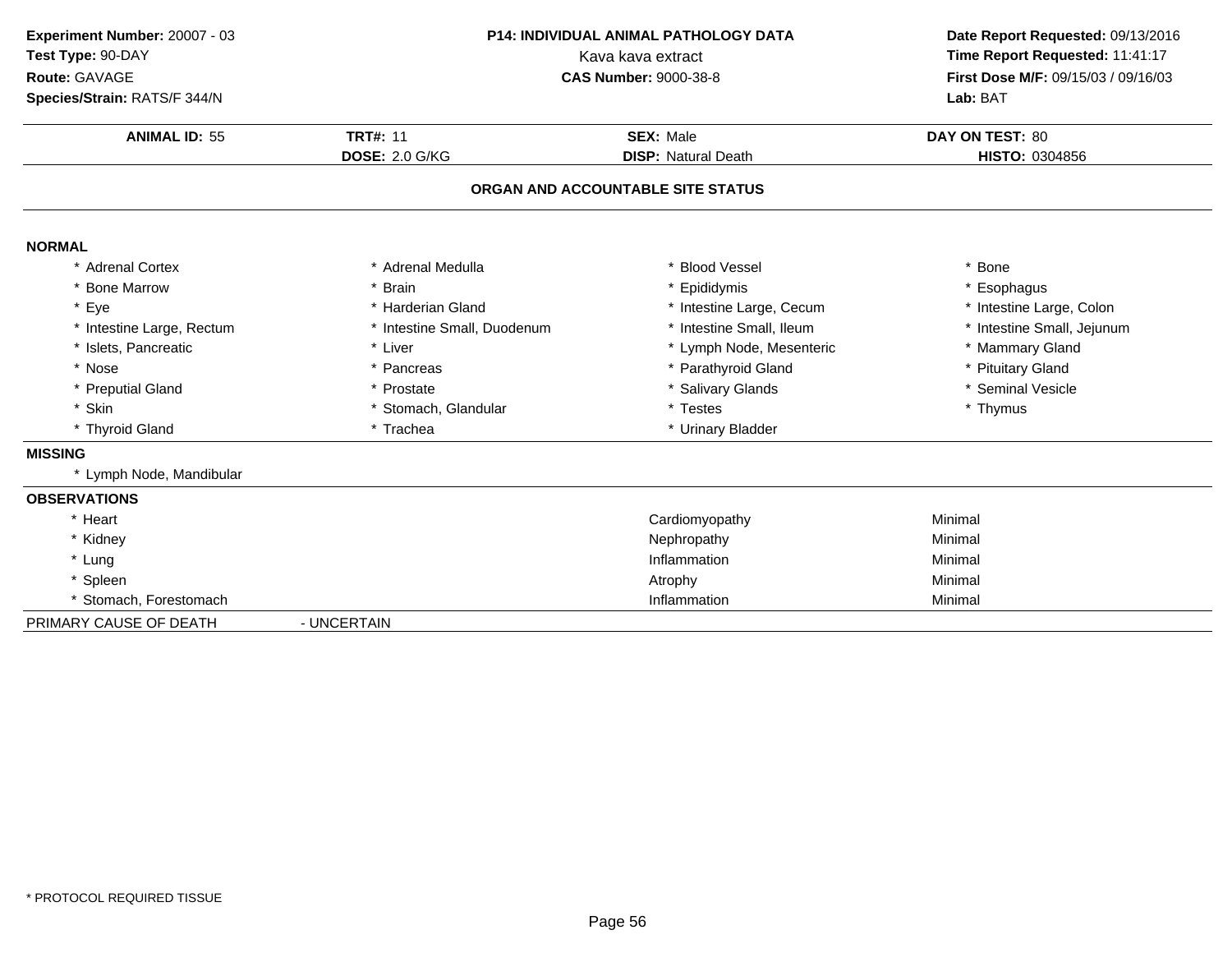| Experiment Number: 20007 - 03 | <b>P14: INDIVIDUAL ANIMAL PATHOLOGY DATA</b> | Date Report Requested: 09/13/2016 |                                     |  |
|-------------------------------|----------------------------------------------|-----------------------------------|-------------------------------------|--|
| Test Type: 90-DAY             |                                              | Kava kava extract                 | Time Report Requested: 11:41:17     |  |
| Route: GAVAGE                 |                                              | <b>CAS Number: 9000-38-8</b>      | First Dose M/F: 09/15/03 / 09/16/03 |  |
| Species/Strain: RATS/F 344/N  |                                              |                                   | Lab: BAT                            |  |
| <b>ANIMAL ID: 56</b>          | <b>TRT#: 11</b>                              | <b>SEX: Male</b>                  | DAY ON TEST: 93                     |  |
|                               | <b>DOSE: 2.0 G/KG</b>                        | <b>DISP: Terminal Sacrifice</b>   | HISTO: 0304857                      |  |
|                               |                                              | ORGAN AND ACCOUNTABLE SITE STATUS |                                     |  |
| <b>NORMAL</b>                 |                                              |                                   |                                     |  |
| * Adrenal Cortex              | * Adrenal Medulla                            | <b>Blood Vessel</b>               | * Bone                              |  |
| * Bone Marrow                 | * Brain                                      | * Epididymis                      | * Esophagus                         |  |
| * Eye                         | * Harderian Gland                            | * Intestine Large, Cecum          | * Intestine Large, Colon            |  |
| * Intestine Large, Rectum     | * Intestine Small, Duodenum                  | * Intestine Small, Ileum          | * Intestine Small, Jejunum          |  |
| * Islets, Pancreatic          | * Liver                                      | * Lymph Node, Mesenteric          | * Mammary Gland                     |  |
| * Nose                        | * Pancreas                                   | * Parathyroid Gland               | * Pituitary Gland                   |  |
| * Preputial Gland             | * Prostate                                   | * Salivary Glands                 | * Seminal Vesicle                   |  |
| * Skin                        | * Spleen                                     | * Stomach, Forestomach            | * Stomach, Glandular                |  |
| * Testes                      | * Thymus                                     | * Thyroid Gland                   | * Trachea                           |  |
| * Urinary Bladder             |                                              |                                   |                                     |  |
| <b>MISSING</b>                |                                              |                                   |                                     |  |
| * Lymph Node, Mandibular      |                                              |                                   |                                     |  |
| <b>OBSERVATIONS</b>           |                                              |                                   |                                     |  |
| * Heart                       |                                              | Cardiomyopathy                    | Minimal                             |  |
| * Kidney                      |                                              | Mineralization                    | Minimal                             |  |
|                               |                                              | Nephropathy                       | Minimal                             |  |
| * Lung                        | Interstitium                                 | <b>Infiltration Cellular</b>      | Mononuclear CI, Minimal             |  |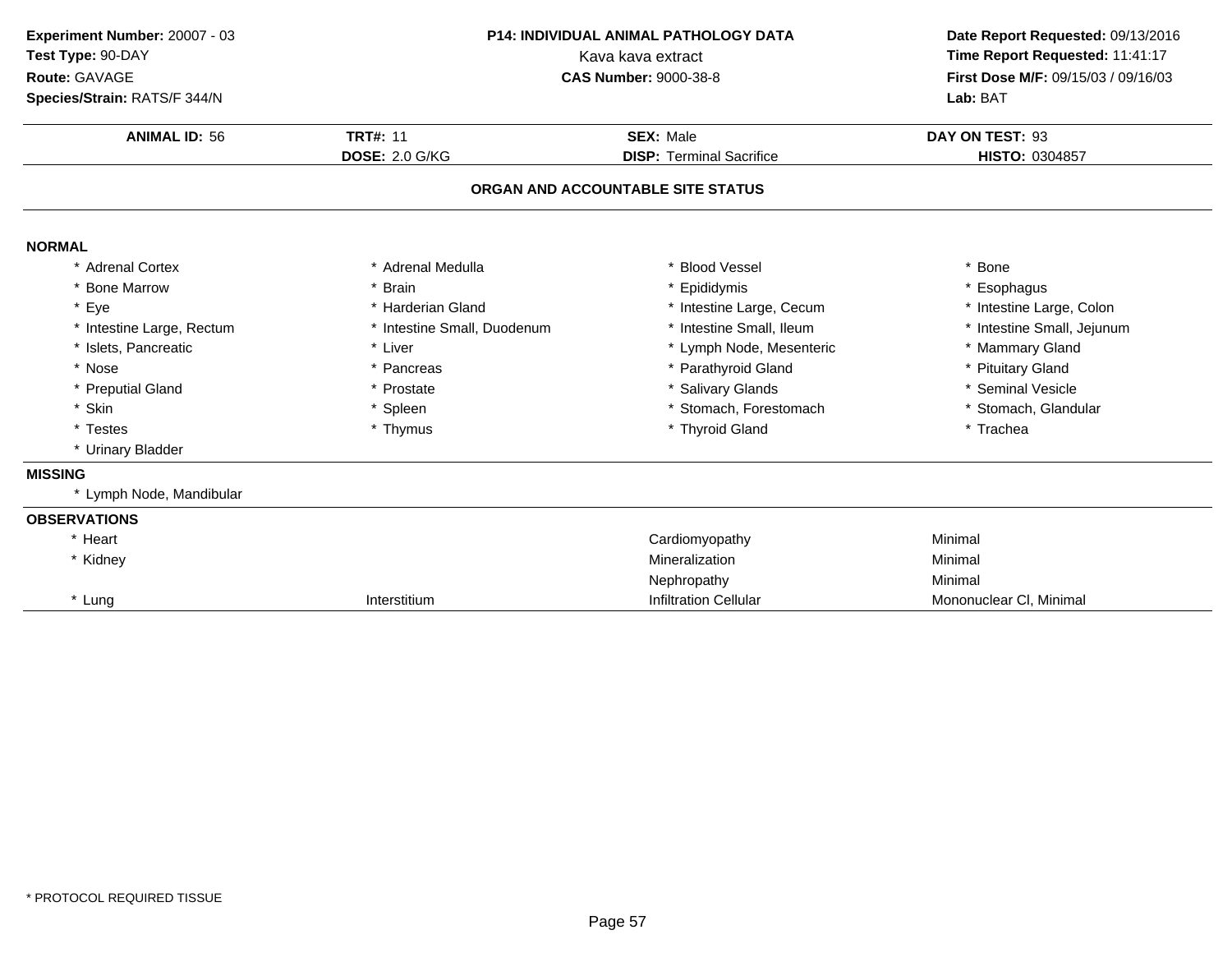| Experiment Number: 20007 - 03<br>Test Type: 90-DAY<br>Route: GAVAGE<br>Species/Strain: RATS/F 344/N | P14: INDIVIDUAL ANIMAL PATHOLOGY DATA<br>Kava kava extract<br><b>CAS Number: 9000-38-8</b> |                                   | Date Report Requested: 09/13/2016<br>Time Report Requested: 11:41:17<br>First Dose M/F: 09/15/03 / 09/16/03<br>Lab: BAT |
|-----------------------------------------------------------------------------------------------------|--------------------------------------------------------------------------------------------|-----------------------------------|-------------------------------------------------------------------------------------------------------------------------|
| <b>ANIMAL ID: 57</b>                                                                                | <b>TRT#: 11</b><br><b>DOSE: 2.0 G/KG</b>                                                   | <b>SEX: Male</b>                  | DAY ON TEST: 93                                                                                                         |
|                                                                                                     |                                                                                            | <b>DISP: Terminal Sacrifice</b>   | HISTO: 0304858                                                                                                          |
|                                                                                                     |                                                                                            | ORGAN AND ACCOUNTABLE SITE STATUS |                                                                                                                         |
| <b>NORMAL</b>                                                                                       |                                                                                            |                                   |                                                                                                                         |
| * Adrenal Cortex                                                                                    | * Adrenal Medulla                                                                          | * Blood Vessel                    | * Bone                                                                                                                  |
| <b>Bone Marrow</b>                                                                                  | * Brain                                                                                    | * Epididymis                      | * Esophagus                                                                                                             |
| * Eye                                                                                               | * Harderian Gland                                                                          | * Intestine Large, Cecum          | * Intestine Large, Colon                                                                                                |
| * Intestine Large, Rectum                                                                           | * Intestine Small, Duodenum                                                                | * Intestine Small, Ileum          | * Intestine Small, Jejunum                                                                                              |
| * Islets, Pancreatic                                                                                | * Lymph Node, Mesenteric                                                                   | * Mammary Gland                   | * Pancreas                                                                                                              |
| * Parathyroid Gland                                                                                 | * Pituitary Gland                                                                          | * Preputial Gland                 | * Prostate                                                                                                              |
| * Salivary Glands                                                                                   | * Seminal Vesicle                                                                          | * Skin                            | * Spleen                                                                                                                |
| * Stomach, Forestomach                                                                              | * Stomach, Glandular                                                                       | * Testes                          | * Thymus                                                                                                                |
| * Thyroid Gland                                                                                     | * Trachea                                                                                  | * Urinary Bladder                 |                                                                                                                         |
| <b>MISSING</b>                                                                                      |                                                                                            |                                   |                                                                                                                         |
| * Lymph Node, Mandibular                                                                            |                                                                                            |                                   |                                                                                                                         |
| <b>OBSERVATIONS</b>                                                                                 |                                                                                            |                                   |                                                                                                                         |
| * Heart                                                                                             |                                                                                            | Cardiomyopathy                    | Minimal                                                                                                                 |
| * Kidney                                                                                            |                                                                                            | Accumulation, Hyaline Droplet     | Mild                                                                                                                    |
|                                                                                                     |                                                                                            | Nephropathy                       | Minimal                                                                                                                 |
| * Liver                                                                                             |                                                                                            | <b>Infiltration Cellular</b>      | Mononuclear CI, Minimal                                                                                                 |
| * Lung                                                                                              |                                                                                            | Inflammation                      | Minimal                                                                                                                 |
| * Nose                                                                                              |                                                                                            | Inflammation                      | Acute, Minimal                                                                                                          |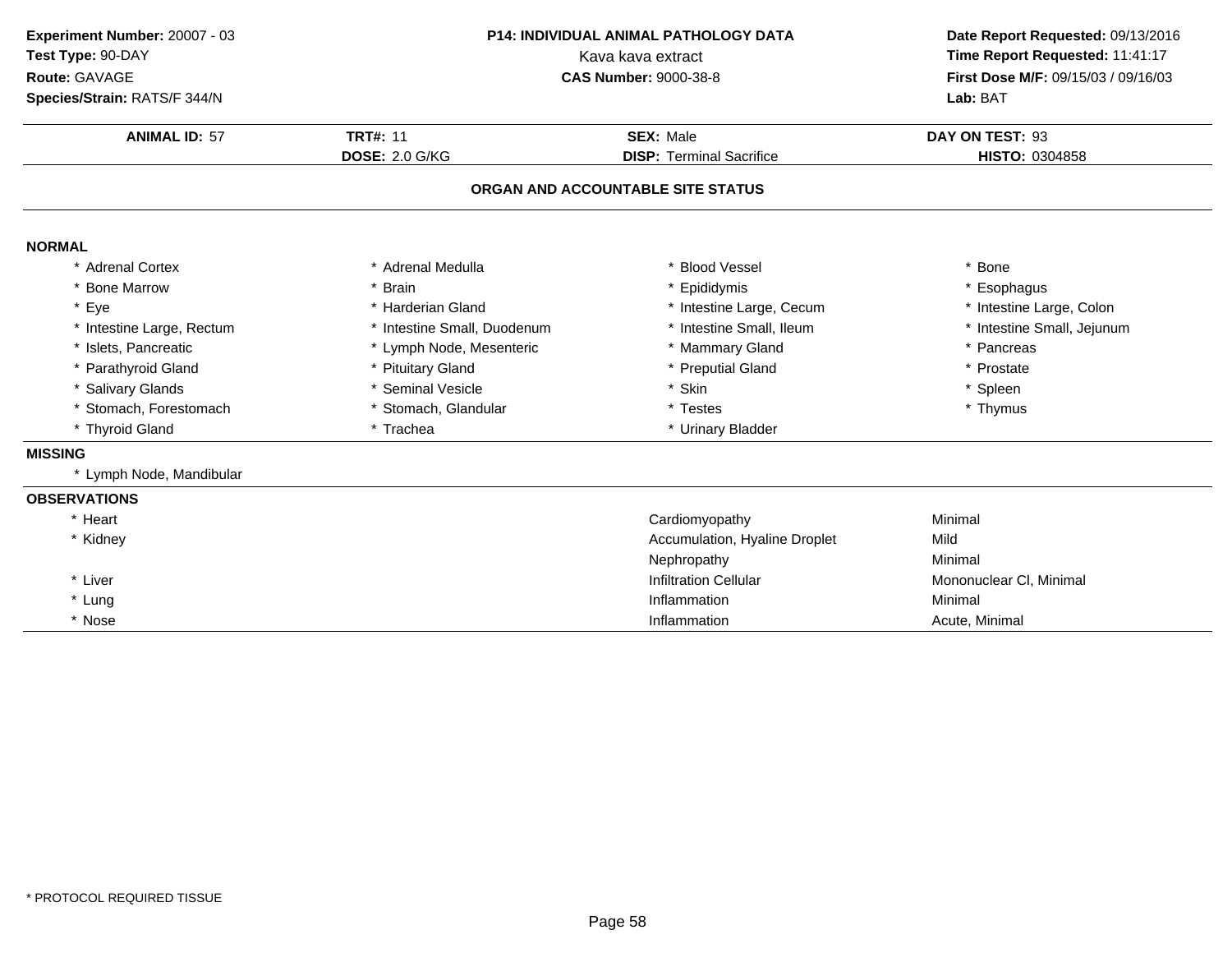| Experiment Number: 20007 - 03<br>Test Type: 90-DAY<br>Route: GAVAGE<br>Species/Strain: RATS/F 344/N | <b>P14: INDIVIDUAL ANIMAL PATHOLOGY DATA</b><br>Kava kava extract<br><b>CAS Number: 9000-38-8</b> |                                                     | Date Report Requested: 09/13/2016<br>Time Report Requested: 11:41:17<br>First Dose M/F: 09/15/03 / 09/16/03<br>Lab: BAT |
|-----------------------------------------------------------------------------------------------------|---------------------------------------------------------------------------------------------------|-----------------------------------------------------|-------------------------------------------------------------------------------------------------------------------------|
| <b>ANIMAL ID: 58</b>                                                                                | <b>TRT#: 11</b><br><b>DOSE: 2.0 G/KG</b>                                                          | <b>SEX: Male</b><br><b>DISP: Terminal Sacrifice</b> | DAY ON TEST: 93<br>HISTO: 0304859                                                                                       |
|                                                                                                     |                                                                                                   | ORGAN AND ACCOUNTABLE SITE STATUS                   |                                                                                                                         |
| <b>NORMAL</b>                                                                                       |                                                                                                   |                                                     |                                                                                                                         |
| * Adrenal Cortex                                                                                    | * Adrenal Medulla                                                                                 | * Blood Vessel                                      | * Bone                                                                                                                  |
| * Bone Marrow                                                                                       | * Brain                                                                                           | * Epididymis                                        | * Esophagus                                                                                                             |
| * Eye                                                                                               | * Harderian Gland                                                                                 | * Intestine Large, Cecum                            | * Intestine Large, Colon                                                                                                |
| * Intestine Large, Rectum                                                                           | * Intestine Small, Duodenum                                                                       | * Intestine Small, Ileum                            | * Intestine Small, Jejunum                                                                                              |
| * Islets, Pancreatic                                                                                | * Lung                                                                                            | * Lymph Node, Mesenteric                            | * Mammary Gland                                                                                                         |
| * Nose                                                                                              | * Pancreas                                                                                        | * Pituitary Gland                                   | * Prostate                                                                                                              |
| * Salivary Glands                                                                                   | * Seminal Vesicle                                                                                 | * Skin                                              | * Spleen                                                                                                                |
| * Stomach, Forestomach                                                                              | * Stomach, Glandular                                                                              | * Testes                                            | * Thymus                                                                                                                |
| * Thyroid Gland                                                                                     | * Trachea                                                                                         | * Urinary Bladder                                   |                                                                                                                         |
| <b>MISSING</b>                                                                                      |                                                                                                   |                                                     |                                                                                                                         |
| * Lymph Node, Mandibular                                                                            | * Parathyroid Gland                                                                               |                                                     |                                                                                                                         |
| <b>OBSERVATIONS</b>                                                                                 |                                                                                                   |                                                     |                                                                                                                         |
| * Heart                                                                                             |                                                                                                   | Cardiomyopathy                                      | Minimal                                                                                                                 |
| * Kidney                                                                                            |                                                                                                   | Mineralization                                      | Minimal                                                                                                                 |
|                                                                                                     |                                                                                                   | Nephropathy                                         | Minimal                                                                                                                 |
| * Liver                                                                                             |                                                                                                   | <b>Infiltration Cellular</b>                        | Mononuclear CI, Minimal                                                                                                 |
| * Preputial Gland                                                                                   |                                                                                                   | Inflammation                                        | Minimal                                                                                                                 |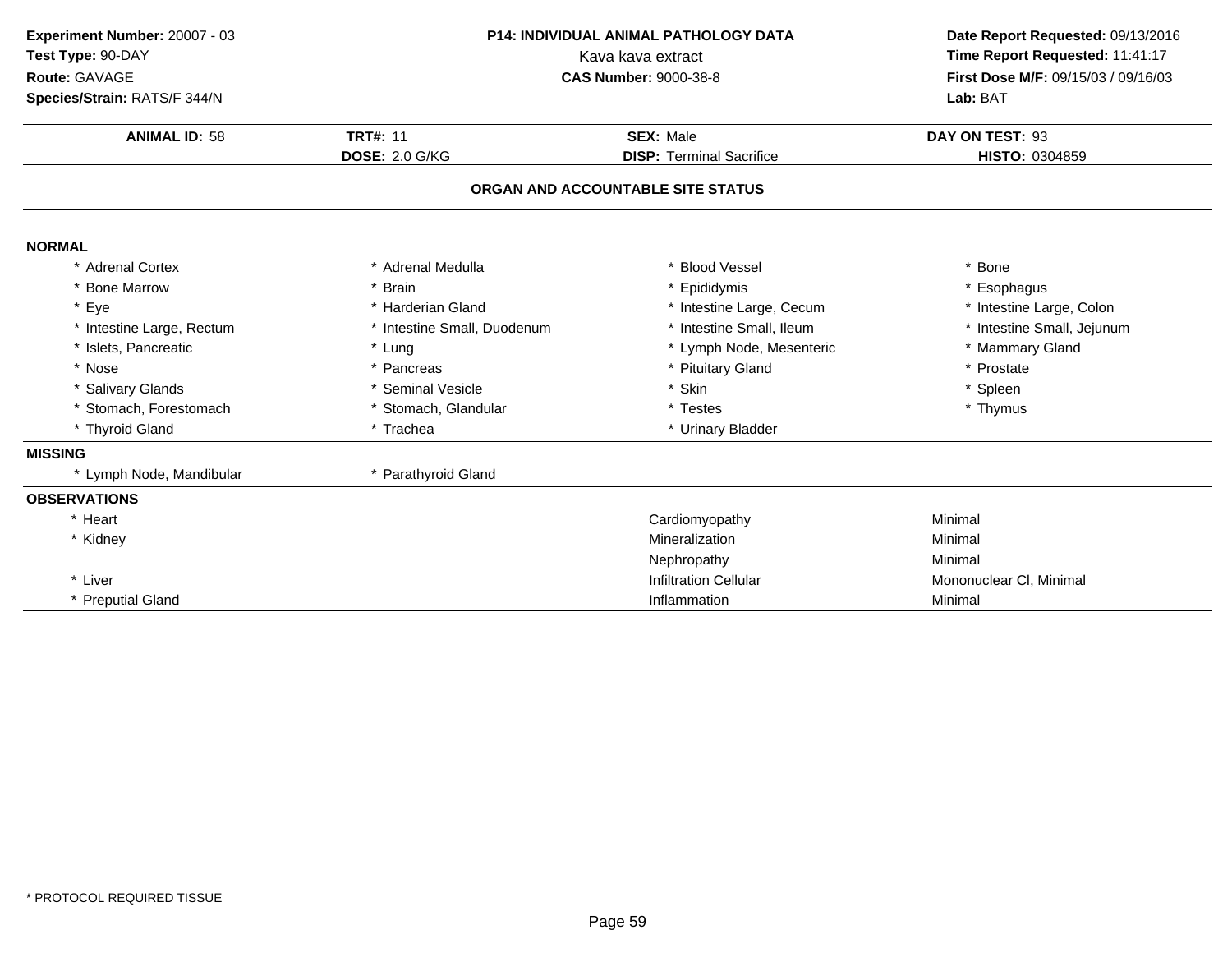| Experiment Number: 20007 - 03<br>Test Type: 90-DAY<br>Route: GAVAGE<br>Species/Strain: RATS/F 344/N | P14: INDIVIDUAL ANIMAL PATHOLOGY DATA<br>Kava kava extract<br><b>CAS Number: 9000-38-8</b> |                                                     | Date Report Requested: 09/13/2016<br>Time Report Requested: 11:41:17<br>First Dose M/F: 09/15/03 / 09/16/03<br>Lab: BAT |
|-----------------------------------------------------------------------------------------------------|--------------------------------------------------------------------------------------------|-----------------------------------------------------|-------------------------------------------------------------------------------------------------------------------------|
| <b>ANIMAL ID: 59</b>                                                                                | <b>TRT#: 11</b><br><b>DOSE: 2.0 G/KG</b>                                                   | <b>SEX: Male</b><br><b>DISP: Terminal Sacrifice</b> |                                                                                                                         |
|                                                                                                     |                                                                                            | ORGAN AND ACCOUNTABLE SITE STATUS                   |                                                                                                                         |
| <b>NORMAL</b>                                                                                       |                                                                                            |                                                     |                                                                                                                         |
| * Adrenal Cortex                                                                                    | * Adrenal Medulla                                                                          | * Blood Vessel                                      | * Bone                                                                                                                  |
| <b>Bone Marrow</b>                                                                                  | * Brain                                                                                    | * Epididymis                                        | * Esophagus                                                                                                             |
| * Eye                                                                                               | * Harderian Gland                                                                          | * Intestine Large, Cecum                            | * Intestine Large, Colon                                                                                                |
| * Intestine Large, Rectum                                                                           | * Intestine Small, Duodenum                                                                | * Intestine Small, Ileum                            | * Intestine Small, Jejunum                                                                                              |
| * Islets, Pancreatic                                                                                | * Lymph Node, Mesenteric                                                                   | * Mammary Gland                                     | * Pancreas                                                                                                              |
| * Parathyroid Gland                                                                                 | * Pituitary Gland                                                                          | * Preputial Gland                                   | * Prostate                                                                                                              |
| * Salivary Glands                                                                                   | * Seminal Vesicle                                                                          | * Skin                                              | * Spleen                                                                                                                |
| Stomach, Forestomach                                                                                | * Stomach, Glandular                                                                       | * Testes                                            | * Thymus                                                                                                                |
| * Thyroid Gland                                                                                     | * Trachea                                                                                  | * Urinary Bladder                                   |                                                                                                                         |
| <b>MISSING</b>                                                                                      |                                                                                            |                                                     |                                                                                                                         |
| * Lymph Node, Mandibular                                                                            |                                                                                            |                                                     |                                                                                                                         |
| <b>OBSERVATIONS</b>                                                                                 |                                                                                            |                                                     |                                                                                                                         |
| * Heart                                                                                             |                                                                                            | Cardiomyopathy                                      | Minimal                                                                                                                 |
| * Kidney                                                                                            |                                                                                            | Nephropathy                                         | Minimal                                                                                                                 |
| * Liver                                                                                             |                                                                                            | <b>Infiltration Cellular</b>                        | Mononuclear CI, Minimal                                                                                                 |
| * Lung                                                                                              | Interstitium                                                                               | <b>Infiltration Cellular</b>                        | Mononuclear CI, Minimal                                                                                                 |
| * Nose                                                                                              |                                                                                            | Inflammation                                        | Minimal                                                                                                                 |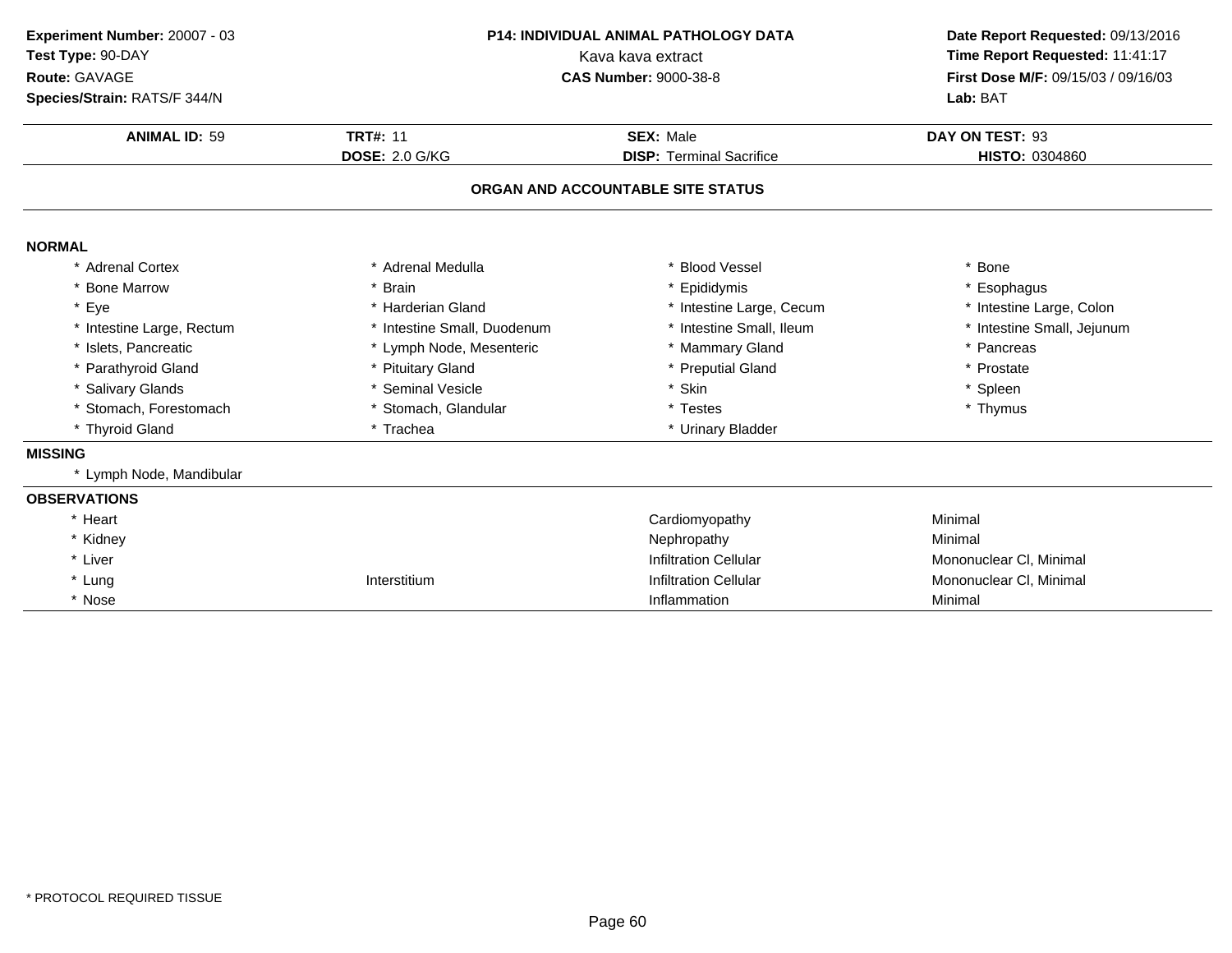| Experiment Number: 20007 - 03<br>Test Type: 90-DAY<br>Route: GAVAGE<br>Species/Strain: RATS/F 344/N<br><b>ANIMAL ID: 60</b> | P14: INDIVIDUAL ANIMAL PATHOLOGY DATA<br>Kava kava extract<br><b>CAS Number: 9000-38-8</b><br><b>TRT#: 11</b><br><b>SEX: Male</b> |                                   | Date Report Requested: 09/13/2016<br>Time Report Requested: 11:41:17<br>First Dose M/F: 09/15/03 / 09/16/03<br>Lab: BAT<br>DAY ON TEST: 5 |
|-----------------------------------------------------------------------------------------------------------------------------|-----------------------------------------------------------------------------------------------------------------------------------|-----------------------------------|-------------------------------------------------------------------------------------------------------------------------------------------|
|                                                                                                                             | <b>DOSE: 2.0 G/KG</b>                                                                                                             | <b>DISP: Natural Death</b>        | HISTO: 0304861                                                                                                                            |
|                                                                                                                             |                                                                                                                                   | ORGAN AND ACCOUNTABLE SITE STATUS |                                                                                                                                           |
| <b>NORMAL</b>                                                                                                               |                                                                                                                                   |                                   |                                                                                                                                           |
| * Adrenal Cortex                                                                                                            | * Adrenal Medulla                                                                                                                 | <b>Blood Vessel</b>               | * Bone                                                                                                                                    |
| * Bone Marrow                                                                                                               | * Brain                                                                                                                           | Epididymis                        | * Esophagus                                                                                                                               |
| * Eye                                                                                                                       | * Harderian Gland                                                                                                                 | * Heart                           | * Intestine Large, Cecum                                                                                                                  |
| * Intestine Large, Colon                                                                                                    | * Intestine Large, Rectum                                                                                                         | * Intestine Small, Duodenum       | * Intestine Small, Ileum                                                                                                                  |
| * Intestine Small, Jejunum                                                                                                  | * Islets, Pancreatic                                                                                                              | * Kidney                          | * Liver                                                                                                                                   |
| * Lung                                                                                                                      | * Lymph Node, Mesenteric                                                                                                          | * Nose                            | * Pancreas                                                                                                                                |
| * Parathyroid Gland                                                                                                         | * Pituitary Gland                                                                                                                 | * Preputial Gland                 | * Prostate                                                                                                                                |
| * Salivary Glands                                                                                                           | * Skin                                                                                                                            | * Stomach, Glandular              | * Testes                                                                                                                                  |
| * Thyroid Gland                                                                                                             | * Trachea                                                                                                                         | * Urinary Bladder                 |                                                                                                                                           |
| <b>MISSING</b>                                                                                                              |                                                                                                                                   |                                   |                                                                                                                                           |
| * Lymph Node, Mandibular                                                                                                    | * Mammary Gland                                                                                                                   |                                   |                                                                                                                                           |
| <b>OBSERVATIONS</b>                                                                                                         |                                                                                                                                   |                                   |                                                                                                                                           |
| * Seminal Vesicle                                                                                                           |                                                                                                                                   | Atrophy                           | Moderate                                                                                                                                  |
| * Spleen                                                                                                                    |                                                                                                                                   | Atrophy                           | Mild                                                                                                                                      |
| * Stomach, Forestomach                                                                                                      |                                                                                                                                   | Ulcer                             | Mild                                                                                                                                      |
| * Thymus                                                                                                                    |                                                                                                                                   | Necrosis                          | Mild                                                                                                                                      |
| PRIMARY CAUSE OF DEATH                                                                                                      | - UNCERTAIN                                                                                                                       |                                   |                                                                                                                                           |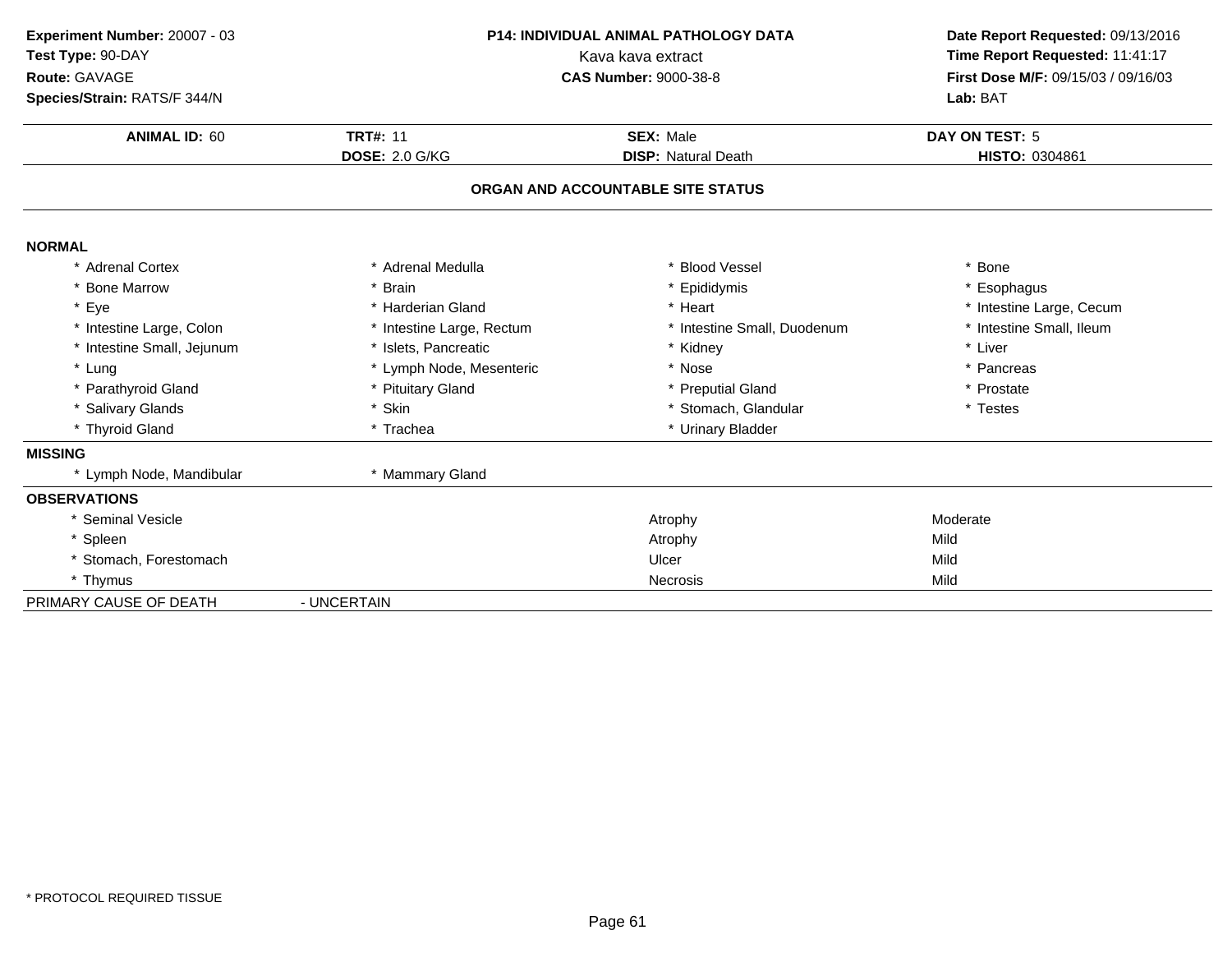| Experiment Number: 20007 - 03<br>Test Type: 90-DAY<br>Route: GAVAGE<br>Species/Strain: RATS/F 344/N | <b>P14: INDIVIDUAL ANIMAL PATHOLOGY DATA</b><br>Kava kava extract<br><b>CAS Number: 9000-38-8</b> |                                                                      | Date Report Requested: 09/13/2016<br>Time Report Requested: 11:41:17<br>First Dose M/F: 09/15/03 / 09/16/03<br>Lab: BAT |
|-----------------------------------------------------------------------------------------------------|---------------------------------------------------------------------------------------------------|----------------------------------------------------------------------|-------------------------------------------------------------------------------------------------------------------------|
| <b>ANIMAL ID: 61</b>                                                                                | <b>TRT#: 2</b>                                                                                    | <b>SEX: Female</b>                                                   | DAY ON TEST: 93                                                                                                         |
|                                                                                                     | DOSE: 0 G/KG                                                                                      | <b>DISP: Terminal Sacrifice</b><br>ORGAN AND ACCOUNTABLE SITE STATUS | HISTO: 0304862                                                                                                          |
| <b>NORMAL</b>                                                                                       |                                                                                                   |                                                                      |                                                                                                                         |
| * Adrenal Cortex                                                                                    | * Adrenal Medulla                                                                                 | * Blood Vessel                                                       | * Bone                                                                                                                  |
| <b>Bone Marrow</b>                                                                                  | <b>Brain</b>                                                                                      | * Clitoral Gland                                                     | * Esophagus                                                                                                             |
| * Eye                                                                                               | * Harderian Gland                                                                                 | * Heart                                                              | * Intestine Large, Cecum                                                                                                |
| * Intestine Large, Colon                                                                            | * Intestine Large, Rectum                                                                         | * Intestine Small, Duodenum                                          | * Intestine Small, Ileum                                                                                                |
| * Intestine Small, Jejunum                                                                          | * Islets, Pancreatic                                                                              | * Lung                                                               | * Lymph Node, Mesenteric                                                                                                |
| * Mammary Gland                                                                                     | * Nose                                                                                            | * Ovary                                                              | * Pancreas                                                                                                              |
| * Parathyroid Gland                                                                                 | * Pituitary Gland                                                                                 | * Salivary Glands                                                    | * Skin                                                                                                                  |
| * Spleen                                                                                            | * Stomach, Forestomach                                                                            | * Stomach, Glandular                                                 | * Thymus                                                                                                                |
| * Thyroid Gland                                                                                     | * Trachea                                                                                         | * Urinary Bladder                                                    | * Uterus                                                                                                                |
| <b>MISSING</b>                                                                                      |                                                                                                   |                                                                      |                                                                                                                         |
| * Lymph Node, Mandibular                                                                            |                                                                                                   |                                                                      |                                                                                                                         |
| <b>OBSERVATIONS</b>                                                                                 |                                                                                                   |                                                                      |                                                                                                                         |
| * Kidney                                                                                            |                                                                                                   | Mineralization                                                       | Minimal                                                                                                                 |
| * Liver                                                                                             |                                                                                                   | Hepatodiaphragmatic Nodule                                           |                                                                                                                         |
|                                                                                                     |                                                                                                   | <b>Infiltration Cellular</b>                                         | Mononuclear CI, Minimal                                                                                                 |
| [Hepatodiaphragmatic Nodule                                                                         | $TGLs = 1-13$                                                                                     |                                                                      |                                                                                                                         |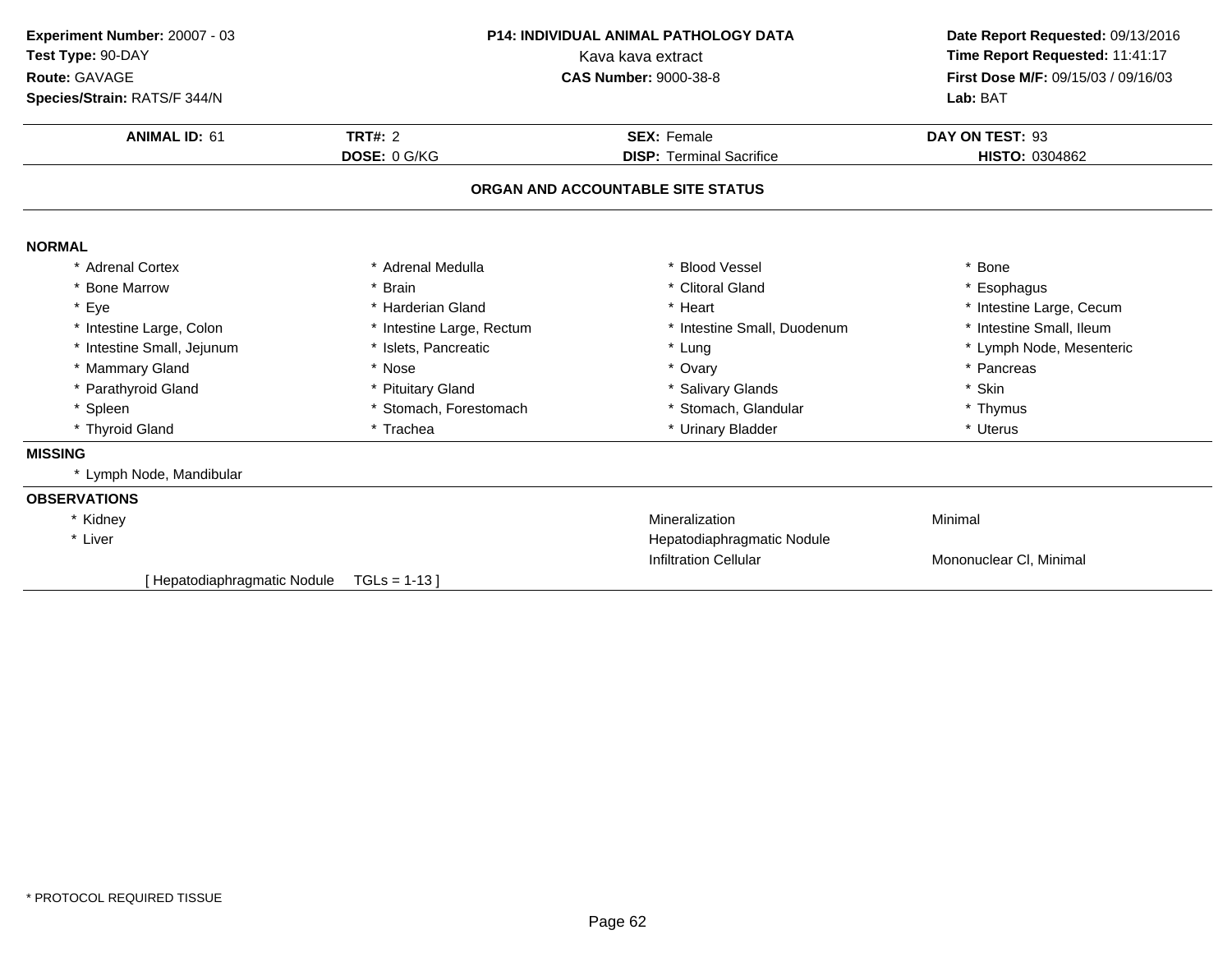| Experiment Number: 20007 - 03<br>Test Type: 90-DAY<br>Route: GAVAGE<br>Species/Strain: RATS/F 344/N | <b>P14: INDIVIDUAL ANIMAL PATHOLOGY DATA</b><br>Kava kava extract<br><b>CAS Number: 9000-38-8</b> |                                                       | Date Report Requested: 09/13/2016<br>Time Report Requested: 11:41:17<br>First Dose M/F: 09/15/03 / 09/16/03<br>Lab: BAT |
|-----------------------------------------------------------------------------------------------------|---------------------------------------------------------------------------------------------------|-------------------------------------------------------|-------------------------------------------------------------------------------------------------------------------------|
| <b>ANIMAL ID: 62</b>                                                                                | TRT#: $2$<br>DOSE: 0 G/KG                                                                         | <b>SEX: Female</b><br><b>DISP: Terminal Sacrifice</b> | DAY ON TEST: 93<br>HISTO: 0304863                                                                                       |
|                                                                                                     |                                                                                                   | ORGAN AND ACCOUNTABLE SITE STATUS                     |                                                                                                                         |
| <b>NORMAL</b>                                                                                       |                                                                                                   |                                                       |                                                                                                                         |
| * Adrenal Cortex                                                                                    | * Adrenal Medulla                                                                                 | * Blood Vessel                                        | * Bone                                                                                                                  |
| <b>Bone Marrow</b>                                                                                  | * Brain                                                                                           | * Clitoral Gland                                      | * Esophagus                                                                                                             |
| * Eye                                                                                               | * Harderian Gland                                                                                 | * Intestine Large, Cecum                              | * Intestine Large, Colon                                                                                                |
| * Intestine Large, Rectum                                                                           | * Intestine Small, Duodenum                                                                       | * Intestine Small, Ileum                              | * Intestine Small, Jejunum                                                                                              |
| * Islets, Pancreatic                                                                                | * Lymph Node, Mesenteric                                                                          | * Mammary Gland                                       | * Nose                                                                                                                  |
| * Ovary                                                                                             | * Pancreas                                                                                        | * Parathyroid Gland                                   | * Pituitary Gland                                                                                                       |
| * Salivary Glands                                                                                   | * Skin                                                                                            | * Spleen                                              | * Stomach, Forestomach                                                                                                  |
| * Stomach, Glandular                                                                                | * Thymus                                                                                          | * Thyroid Gland                                       | * Trachea                                                                                                               |
| * Urinary Bladder                                                                                   | * Uterus                                                                                          |                                                       |                                                                                                                         |
| <b>MISSING</b>                                                                                      |                                                                                                   |                                                       |                                                                                                                         |
| * Lymph Node, Mandibular                                                                            |                                                                                                   |                                                       |                                                                                                                         |
| <b>OBSERVATIONS</b>                                                                                 |                                                                                                   |                                                       |                                                                                                                         |
| * Heart                                                                                             |                                                                                                   | Cardiomyopathy                                        | Minimal                                                                                                                 |
| * Kidney                                                                                            |                                                                                                   | Mineralization                                        | Minimal                                                                                                                 |
| * Liver                                                                                             |                                                                                                   | <b>Infiltration Cellular</b>                          | Mononuclear CI, Minimal                                                                                                 |
|                                                                                                     |                                                                                                   | Inflammation                                          | Minimal                                                                                                                 |
| * Lung                                                                                              | Alveolus                                                                                          | <b>Infiltration Cellular</b>                          | Histiocyte, Minimal                                                                                                     |
|                                                                                                     |                                                                                                   | Inflammation                                          | Chronic, Minimal                                                                                                        |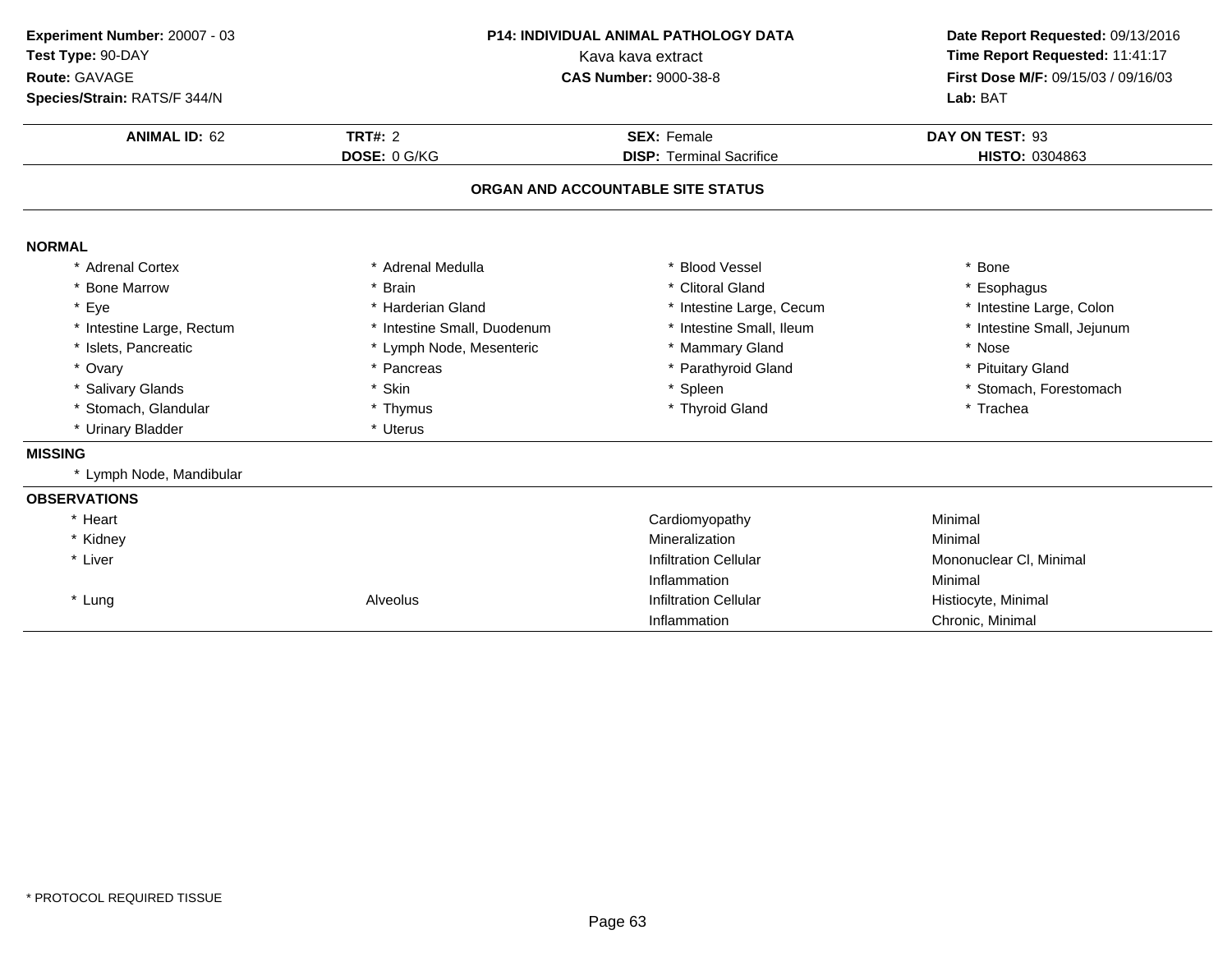| Experiment Number: 20007 - 03<br>Test Type: 90-DAY<br>Route: GAVAGE<br>Species/Strain: RATS/F 344/N<br><b>ANIMAL ID: 63</b> | P14: INDIVIDUAL ANIMAL PATHOLOGY DATA<br>Kava kava extract<br><b>CAS Number: 9000-38-8</b><br>TRT#: $2$<br><b>SEX: Female</b> |                                   | Date Report Requested: 09/13/2016<br>Time Report Requested: 11:41:17<br>First Dose M/F: 09/15/03 / 09/16/03<br>Lab: BAT<br>DAY ON TEST: 93 |
|-----------------------------------------------------------------------------------------------------------------------------|-------------------------------------------------------------------------------------------------------------------------------|-----------------------------------|--------------------------------------------------------------------------------------------------------------------------------------------|
|                                                                                                                             | DOSE: 0 G/KG                                                                                                                  | <b>DISP: Terminal Sacrifice</b>   | HISTO: 0304864                                                                                                                             |
|                                                                                                                             |                                                                                                                               | ORGAN AND ACCOUNTABLE SITE STATUS |                                                                                                                                            |
| <b>NORMAL</b>                                                                                                               |                                                                                                                               |                                   |                                                                                                                                            |
| * Adrenal Cortex                                                                                                            | * Adrenal Medulla                                                                                                             | * Blood Vessel                    | * Bone                                                                                                                                     |
| <b>Bone Marrow</b>                                                                                                          | * Brain                                                                                                                       | * Clitoral Gland                  | * Esophagus                                                                                                                                |
| * Eye                                                                                                                       | * Harderian Gland                                                                                                             | * Intestine Large, Cecum          | * Intestine Large, Colon                                                                                                                   |
| * Intestine Large, Rectum                                                                                                   | * Intestine Small, Duodenum                                                                                                   | * Intestine Small, Ileum          | * Intestine Small, Jejunum                                                                                                                 |
| * Islets, Pancreatic                                                                                                        | * Lymph Node, Mesenteric                                                                                                      | * Mammary Gland                   | * Nose                                                                                                                                     |
| * Ovary                                                                                                                     | * Pancreas                                                                                                                    | * Parathyroid Gland               | * Pituitary Gland                                                                                                                          |
| * Salivary Glands                                                                                                           | * Skin                                                                                                                        | * Spleen                          | * Stomach, Forestomach                                                                                                                     |
| * Stomach, Glandular                                                                                                        | * Thymus                                                                                                                      | * Trachea                         | * Urinary Bladder                                                                                                                          |
| * Uterus                                                                                                                    |                                                                                                                               |                                   |                                                                                                                                            |
| <b>MISSING</b>                                                                                                              |                                                                                                                               |                                   |                                                                                                                                            |
| * Lymph Node, Mandibular                                                                                                    |                                                                                                                               |                                   |                                                                                                                                            |
| <b>OBSERVATIONS</b>                                                                                                         |                                                                                                                               |                                   |                                                                                                                                            |
| * Heart                                                                                                                     |                                                                                                                               | Cardiomyopathy                    | Minimal                                                                                                                                    |
| * Kidney                                                                                                                    |                                                                                                                               | Mineralization                    | Minimal                                                                                                                                    |
| * Liver                                                                                                                     |                                                                                                                               | <b>Infiltration Cellular</b>      | Mononuclear CI, Minimal                                                                                                                    |
| * Lung                                                                                                                      |                                                                                                                               | Metaplasia                        | Osseous, Minimal                                                                                                                           |
| * Thyroid Gland                                                                                                             |                                                                                                                               | Cyst                              |                                                                                                                                            |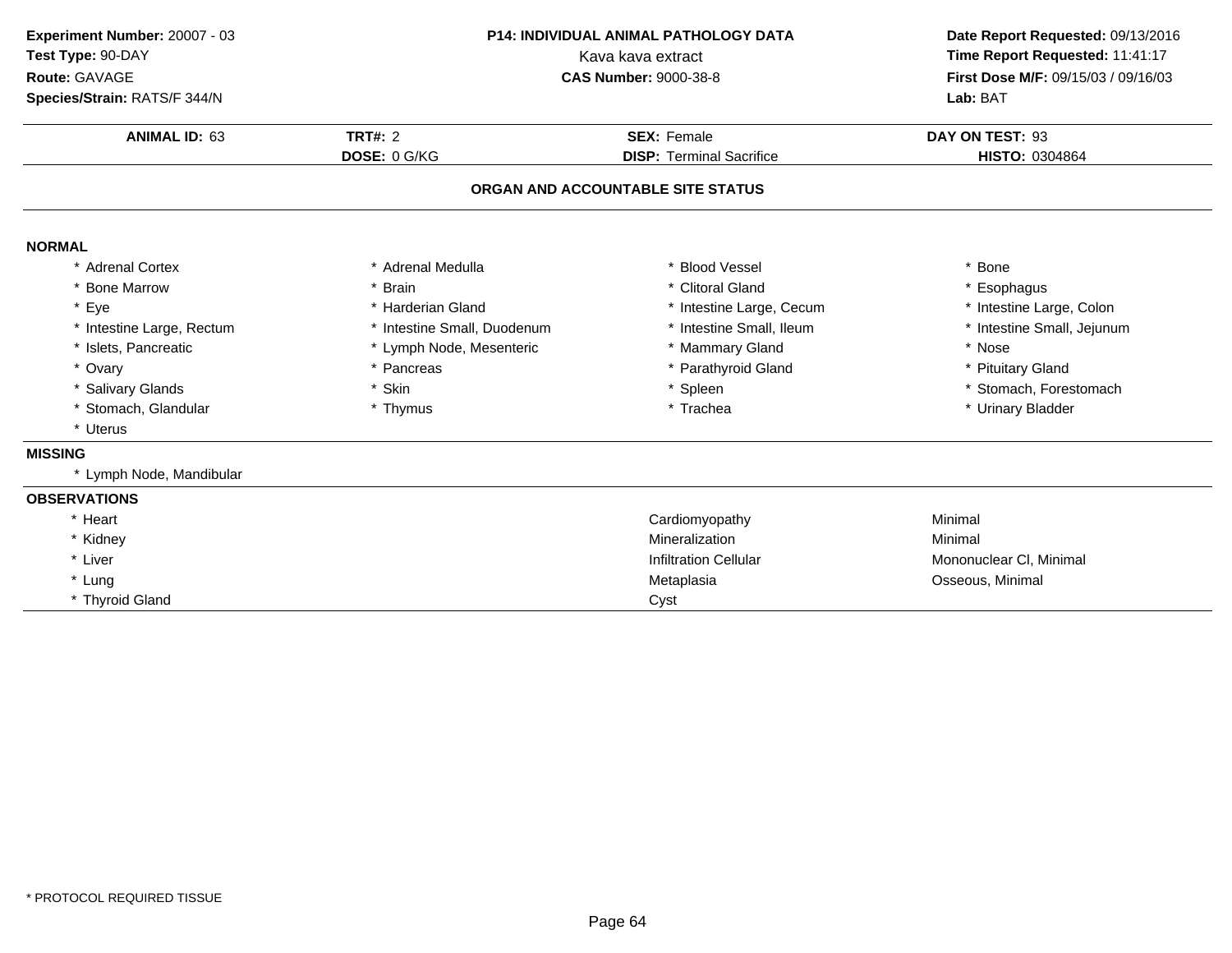| Experiment Number: 20007 - 03<br>Test Type: 90-DAY<br>Route: GAVAGE<br>Species/Strain: RATS/F 344/N |                           | <b>P14: INDIVIDUAL ANIMAL PATHOLOGY DATA</b><br>Kava kava extract<br><b>CAS Number: 9000-38-8</b> | Date Report Requested: 09/13/2016<br>Time Report Requested: 11:41:17<br>First Dose M/F: 09/15/03 / 09/16/03<br>Lab: BAT |
|-----------------------------------------------------------------------------------------------------|---------------------------|---------------------------------------------------------------------------------------------------|-------------------------------------------------------------------------------------------------------------------------|
| <b>ANIMAL ID: 64</b>                                                                                | TRT#: $2$                 | <b>SEX: Female</b>                                                                                | DAY ON TEST: 93                                                                                                         |
|                                                                                                     | DOSE: 0 G/KG              | <b>DISP: Terminal Sacrifice</b>                                                                   | HISTO: 0304865                                                                                                          |
|                                                                                                     |                           | ORGAN AND ACCOUNTABLE SITE STATUS                                                                 |                                                                                                                         |
| <b>NORMAL</b>                                                                                       |                           |                                                                                                   |                                                                                                                         |
| * Adrenal Cortex                                                                                    | * Adrenal Medulla         | <b>Blood Vessel</b>                                                                               | * Bone                                                                                                                  |
| * Bone Marrow                                                                                       | * Brain                   | * Clitoral Gland                                                                                  | * Esophagus                                                                                                             |
| * Eye                                                                                               | * Harderian Gland         | * Heart                                                                                           | * Intestine Large, Cecum                                                                                                |
| * Intestine Large, Colon                                                                            | * Intestine Large, Rectum | * Intestine Small, Duodenum                                                                       | * Intestine Small, Ileum                                                                                                |
| * Intestine Small, Jejunum                                                                          | * Islets, Pancreatic      | * Lung                                                                                            | * Lymph Node, Mesenteric                                                                                                |
| * Mammary Gland                                                                                     | * Nose                    | * Ovary                                                                                           | * Pancreas                                                                                                              |
| * Parathyroid Gland                                                                                 | * Pituitary Gland         | * Salivary Glands                                                                                 | * Skin                                                                                                                  |
| * Spleen                                                                                            | * Stomach, Forestomach    | * Stomach, Glandular                                                                              | * Thymus                                                                                                                |
| * Thyroid Gland                                                                                     | * Trachea                 | * Urinary Bladder                                                                                 | * Uterus                                                                                                                |
| <b>MISSING</b>                                                                                      |                           |                                                                                                   |                                                                                                                         |
| * Lymph Node, Mandibular                                                                            |                           |                                                                                                   |                                                                                                                         |
| <b>OBSERVATIONS</b>                                                                                 |                           |                                                                                                   |                                                                                                                         |
| * Kidney                                                                                            |                           | Mineralization                                                                                    | Minimal                                                                                                                 |
| * Liver                                                                                             |                           | <b>Infiltration Cellular</b>                                                                      | Mononuclear CI, Minimal                                                                                                 |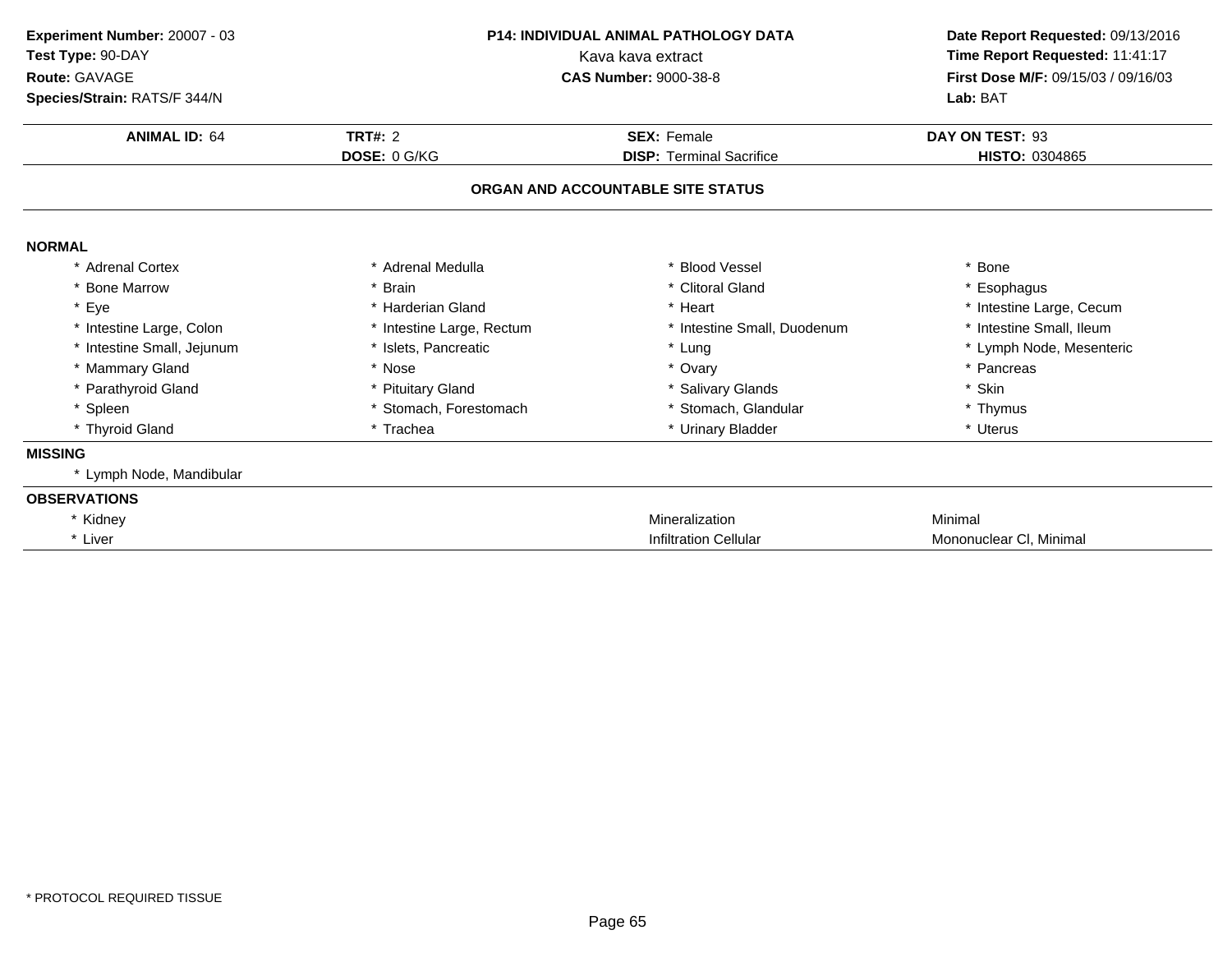| Experiment Number: 20007 - 03<br>Test Type: 90-DAY<br>Route: GAVAGE | <b>P14: INDIVIDUAL ANIMAL PATHOLOGY DATA</b><br>Kava kava extract<br><b>CAS Number: 9000-38-8</b> |                                   | Date Report Requested: 09/13/2016<br>Time Report Requested: 11:41:17<br>First Dose M/F: 09/15/03 / 09/16/03 |  |
|---------------------------------------------------------------------|---------------------------------------------------------------------------------------------------|-----------------------------------|-------------------------------------------------------------------------------------------------------------|--|
| Species/Strain: RATS/F 344/N                                        |                                                                                                   |                                   | Lab: BAT                                                                                                    |  |
| <b>ANIMAL ID: 65</b>                                                | <b>TRT#: 2</b>                                                                                    | <b>SEX: Female</b>                | DAY ON TEST: 18                                                                                             |  |
|                                                                     | DOSE: 0 G/KG                                                                                      | <b>DISP:</b> Moribund Sacrifice   | HISTO: 0304866                                                                                              |  |
|                                                                     |                                                                                                   | ORGAN AND ACCOUNTABLE SITE STATUS |                                                                                                             |  |
| <b>NORMAL</b>                                                       |                                                                                                   |                                   |                                                                                                             |  |
| * Adrenal Cortex                                                    | * Adrenal Medulla                                                                                 | * Blood Vessel                    | * Bone                                                                                                      |  |
| <b>Bone Marrow</b>                                                  | * Brain                                                                                           | * Clitoral Gland                  | * Esophagus                                                                                                 |  |
| * Eye                                                               | * Harderian Gland                                                                                 | * Heart                           | * Intestine Large, Cecum                                                                                    |  |
| * Intestine Large, Colon                                            | * Intestine Large, Rectum                                                                         | * Intestine Small, Duodenum       | * Intestine Small, Ileum                                                                                    |  |
| * Intestine Small, Jejunum                                          | * Islets, Pancreatic                                                                              | * Kidney                          | * Liver                                                                                                     |  |
| * Lung                                                              | * Lymph Node, Mesenteric                                                                          | * Mammary Gland                   | * Nose                                                                                                      |  |
| * Ovary                                                             | * Pancreas                                                                                        | * Parathyroid Gland               | * Pituitary Gland                                                                                           |  |
| * Salivary Glands                                                   | * Skin                                                                                            | * Stomach, Forestomach            | * Stomach, Glandular                                                                                        |  |
| * Trachea                                                           | * Urinary Bladder                                                                                 | * Uterus                          |                                                                                                             |  |
| <b>MISSING</b>                                                      |                                                                                                   |                                   |                                                                                                             |  |
| * Lymph Node, Mandibular                                            |                                                                                                   |                                   |                                                                                                             |  |
| <b>OBSERVATIONS</b>                                                 |                                                                                                   |                                   |                                                                                                             |  |
| * Spleen                                                            |                                                                                                   | Atrophy                           | Mild                                                                                                        |  |
| * Thymus                                                            |                                                                                                   | Necrosis                          | Mild                                                                                                        |  |
| * Thyroid Gland                                                     | Cyst                                                                                              |                                   |                                                                                                             |  |
| Animal Note: COD = chylothorax                                      |                                                                                                   |                                   |                                                                                                             |  |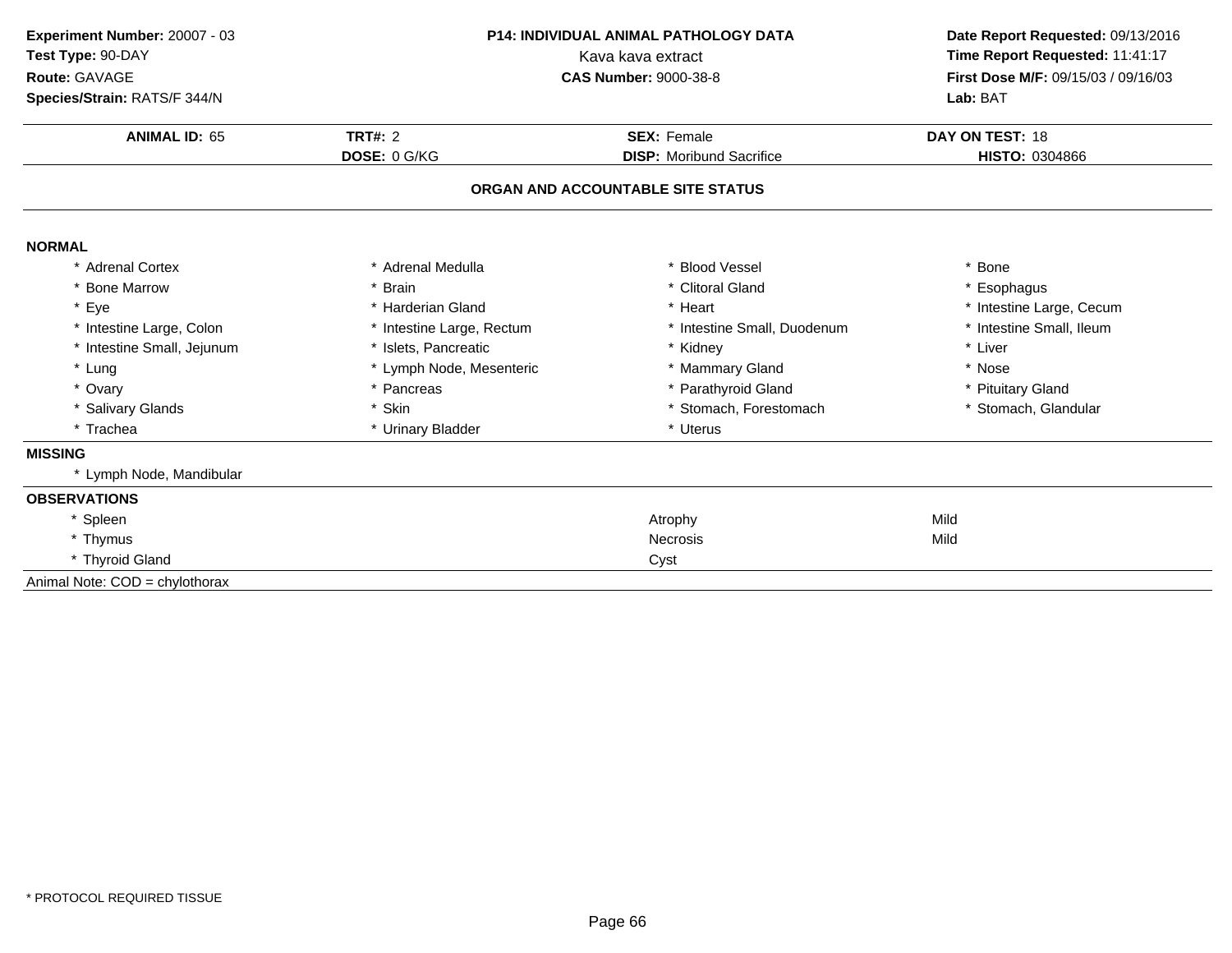| Experiment Number: 20007 - 03 | <b>P14: INDIVIDUAL ANIMAL PATHOLOGY DATA</b><br>Kava kava extract |                                   | Date Report Requested: 09/13/2016   |  |
|-------------------------------|-------------------------------------------------------------------|-----------------------------------|-------------------------------------|--|
| Test Type: 90-DAY             |                                                                   |                                   | Time Report Requested: 11:41:17     |  |
| Route: GAVAGE                 |                                                                   | <b>CAS Number: 9000-38-8</b>      | First Dose M/F: 09/15/03 / 09/16/03 |  |
| Species/Strain: RATS/F 344/N  |                                                                   |                                   | Lab: BAT                            |  |
| <b>ANIMAL ID: 66</b>          | <b>TRT#: 2</b>                                                    | <b>SEX: Female</b>                | DAY ON TEST: 93                     |  |
|                               | DOSE: 0 G/KG                                                      | <b>DISP: Terminal Sacrifice</b>   | <b>HISTO: 0304867</b>               |  |
|                               |                                                                   | ORGAN AND ACCOUNTABLE SITE STATUS |                                     |  |
| <b>NORMAL</b>                 |                                                                   |                                   |                                     |  |
| * Adrenal Cortex              | * Adrenal Medulla                                                 | * Blood Vessel                    | * Bone                              |  |
| * Bone Marrow                 | <b>Brain</b>                                                      | * Clitoral Gland                  | * Esophagus                         |  |
| * Eye                         | * Harderian Gland                                                 | * Intestine Large, Cecum          | * Intestine Large, Colon            |  |
| * Intestine Large, Rectum     | * Intestine Small, Duodenum                                       | * Intestine Small, Ileum          | * Intestine Small, Jejunum          |  |
| * Islets, Pancreatic          | * Lymph Node, Mesenteric                                          | * Mammary Gland                   | * Nose                              |  |
| * Ovary                       | * Pancreas                                                        | * Parathyroid Gland               | * Pituitary Gland                   |  |
| * Salivary Glands             | * Skin                                                            | * Spleen                          | * Stomach, Forestomach              |  |
| * Stomach, Glandular          | * Thymus                                                          | * Thyroid Gland                   | * Trachea                           |  |
| * Urinary Bladder             | * Uterus                                                          |                                   |                                     |  |
| <b>MISSING</b>                |                                                                   |                                   |                                     |  |
| * Lymph Node, Mandibular      |                                                                   |                                   |                                     |  |
| <b>OBSERVATIONS</b>           |                                                                   |                                   |                                     |  |
| * Heart                       |                                                                   | Cardiomyopathy                    | Minimal                             |  |
| * Kidney                      |                                                                   | Mineralization                    | Minimal                             |  |
| * Liver                       |                                                                   | <b>Infiltration Cellular</b>      | Mononuclear CI, Minimal             |  |
| * Lung                        | Interstitium                                                      | <b>Infiltration Cellular</b>      | Mononuclear CI, Minimal             |  |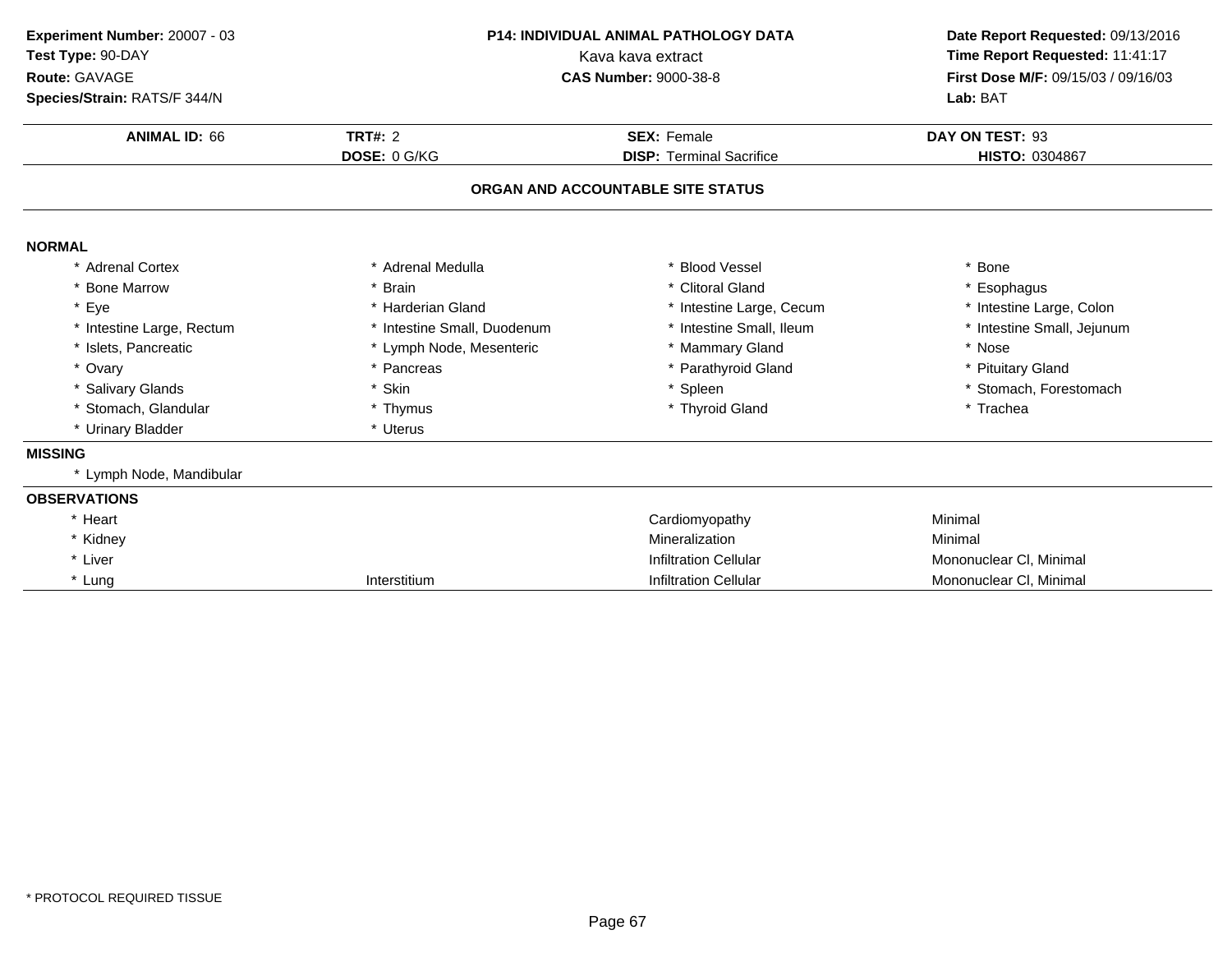| Experiment Number: 20007 - 03<br>Test Type: 90-DAY<br>Route: GAVAGE<br>Species/Strain: RATS/F 344/N | P14: INDIVIDUAL ANIMAL PATHOLOGY DATA<br>Kava kava extract<br><b>CAS Number: 9000-38-8</b> |                                                       | Date Report Requested: 09/13/2016<br>Time Report Requested: 11:41:17<br>First Dose M/F: 09/15/03 / 09/16/03<br>Lab: BAT |  |
|-----------------------------------------------------------------------------------------------------|--------------------------------------------------------------------------------------------|-------------------------------------------------------|-------------------------------------------------------------------------------------------------------------------------|--|
| <b>ANIMAL ID: 67</b>                                                                                | <b>TRT#: 2</b><br>DOSE: 0 G/KG                                                             | <b>SEX: Female</b><br><b>DISP: Terminal Sacrifice</b> | DAY ON TEST: 93<br>HISTO: 0304868                                                                                       |  |
|                                                                                                     |                                                                                            | ORGAN AND ACCOUNTABLE SITE STATUS                     |                                                                                                                         |  |
| <b>NORMAL</b>                                                                                       |                                                                                            |                                                       |                                                                                                                         |  |
| * Adrenal Cortex                                                                                    | * Adrenal Medulla                                                                          | * Blood Vessel                                        | <b>Bone</b>                                                                                                             |  |
| * Bone Marrow                                                                                       | * Brain                                                                                    | * Clitoral Gland                                      | Esophagus                                                                                                               |  |
| * Eye                                                                                               | * Harderian Gland                                                                          | * Heart                                               | * Intestine Large, Cecum                                                                                                |  |
| * Intestine Large, Colon                                                                            | * Intestine Large, Rectum                                                                  | * Intestine Small, Duodenum                           | * Intestine Small, Ileum                                                                                                |  |
| * Intestine Small, Jejunum                                                                          | * Islets, Pancreatic                                                                       | * Lung                                                | * Lymph Node, Mesenteric                                                                                                |  |
| * Mammary Gland                                                                                     | * Nose                                                                                     | * Ovary                                               | * Pancreas                                                                                                              |  |
| * Parathyroid Gland                                                                                 | * Pituitary Gland                                                                          | * Salivary Glands                                     | * Skin                                                                                                                  |  |
| * Spleen                                                                                            | * Stomach, Forestomach                                                                     | * Stomach, Glandular                                  | * Thymus                                                                                                                |  |
| * Thyroid Gland                                                                                     | * Trachea                                                                                  | * Urinary Bladder                                     | * Uterus                                                                                                                |  |
| <b>MISSING</b>                                                                                      |                                                                                            |                                                       |                                                                                                                         |  |
| * Lymph Node, Mandibular                                                                            |                                                                                            |                                                       |                                                                                                                         |  |
| <b>OBSERVATIONS</b>                                                                                 |                                                                                            |                                                       |                                                                                                                         |  |
| * Kidney                                                                                            |                                                                                            | Mineralization                                        | Minimal                                                                                                                 |  |
| * Liver                                                                                             |                                                                                            | <b>Infiltration Cellular</b>                          | Mononuclear CI, Minimal                                                                                                 |  |
| Mesentery                                                                                           | Necrosis                                                                                   |                                                       | Focal, Mild                                                                                                             |  |
| Note: $TGL1$ = mesenteric fat nodule                                                                |                                                                                            |                                                       |                                                                                                                         |  |
| $TGLs = 1-13$<br>[ Necrosis                                                                         |                                                                                            |                                                       |                                                                                                                         |  |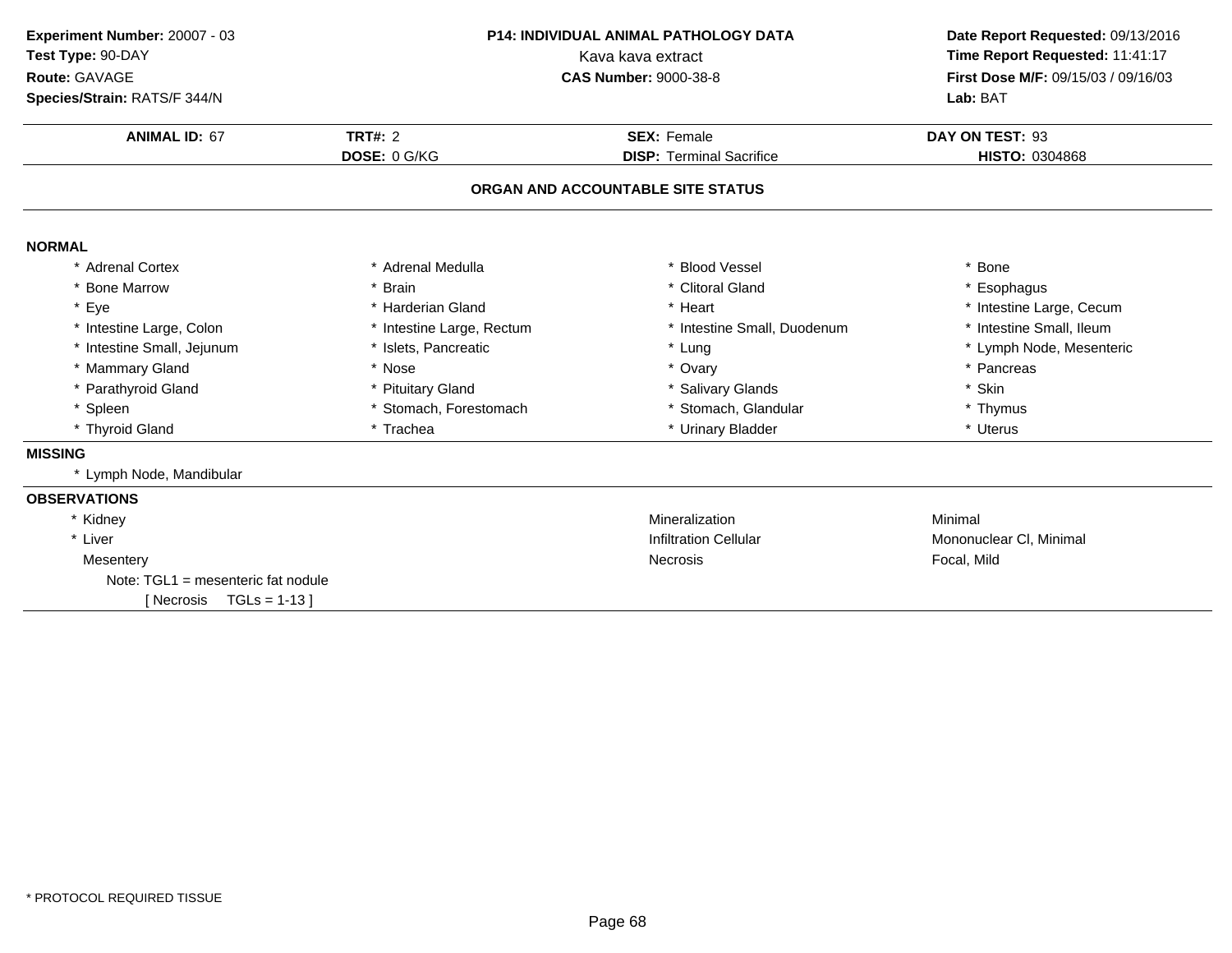| Experiment Number: 20007 - 03<br><b>P14: INDIVIDUAL ANIMAL PATHOLOGY DATA</b><br>Test Type: 90-DAY<br>Kava kava extract<br>Route: GAVAGE<br><b>CAS Number: 9000-38-8</b><br>Species/Strain: RATS/F 344/N |                           | Date Report Requested: 09/13/2016<br>Time Report Requested: 11:41:17<br>First Dose M/F: 09/15/03 / 09/16/03<br>Lab: BAT |                          |
|----------------------------------------------------------------------------------------------------------------------------------------------------------------------------------------------------------|---------------------------|-------------------------------------------------------------------------------------------------------------------------|--------------------------|
| <b>ANIMAL ID: 68</b>                                                                                                                                                                                     | <b>TRT#: 2</b>            | <b>SEX: Female</b>                                                                                                      | DAY ON TEST: 93          |
|                                                                                                                                                                                                          | DOSE: 0 G/KG              | <b>DISP: Terminal Sacrifice</b><br>ORGAN AND ACCOUNTABLE SITE STATUS                                                    | HISTO: 0304869           |
| <b>NORMAL</b>                                                                                                                                                                                            |                           |                                                                                                                         |                          |
| * Adrenal Cortex                                                                                                                                                                                         | * Adrenal Medulla         | * Blood Vessel                                                                                                          | * Bone                   |
| <b>Bone Marrow</b>                                                                                                                                                                                       | * Brain                   | * Clitoral Gland                                                                                                        | * Esophagus              |
| * Eye                                                                                                                                                                                                    | * Harderian Gland         | * Heart                                                                                                                 | * Intestine Large, Cecum |
| * Intestine Large, Colon                                                                                                                                                                                 | * Intestine Large, Rectum | * Intestine Small, Duodenum                                                                                             | * Intestine Small, Ileum |
| * Intestine Small, Jejunum                                                                                                                                                                               | * Islets, Pancreatic      | * Lymph Node, Mesenteric                                                                                                | * Mammary Gland          |
| * Nose                                                                                                                                                                                                   | * Ovary                   | * Pancreas                                                                                                              | * Parathyroid Gland      |
| * Pituitary Gland                                                                                                                                                                                        | * Salivary Glands         | * Skin                                                                                                                  | * Spleen                 |
| * Stomach, Forestomach                                                                                                                                                                                   | * Stomach, Glandular      | * Thymus                                                                                                                | * Thyroid Gland          |
| * Trachea                                                                                                                                                                                                | * Urinary Bladder         | * Uterus                                                                                                                |                          |
| <b>MISSING</b>                                                                                                                                                                                           |                           |                                                                                                                         |                          |
| Lymph Node, Mandibular                                                                                                                                                                                   |                           |                                                                                                                         |                          |
| <b>OBSERVATIONS</b>                                                                                                                                                                                      |                           |                                                                                                                         |                          |
| * Kidney                                                                                                                                                                                                 |                           | Mineralization                                                                                                          | Minimal                  |
| * Liver                                                                                                                                                                                                  |                           | Hepatodiaphragmatic Nodule                                                                                              |                          |
|                                                                                                                                                                                                          |                           | <b>Infiltration Cellular</b>                                                                                            | Mononuclear CI, Minimal  |
| [ Hepatodiaphragmatic Nodule                                                                                                                                                                             | $TGLS = 1-7$              |                                                                                                                         |                          |
| * Lung                                                                                                                                                                                                   | Interstitium              | <b>Infiltration Cellular</b>                                                                                            | Mononuclear CI, Minimal  |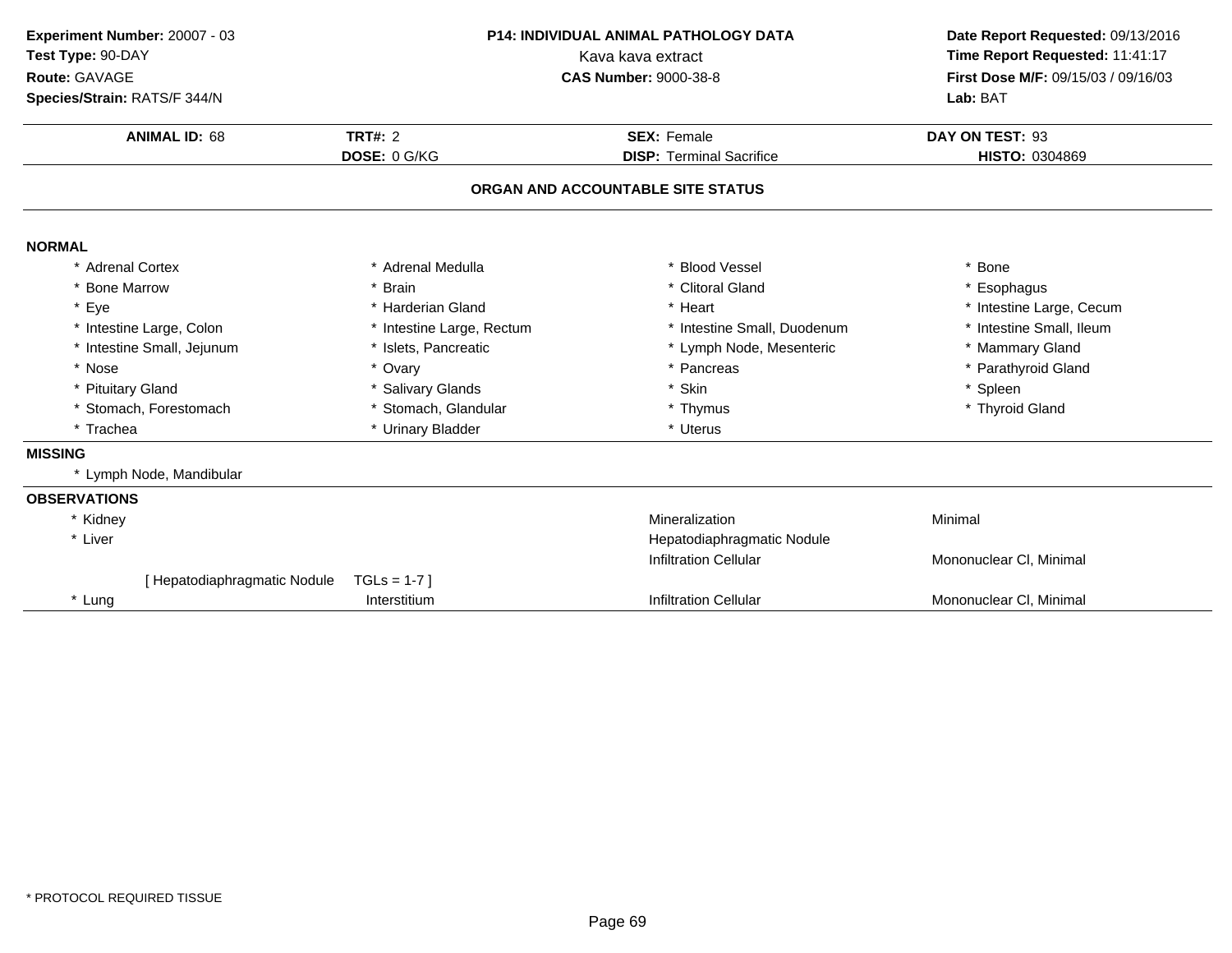| Experiment Number: 20007 - 03 | <b>P14: INDIVIDUAL ANIMAL PATHOLOGY DATA</b><br>Kava kava extract                  |                                   | Date Report Requested: 09/13/2016   |  |
|-------------------------------|------------------------------------------------------------------------------------|-----------------------------------|-------------------------------------|--|
| Test Type: 90-DAY             |                                                                                    |                                   | Time Report Requested: 11:41:17     |  |
| Route: GAVAGE                 |                                                                                    | <b>CAS Number: 9000-38-8</b>      | First Dose M/F: 09/15/03 / 09/16/03 |  |
| Species/Strain: RATS/F 344/N  |                                                                                    |                                   | Lab: BAT                            |  |
| <b>ANIMAL ID: 69</b>          | <b>TRT#: 2</b>                                                                     | <b>SEX: Female</b>                | DAY ON TEST: 93                     |  |
|                               | DOSE: 0 G/KG                                                                       | <b>DISP: Terminal Sacrifice</b>   | HISTO: 0304870                      |  |
|                               |                                                                                    | ORGAN AND ACCOUNTABLE SITE STATUS |                                     |  |
| <b>NORMAL</b>                 |                                                                                    |                                   |                                     |  |
| * Adrenal Cortex              | * Adrenal Medulla                                                                  | * Blood Vessel                    | * Bone                              |  |
| * Bone Marrow                 | * Brain                                                                            | * Clitoral Gland                  | * Esophagus                         |  |
| * Eye                         | * Harderian Gland                                                                  | * Intestine Large, Cecum          | * Intestine Large, Colon            |  |
| * Intestine Large, Rectum     | * Intestine Small, Duodenum                                                        | * Intestine Small, Ileum          | * Intestine Small, Jejunum          |  |
| * Islets, Pancreatic          | * Lymph Node, Mesenteric                                                           | * Mammary Gland                   | * Nose                              |  |
| * Ovary                       | * Pancreas                                                                         | Parathyroid Gland                 | * Pituitary Gland                   |  |
| * Salivary Glands             | * Skin                                                                             | * Spleen                          | * Stomach, Forestomach              |  |
| * Stomach, Glandular          | * Thymus                                                                           | * Thyroid Gland                   | * Trachea                           |  |
| * Urinary Bladder             | * Uterus                                                                           |                                   |                                     |  |
| <b>MISSING</b>                |                                                                                    |                                   |                                     |  |
| * Lymph Node, Mandibular      |                                                                                    |                                   |                                     |  |
| <b>OBSERVATIONS</b>           |                                                                                    |                                   |                                     |  |
| * Heart                       |                                                                                    | Cardiomyopathy                    | Minimal                             |  |
| * Kidney                      |                                                                                    | Mineralization                    | Minimal                             |  |
| * Liver                       |                                                                                    | <b>Infiltration Cellular</b>      | Mononuclear CI, Minimal             |  |
| * Lung                        | Interstitium                                                                       | <b>Infiltration Cellular</b>      | Mononuclear CI, Minimal             |  |
| * Uterus                      |                                                                                    |                                   |                                     |  |
|                               | Note: Dilatation of uterine horns noted (bilateral) and is considered physiologic. |                                   |                                     |  |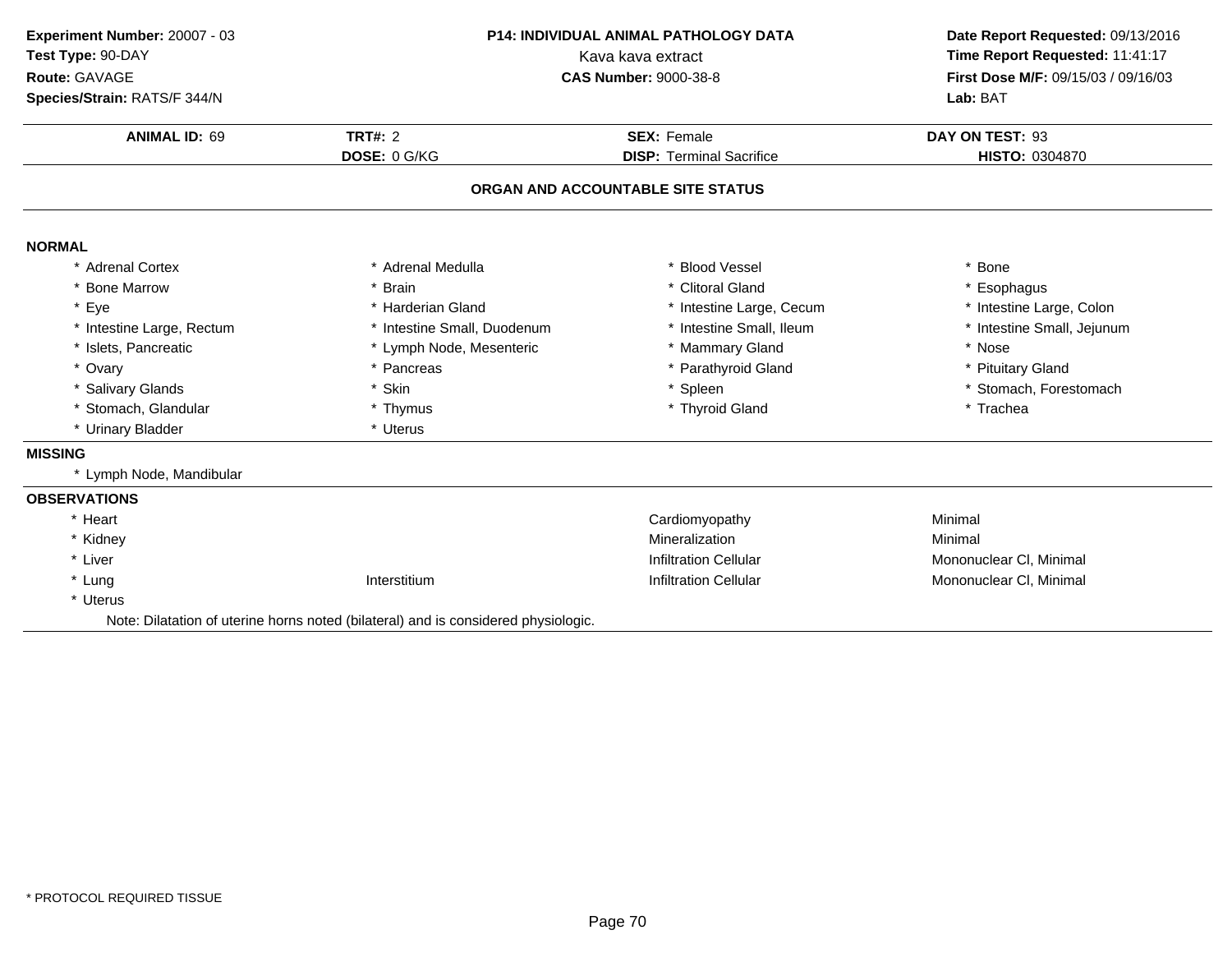| Experiment Number: 20007 - 03<br>Test Type: 90-DAY<br>Route: GAVAGE<br>Species/Strain: RATS/F 344/N | <b>P14: INDIVIDUAL ANIMAL PATHOLOGY DATA</b><br>Kava kava extract<br><b>CAS Number: 9000-38-8</b><br>TRT#: $2$<br><b>SEX: Female</b><br>DOSE: 0 G/KG<br><b>DISP: Terminal Sacrifice</b> |                                   | Date Report Requested: 09/13/2016<br>Time Report Requested: 11:41:17<br>First Dose M/F: 09/15/03 / 09/16/03<br>Lab: BAT |  |
|-----------------------------------------------------------------------------------------------------|-----------------------------------------------------------------------------------------------------------------------------------------------------------------------------------------|-----------------------------------|-------------------------------------------------------------------------------------------------------------------------|--|
| <b>ANIMAL ID: 70</b>                                                                                |                                                                                                                                                                                         |                                   | DAY ON TEST: 93<br>HISTO: 0304871                                                                                       |  |
|                                                                                                     |                                                                                                                                                                                         | ORGAN AND ACCOUNTABLE SITE STATUS |                                                                                                                         |  |
| <b>NORMAL</b>                                                                                       |                                                                                                                                                                                         |                                   |                                                                                                                         |  |
| * Adrenal Cortex                                                                                    | * Adrenal Medulla                                                                                                                                                                       | * Blood Vessel                    | * Bone                                                                                                                  |  |
| * Bone Marrow                                                                                       | * Brain                                                                                                                                                                                 | * Clitoral Gland                  | * Esophagus                                                                                                             |  |
| * Eye                                                                                               | * Harderian Gland                                                                                                                                                                       | * Intestine Large, Cecum          | * Intestine Large, Colon                                                                                                |  |
| * Intestine Large, Rectum                                                                           | * Intestine Small, Duodenum                                                                                                                                                             | * Intestine Small, Ileum          | * Intestine Small, Jejunum                                                                                              |  |
| * Islets, Pancreatic                                                                                | * Kidney                                                                                                                                                                                | * Liver                           | * Lung                                                                                                                  |  |
| * Lymph Node, Mesenteric                                                                            | * Mammary Gland                                                                                                                                                                         | * Nose                            | * Ovary                                                                                                                 |  |
| * Pancreas                                                                                          | * Parathyroid Gland                                                                                                                                                                     | * Pituitary Gland                 | * Salivary Glands                                                                                                       |  |
| * Skin                                                                                              | * Spleen                                                                                                                                                                                | * Stomach, Forestomach            | * Stomach, Glandular                                                                                                    |  |
| * Thymus                                                                                            | * Thyroid Gland                                                                                                                                                                         | * Trachea                         | * Urinary Bladder                                                                                                       |  |
| * Uterus                                                                                            |                                                                                                                                                                                         |                                   |                                                                                                                         |  |
| <b>MISSING</b>                                                                                      |                                                                                                                                                                                         |                                   |                                                                                                                         |  |
| * Lymph Node, Mandibular                                                                            |                                                                                                                                                                                         |                                   |                                                                                                                         |  |
| <b>OBSERVATIONS</b>                                                                                 |                                                                                                                                                                                         |                                   |                                                                                                                         |  |
| * Heart                                                                                             |                                                                                                                                                                                         | Cardiomyopathy                    | Minimal                                                                                                                 |  |
| * Uterus                                                                                            |                                                                                                                                                                                         |                                   |                                                                                                                         |  |
|                                                                                                     | Note: Note: bilateral dilatation of uterine horns of which is considered physiologic.                                                                                                   |                                   |                                                                                                                         |  |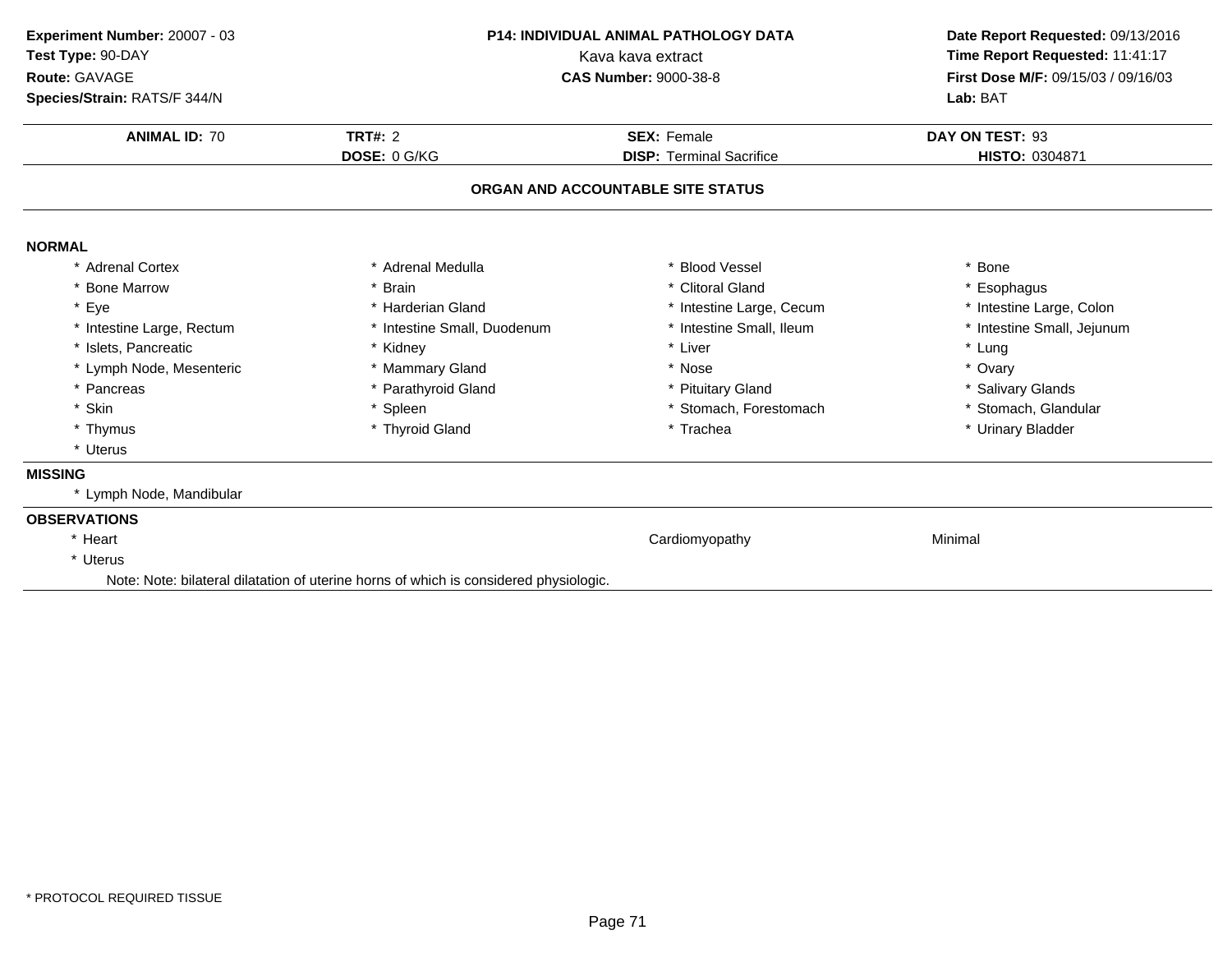| Experiment Number: 20007 - 03<br>Test Type: 90-DAY<br>Route: GAVAGE | <b>P14: INDIVIDUAL ANIMAL PATHOLOGY DATA</b><br>Kava kava extract<br><b>CAS Number: 9000-38-8</b> |                                                       | Date Report Requested: 09/13/2016<br>Time Report Requested: 11:41:17<br>First Dose M/F: 09/15/03 / 09/16/03<br>Lab: BAT |
|---------------------------------------------------------------------|---------------------------------------------------------------------------------------------------|-------------------------------------------------------|-------------------------------------------------------------------------------------------------------------------------|
| Species/Strain: RATS/F 344/N                                        |                                                                                                   |                                                       |                                                                                                                         |
| <b>ANIMAL ID: 71</b>                                                | <b>TRT#: 4</b><br><b>DOSE: 0.125 G/KG</b>                                                         | <b>SEX: Female</b><br><b>DISP:</b> Terminal Sacrifice | DAY ON TEST: 93<br><b>HISTO: 0304872</b>                                                                                |
|                                                                     |                                                                                                   | ORGAN AND ACCOUNTABLE SITE STATUS                     |                                                                                                                         |
| <b>NORMAL</b>                                                       |                                                                                                   |                                                       |                                                                                                                         |
| <b>Bone Marrow</b>                                                  | Spleen                                                                                            | Thymus                                                |                                                                                                                         |
| <b>OBSERVATIONS</b>                                                 |                                                                                                   |                                                       |                                                                                                                         |
| * Liver                                                             |                                                                                                   | <b>Infiltration Cellular</b>                          | Mononuclear CI, Minimal                                                                                                 |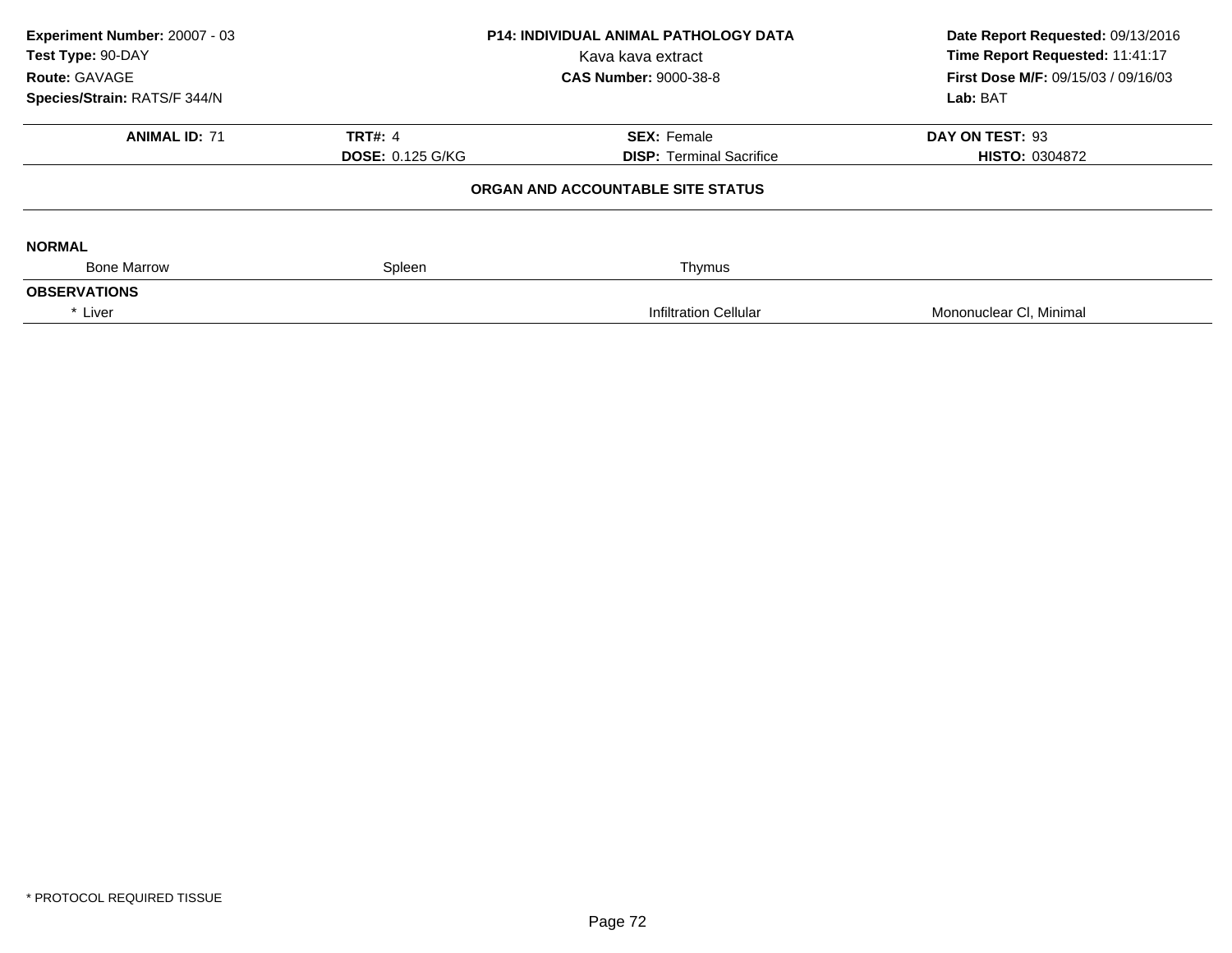| Experiment Number: 20007 - 03 |                         | <b>P14: INDIVIDUAL ANIMAL PATHOLOGY DATA</b> | Date Report Requested: 09/13/2016<br>Time Report Requested: 11:41:17 |
|-------------------------------|-------------------------|----------------------------------------------|----------------------------------------------------------------------|
| Test Type: 90-DAY             |                         | Kava kava extract                            |                                                                      |
| Route: GAVAGE                 |                         | <b>CAS Number: 9000-38-8</b>                 | First Dose M/F: 09/15/03 / 09/16/03                                  |
| Species/Strain: RATS/F 344/N  |                         |                                              | Lab: BAT                                                             |
| <b>ANIMAL ID: 72</b>          | <b>TRT#: 4</b>          | <b>SEX: Female</b>                           | DAY ON TEST: 93                                                      |
|                               | <b>DOSE: 0.125 G/KG</b> | <b>DISP: Terminal Sacrifice</b>              | <b>HISTO: 0304873</b>                                                |
|                               |                         | ORGAN AND ACCOUNTABLE SITE STATUS            |                                                                      |
| <b>NORMAL</b>                 |                         |                                              |                                                                      |
| <b>Bone Marrow</b>            | Spleen                  | Thymus                                       |                                                                      |
| <b>OBSERVATIONS</b>           |                         |                                              |                                                                      |
| * Liver                       |                         | <b>Infiltration Cellular</b>                 | Mononuclear CI, Minimal                                              |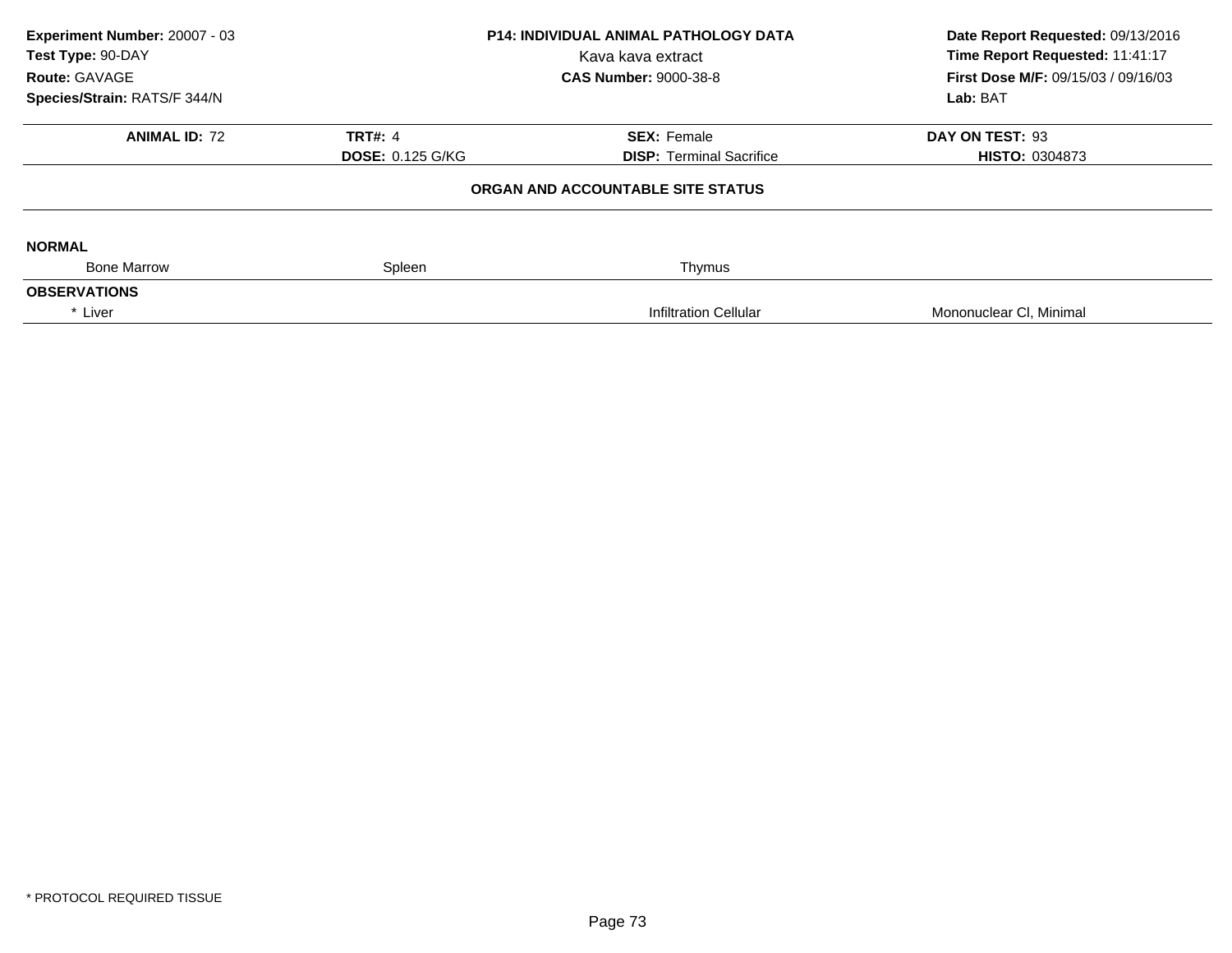| Experiment Number: 20007 - 03<br>Test Type: 90-DAY<br>Route: GAVAGE | <b>P14: INDIVIDUAL ANIMAL PATHOLOGY DATA</b><br>Kava kava extract<br><b>CAS Number: 9000-38-8</b> |                                 | Date Report Requested: 09/13/2016<br>Time Report Requested: 11:41:17<br>First Dose M/F: 09/15/03 / 09/16/03 |
|---------------------------------------------------------------------|---------------------------------------------------------------------------------------------------|---------------------------------|-------------------------------------------------------------------------------------------------------------|
| Species/Strain: RATS/F 344/N                                        |                                                                                                   |                                 | Lab: BAT                                                                                                    |
| <b>ANIMAL ID: 73</b>                                                | <b>TRT#: 4</b>                                                                                    | <b>SEX: Female</b>              | DAY ON TEST: 93                                                                                             |
|                                                                     | <b>DOSE: 0.125 G/KG</b>                                                                           | <b>DISP: Terminal Sacrifice</b> | <b>HISTO: 0304874</b>                                                                                       |
|                                                                     | ORGAN AND ACCOUNTABLE SITE STATUS                                                                 |                                 |                                                                                                             |
| <b>NORMAL</b>                                                       |                                                                                                   |                                 |                                                                                                             |
| <b>Bone Marrow</b>                                                  | * Liver                                                                                           | Spleen                          | Thymus                                                                                                      |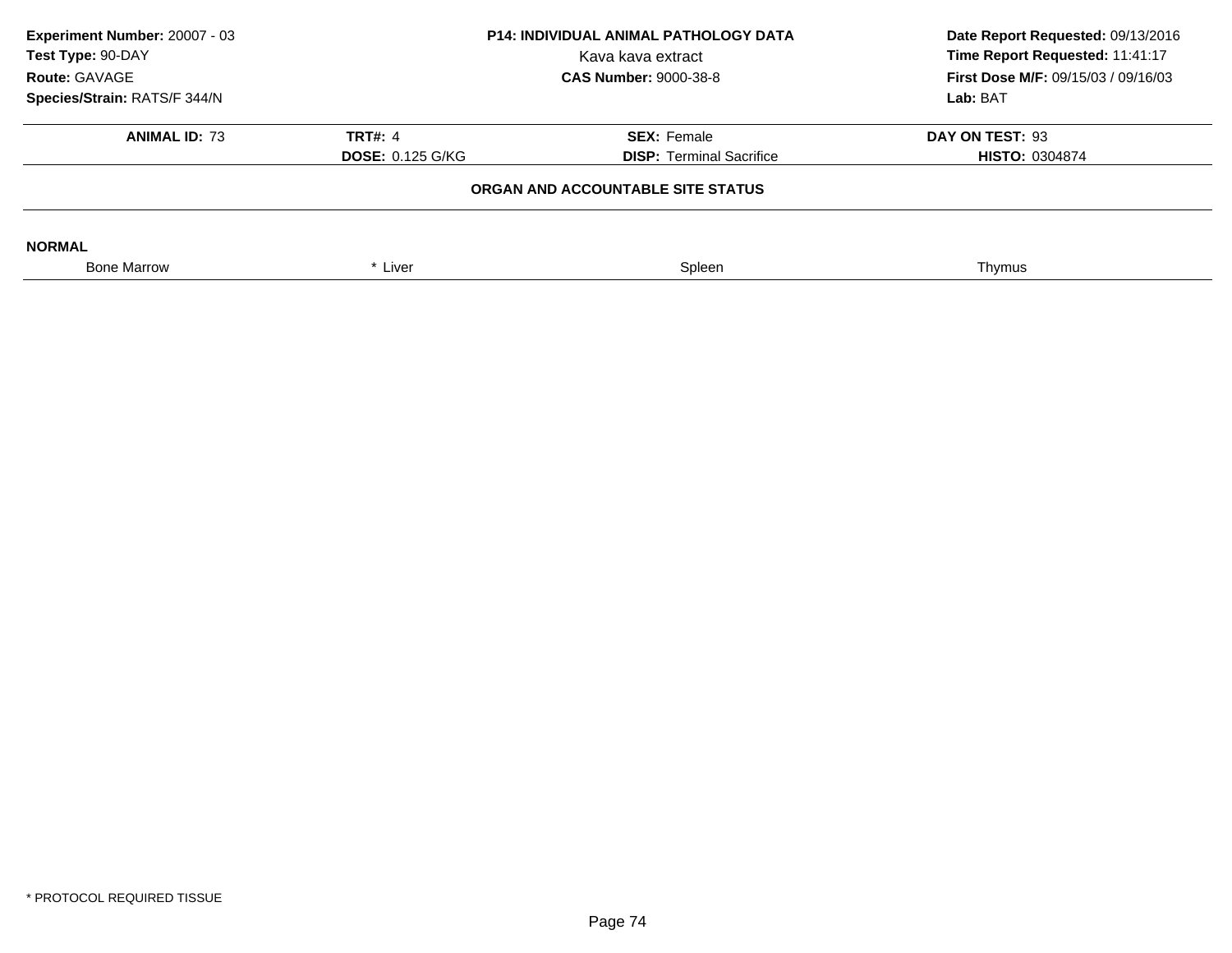| Experiment Number: 20007 - 03 |                              | <b>P14: INDIVIDUAL ANIMAL PATHOLOGY DATA</b> | Date Report Requested: 09/13/2016<br>Time Report Requested: 11:41:17 |
|-------------------------------|------------------------------|----------------------------------------------|----------------------------------------------------------------------|
| Test Type: 90-DAY             |                              | Kava kava extract                            |                                                                      |
| Route: GAVAGE                 | <b>CAS Number: 9000-38-8</b> |                                              | First Dose M/F: 09/15/03 / 09/16/03                                  |
| Species/Strain: RATS/F 344/N  |                              |                                              | Lab: BAT                                                             |
| <b>ANIMAL ID: 74</b>          | <b>TRT#: 4</b>               | <b>SEX: Female</b>                           | DAY ON TEST: 93                                                      |
|                               | <b>DOSE: 0.125 G/KG</b>      | <b>DISP: Terminal Sacrifice</b>              | <b>HISTO: 0304875</b>                                                |
|                               |                              | ORGAN AND ACCOUNTABLE SITE STATUS            |                                                                      |
| <b>NORMAL</b>                 |                              |                                              |                                                                      |
| <b>Bone Marrow</b>            | Spleen                       | Thymus                                       |                                                                      |
| <b>OBSERVATIONS</b>           |                              |                                              |                                                                      |
| * Liver                       |                              | <b>Infiltration Cellular</b>                 | Mononuclear CI, Minimal                                              |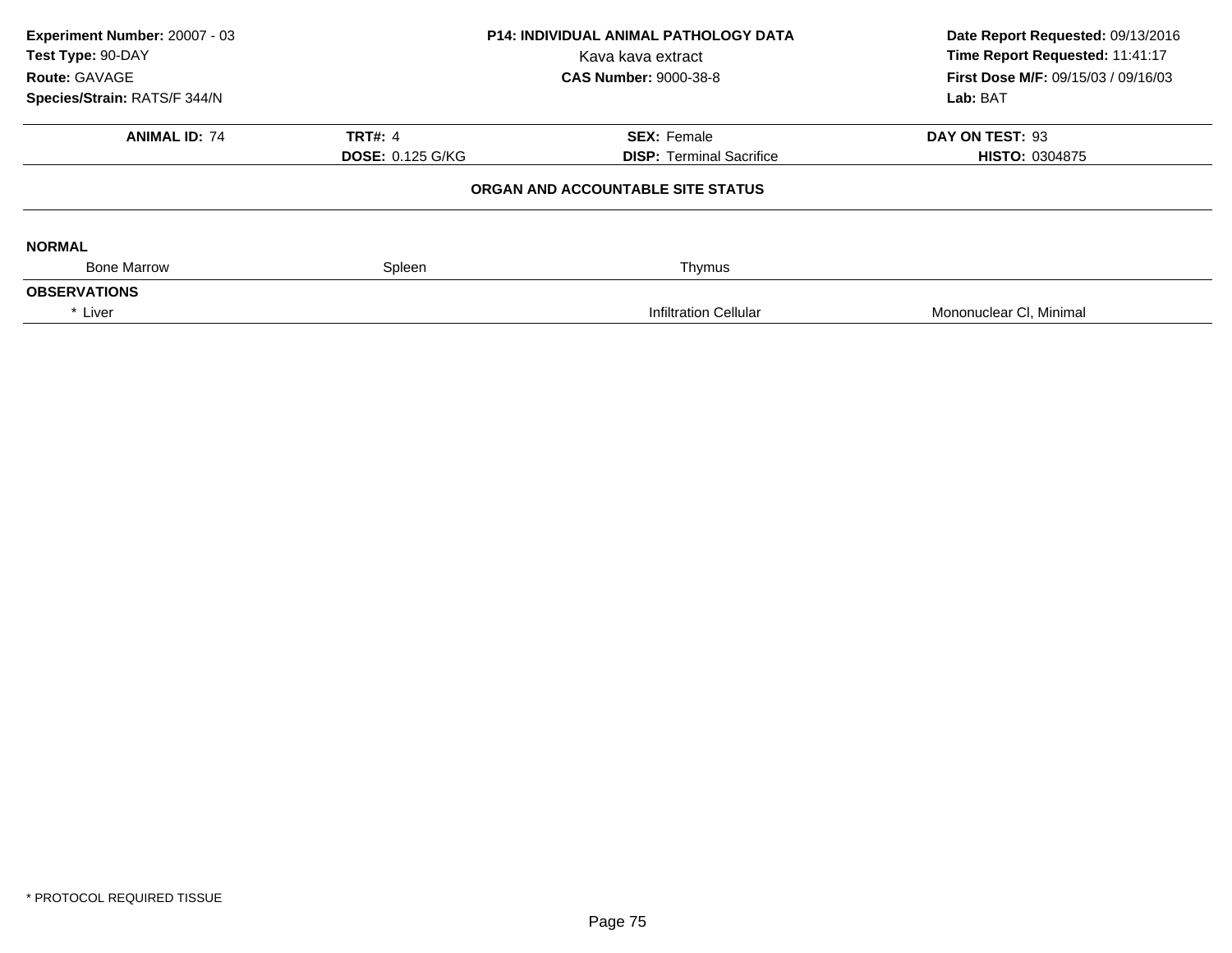| Experiment Number: 20007 - 03 |                         | <b>P14: INDIVIDUAL ANIMAL PATHOLOGY DATA</b> | Date Report Requested: 09/13/2016   |  |
|-------------------------------|-------------------------|----------------------------------------------|-------------------------------------|--|
| Test Type: 90-DAY             |                         | Kava kava extract                            | Time Report Requested: 11:41:17     |  |
| Route: GAVAGE                 |                         | <b>CAS Number: 9000-38-8</b>                 | First Dose M/F: 09/15/03 / 09/16/03 |  |
| Species/Strain: RATS/F 344/N  |                         |                                              | Lab: BAT                            |  |
| <b>ANIMAL ID: 75</b>          | <b>TRT#: 4</b>          | <b>SEX: Female</b>                           | DAY ON TEST: 93                     |  |
|                               | <b>DOSE: 0.125 G/KG</b> | <b>DISP: Terminal Sacrifice</b>              | <b>HISTO: 0304876</b>               |  |
|                               |                         | ORGAN AND ACCOUNTABLE SITE STATUS            |                                     |  |
| <b>NORMAL</b>                 |                         |                                              |                                     |  |
| <b>Bone Marrow</b>            | Spleen                  | Thymus                                       |                                     |  |
| <b>OBSERVATIONS</b>           |                         |                                              |                                     |  |
| * Liver                       |                         | <b>Infiltration Cellular</b>                 | Mononuclear CI, Minimal             |  |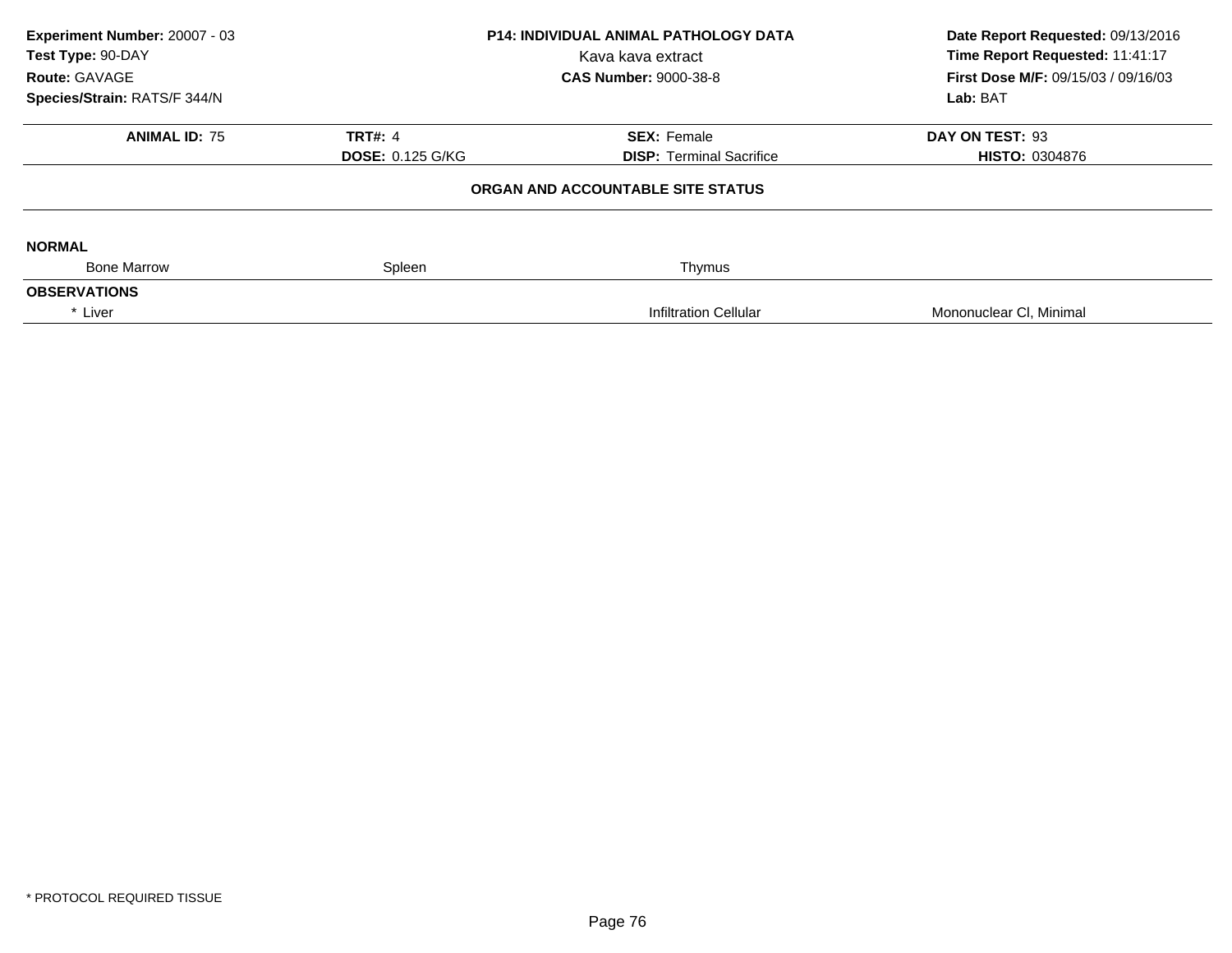| Experiment Number: 20007 - 03<br>Test Type: 90-DAY | <b>P14: INDIVIDUAL ANIMAL PATHOLOGY DATA</b><br>Kava kava extract |                                 | Date Report Requested: 09/13/2016<br>Time Report Requested: 11:41:17 |
|----------------------------------------------------|-------------------------------------------------------------------|---------------------------------|----------------------------------------------------------------------|
| Route: GAVAGE                                      |                                                                   | <b>CAS Number: 9000-38-8</b>    | <b>First Dose M/F: 09/15/03 / 09/16/03</b>                           |
| Species/Strain: RATS/F 344/N                       |                                                                   |                                 | Lab: BAT                                                             |
| <b>ANIMAL ID: 76</b>                               | <b>TRT#: 4</b>                                                    | <b>SEX: Female</b>              | DAY ON TEST: 93                                                      |
|                                                    | <b>DOSE: 0.125 G/KG</b>                                           | <b>DISP: Terminal Sacrifice</b> | <b>HISTO: 0304877</b>                                                |
|                                                    | ORGAN AND ACCOUNTABLE SITE STATUS                                 |                                 |                                                                      |
| <b>NORMAL</b>                                      |                                                                   |                                 |                                                                      |
| <b>Bone Marrow</b>                                 | * Liver                                                           | Spleen                          | Thymus                                                               |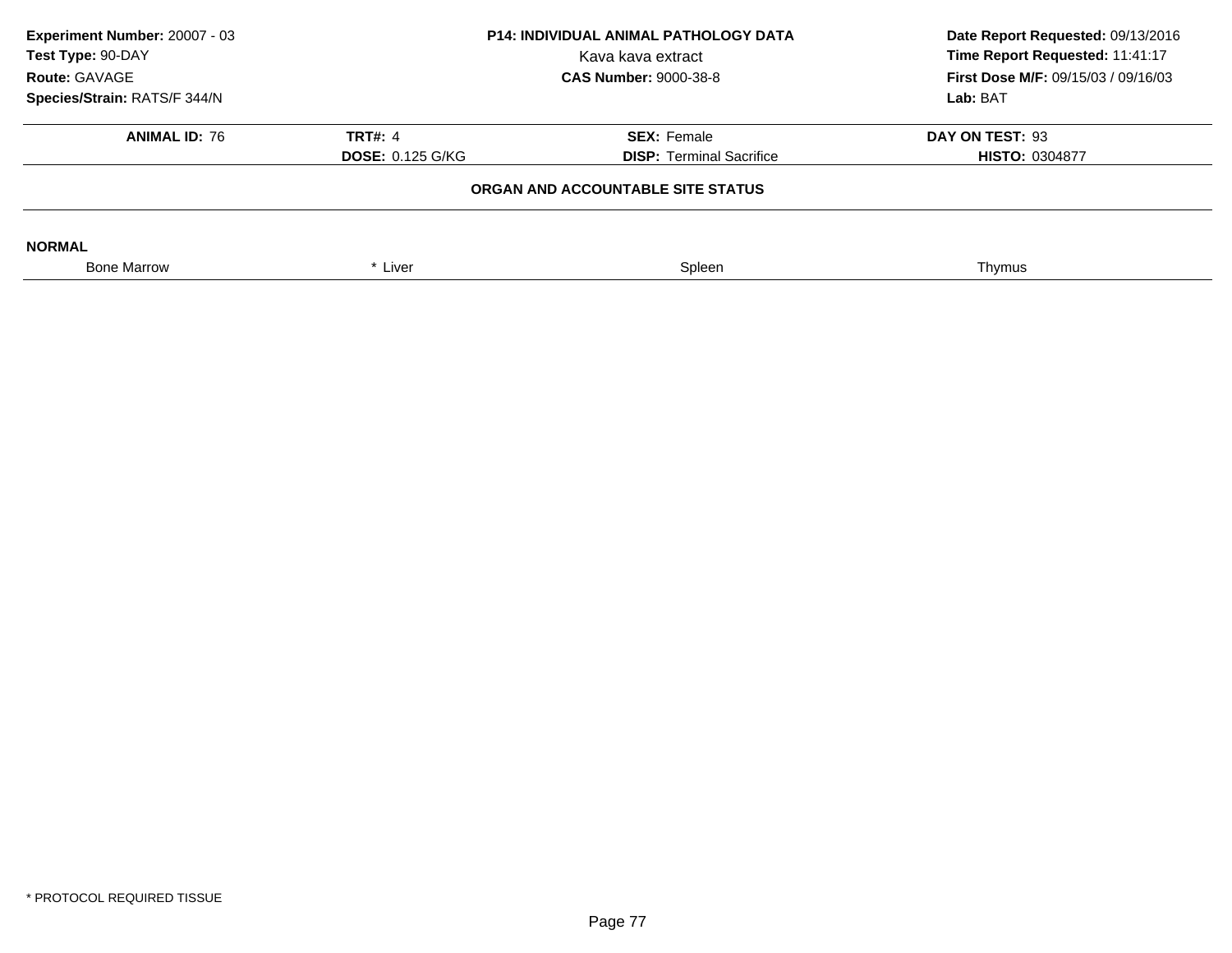| Experiment Number: 20007 - 03<br>Test Type: 90-DAY |                            | <b>P14: INDIVIDUAL ANIMAL PATHOLOGY DATA</b><br>Kava kava extract | Date Report Requested: 09/13/2016<br>Time Report Requested: 11:41:17 |
|----------------------------------------------------|----------------------------|-------------------------------------------------------------------|----------------------------------------------------------------------|
| <b>Route: GAVAGE</b>                               |                            | <b>CAS Number: 9000-38-8</b>                                      | <b>First Dose M/F: 09/15/03 / 09/16/03</b>                           |
| Species/Strain: RATS/F 344/N                       |                            |                                                                   | Lab: BAT                                                             |
| <b>ANIMAL ID: 77</b>                               | <b>TRT#: 4</b>             | <b>SEX: Female</b>                                                | DAY ON TEST: 93                                                      |
|                                                    | <b>DOSE: 0.125 G/KG</b>    | <b>DISP:</b> Terminal Sacrifice                                   | <b>HISTO: 0304878</b>                                                |
|                                                    |                            | ORGAN AND ACCOUNTABLE SITE STATUS                                 |                                                                      |
| <b>NORMAL</b>                                      |                            |                                                                   |                                                                      |
| <b>Bone Marrow</b>                                 | Spleen                     | Thymus                                                            |                                                                      |
| <b>OBSERVATIONS</b>                                |                            |                                                                   |                                                                      |
| * Liver                                            | Hepatodiaphragmatic Nodule |                                                                   |                                                                      |
|                                                    |                            | <b>Infiltration Cellular</b>                                      | Mononuclear CI, Minimal                                              |
| Hepatodiaphragmatic Nodule                         | $TGLs = 1-13$              |                                                                   |                                                                      |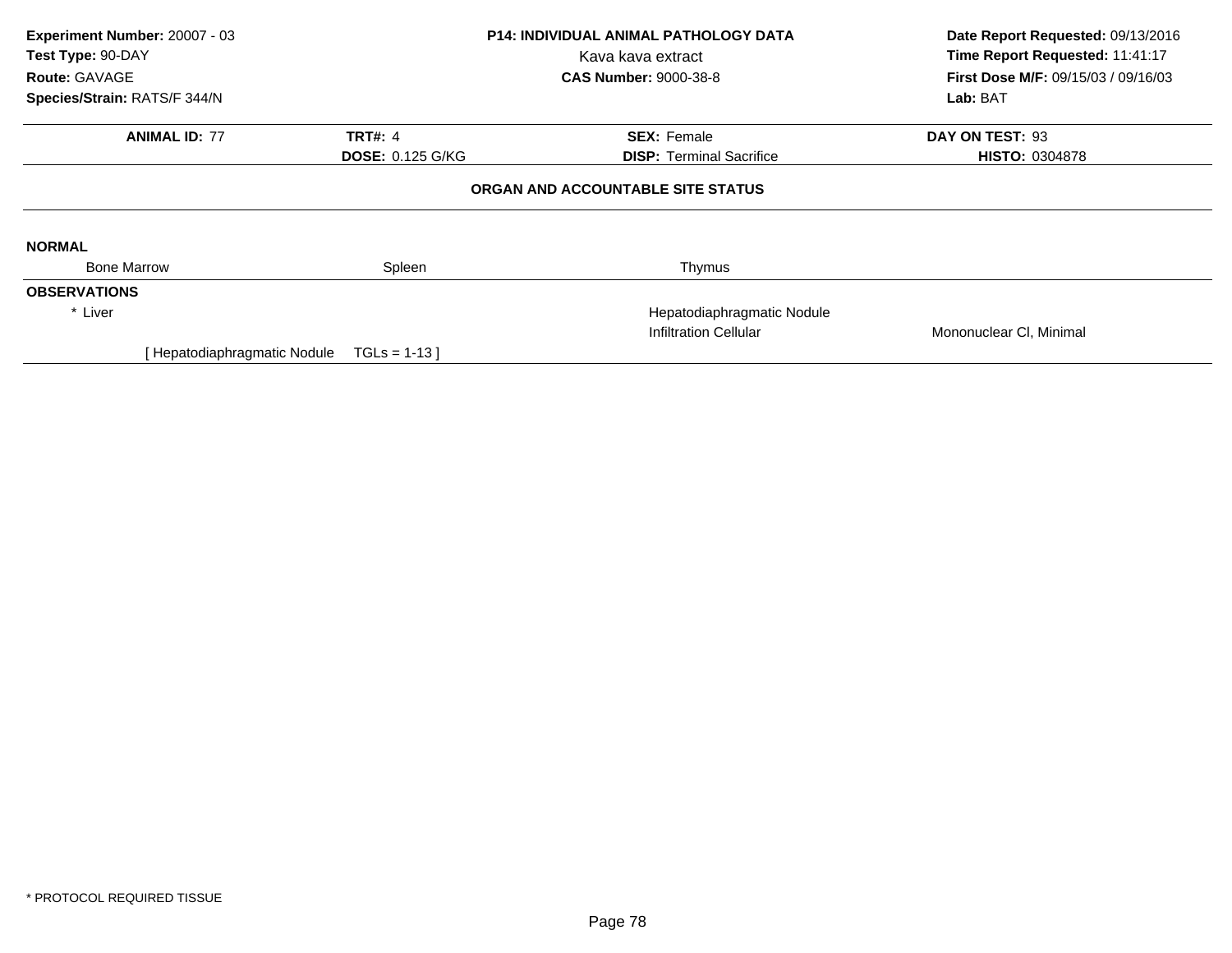| Experiment Number: 20007 - 03<br>Test Type: 90-DAY |                         | <b>P14: INDIVIDUAL ANIMAL PATHOLOGY DATA</b><br>Kava kava extract | Date Report Requested: 09/13/2016<br>Time Report Requested: 11:41:17 |
|----------------------------------------------------|-------------------------|-------------------------------------------------------------------|----------------------------------------------------------------------|
| Route: GAVAGE                                      |                         | <b>CAS Number: 9000-38-8</b>                                      | <b>First Dose M/F: 09/15/03 / 09/16/03</b>                           |
| Species/Strain: RATS/F 344/N                       |                         |                                                                   | Lab: BAT                                                             |
| <b>ANIMAL ID: 78</b>                               | <b>TRT#: 4</b>          | <b>SEX: Female</b>                                                | DAY ON TEST: 93                                                      |
|                                                    | <b>DOSE: 0.125 G/KG</b> | <b>DISP: Terminal Sacrifice</b>                                   | <b>HISTO: 0304879</b>                                                |
|                                                    |                         | ORGAN AND ACCOUNTABLE SITE STATUS                                 |                                                                      |
| <b>NORMAL</b>                                      |                         |                                                                   |                                                                      |
| <b>Bone Marrow</b>                                 | Spleen                  | Thymus                                                            |                                                                      |
| <b>OBSERVATIONS</b>                                |                         |                                                                   |                                                                      |
| * Liver                                            |                         | <b>Infiltration Cellular</b>                                      | Mononuclear CI, Minimal                                              |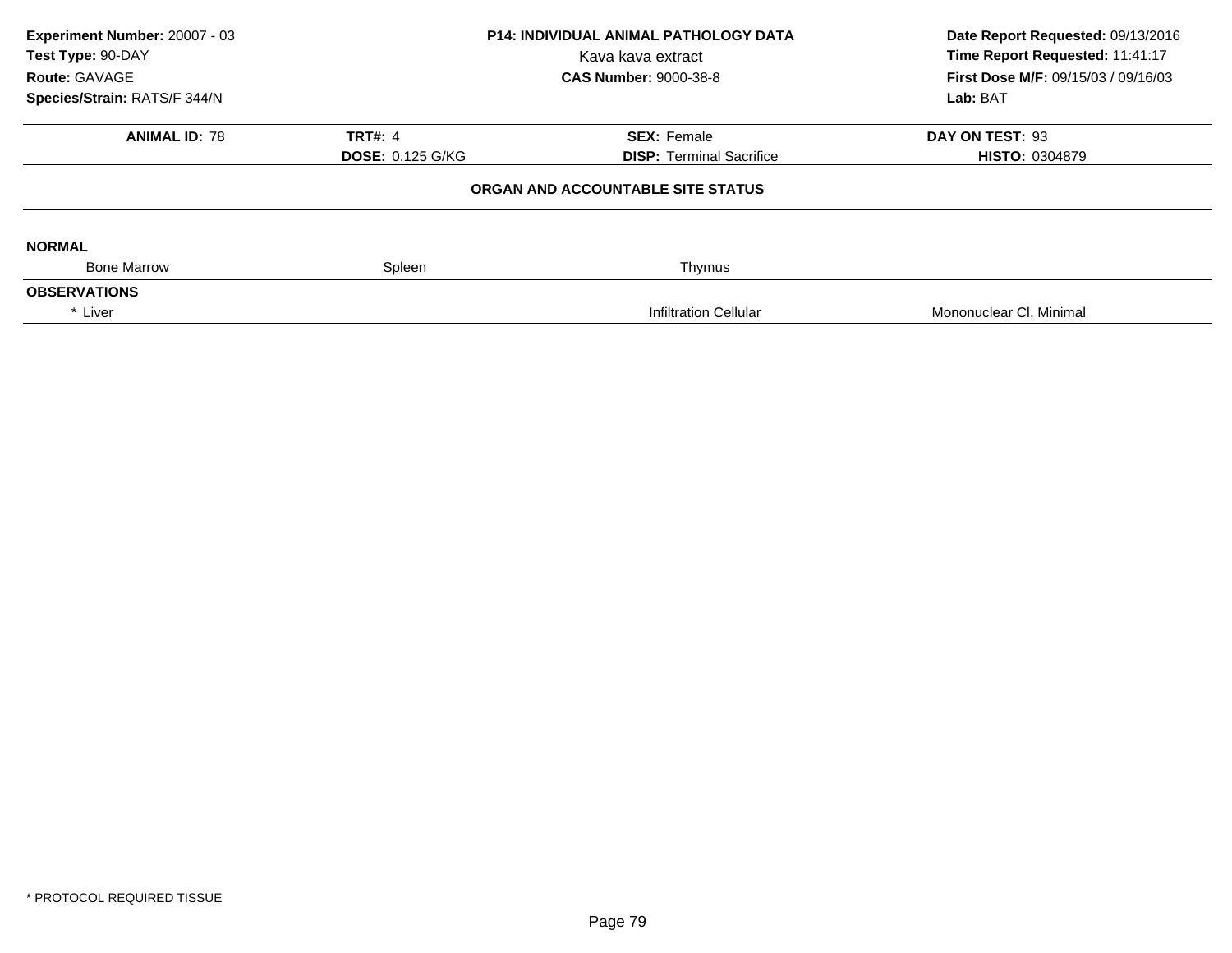| Experiment Number: 20007 - 03<br>Test Type: 90-DAY |                         | <b>P14: INDIVIDUAL ANIMAL PATHOLOGY DATA</b><br>Kava kava extract | Date Report Requested: 09/13/2016<br>Time Report Requested: 11:41:17 |
|----------------------------------------------------|-------------------------|-------------------------------------------------------------------|----------------------------------------------------------------------|
| Route: GAVAGE                                      |                         | <b>CAS Number: 9000-38-8</b>                                      | <b>First Dose M/F: 09/15/03 / 09/16/03</b>                           |
| Species/Strain: RATS/F 344/N                       |                         |                                                                   | Lab: BAT                                                             |
| <b>ANIMAL ID: 79</b>                               | <b>TRT#: 4</b>          | <b>SEX: Female</b>                                                | DAY ON TEST: 93                                                      |
|                                                    | <b>DOSE: 0.125 G/KG</b> | <b>DISP: Terminal Sacrifice</b>                                   | <b>HISTO: 0304880</b>                                                |
|                                                    |                         | ORGAN AND ACCOUNTABLE SITE STATUS                                 |                                                                      |
| <b>NORMAL</b>                                      |                         |                                                                   |                                                                      |
| <b>Bone Marrow</b>                                 | Spleen                  | Thymus                                                            |                                                                      |
| <b>OBSERVATIONS</b>                                |                         |                                                                   |                                                                      |
| * Liver                                            |                         | <b>Infiltration Cellular</b>                                      | Mononuclear CI, Minimal                                              |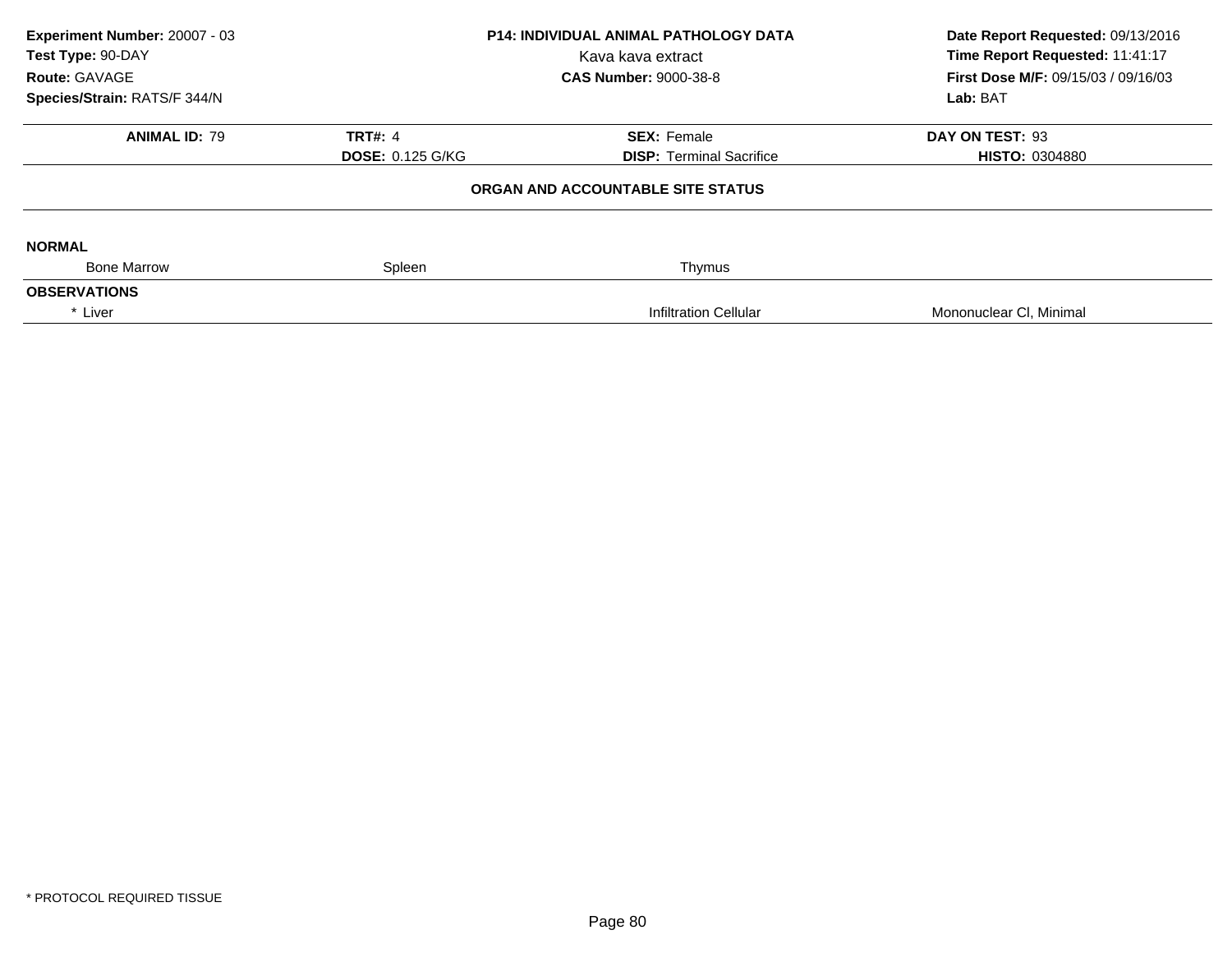| Experiment Number: 20007 - 03<br>Test Type: 90-DAY<br>Route: GAVAGE<br>Species/Strain: RATS/F 344/N | P14: INDIVIDUAL ANIMAL PATHOLOGY DATA<br>Kava kava extract<br><b>CAS Number: 9000-38-8</b> |                                                       | Date Report Requested: 09/13/2016<br>Time Report Requested: 11:41:17<br>First Dose M/F: 09/15/03 / 09/16/03<br>Lab: BAT |
|-----------------------------------------------------------------------------------------------------|--------------------------------------------------------------------------------------------|-------------------------------------------------------|-------------------------------------------------------------------------------------------------------------------------|
| <b>ANIMAL ID: 80</b>                                                                                | <b>TRT#: 4</b><br><b>DOSE: 0.125 G/KG</b>                                                  | <b>SEX: Female</b><br><b>DISP: Terminal Sacrifice</b> | DAY ON TEST: 93<br><b>HISTO: 0304881</b>                                                                                |
|                                                                                                     |                                                                                            | ORGAN AND ACCOUNTABLE SITE STATUS                     |                                                                                                                         |
| <b>NORMAL</b>                                                                                       |                                                                                            |                                                       |                                                                                                                         |
| <b>Bone Marrow</b><br><b>OBSERVATIONS</b>                                                           | Spleen                                                                                     | Thymus                                                |                                                                                                                         |
| * Liver                                                                                             |                                                                                            | <b>Infiltration Cellular</b>                          | Mononuclear CI, Minimal                                                                                                 |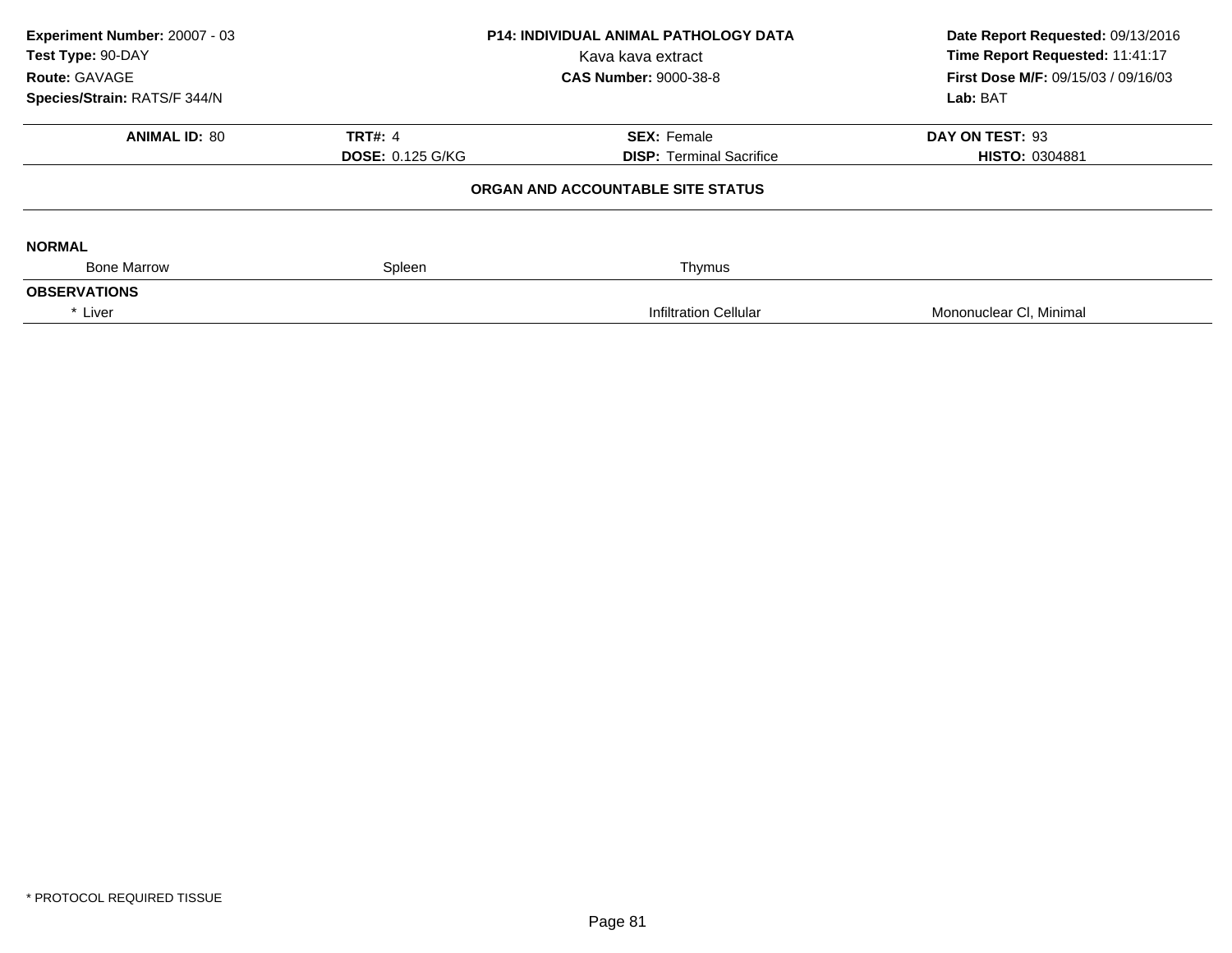| Experiment Number: 20007 - 03<br>Test Type: 90-DAY<br>Route: GAVAGE | <b>P14: INDIVIDUAL ANIMAL PATHOLOGY DATA</b><br>Kava kava extract<br><b>CAS Number: 9000-38-8</b> |                                   | Date Report Requested: 09/13/2016<br>Time Report Requested: 11:41:17<br><b>First Dose M/F: 09/15/03 / 09/16/03</b><br>Lab: BAT |
|---------------------------------------------------------------------|---------------------------------------------------------------------------------------------------|-----------------------------------|--------------------------------------------------------------------------------------------------------------------------------|
| Species/Strain: RATS/F 344/N                                        |                                                                                                   |                                   |                                                                                                                                |
| <b>ANIMAL ID: 81</b>                                                | <b>TRT#: 6</b>                                                                                    | <b>SEX: Female</b>                | DAY ON TEST: 93                                                                                                                |
|                                                                     | <b>DOSE: 0.25 G/KG</b>                                                                            | <b>DISP:</b> Terminal Sacrifice   | <b>HISTO: 0304882</b>                                                                                                          |
|                                                                     |                                                                                                   | ORGAN AND ACCOUNTABLE SITE STATUS |                                                                                                                                |
| <b>NORMAL</b>                                                       |                                                                                                   |                                   |                                                                                                                                |
| <b>Bone Marrow</b>                                                  | * Liver                                                                                           | Spleen                            | Thymus                                                                                                                         |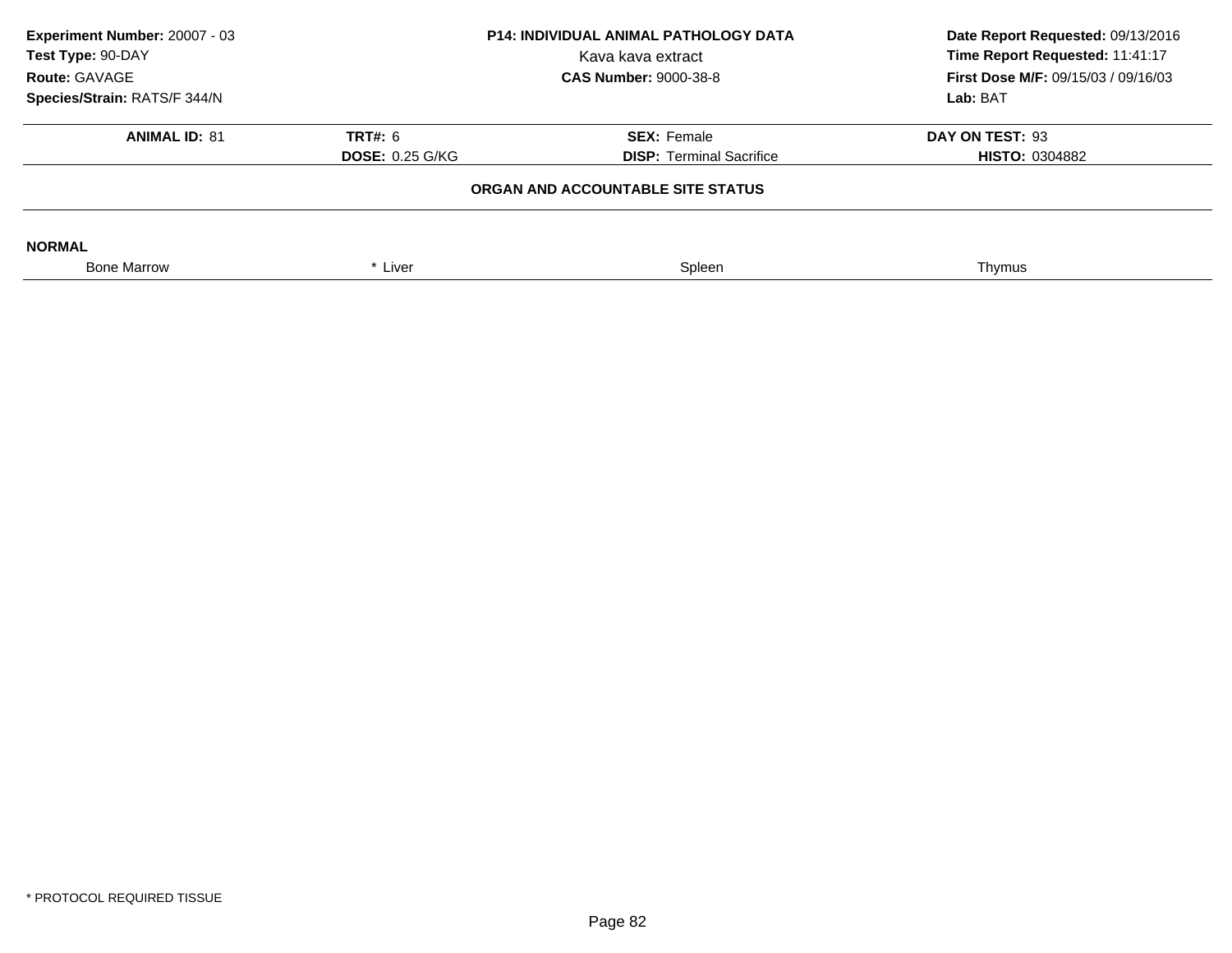| Experiment Number: 20007 - 03<br>Test Type: 90-DAY<br>Route: GAVAGE | <b>P14: INDIVIDUAL ANIMAL PATHOLOGY DATA</b><br>Kava kava extract<br><b>CAS Number: 9000-38-8</b> |                                   | Date Report Requested: 09/13/2016<br>Time Report Requested: 11:41:17<br><b>First Dose M/F: 09/15/03 / 09/16/03</b><br>Lab: BAT |
|---------------------------------------------------------------------|---------------------------------------------------------------------------------------------------|-----------------------------------|--------------------------------------------------------------------------------------------------------------------------------|
| Species/Strain: RATS/F 344/N                                        |                                                                                                   |                                   |                                                                                                                                |
| <b>ANIMAL ID: 82</b>                                                | <b>TRT#: 6</b>                                                                                    | <b>SEX: Female</b>                | DAY ON TEST: 93                                                                                                                |
|                                                                     | <b>DOSE: 0.25 G/KG</b>                                                                            | <b>DISP:</b> Terminal Sacrifice   | <b>HISTO: 0304883</b>                                                                                                          |
|                                                                     |                                                                                                   | ORGAN AND ACCOUNTABLE SITE STATUS |                                                                                                                                |
| <b>NORMAL</b>                                                       |                                                                                                   |                                   |                                                                                                                                |
| <b>Bone Marrow</b>                                                  | * Liver                                                                                           | Spleen                            | Thymus                                                                                                                         |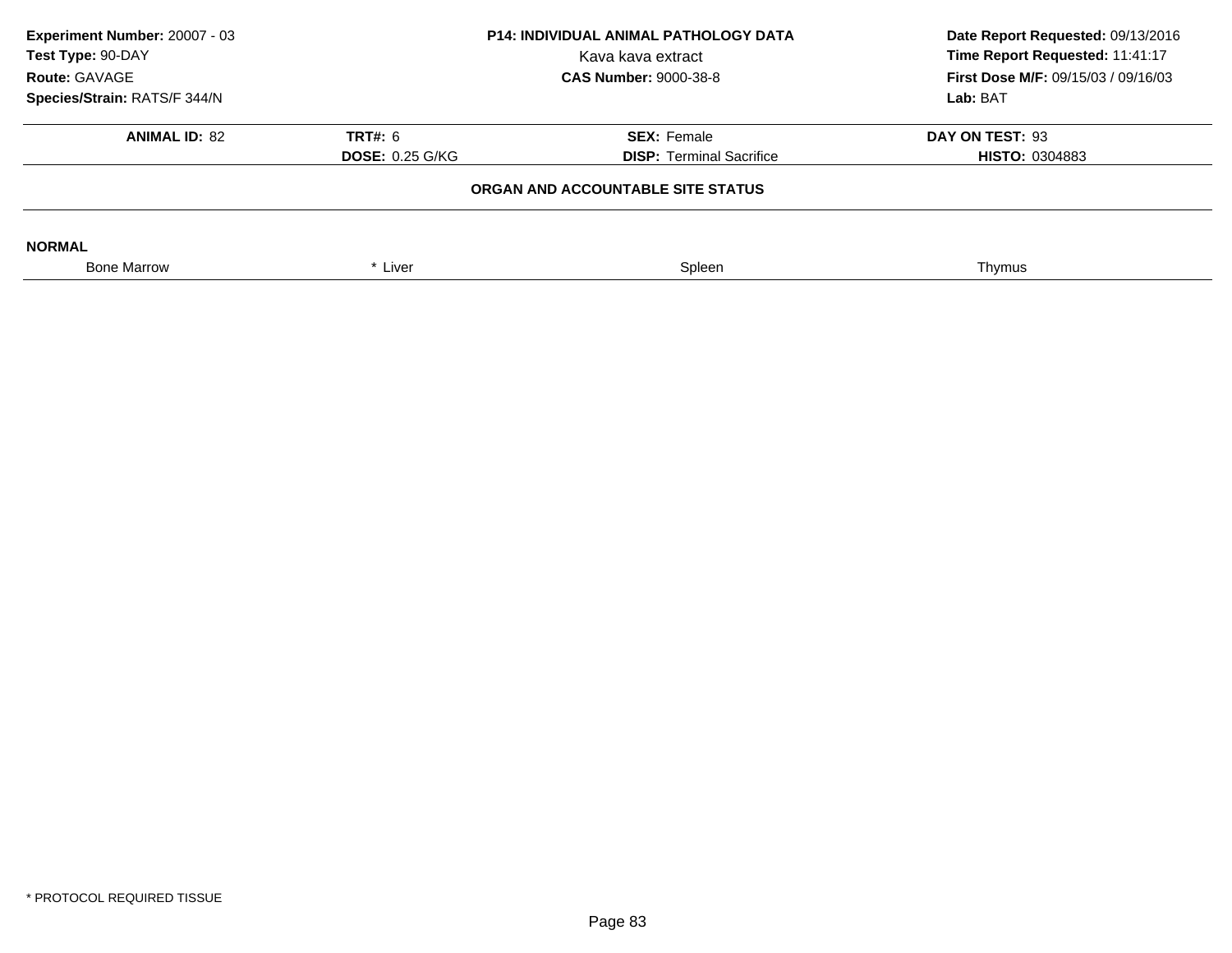| Experiment Number: 20007 - 03 |                        | <b>P14: INDIVIDUAL ANIMAL PATHOLOGY DATA</b> | Date Report Requested: 09/13/2016          |  |
|-------------------------------|------------------------|----------------------------------------------|--------------------------------------------|--|
| Test Type: 90-DAY             |                        | Kava kava extract                            | Time Report Requested: 11:41:17            |  |
| Route: GAVAGE                 |                        | <b>CAS Number: 9000-38-8</b>                 | <b>First Dose M/F: 09/15/03 / 09/16/03</b> |  |
| Species/Strain: RATS/F 344/N  |                        |                                              | Lab: BAT                                   |  |
| <b>ANIMAL ID: 83</b>          | <b>TRT#: 6</b>         | <b>SEX: Female</b>                           | DAY ON TEST: 93                            |  |
|                               | <b>DOSE: 0.25 G/KG</b> | <b>DISP: Terminal Sacrifice</b>              | <b>HISTO: 0304884</b>                      |  |
|                               |                        | ORGAN AND ACCOUNTABLE SITE STATUS            |                                            |  |
| <b>NORMAL</b>                 |                        |                                              |                                            |  |
| <b>Bone Marrow</b>            | Spleen                 | Thymus                                       |                                            |  |
| <b>OBSERVATIONS</b>           |                        |                                              |                                            |  |
| * Liver                       |                        | <b>Infiltration Cellular</b>                 | Mononuclear CI, Minimal                    |  |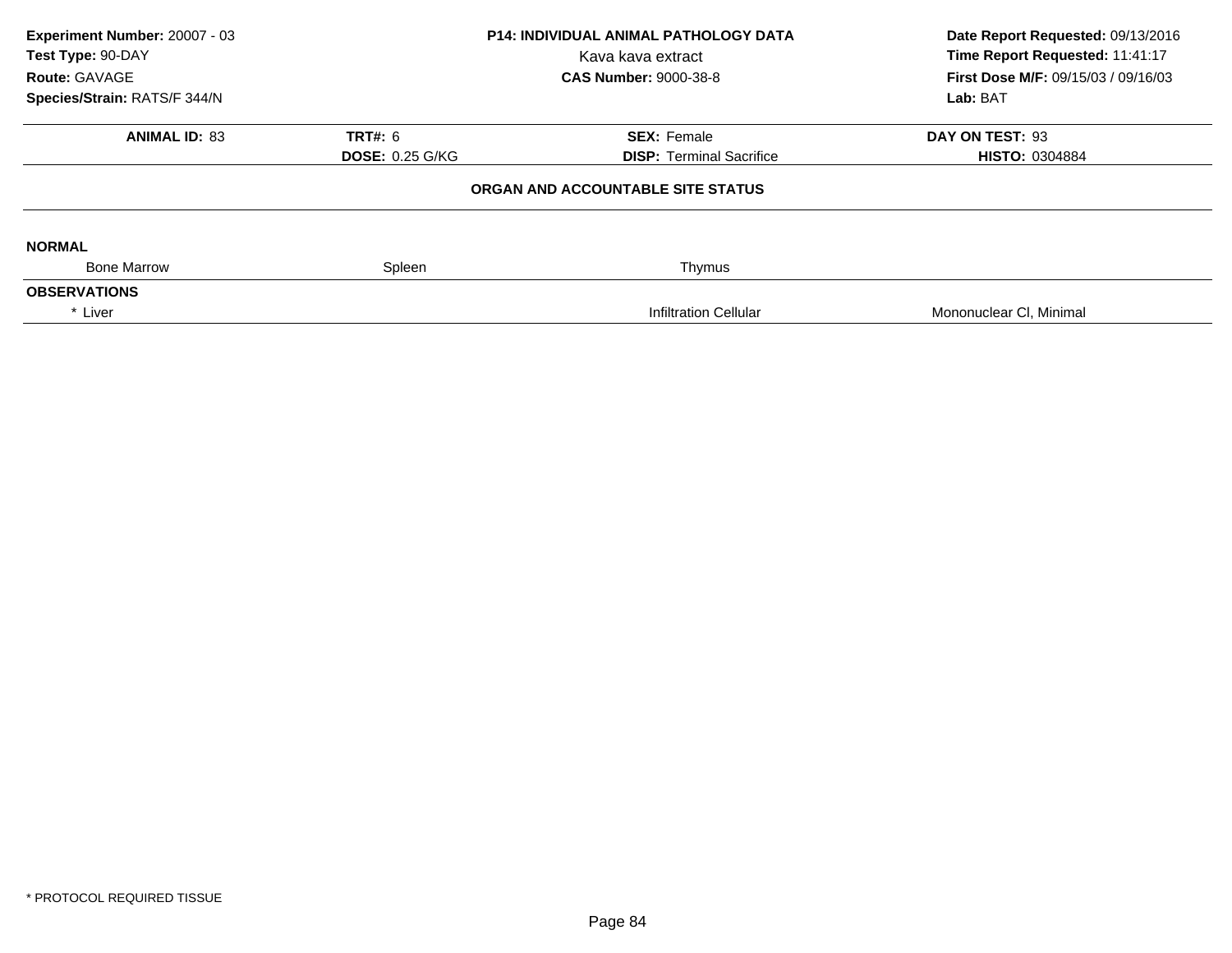| Experiment Number: 20007 - 03<br>Test Type: 90-DAY<br>Route: GAVAGE | <b>P14: INDIVIDUAL ANIMAL PATHOLOGY DATA</b><br>Kava kava extract<br><b>CAS Number: 9000-38-8</b> |                                 | Date Report Requested: 09/13/2016<br>Time Report Requested: 11:41:17<br><b>First Dose M/F: 09/15/03 / 09/16/03</b><br>Lab: BAT |  |  |
|---------------------------------------------------------------------|---------------------------------------------------------------------------------------------------|---------------------------------|--------------------------------------------------------------------------------------------------------------------------------|--|--|
| Species/Strain: RATS/F 344/N                                        |                                                                                                   |                                 |                                                                                                                                |  |  |
| <b>ANIMAL ID: 84</b>                                                | <b>TRT#: 6</b>                                                                                    | <b>SEX: Female</b>              | DAY ON TEST: 93                                                                                                                |  |  |
|                                                                     | <b>DOSE: 0.25 G/KG</b>                                                                            | <b>DISP:</b> Terminal Sacrifice | <b>HISTO: 0304885</b>                                                                                                          |  |  |
| ORGAN AND ACCOUNTABLE SITE STATUS                                   |                                                                                                   |                                 |                                                                                                                                |  |  |
| <b>NORMAL</b>                                                       |                                                                                                   |                                 |                                                                                                                                |  |  |
| <b>Bone Marrow</b>                                                  | * Liver                                                                                           | Spleen                          | Thymus                                                                                                                         |  |  |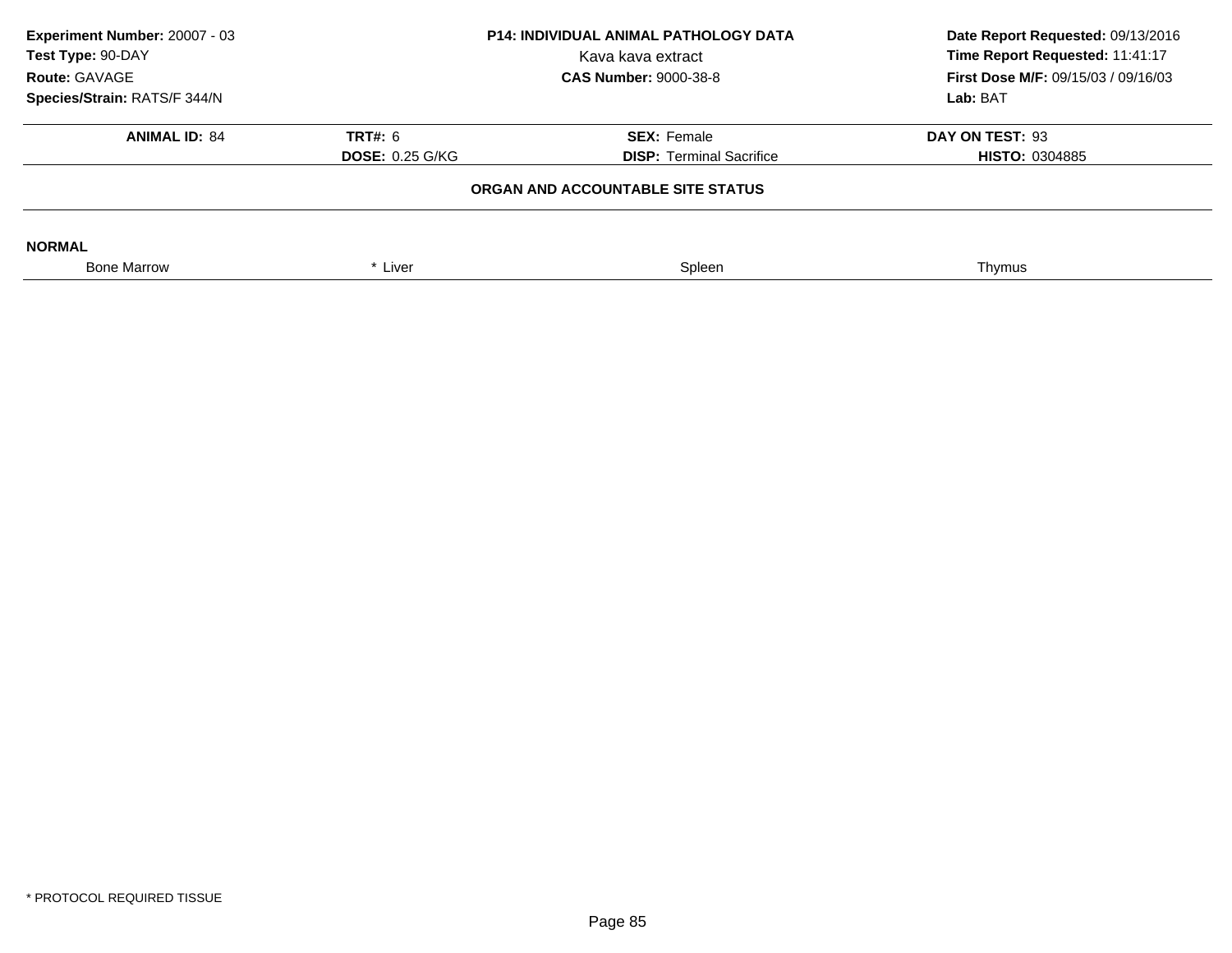| Experiment Number: 20007 - 03<br>Test Type: 90-DAY | <b>P14: INDIVIDUAL ANIMAL PATHOLOGY DATA</b><br>Kava kava extract |                                 | Date Report Requested: 09/13/2016<br>Time Report Requested: 11:41:17 |  |  |
|----------------------------------------------------|-------------------------------------------------------------------|---------------------------------|----------------------------------------------------------------------|--|--|
| Route: GAVAGE<br>Species/Strain: RATS/F 344/N      |                                                                   | <b>CAS Number: 9000-38-8</b>    | <b>First Dose M/F: 09/15/03 / 09/16/03</b><br>Lab: BAT               |  |  |
|                                                    |                                                                   |                                 |                                                                      |  |  |
| <b>ANIMAL ID: 85</b>                               | <b>TRT#: 6</b>                                                    | <b>SEX: Female</b>              | DAY ON TEST: 93                                                      |  |  |
|                                                    | <b>DOSE: 0.25 G/KG</b>                                            | <b>DISP:</b> Terminal Sacrifice | <b>HISTO: 0304886</b>                                                |  |  |
| ORGAN AND ACCOUNTABLE SITE STATUS                  |                                                                   |                                 |                                                                      |  |  |
| <b>NORMAL</b>                                      |                                                                   |                                 |                                                                      |  |  |
| <b>Bone Marrow</b>                                 | * Liver                                                           | Spleen                          | Thymus                                                               |  |  |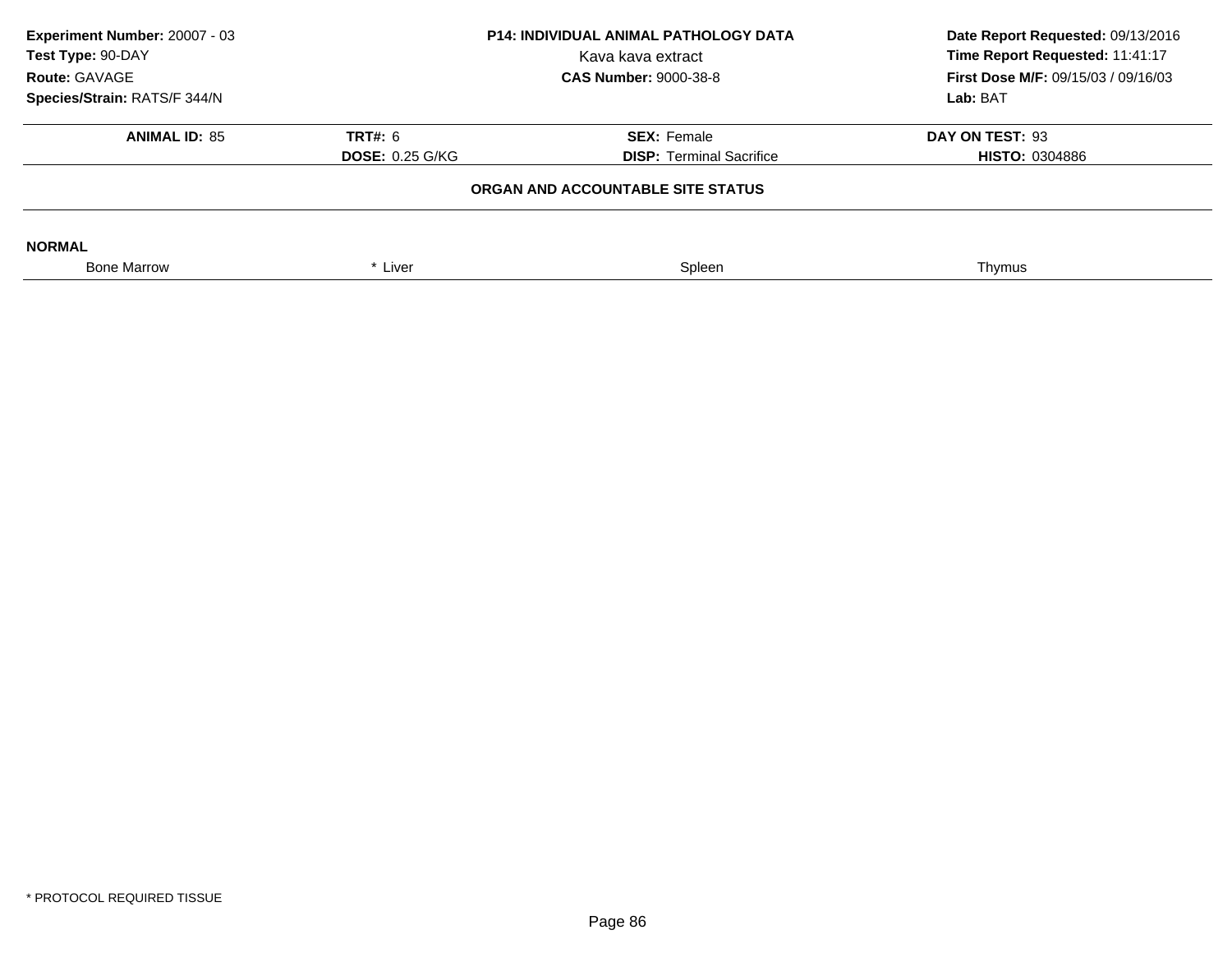| Experiment Number: 20007 - 03<br>Test Type: 90-DAY<br>Route: GAVAGE | <b>P14: INDIVIDUAL ANIMAL PATHOLOGY DATA</b><br>Kava kava extract<br><b>CAS Number: 9000-38-8</b> |                                                       | Date Report Requested: 09/13/2016<br>Time Report Requested: 11:41:17<br><b>First Dose M/F: 09/15/03 / 09/16/03</b><br>Lab: BAT |
|---------------------------------------------------------------------|---------------------------------------------------------------------------------------------------|-------------------------------------------------------|--------------------------------------------------------------------------------------------------------------------------------|
| Species/Strain: RATS/F 344/N                                        |                                                                                                   |                                                       |                                                                                                                                |
| <b>ANIMAL ID: 86</b>                                                | <b>TRT#: 6</b><br><b>DOSE: 0.25 G/KG</b>                                                          | <b>SEX: Female</b><br><b>DISP:</b> Terminal Sacrifice | DAY ON TEST: 93<br><b>HISTO: 0304887</b>                                                                                       |
|                                                                     |                                                                                                   | ORGAN AND ACCOUNTABLE SITE STATUS                     |                                                                                                                                |
| <b>NORMAL</b>                                                       |                                                                                                   |                                                       |                                                                                                                                |
| <b>Bone Marrow</b>                                                  | * Liver                                                                                           | Spleen                                                | Thymus                                                                                                                         |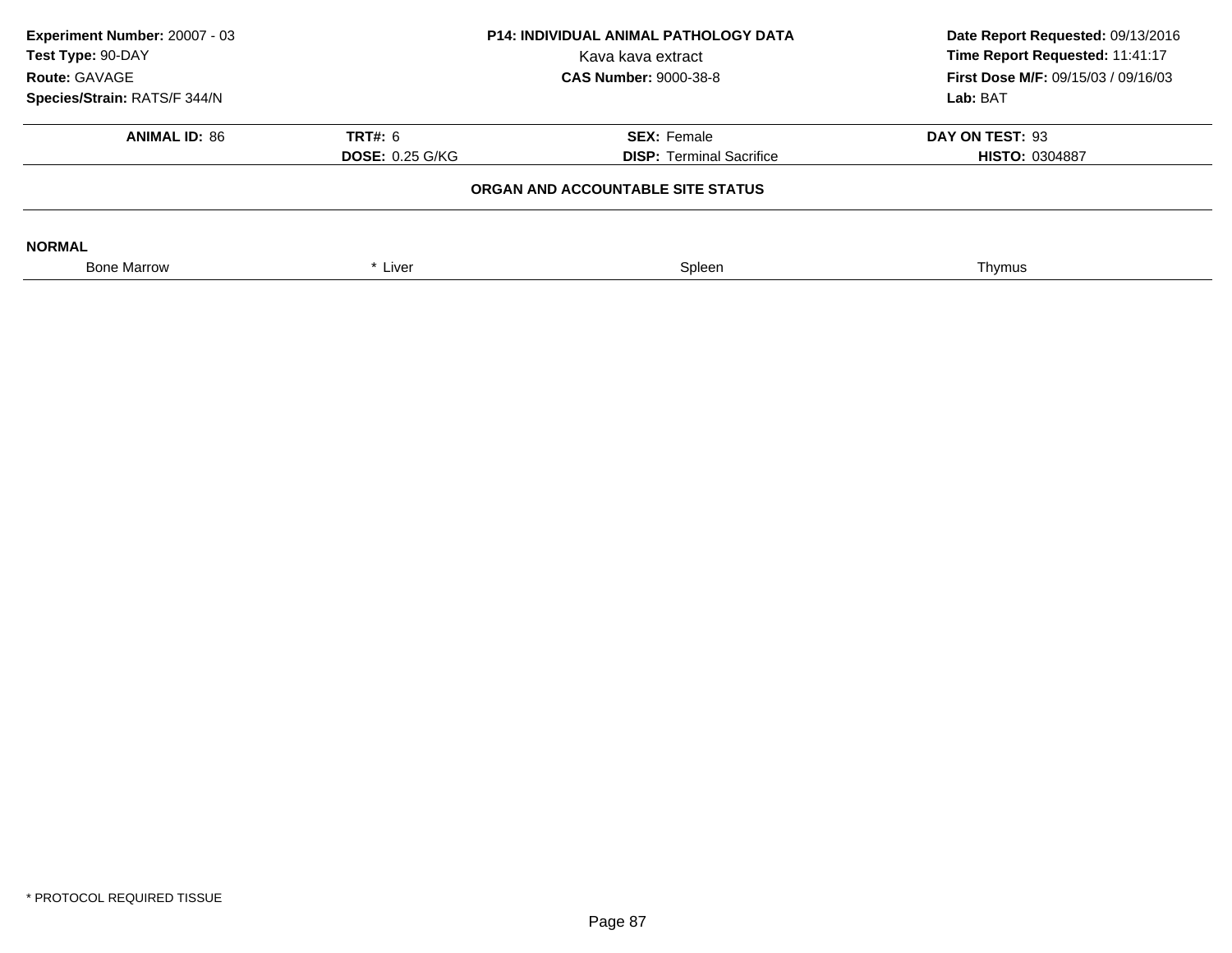| Experiment Number: 20007 - 03<br>Test Type: 90-DAY |                        | <b>P14: INDIVIDUAL ANIMAL PATHOLOGY DATA</b><br>Kava kava extract | Date Report Requested: 09/13/2016<br>Time Report Requested: 11:41:17 |
|----------------------------------------------------|------------------------|-------------------------------------------------------------------|----------------------------------------------------------------------|
| Route: GAVAGE                                      |                        | <b>CAS Number: 9000-38-8</b>                                      | <b>First Dose M/F: 09/15/03 / 09/16/03</b>                           |
| Species/Strain: RATS/F 344/N                       |                        |                                                                   | Lab: BAT                                                             |
| <b>ANIMAL ID: 87</b>                               | <b>TRT#: 6</b>         | <b>SEX: Female</b>                                                | DAY ON TEST: 93                                                      |
|                                                    | <b>DOSE: 0.25 G/KG</b> | <b>DISP: Terminal Sacrifice</b>                                   | <b>HISTO: 0304888</b>                                                |
|                                                    |                        | ORGAN AND ACCOUNTABLE SITE STATUS                                 |                                                                      |
| <b>NORMAL</b>                                      |                        |                                                                   |                                                                      |
| <b>Bone Marrow</b>                                 | Spleen                 | Thymus                                                            |                                                                      |
| <b>OBSERVATIONS</b>                                |                        |                                                                   |                                                                      |
| * Liver                                            |                        | <b>Infiltration Cellular</b>                                      | Mononuclear CI, Minimal                                              |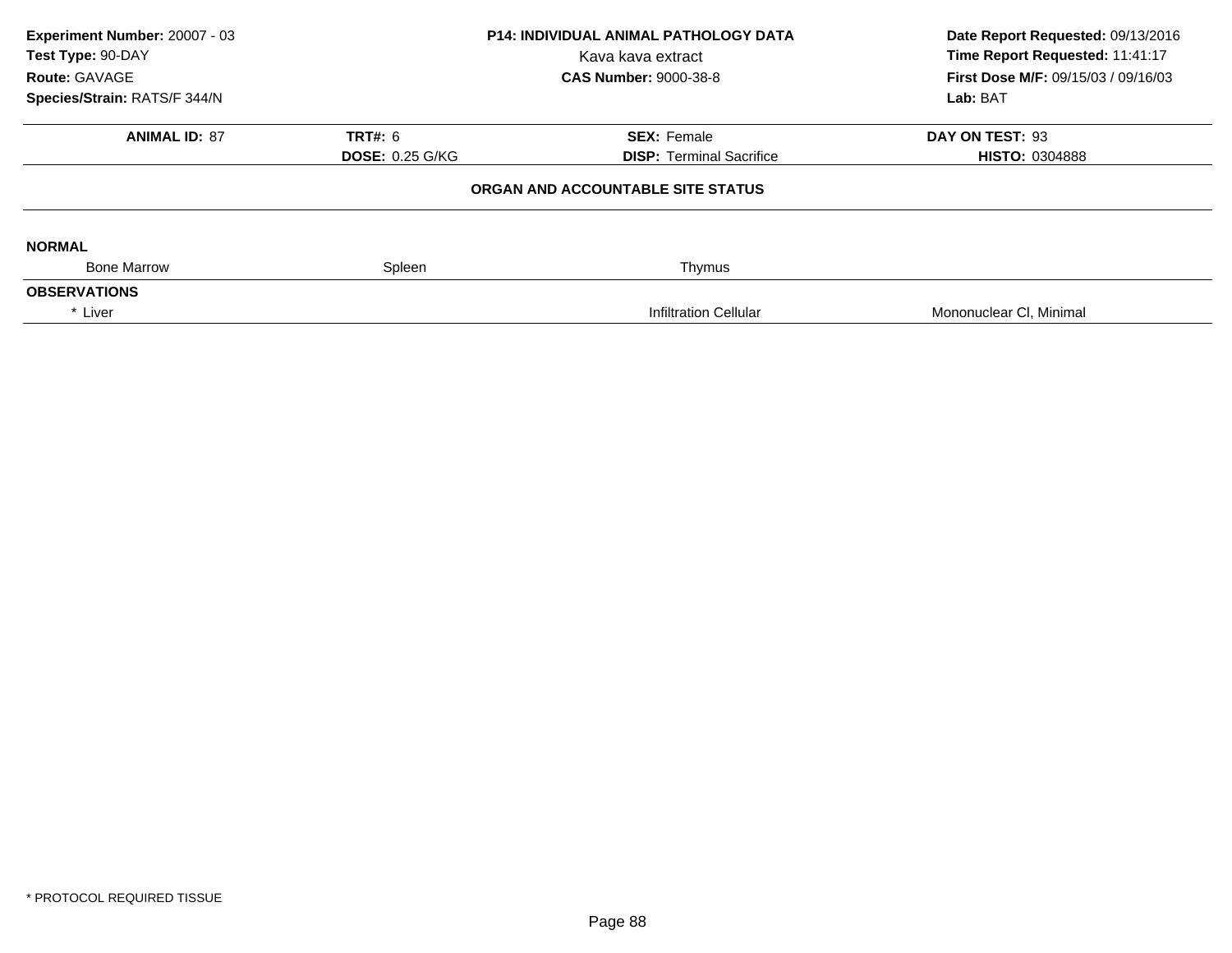| Experiment Number: 20007 - 03<br>Test Type: 90-DAY<br>Route: GAVAGE | P14: INDIVIDUAL ANIMAL PATHOLOGY DATA<br>Kava kava extract<br><b>CAS Number: 9000-38-8</b> |                                   | Date Report Requested: 09/13/2016<br>Time Report Requested: 11:41:17<br><b>First Dose M/F: 09/15/03 / 09/16/03</b> |  |
|---------------------------------------------------------------------|--------------------------------------------------------------------------------------------|-----------------------------------|--------------------------------------------------------------------------------------------------------------------|--|
| Species/Strain: RATS/F 344/N                                        |                                                                                            |                                   | Lab: BAT                                                                                                           |  |
| <b>ANIMAL ID: 88</b>                                                | <b>TRT#: 6</b>                                                                             | <b>SEX: Female</b>                | DAY ON TEST: 93                                                                                                    |  |
|                                                                     | <b>DOSE: 0.25 G/KG</b>                                                                     | <b>DISP: Terminal Sacrifice</b>   | <b>HISTO: 0304889</b>                                                                                              |  |
|                                                                     |                                                                                            | ORGAN AND ACCOUNTABLE SITE STATUS |                                                                                                                    |  |
| <b>NORMAL</b>                                                       |                                                                                            |                                   |                                                                                                                    |  |
| <b>Bone Marrow</b>                                                  | Spleen                                                                                     | Thymus                            |                                                                                                                    |  |
| <b>OBSERVATIONS</b>                                                 |                                                                                            |                                   |                                                                                                                    |  |
| * Liver                                                             |                                                                                            | <b>Infiltration Cellular</b>      | Mononuclear CI, Minimal                                                                                            |  |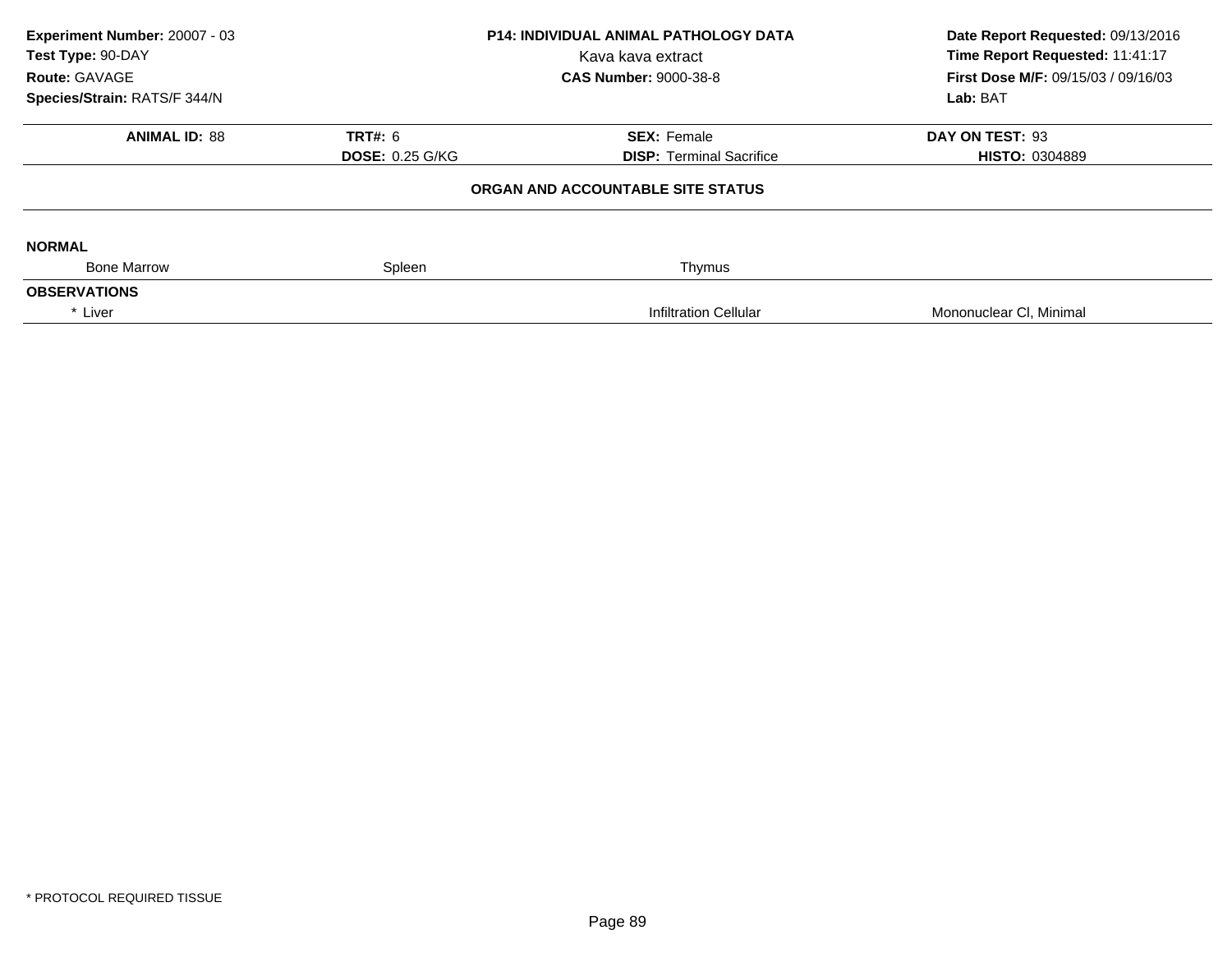| Experiment Number: 20007 - 03<br>Test Type: 90-DAY<br>Route: GAVAGE | <b>P14: INDIVIDUAL ANIMAL PATHOLOGY DATA</b><br>Kava kava extract<br><b>CAS Number: 9000-38-8</b> |                                                       | Date Report Requested: 09/13/2016<br>Time Report Requested: 11:41:17<br><b>First Dose M/F: 09/15/03 / 09/16/03</b> |
|---------------------------------------------------------------------|---------------------------------------------------------------------------------------------------|-------------------------------------------------------|--------------------------------------------------------------------------------------------------------------------|
| Species/Strain: RATS/F 344/N                                        |                                                                                                   |                                                       | Lab: BAT                                                                                                           |
| <b>ANIMAL ID: 89</b>                                                | <b>TRT#: 6</b><br><b>DOSE: 0.25 G/KG</b>                                                          | <b>SEX: Female</b><br><b>DISP:</b> Terminal Sacrifice | DAY ON TEST: 93<br><b>HISTO: 0304890</b>                                                                           |
|                                                                     |                                                                                                   | ORGAN AND ACCOUNTABLE SITE STATUS                     |                                                                                                                    |
| <b>NORMAL</b>                                                       |                                                                                                   |                                                       |                                                                                                                    |
| <b>Bone Marrow</b>                                                  | * Liver                                                                                           | Spleen                                                | Thymus                                                                                                             |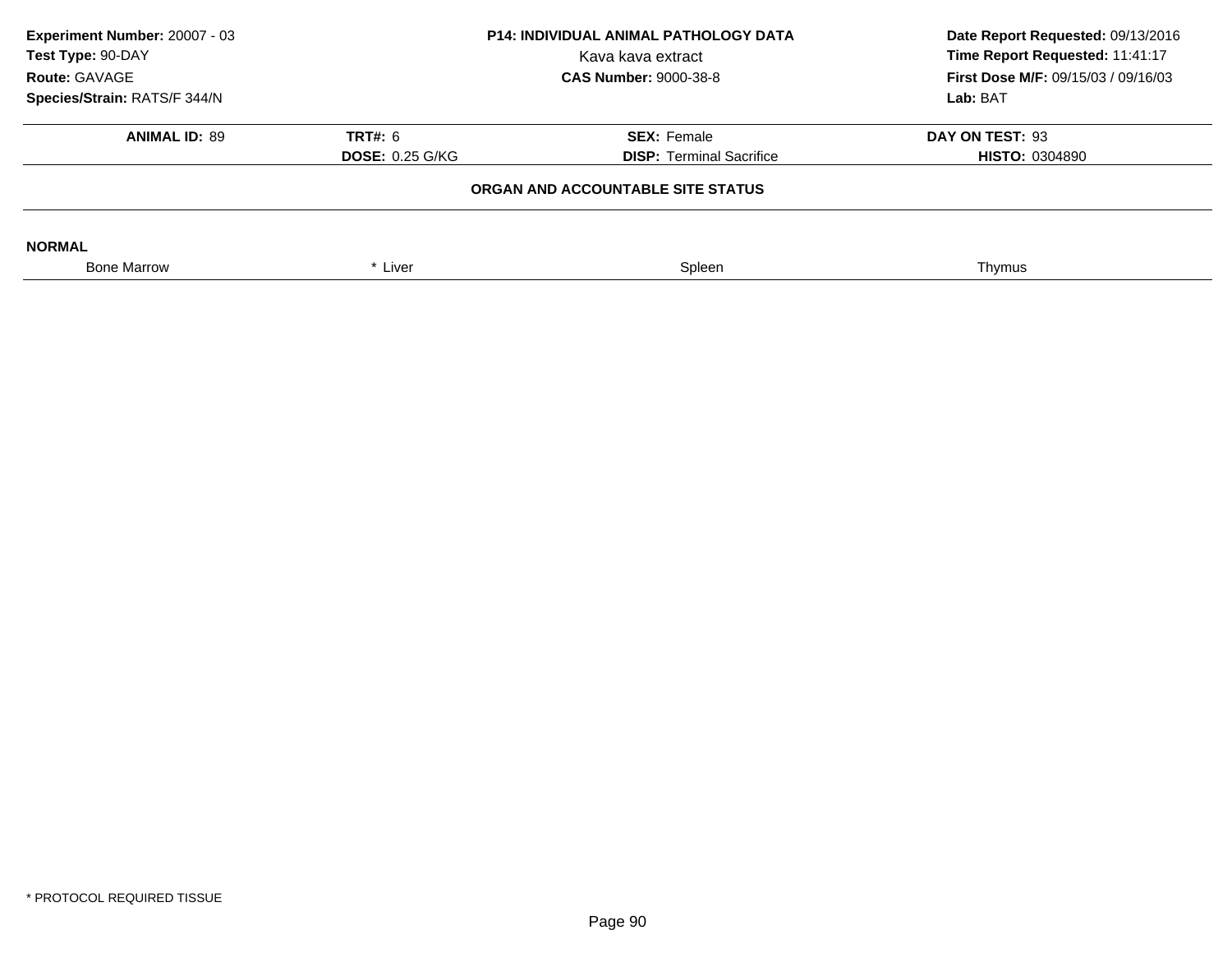| Experiment Number: 20007 - 03<br>Test Type: 90-DAY<br>Route: GAVAGE |                        | <b>P14: INDIVIDUAL ANIMAL PATHOLOGY DATA</b><br>Kava kava extract | Date Report Requested: 09/13/2016<br>Time Report Requested: 11:41:17<br><b>First Dose M/F: 09/15/03 / 09/16/03</b> |
|---------------------------------------------------------------------|------------------------|-------------------------------------------------------------------|--------------------------------------------------------------------------------------------------------------------|
|                                                                     |                        | <b>CAS Number: 9000-38-8</b>                                      |                                                                                                                    |
| Species/Strain: RATS/F 344/N                                        |                        |                                                                   | Lab: BAT                                                                                                           |
| <b>ANIMAL ID: 90</b>                                                | <b>TRT#: 6</b>         | <b>SEX: Female</b>                                                | DAY ON TEST: 93                                                                                                    |
|                                                                     | <b>DOSE: 0.25 G/KG</b> | <b>DISP: Terminal Sacrifice</b>                                   | <b>HISTO: 0304891</b>                                                                                              |
|                                                                     |                        | ORGAN AND ACCOUNTABLE SITE STATUS                                 |                                                                                                                    |
| <b>NORMAL</b>                                                       |                        |                                                                   |                                                                                                                    |
| <b>Bone Marrow</b>                                                  | Spleen                 | Thymus                                                            |                                                                                                                    |
| <b>OBSERVATIONS</b>                                                 |                        |                                                                   |                                                                                                                    |
| * Liver                                                             |                        | <b>Infiltration Cellular</b>                                      | Mononuclear CI, Minimal                                                                                            |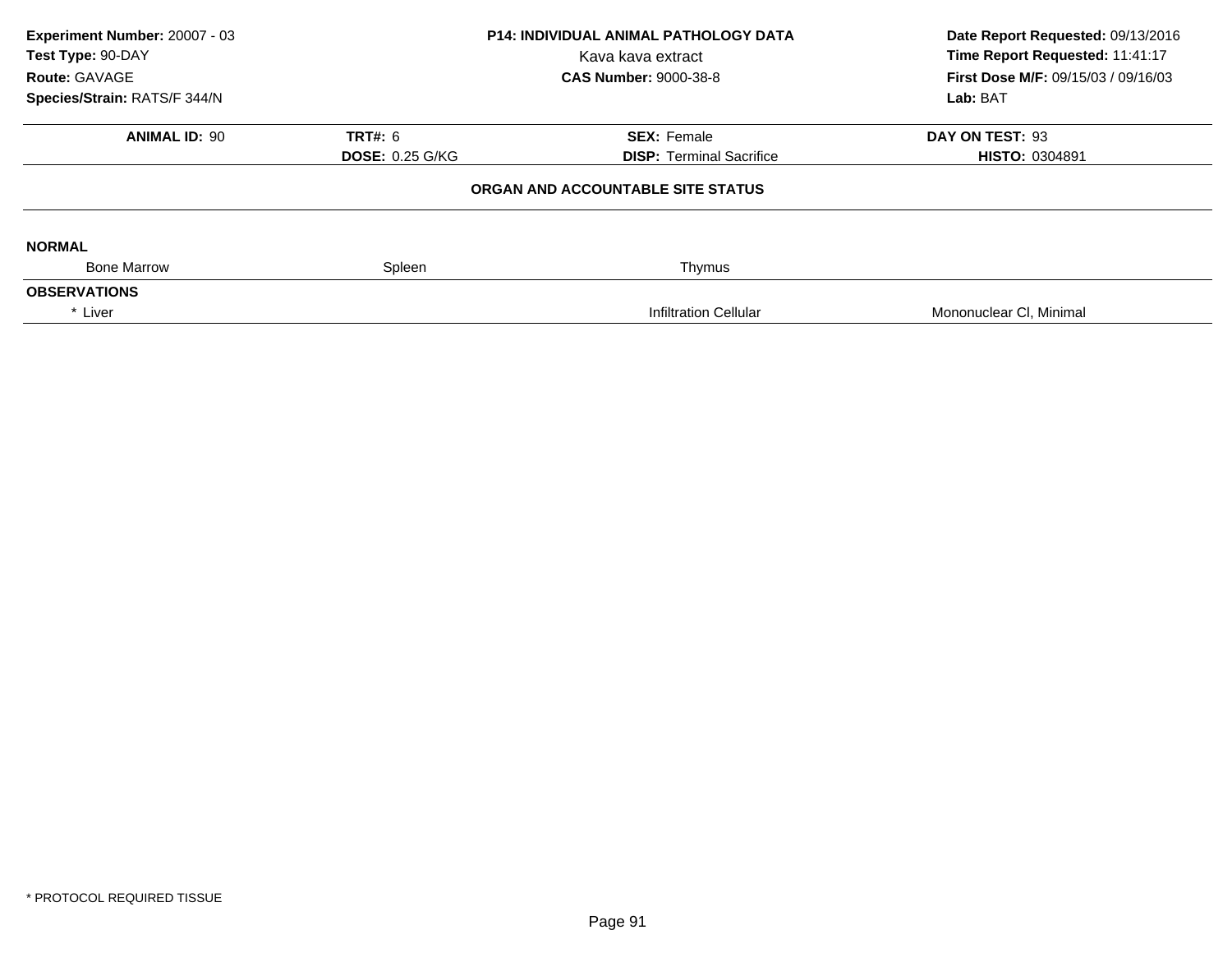| Experiment Number: 20007 - 03<br>Test Type: 90-DAY<br>Route: GAVAGE<br>Species/Strain: RATS/F 344/N |                       | P14: INDIVIDUAL ANIMAL PATHOLOGY DATA<br>Kava kava extract<br><b>CAS Number: 9000-38-8</b> | Date Report Requested: 09/13/2016<br>Time Report Requested: 11:41:17<br><b>First Dose M/F: 09/15/03 / 09/16/03</b><br>Lab: BAT |
|-----------------------------------------------------------------------------------------------------|-----------------------|--------------------------------------------------------------------------------------------|--------------------------------------------------------------------------------------------------------------------------------|
|                                                                                                     |                       |                                                                                            |                                                                                                                                |
| <b>ANIMAL ID: 91</b>                                                                                | <b>TRT#: 8</b>        | <b>SEX: Female</b>                                                                         | DAY ON TEST: 93                                                                                                                |
|                                                                                                     | <b>DOSE: 0.5 G/KG</b> | <b>DISP: Terminal Sacrifice</b>                                                            | <b>HISTO: 0304892</b>                                                                                                          |
|                                                                                                     |                       | ORGAN AND ACCOUNTABLE SITE STATUS                                                          |                                                                                                                                |
| <b>NORMAL</b>                                                                                       |                       |                                                                                            |                                                                                                                                |
| <b>Bone Marrow</b>                                                                                  | Spleen                | Thymus                                                                                     |                                                                                                                                |
| <b>OBSERVATIONS</b>                                                                                 |                       |                                                                                            |                                                                                                                                |
| * Liver                                                                                             |                       | <b>Infiltration Cellular</b>                                                               | Mononuclear CI, Minimal                                                                                                        |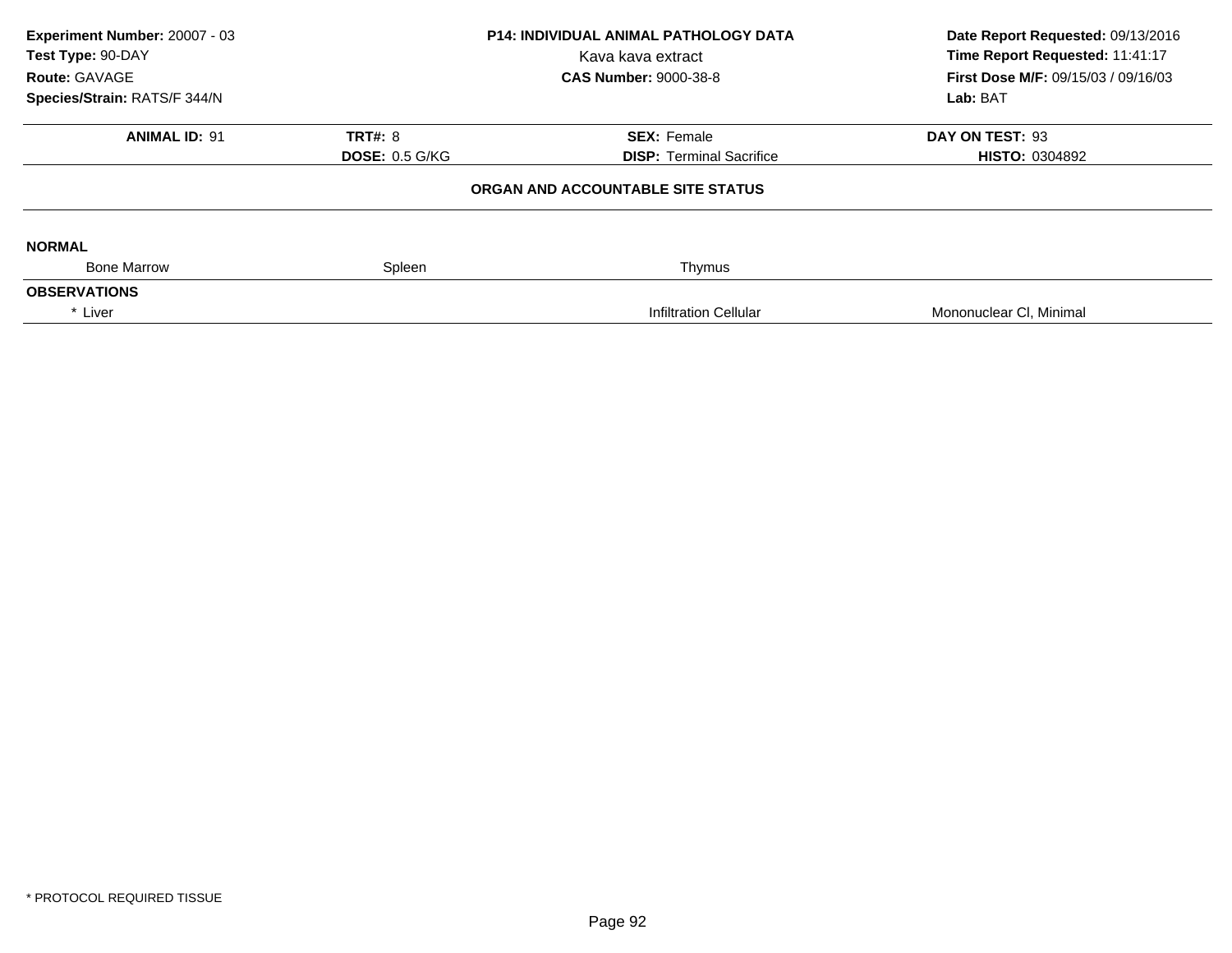| Experiment Number: 20007 - 03<br>Test Type: 90-DAY<br>Route: GAVAGE<br>Species/Strain: RATS/F 344/N |                       | P14: INDIVIDUAL ANIMAL PATHOLOGY DATA<br>Kava kava extract<br><b>CAS Number: 9000-38-8</b> | Date Report Requested: 09/13/2016<br>Time Report Requested: 11:41:17<br><b>First Dose M/F: 09/15/03 / 09/16/03</b><br>Lab: BAT |
|-----------------------------------------------------------------------------------------------------|-----------------------|--------------------------------------------------------------------------------------------|--------------------------------------------------------------------------------------------------------------------------------|
|                                                                                                     |                       |                                                                                            |                                                                                                                                |
| <b>ANIMAL ID: 92</b>                                                                                | <b>TRT#: 8</b>        | <b>SEX: Female</b>                                                                         | DAY ON TEST: 93                                                                                                                |
|                                                                                                     | <b>DOSE: 0.5 G/KG</b> | <b>DISP: Terminal Sacrifice</b>                                                            | <b>HISTO: 0304893</b>                                                                                                          |
|                                                                                                     |                       | ORGAN AND ACCOUNTABLE SITE STATUS                                                          |                                                                                                                                |
| <b>NORMAL</b>                                                                                       |                       |                                                                                            |                                                                                                                                |
| <b>Bone Marrow</b>                                                                                  | Spleen                | Thymus                                                                                     |                                                                                                                                |
| <b>OBSERVATIONS</b>                                                                                 |                       |                                                                                            |                                                                                                                                |
| * Liver                                                                                             |                       | <b>Infiltration Cellular</b>                                                               | Mononuclear CI, Minimal                                                                                                        |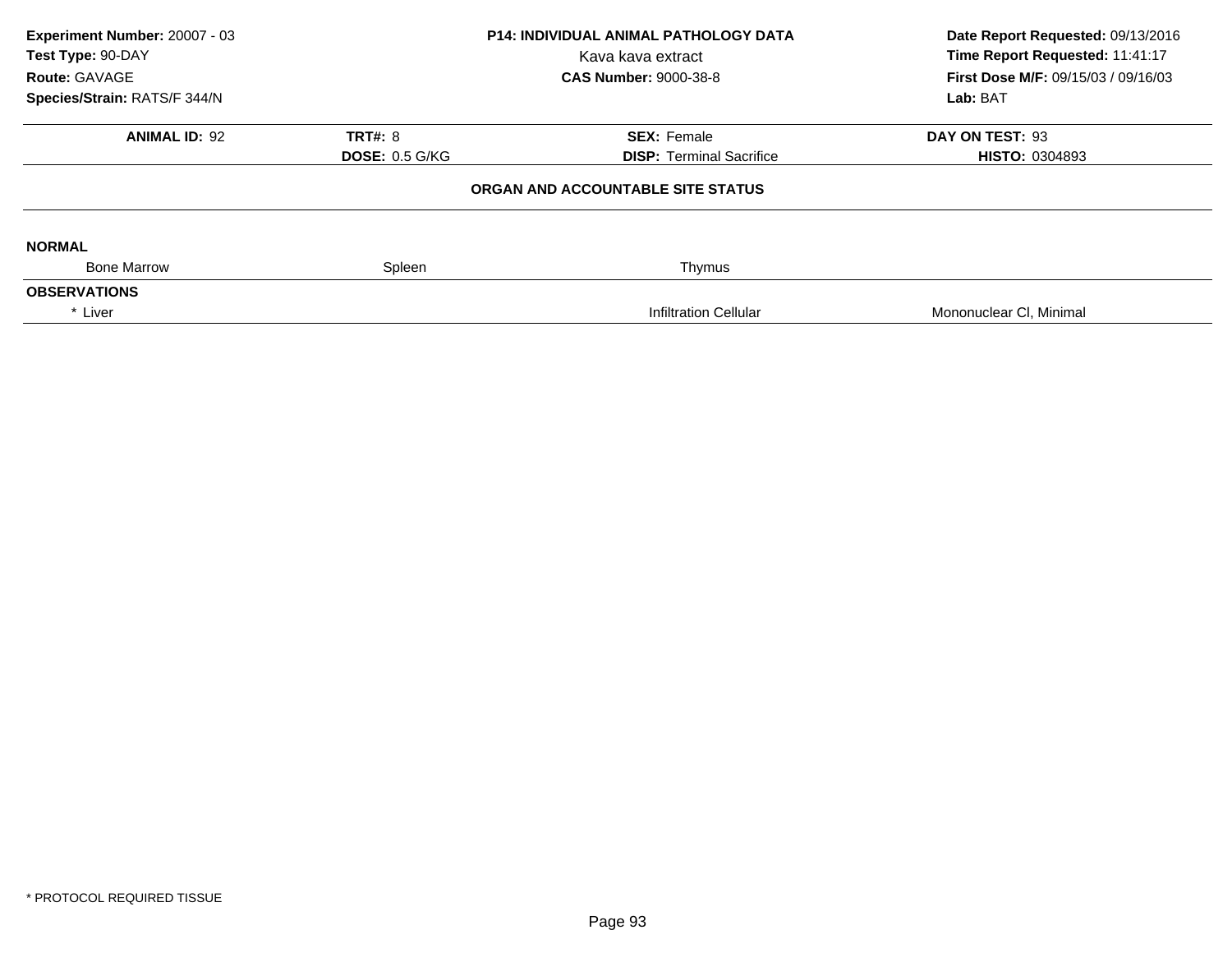| Experiment Number: 20007 - 03<br>Test Type: 90-DAY |                       | <b>P14: INDIVIDUAL ANIMAL PATHOLOGY DATA</b> | Date Report Requested: 09/13/2016   |
|----------------------------------------------------|-----------------------|----------------------------------------------|-------------------------------------|
|                                                    |                       | Kava kava extract                            | Time Report Requested: 11:41:17     |
| Route: GAVAGE                                      |                       | <b>CAS Number: 9000-38-8</b>                 | First Dose M/F: 09/15/03 / 09/16/03 |
| Species/Strain: RATS/F 344/N                       |                       |                                              | Lab: BAT                            |
| <b>ANIMAL ID: 93</b>                               | <b>TRT#: 8</b>        | <b>SEX: Female</b>                           | DAY ON TEST: 93                     |
|                                                    | <b>DOSE: 0.5 G/KG</b> | <b>DISP:</b> Terminal Sacrifice              | <b>HISTO: 0304894</b>               |
|                                                    |                       | ORGAN AND ACCOUNTABLE SITE STATUS            |                                     |
| <b>NORMAL</b>                                      |                       |                                              |                                     |
| <b>Bone Marrow</b>                                 | Spleen                | Thymus                                       |                                     |
| <b>OBSERVATIONS</b>                                |                       |                                              |                                     |
| * Liver                                            |                       | Hepatodiaphragmatic Nodule                   |                                     |
|                                                    |                       | <b>Infiltration Cellular</b>                 | Mononuclear CI, Minimal             |
| [ Hepatodiaphragmatic Nodule                       | $TGLs = 1-13$ ]       |                                              |                                     |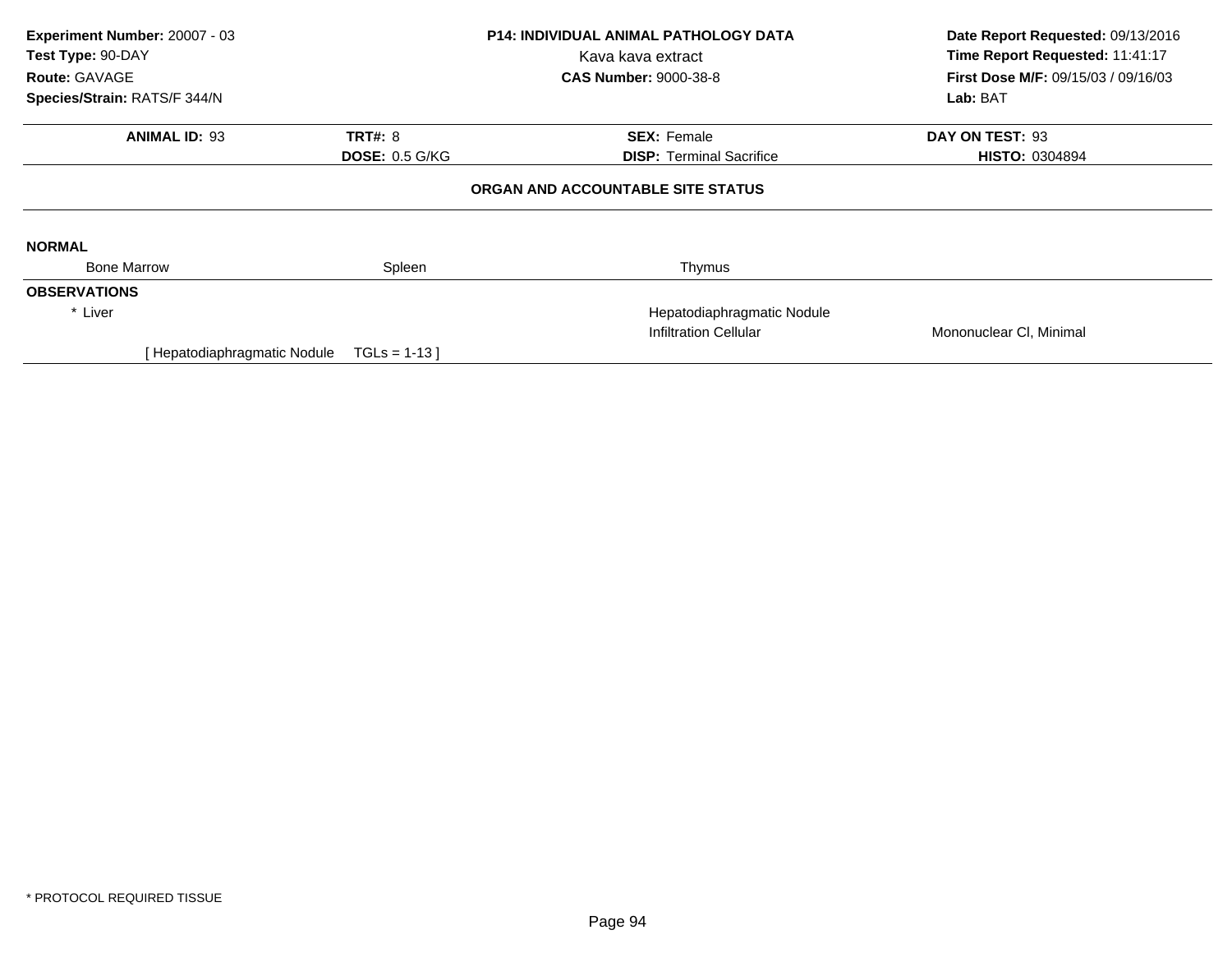| Experiment Number: 20007 - 03<br>Test Type: 90-DAY |                       | <b>P14: INDIVIDUAL ANIMAL PATHOLOGY DATA</b> | Date Report Requested: 09/13/2016<br>Time Report Requested: 11:41:17 |  |
|----------------------------------------------------|-----------------------|----------------------------------------------|----------------------------------------------------------------------|--|
|                                                    |                       | Kava kava extract                            |                                                                      |  |
| Route: GAVAGE                                      |                       | <b>CAS Number: 9000-38-8</b>                 | <b>First Dose M/F: 09/15/03 / 09/16/03</b>                           |  |
| Species/Strain: RATS/F 344/N                       |                       |                                              | Lab: BAT                                                             |  |
| <b>ANIMAL ID: 94</b>                               | <b>TRT#: 8</b>        | <b>SEX: Female</b>                           | DAY ON TEST: 93                                                      |  |
|                                                    | <b>DOSE: 0.5 G/KG</b> | <b>DISP: Terminal Sacrifice</b>              | <b>HISTO: 0304895</b>                                                |  |
|                                                    |                       | ORGAN AND ACCOUNTABLE SITE STATUS            |                                                                      |  |
| <b>NORMAL</b>                                      |                       |                                              |                                                                      |  |
| <b>Bone Marrow</b>                                 | Spleen                | Thymus                                       |                                                                      |  |
| <b>OBSERVATIONS</b>                                |                       |                                              |                                                                      |  |
| * Liver                                            |                       | <b>Infiltration Cellular</b>                 | Mononuclear CI, Minimal                                              |  |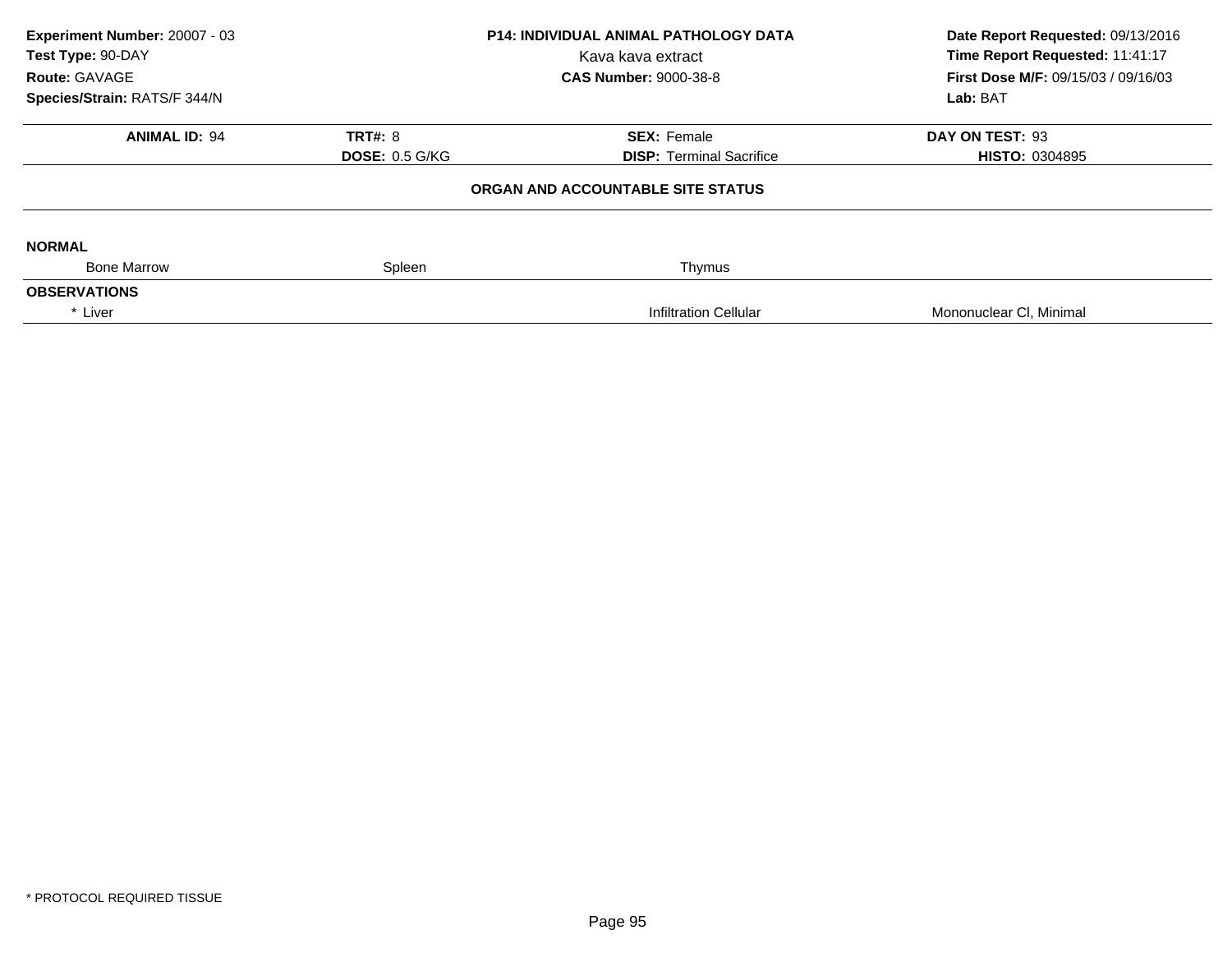| Experiment Number: 20007 - 03<br>Test Type: 90-DAY<br>Route: GAVAGE<br>Species/Strain: RATS/F 344/N |                       | <b>P14: INDIVIDUAL ANIMAL PATHOLOGY DATA</b><br>Kava kava extract<br><b>CAS Number: 9000-38-8</b> | Date Report Requested: 09/13/2016<br>Time Report Requested: 11:41:17<br><b>First Dose M/F: 09/15/03 / 09/16/03</b><br>Lab: BAT |
|-----------------------------------------------------------------------------------------------------|-----------------------|---------------------------------------------------------------------------------------------------|--------------------------------------------------------------------------------------------------------------------------------|
|                                                                                                     |                       |                                                                                                   |                                                                                                                                |
| <b>ANIMAL ID: 95</b>                                                                                | <b>TRT#: 8</b>        | <b>SEX: Female</b>                                                                                | DAY ON TEST: 93                                                                                                                |
|                                                                                                     | <b>DOSE: 0.5 G/KG</b> | <b>DISP:</b> Terminal Sacrifice                                                                   | <b>HISTO: 0304896</b>                                                                                                          |
|                                                                                                     |                       | ORGAN AND ACCOUNTABLE SITE STATUS                                                                 |                                                                                                                                |
| <b>NORMAL</b>                                                                                       |                       |                                                                                                   |                                                                                                                                |
| <b>Bone Marrow</b>                                                                                  | Spleen                | Thymus                                                                                            |                                                                                                                                |
| <b>OBSERVATIONS</b>                                                                                 |                       |                                                                                                   |                                                                                                                                |
| * Liver                                                                                             |                       | Infiltration Cellular                                                                             | Mononuclear CI, Minimal                                                                                                        |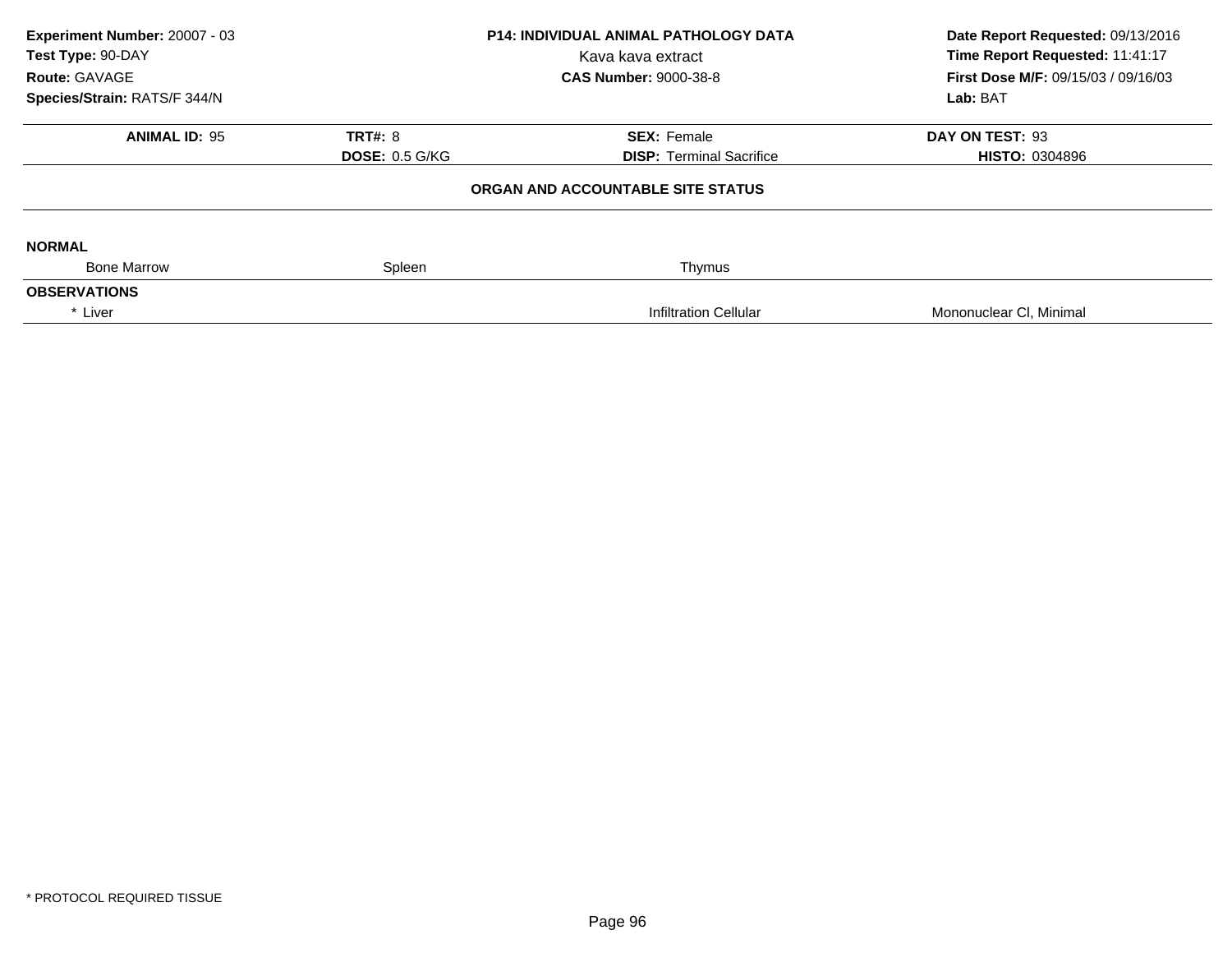| Experiment Number: 20007 - 03<br>Test Type: 90-DAY<br>Route: GAVAGE<br>Species/Strain: RATS/F 344/N |                       | <b>P14: INDIVIDUAL ANIMAL PATHOLOGY DATA</b><br>Kava kava extract<br><b>CAS Number: 9000-38-8</b> | Date Report Requested: 09/13/2016<br>Time Report Requested: 11:41:17<br><b>First Dose M/F: 09/15/03 / 09/16/03</b><br>Lab: BAT |
|-----------------------------------------------------------------------------------------------------|-----------------------|---------------------------------------------------------------------------------------------------|--------------------------------------------------------------------------------------------------------------------------------|
|                                                                                                     |                       |                                                                                                   |                                                                                                                                |
| <b>ANIMAL ID: 96</b>                                                                                | <b>TRT#: 8</b>        | <b>SEX: Female</b>                                                                                | DAY ON TEST: 93                                                                                                                |
|                                                                                                     | <b>DOSE: 0.5 G/KG</b> | <b>DISP: Terminal Sacrifice</b>                                                                   | <b>HISTO: 0304897</b>                                                                                                          |
|                                                                                                     |                       | ORGAN AND ACCOUNTABLE SITE STATUS                                                                 |                                                                                                                                |
| <b>NORMAL</b>                                                                                       |                       |                                                                                                   |                                                                                                                                |
| <b>Bone Marrow</b>                                                                                  | Spleen                | Thymus                                                                                            |                                                                                                                                |
| <b>OBSERVATIONS</b>                                                                                 |                       |                                                                                                   |                                                                                                                                |
| * Liver                                                                                             |                       | Infiltration Cellular                                                                             | Mononuclear CI, Minimal                                                                                                        |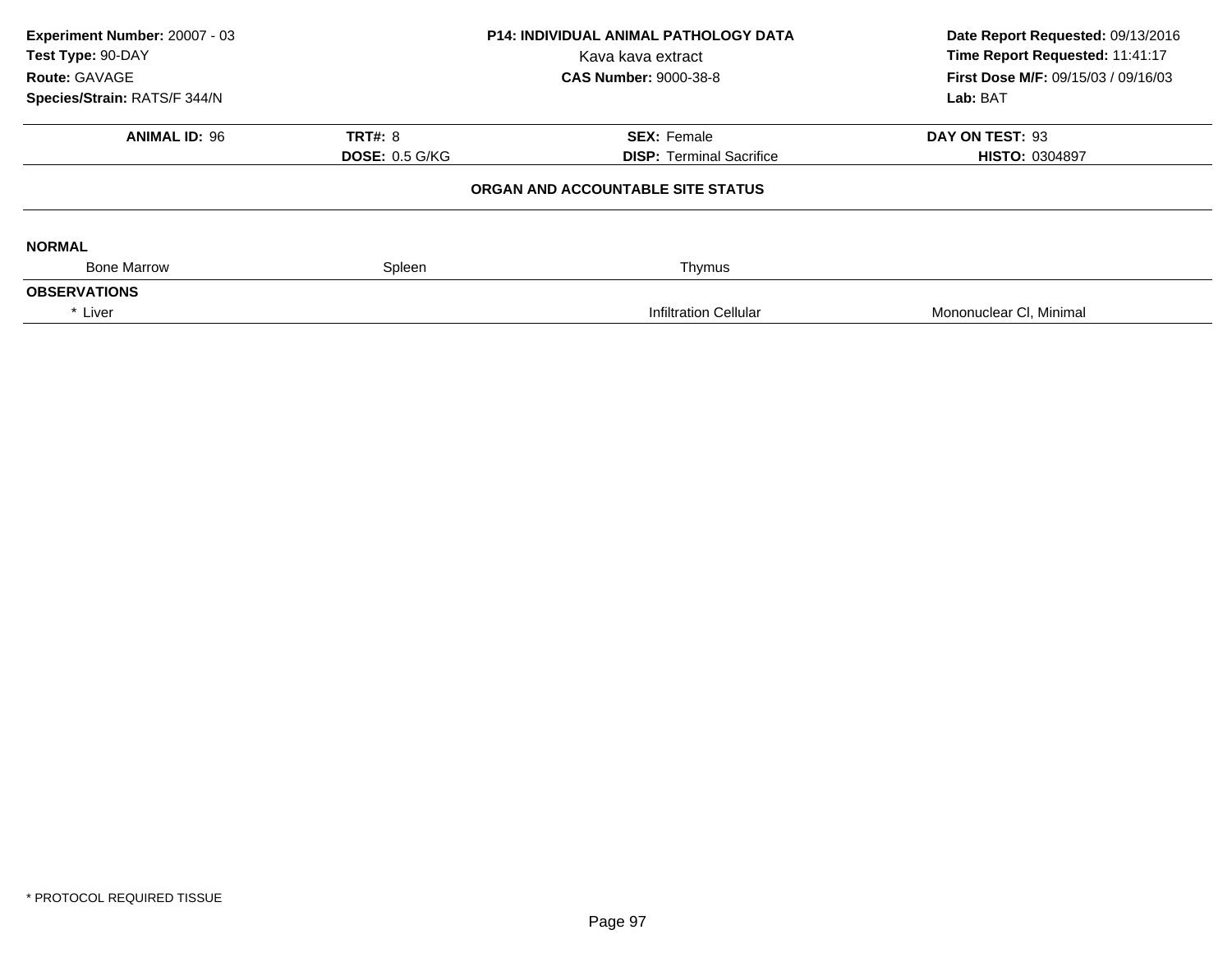| Experiment Number: 20007 - 03<br>Test Type: 90-DAY<br>Route: GAVAGE | <b>P14: INDIVIDUAL ANIMAL PATHOLOGY DATA</b><br>Kava kava extract |                                 | Date Report Requested: 09/13/2016<br>Time Report Requested: 11:41:17 |
|---------------------------------------------------------------------|-------------------------------------------------------------------|---------------------------------|----------------------------------------------------------------------|
| Species/Strain: RATS/F 344/N                                        |                                                                   | <b>CAS Number: 9000-38-8</b>    | <b>First Dose M/F: 09/15/03 / 09/16/03</b><br>Lab: BAT               |
|                                                                     |                                                                   |                                 |                                                                      |
| <b>ANIMAL ID: 97</b>                                                | <b>TRT#: 8</b>                                                    | <b>SEX: Female</b>              | DAY ON TEST: 93                                                      |
|                                                                     | <b>DOSE: 0.5 G/KG</b>                                             | <b>DISP:</b> Terminal Sacrifice | <b>HISTO: 0304898</b>                                                |
|                                                                     | ORGAN AND ACCOUNTABLE SITE STATUS                                 |                                 |                                                                      |
| <b>NORMAL</b>                                                       |                                                                   |                                 |                                                                      |
| <b>Bone Marrow</b>                                                  | * Liver                                                           | Spleen                          | Thymus                                                               |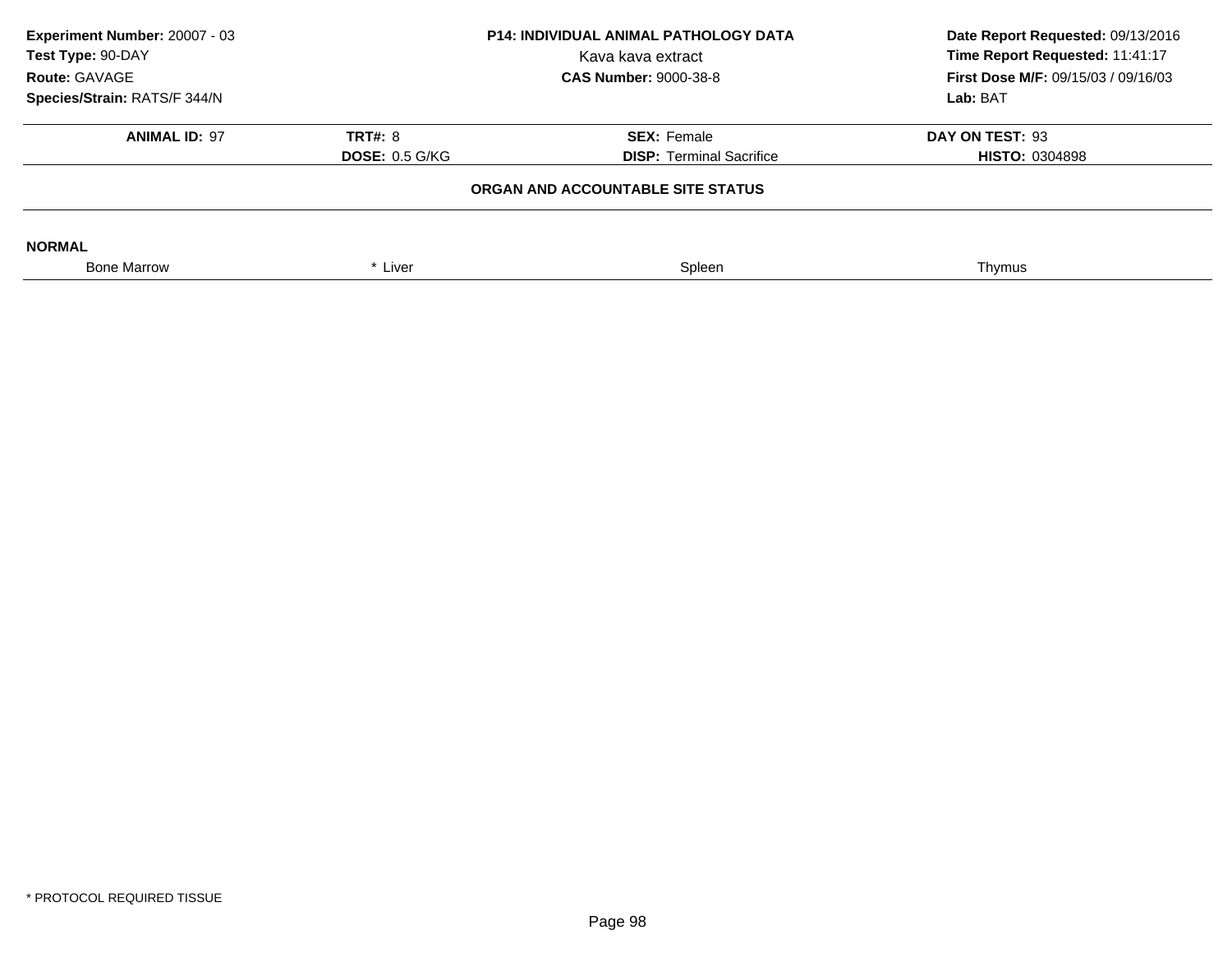| Experiment Number: 20007 - 03<br>Test Type: 90-DAY |                       | <b>P14: INDIVIDUAL ANIMAL PATHOLOGY DATA</b><br>Kava kava extract | Date Report Requested: 09/13/2016<br>Time Report Requested: 11:41:17 |  |
|----------------------------------------------------|-----------------------|-------------------------------------------------------------------|----------------------------------------------------------------------|--|
| Route: GAVAGE                                      |                       | <b>CAS Number: 9000-38-8</b>                                      | First Dose M/F: 09/15/03 / 09/16/03                                  |  |
| Species/Strain: RATS/F 344/N                       |                       |                                                                   | Lab: BAT                                                             |  |
| <b>ANIMAL ID: 98</b>                               | <b>TRT#: 8</b>        | <b>SEX: Female</b>                                                | DAY ON TEST: 93                                                      |  |
|                                                    | <b>DOSE: 0.5 G/KG</b> | <b>DISP:</b> Terminal Sacrifice                                   | <b>HISTO: 0304899</b>                                                |  |
|                                                    |                       | ORGAN AND ACCOUNTABLE SITE STATUS                                 |                                                                      |  |
| <b>NORMAL</b>                                      |                       |                                                                   |                                                                      |  |
| <b>Bone Marrow</b>                                 | Spleen                | Thymus                                                            |                                                                      |  |
| <b>OBSERVATIONS</b>                                |                       |                                                                   |                                                                      |  |
| * Liver                                            | Hepatocyte            | Hypertrophy                                                       | Minimal                                                              |  |
|                                                    |                       | <b>Infiltration Cellular</b>                                      | Mononuclear CI, Minimal                                              |  |
| Mesentery                                          |                       | Necrosis                                                          | Fatty, Mild                                                          |  |
| $TGLs = 1-13$<br>[ Necrosis                        |                       |                                                                   |                                                                      |  |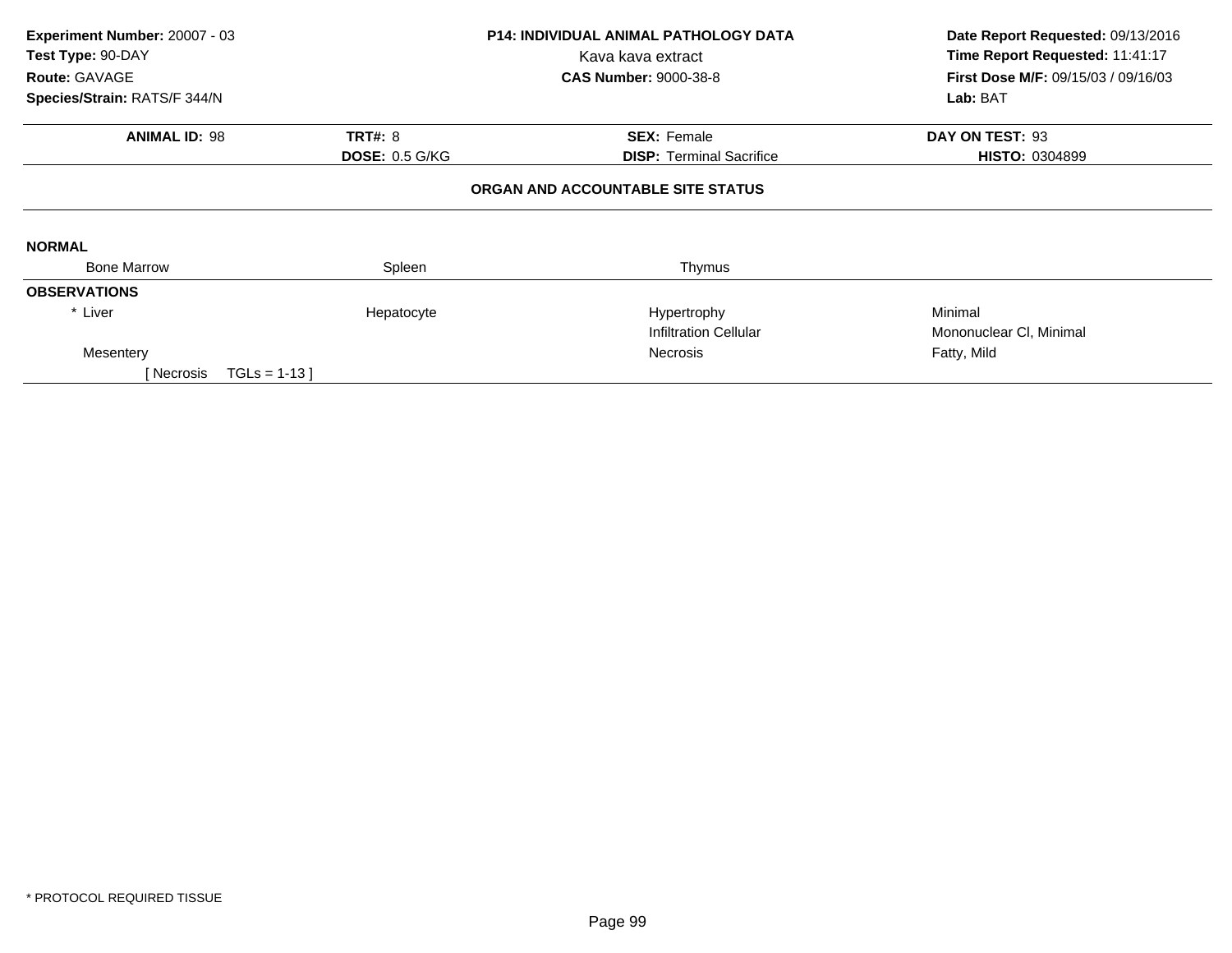| Experiment Number: 20007 - 03<br>Test Type: 90-DAY<br>Route: GAVAGE | <b>P14: INDIVIDUAL ANIMAL PATHOLOGY DATA</b><br>Kava kava extract<br><b>CAS Number: 9000-38-8</b> |                                   | Date Report Requested: 09/13/2016<br>Time Report Requested: 11:41:17<br><b>First Dose M/F: 09/15/03 / 09/16/03</b> |
|---------------------------------------------------------------------|---------------------------------------------------------------------------------------------------|-----------------------------------|--------------------------------------------------------------------------------------------------------------------|
| Species/Strain: RATS/F 344/N                                        |                                                                                                   |                                   | Lab: BAT                                                                                                           |
| <b>ANIMAL ID: 99</b>                                                | <b>TRT#: 8</b>                                                                                    | <b>SEX: Female</b>                | DAY ON TEST: 93                                                                                                    |
|                                                                     | <b>DOSE: 0.5 G/KG</b>                                                                             | <b>DISP: Terminal Sacrifice</b>   | <b>HISTO: 0304900</b>                                                                                              |
|                                                                     |                                                                                                   | ORGAN AND ACCOUNTABLE SITE STATUS |                                                                                                                    |
| <b>NORMAL</b>                                                       |                                                                                                   |                                   |                                                                                                                    |
| <b>Bone Marrow</b>                                                  | Spleen                                                                                            | Thymus                            |                                                                                                                    |
| <b>OBSERVATIONS</b>                                                 |                                                                                                   |                                   |                                                                                                                    |
| * Liver                                                             | Hepatocyte                                                                                        | Hypertrophy                       | Minimal                                                                                                            |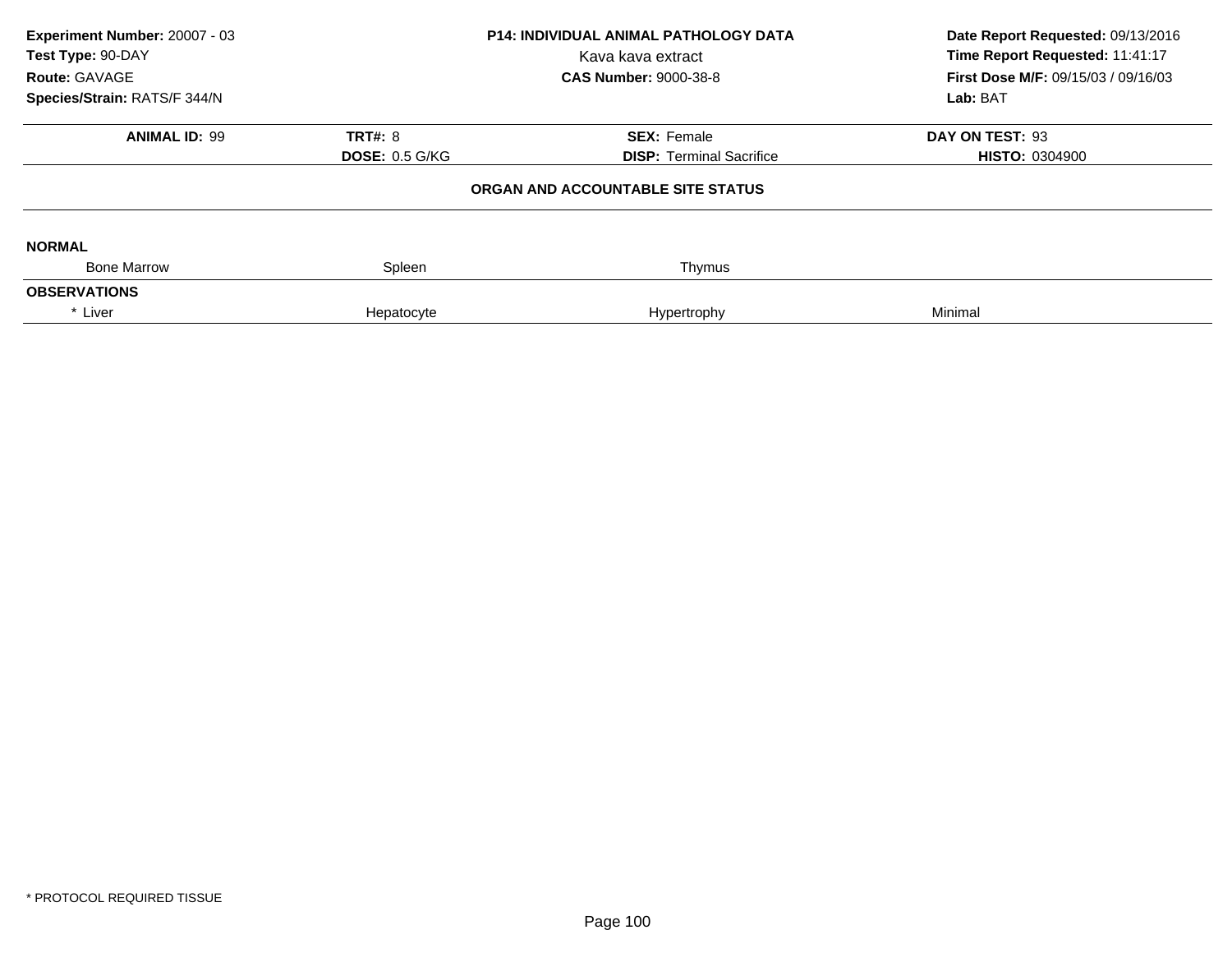| Experiment Number: 20007 - 03<br>Test Type: 90-DAY<br>Route: GAVAGE | <b>P14: INDIVIDUAL ANIMAL PATHOLOGY DATA</b><br>Kava kava extract<br><b>CAS Number: 9000-38-8</b> |                                   | Date Report Requested: 09/13/2016<br>Time Report Requested: 11:41:17<br><b>First Dose M/F: 09/15/03 / 09/16/03</b> |
|---------------------------------------------------------------------|---------------------------------------------------------------------------------------------------|-----------------------------------|--------------------------------------------------------------------------------------------------------------------|
| Species/Strain: RATS/F 344/N                                        |                                                                                                   |                                   | Lab: BAT                                                                                                           |
| <b>ANIMAL ID: 100</b>                                               | <b>TRT#: 8</b>                                                                                    | <b>SEX: Female</b>                | DAY ON TEST: 93                                                                                                    |
|                                                                     | <b>DOSE: 0.5 G/KG</b>                                                                             | <b>DISP:</b> Terminal Sacrifice   | <b>HISTO: 0304901</b>                                                                                              |
|                                                                     |                                                                                                   | ORGAN AND ACCOUNTABLE SITE STATUS |                                                                                                                    |
| <b>NORMAL</b>                                                       |                                                                                                   |                                   |                                                                                                                    |
| <b>Bone Marrow</b>                                                  | Spleen                                                                                            | Thymus                            |                                                                                                                    |
| <b>OBSERVATIONS</b>                                                 |                                                                                                   |                                   |                                                                                                                    |
| * Liver                                                             | Hepatocyte                                                                                        | Hypertrophy                       | Minimal                                                                                                            |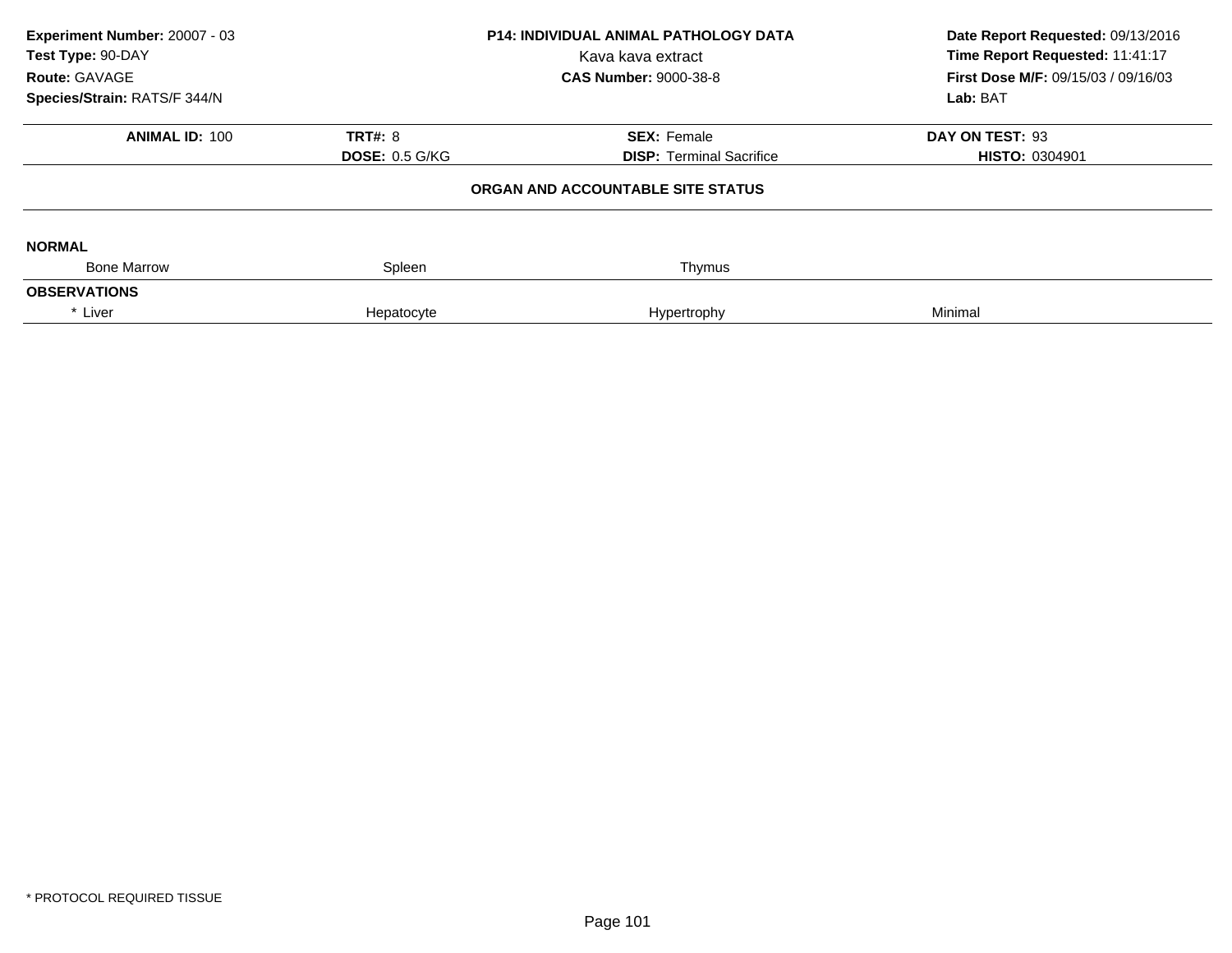| Experiment Number: 20007 - 03<br>Test Type: 90-DAY |                       | P14: INDIVIDUAL ANIMAL PATHOLOGY DATA<br>Kava kava extract | Date Report Requested: 09/13/2016<br>Time Report Requested: 11:41:17 |
|----------------------------------------------------|-----------------------|------------------------------------------------------------|----------------------------------------------------------------------|
| Route: GAVAGE                                      |                       | <b>CAS Number: 9000-38-8</b>                               | <b>First Dose M/F: 09/15/03 / 09/16/03</b>                           |
| Species/Strain: RATS/F 344/N                       |                       |                                                            | Lab: BAT                                                             |
| <b>ANIMAL ID: 101</b>                              | <b>TRT#: 10</b>       | <b>SEX: Female</b>                                         | DAY ON TEST: 93                                                      |
|                                                    | <b>DOSE: 1.0 G/KG</b> | <b>DISP:</b> Terminal Sacrifice                            | <b>HISTO: 0304902</b>                                                |
|                                                    |                       | ORGAN AND ACCOUNTABLE SITE STATUS                          |                                                                      |
| <b>NORMAL</b>                                      |                       |                                                            |                                                                      |
| * Bone Marrow                                      | * Spleen              | * Thymus                                                   |                                                                      |
| <b>OBSERVATIONS</b>                                |                       |                                                            |                                                                      |
| * Liver                                            |                       | <b>Infiltration Cellular</b>                               | Mononuclear CI, Minimal                                              |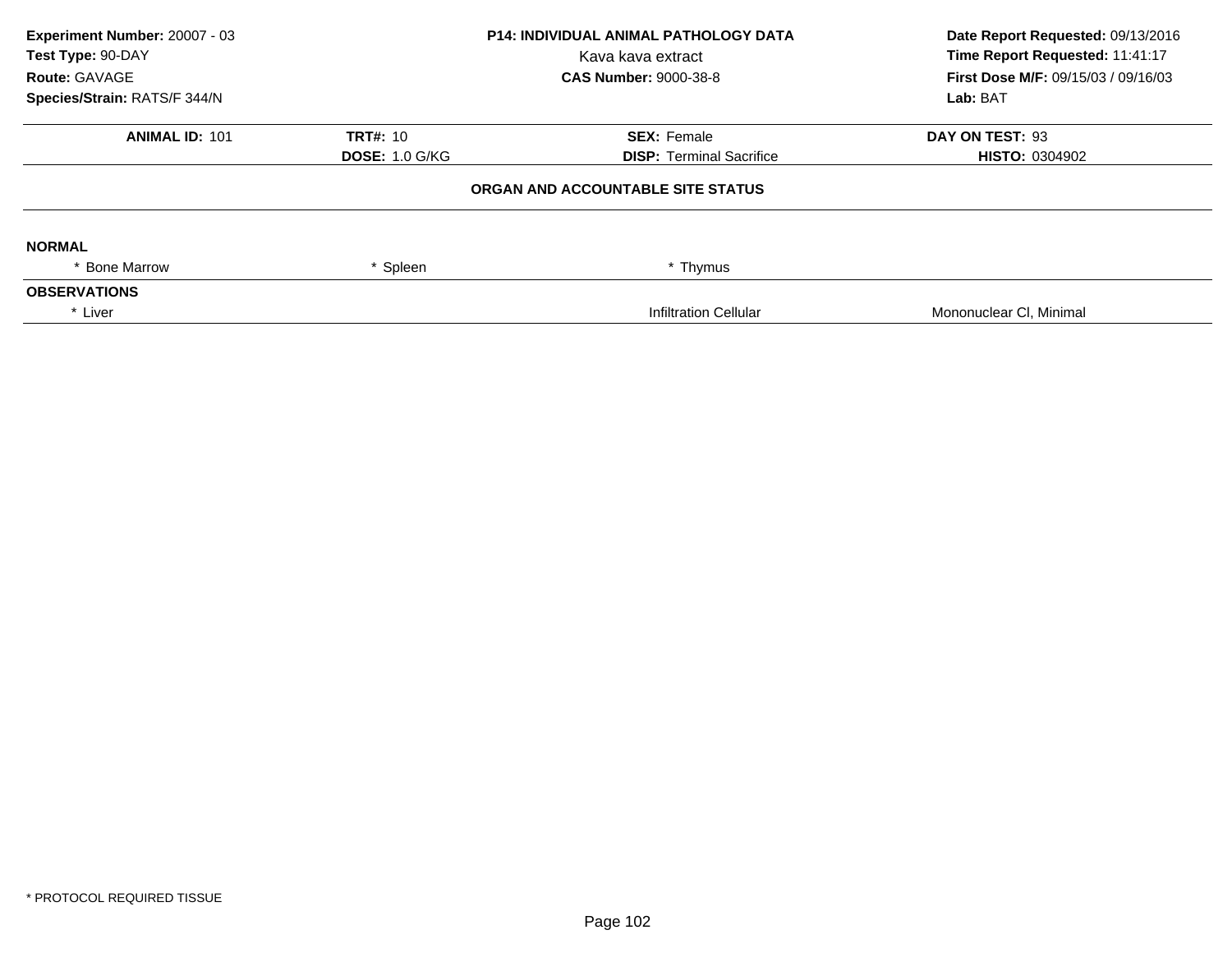| Experiment Number: 20007 - 03<br>Test Type: 90-DAY<br>Route: GAVAGE<br>Species/Strain: RATS/F 344/N | <b>P14: INDIVIDUAL ANIMAL PATHOLOGY DATA</b><br>Kava kava extract<br><b>CAS Number: 9000-38-8</b> |                                                       | Date Report Requested: 09/13/2016<br>Time Report Requested: 11:41:17<br><b>First Dose M/F: 09/15/03 / 09/16/03</b><br>Lab: BAT |
|-----------------------------------------------------------------------------------------------------|---------------------------------------------------------------------------------------------------|-------------------------------------------------------|--------------------------------------------------------------------------------------------------------------------------------|
| <b>ANIMAL ID: 102</b>                                                                               | <b>TRT#: 10</b><br><b>DOSE: 1.0 G/KG</b>                                                          | <b>SEX: Female</b><br><b>DISP: Terminal Sacrifice</b> | DAY ON TEST: 93<br><b>HISTO: 0304903</b>                                                                                       |
|                                                                                                     | ORGAN AND ACCOUNTABLE SITE STATUS                                                                 |                                                       |                                                                                                                                |
| <b>NORMAL</b>                                                                                       |                                                                                                   |                                                       |                                                                                                                                |
| * Bone Marrow                                                                                       | * Liver                                                                                           | Spleen                                                | * Thymus                                                                                                                       |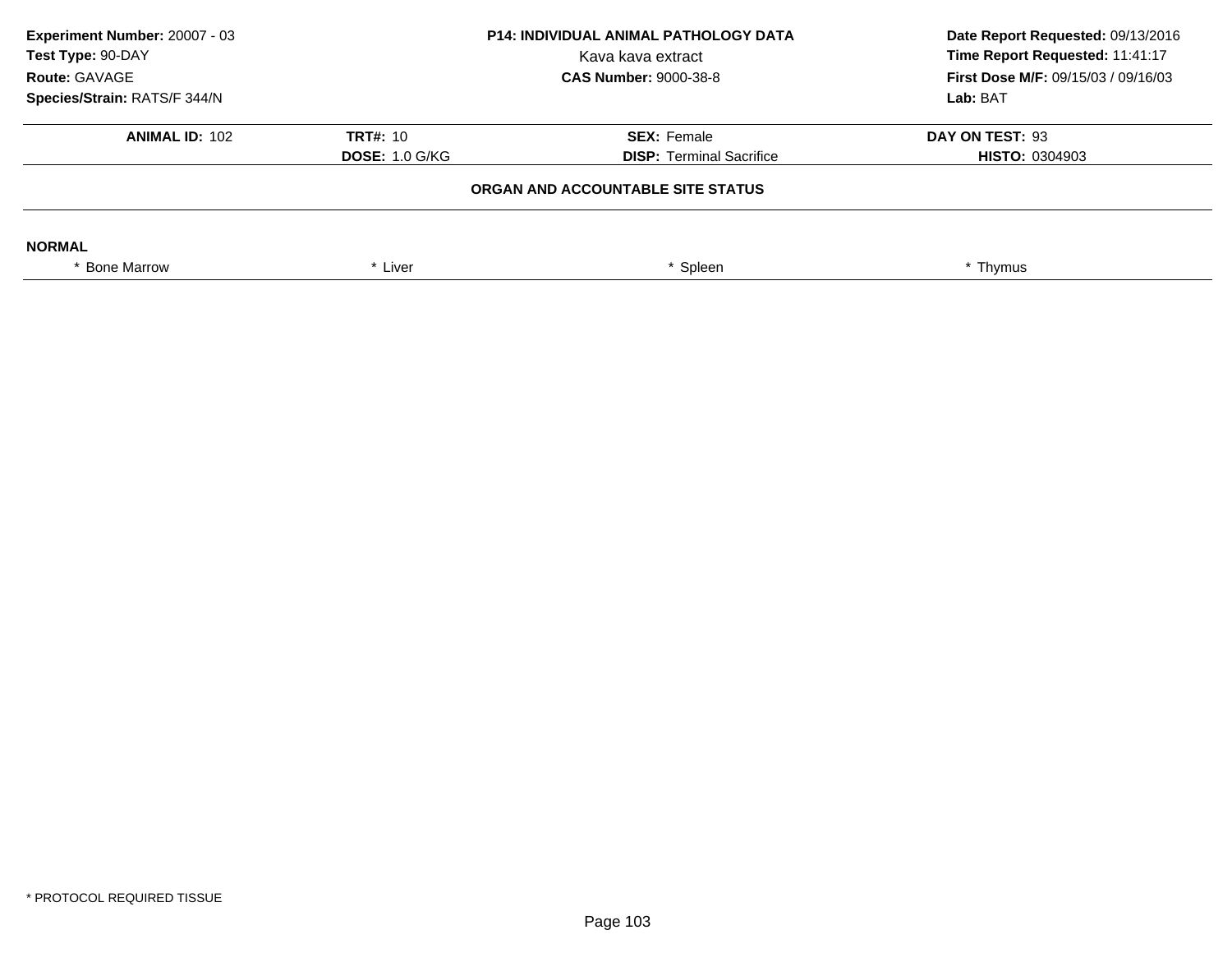| Experiment Number: 20007 - 03<br>Test Type: 90-DAY<br>Kava kava extract |                       | <b>P14: INDIVIDUAL ANIMAL PATHOLOGY DATA</b> | Date Report Requested: 09/13/2016<br>Time Report Requested: 11:41:17 |
|-------------------------------------------------------------------------|-----------------------|----------------------------------------------|----------------------------------------------------------------------|
|                                                                         |                       |                                              |                                                                      |
| Route: GAVAGE                                                           |                       | <b>CAS Number: 9000-38-8</b>                 | <b>First Dose M/F: 09/15/03 / 09/16/03</b>                           |
| Species/Strain: RATS/F 344/N                                            |                       |                                              | Lab: BAT                                                             |
| <b>ANIMAL ID: 103</b>                                                   | <b>TRT#: 10</b>       | <b>SEX: Female</b>                           | DAY ON TEST: 93                                                      |
|                                                                         | <b>DOSE: 1.0 G/KG</b> | <b>DISP:</b> Terminal Sacrifice              | <b>HISTO: 0304904</b>                                                |
|                                                                         |                       | ORGAN AND ACCOUNTABLE SITE STATUS            |                                                                      |
| <b>NORMAL</b>                                                           |                       |                                              |                                                                      |
| <b>Bone Marrow</b>                                                      | * Spleen              | * Thymus                                     |                                                                      |
| <b>OBSERVATIONS</b>                                                     |                       |                                              |                                                                      |
| * Liver                                                                 |                       | Infiltration Cellular                        | Mononuclear CI, Minimal                                              |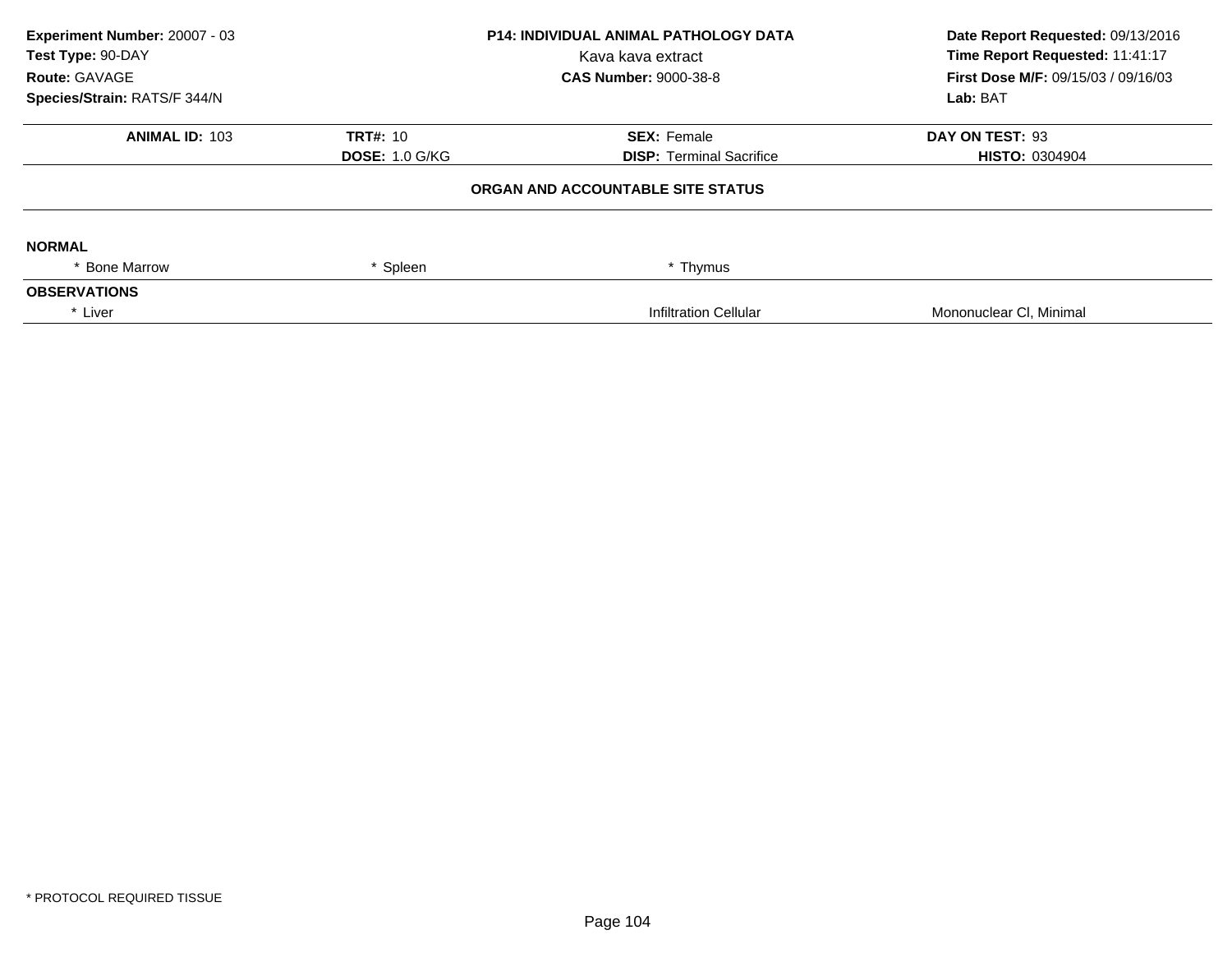| Experiment Number: 20007 - 03<br>Test Type: 90-DAY<br>Route: GAVAGE<br>Species/Strain: RATS/F 344/N | P14: INDIVIDUAL ANIMAL PATHOLOGY DATA<br>Kava kava extract<br><b>CAS Number: 9000-38-8</b> |                                                  | Date Report Requested: 09/13/2016<br>Time Report Requested: 11:41:17<br>First Dose M/F: 09/15/03 / 09/16/03<br>Lab: BAT |
|-----------------------------------------------------------------------------------------------------|--------------------------------------------------------------------------------------------|--------------------------------------------------|-------------------------------------------------------------------------------------------------------------------------|
| <b>ANIMAL ID: 104</b>                                                                               | <b>TRT#: 10</b><br><b>DOSE: 1.0 G/KG</b>                                                   | <b>SEX: Female</b><br><b>DISP: Natural Death</b> | DAY ON TEST: 32<br>HISTO: 0304905                                                                                       |
|                                                                                                     |                                                                                            | ORGAN AND ACCOUNTABLE SITE STATUS                |                                                                                                                         |
| <b>NORMAL</b>                                                                                       |                                                                                            |                                                  |                                                                                                                         |
| <b>Adrenal Cortex</b>                                                                               | Adrenal Medulla                                                                            | <b>Blood Vessel</b>                              | <b>Bone</b>                                                                                                             |
| * Bone Marrow                                                                                       | <b>Brain</b>                                                                               | <b>Clitoral Gland</b>                            | Esophagus                                                                                                               |
| Eye                                                                                                 | <b>Harderian Gland</b>                                                                     | Heart                                            | Intestine Large, Cecum                                                                                                  |
| Intestine Large, Colon                                                                              | Intestine Large, Rectum                                                                    | Intestine Small, Duodenum                        | Intestine Small, Ileum                                                                                                  |
| Intestine Small, Jejunum                                                                            | Islets, Pancreatic                                                                         | Lymph Node, Mesenteric                           | <b>Mammary Gland</b>                                                                                                    |
| Nose                                                                                                | Ovary                                                                                      | Pancreas                                         | Parathyroid Gland                                                                                                       |
| <b>Pituitary Gland</b>                                                                              | Salivary Glands                                                                            | Skin                                             | Spleen                                                                                                                  |
| Stomach, Forestomach                                                                                | Stomach, Glandular                                                                         | * Thymus                                         | <b>Thyroid Gland</b>                                                                                                    |
| Trachea                                                                                             | <b>Urinary Bladder</b>                                                                     | Uterus                                           |                                                                                                                         |
| <b>MISSING</b>                                                                                      |                                                                                            |                                                  |                                                                                                                         |
| Lymph Node, Mandibular                                                                              |                                                                                            |                                                  |                                                                                                                         |
| <b>OBSERVATIONS</b>                                                                                 |                                                                                            |                                                  |                                                                                                                         |
| Kidney                                                                                              |                                                                                            | Mineralization                                   | Minimal                                                                                                                 |
| * Liver                                                                                             |                                                                                            | Congestion                                       | Mild                                                                                                                    |
|                                                                                                     | Hepatocyte                                                                                 | Hypertrophy                                      | Mild                                                                                                                    |
|                                                                                                     |                                                                                            | <b>Infiltration Cellular</b>                     | Mononuclear CI, Minimal                                                                                                 |
| [Hypertrophy                                                                                        | $TGLs = 1-6+7$                                                                             |                                                  |                                                                                                                         |
| Lung                                                                                                | Interstitium                                                                               | <b>Infiltration Cellular</b>                     | Mononuclear CI, Minimal                                                                                                 |
| PRIMARY CAUSE OF DEATH                                                                              | - UNCERTAIN                                                                                |                                                  |                                                                                                                         |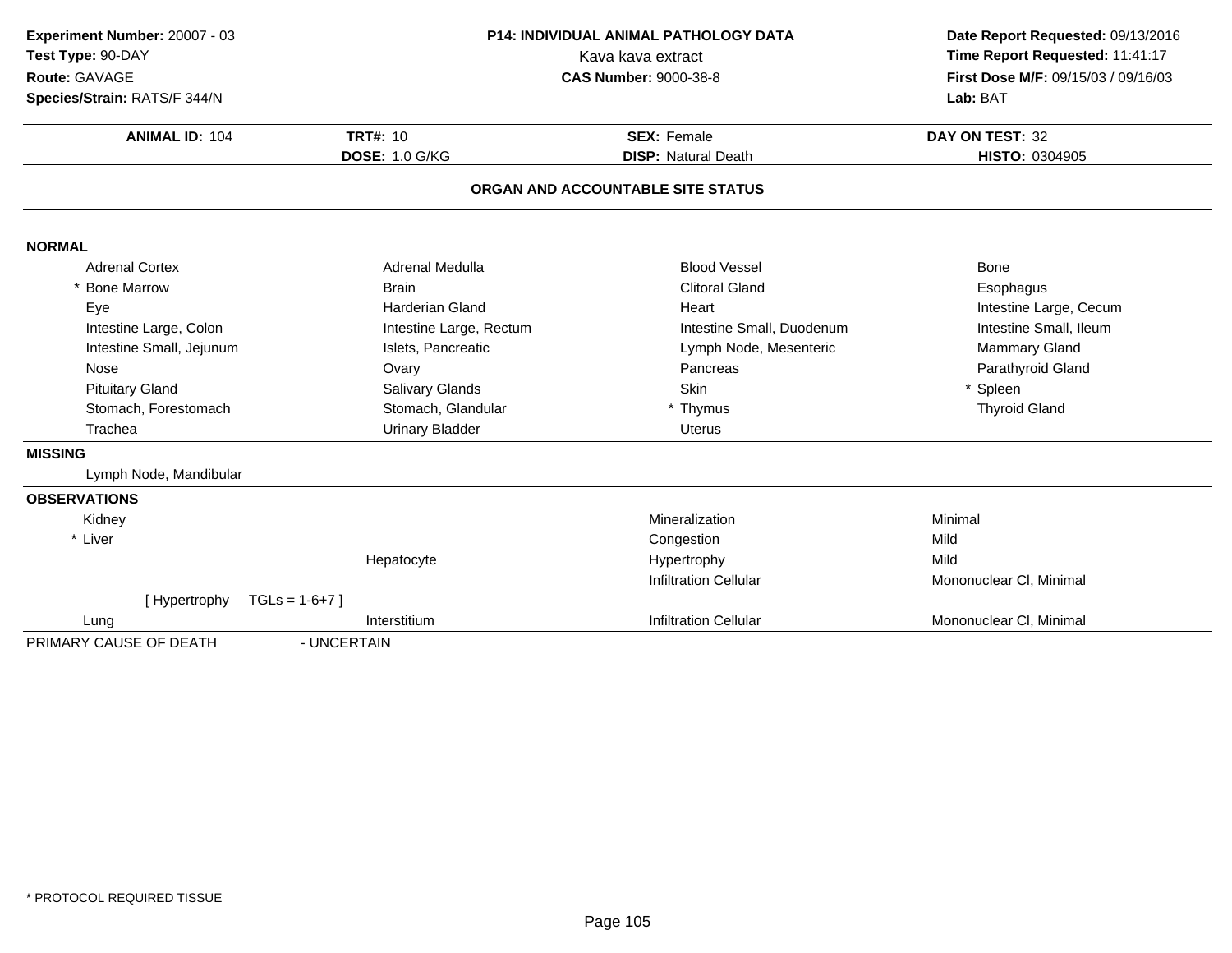| Experiment Number: 20007 - 03<br>Test Type: 90-DAY |                       | <b>P14: INDIVIDUAL ANIMAL PATHOLOGY DATA</b><br>Kava kava extract | Date Report Requested: 09/13/2016<br>Time Report Requested: 11:41:17 |
|----------------------------------------------------|-----------------------|-------------------------------------------------------------------|----------------------------------------------------------------------|
| Route: GAVAGE<br>Species/Strain: RATS/F 344/N      |                       | <b>CAS Number: 9000-38-8</b>                                      | <b>First Dose M/F: 09/15/03 / 09/16/03</b><br>Lab: BAT               |
|                                                    |                       |                                                                   |                                                                      |
| <b>ANIMAL ID: 105</b>                              | <b>TRT#: 10</b>       | <b>SEX: Female</b>                                                | DAY ON TEST: 93                                                      |
|                                                    | <b>DOSE: 1.0 G/KG</b> | <b>DISP: Terminal Sacrifice</b>                                   | <b>HISTO: 0304906</b>                                                |
|                                                    |                       | ORGAN AND ACCOUNTABLE SITE STATUS                                 |                                                                      |
| <b>NORMAL</b>                                      |                       |                                                                   |                                                                      |
| * Bone Marrow                                      | Spleen                | * Thymus                                                          |                                                                      |
| <b>OBSERVATIONS</b>                                |                       |                                                                   |                                                                      |
| * Liver                                            |                       | Infiltration Cellular                                             | Mononuclear CI, Minimal                                              |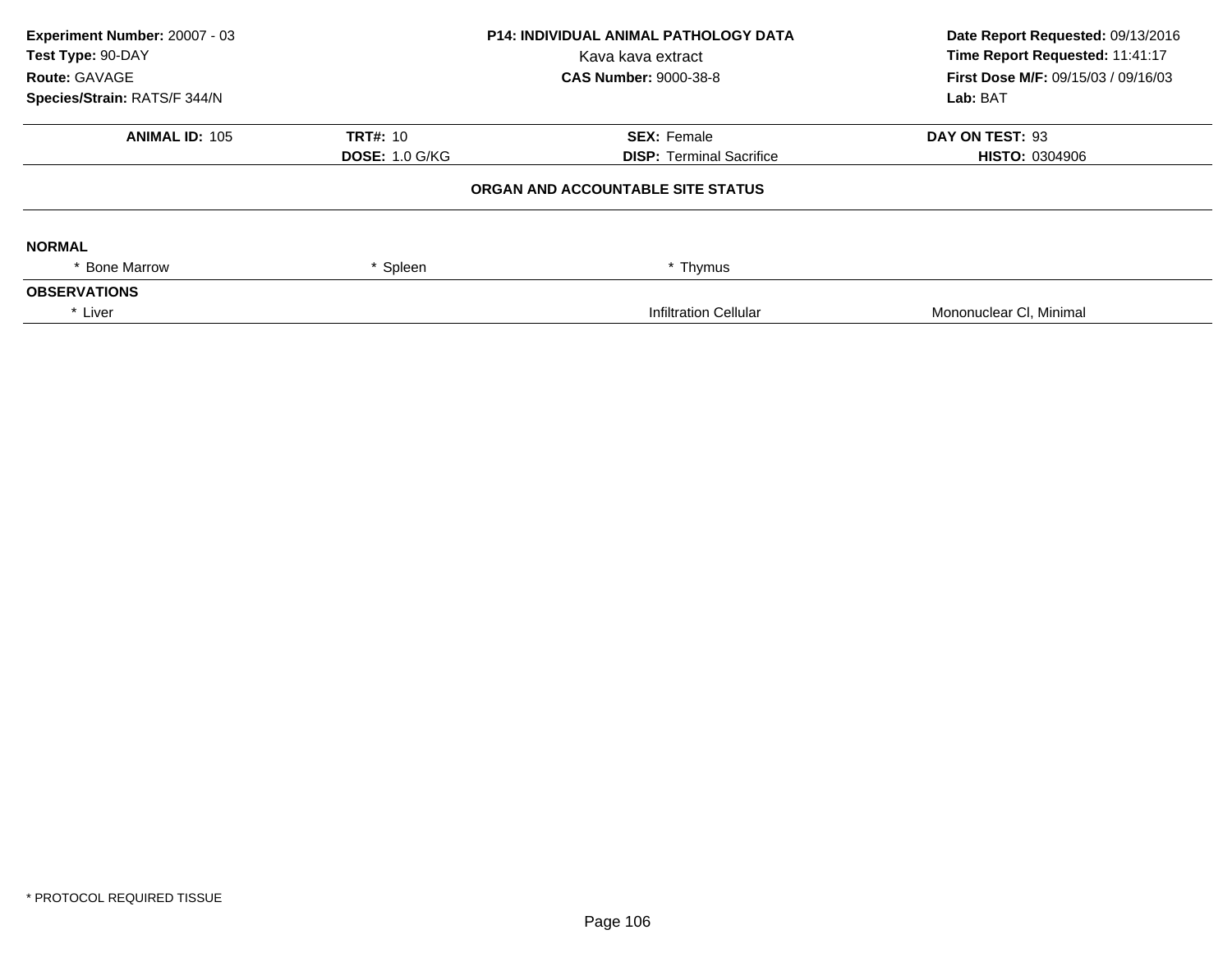| Experiment Number: 20007 - 03<br>Test Type: 90-DAY<br>Route: GAVAGE<br>Species/Strain: RATS/F 344/N |                                          | <b>P14: INDIVIDUAL ANIMAL PATHOLOGY DATA</b><br>Kava kava extract<br><b>CAS Number: 9000-38-8</b> | Date Report Requested: 09/13/2016<br>Time Report Requested: 11:41:17<br><b>First Dose M/F: 09/15/03 / 09/16/03</b><br>Lab: BAT |
|-----------------------------------------------------------------------------------------------------|------------------------------------------|---------------------------------------------------------------------------------------------------|--------------------------------------------------------------------------------------------------------------------------------|
|                                                                                                     |                                          |                                                                                                   |                                                                                                                                |
| <b>ANIMAL ID: 106</b>                                                                               | <b>TRT#: 10</b><br><b>DOSE: 1.0 G/KG</b> | <b>SEX: Female</b><br><b>DISP: Terminal Sacrifice</b>                                             | DAY ON TEST: 93<br><b>HISTO: 0304907</b>                                                                                       |
|                                                                                                     |                                          | ORGAN AND ACCOUNTABLE SITE STATUS                                                                 |                                                                                                                                |
| <b>NORMAL</b>                                                                                       |                                          |                                                                                                   |                                                                                                                                |
| * Bone Marrow                                                                                       | Spleen                                   | * Thymus                                                                                          |                                                                                                                                |
| <b>OBSERVATIONS</b>                                                                                 |                                          |                                                                                                   |                                                                                                                                |
| * Liver                                                                                             |                                          | Infiltration Cellular                                                                             | Mononuclear CI, Minimal                                                                                                        |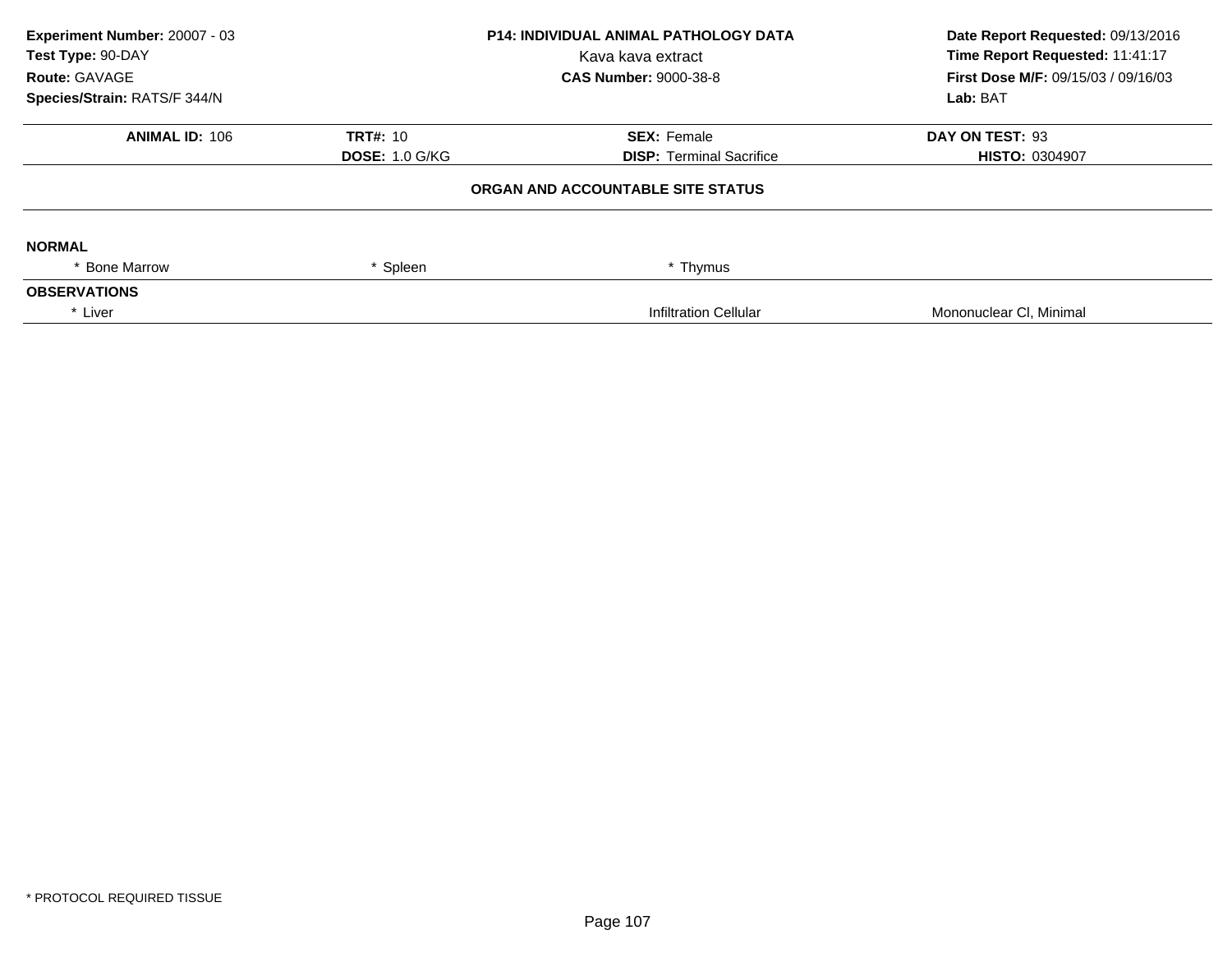| Experiment Number: 20007 - 03<br>Test Type: 90-DAY<br>Kava kava extract |                       | <b>P14: INDIVIDUAL ANIMAL PATHOLOGY DATA</b> | Date Report Requested: 09/13/2016<br>Time Report Requested: 11:41:17 |
|-------------------------------------------------------------------------|-----------------------|----------------------------------------------|----------------------------------------------------------------------|
|                                                                         |                       |                                              |                                                                      |
| Route: GAVAGE                                                           |                       | <b>CAS Number: 9000-38-8</b>                 | <b>First Dose M/F: 09/15/03 / 09/16/03</b>                           |
| Species/Strain: RATS/F 344/N                                            |                       |                                              | Lab: BAT                                                             |
| <b>ANIMAL ID: 107</b>                                                   | <b>TRT#: 10</b>       | <b>SEX: Female</b>                           | DAY ON TEST: 93                                                      |
|                                                                         | <b>DOSE: 1.0 G/KG</b> | <b>DISP:</b> Terminal Sacrifice              | <b>HISTO: 0304908</b>                                                |
|                                                                         |                       | ORGAN AND ACCOUNTABLE SITE STATUS            |                                                                      |
| <b>NORMAL</b>                                                           |                       |                                              |                                                                      |
| <b>Bone Marrow</b>                                                      | * Spleen              | * Thymus                                     |                                                                      |
| <b>OBSERVATIONS</b>                                                     |                       |                                              |                                                                      |
| * Liver                                                                 |                       | Infiltration Cellular                        | Mononuclear CI, Minimal                                              |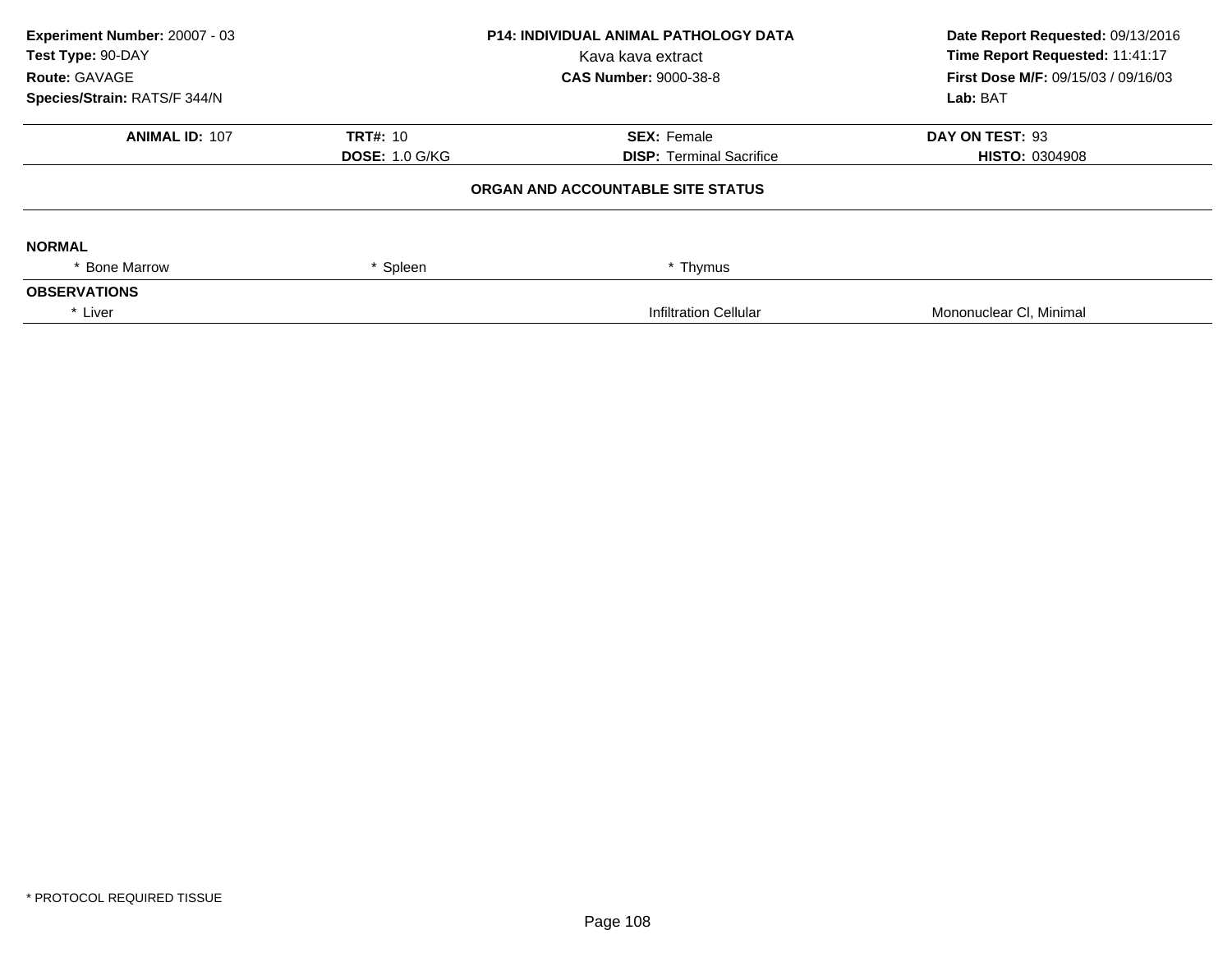| Experiment Number: 20007 - 03<br>Test Type: 90-DAY<br>Route: GAVAGE |                       | <b>P14: INDIVIDUAL ANIMAL PATHOLOGY DATA</b><br>Kava kava extract<br><b>CAS Number: 9000-38-8</b> | Date Report Requested: 09/13/2016<br>Time Report Requested: 11:41:17<br><b>First Dose M/F: 09/15/03 / 09/16/03</b> |
|---------------------------------------------------------------------|-----------------------|---------------------------------------------------------------------------------------------------|--------------------------------------------------------------------------------------------------------------------|
| Species/Strain: RATS/F 344/N                                        |                       |                                                                                                   | Lab: BAT                                                                                                           |
| <b>ANIMAL ID: 108</b>                                               | <b>TRT#: 10</b>       | <b>SEX: Female</b>                                                                                | DAY ON TEST: 93                                                                                                    |
|                                                                     | <b>DOSE: 1.0 G/KG</b> | <b>DISP:</b> Terminal Sacrifice                                                                   | <b>HISTO: 0304909</b>                                                                                              |
|                                                                     |                       | ORGAN AND ACCOUNTABLE SITE STATUS                                                                 |                                                                                                                    |
| <b>NORMAL</b>                                                       |                       |                                                                                                   |                                                                                                                    |
| * Bone Marrow                                                       | Spleen                | * Thymus                                                                                          |                                                                                                                    |
| <b>OBSERVATIONS</b>                                                 |                       |                                                                                                   |                                                                                                                    |
| * Liver                                                             |                       | <b>Infiltration Cellular</b>                                                                      | Mononuclear CI, Minimal                                                                                            |
|                                                                     |                       | Inflammation                                                                                      | Minimal                                                                                                            |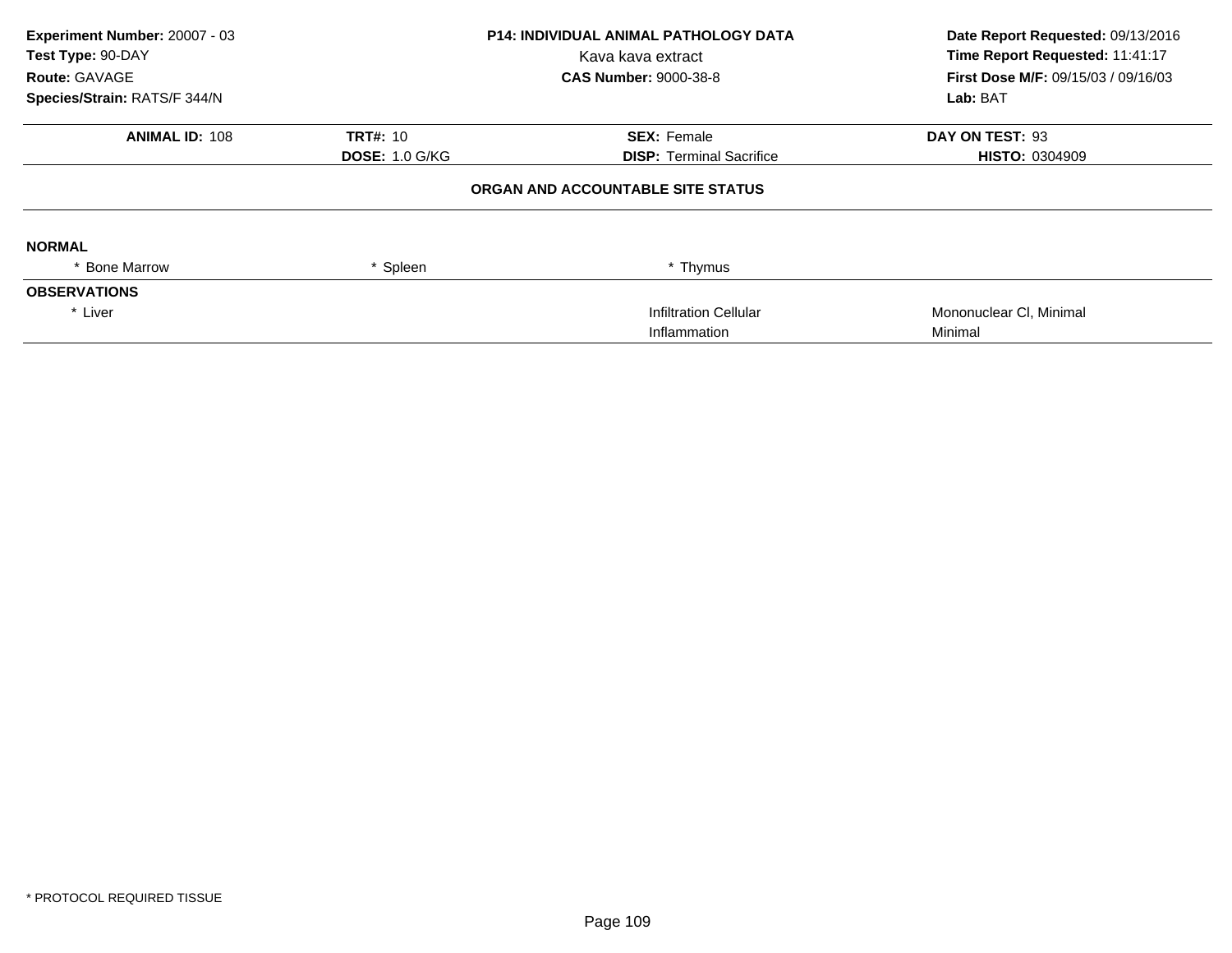| Experiment Number: 20007 - 03<br>Test Type: 90-DAY<br>Route: GAVAGE | <b>P14: INDIVIDUAL ANIMAL PATHOLOGY DATA</b><br>Kava kava extract<br><b>CAS Number: 9000-38-8</b> |                                   | Date Report Requested: 09/13/2016<br>Time Report Requested: 11:41:17<br><b>First Dose M/F: 09/15/03 / 09/16/03</b> |  |
|---------------------------------------------------------------------|---------------------------------------------------------------------------------------------------|-----------------------------------|--------------------------------------------------------------------------------------------------------------------|--|
| Species/Strain: RATS/F 344/N                                        |                                                                                                   |                                   | Lab: BAT                                                                                                           |  |
| <b>ANIMAL ID: 109</b>                                               | <b>TRT#: 10</b>                                                                                   | <b>SEX: Female</b>                | DAY ON TEST: 93                                                                                                    |  |
|                                                                     | <b>DOSE: 1.0 G/KG</b>                                                                             | <b>DISP: Terminal Sacrifice</b>   | <b>HISTO: 0304910</b>                                                                                              |  |
|                                                                     |                                                                                                   | ORGAN AND ACCOUNTABLE SITE STATUS |                                                                                                                    |  |
| <b>NORMAL</b>                                                       |                                                                                                   |                                   |                                                                                                                    |  |
| * Bone Marrow                                                       | * Spleen                                                                                          | * Thymus                          |                                                                                                                    |  |
| <b>OBSERVATIONS</b>                                                 |                                                                                                   |                                   |                                                                                                                    |  |
| * Liver                                                             | Hepatocyte                                                                                        | Hypertrophy                       | Minimal                                                                                                            |  |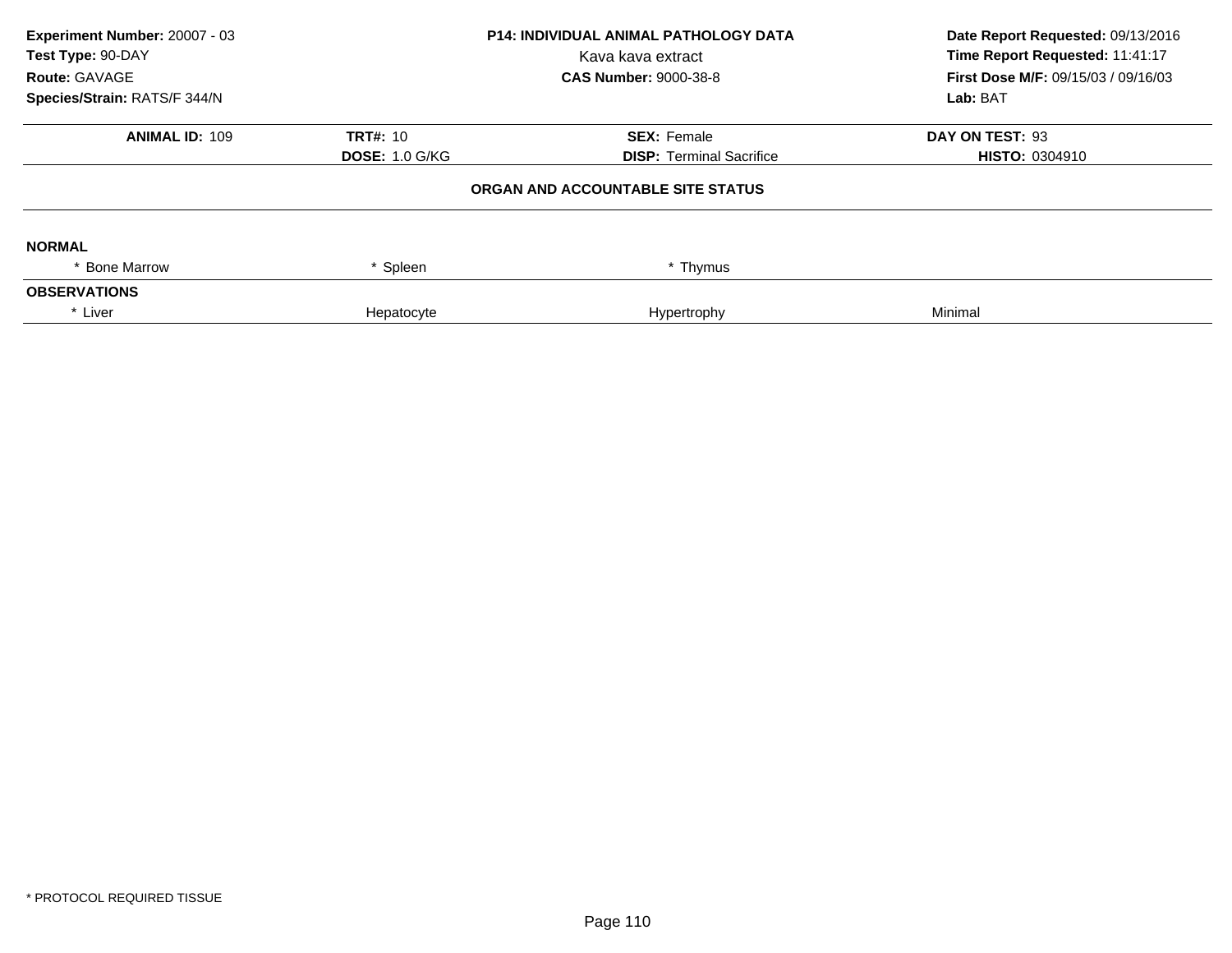| Experiment Number: 20007 - 03<br>Test Type: 90-DAY<br>Route: GAVAGE |                       | <b>P14: INDIVIDUAL ANIMAL PATHOLOGY DATA</b><br>Kava kava extract<br><b>CAS Number: 9000-38-8</b> | Date Report Requested: 09/13/2016<br>Time Report Requested: 11:41:17<br>First Dose M/F: 09/15/03 / 09/16/03<br>Lab: BAT |  |
|---------------------------------------------------------------------|-----------------------|---------------------------------------------------------------------------------------------------|-------------------------------------------------------------------------------------------------------------------------|--|
| Species/Strain: RATS/F 344/N                                        |                       |                                                                                                   |                                                                                                                         |  |
| <b>ANIMAL ID: 110</b>                                               | <b>TRT#: 10</b>       | <b>SEX: Female</b>                                                                                | DAY ON TEST: 93                                                                                                         |  |
|                                                                     | <b>DOSE: 1.0 G/KG</b> | <b>DISP: Terminal Sacrifice</b>                                                                   | <b>HISTO: 0304911</b>                                                                                                   |  |
|                                                                     |                       | ORGAN AND ACCOUNTABLE SITE STATUS                                                                 |                                                                                                                         |  |
| <b>NORMAL</b>                                                       |                       |                                                                                                   |                                                                                                                         |  |
| * Bone Marrow                                                       | * Spleen              | * Thymus                                                                                          |                                                                                                                         |  |
| <b>OBSERVATIONS</b>                                                 |                       |                                                                                                   |                                                                                                                         |  |
| * Liver                                                             | Hepatocyte            | Hypertrophy                                                                                       | Minimal                                                                                                                 |  |
|                                                                     |                       | <b>Infiltration Cellular</b>                                                                      | Mononuclear CI, Minimal                                                                                                 |  |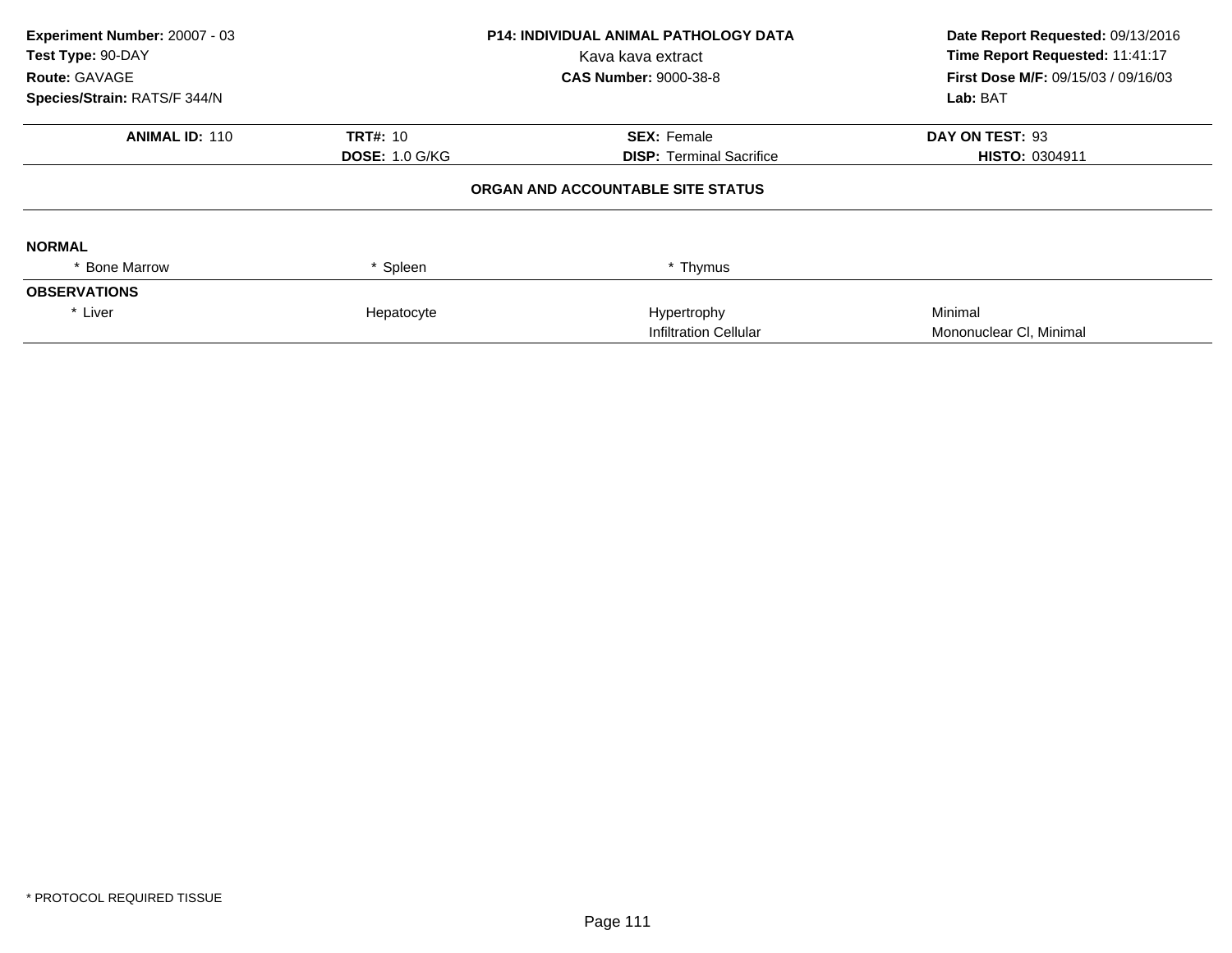| Experiment Number: 20007 - 03<br>Test Type: 90-DAY<br>Route: GAVAGE<br>Species/Strain: RATS/F 344/N | P14: INDIVIDUAL ANIMAL PATHOLOGY DATA<br>Kava kava extract<br><b>CAS Number: 9000-38-8</b> |                                                       | Date Report Requested: 09/13/2016<br>Time Report Requested: 11:41:17<br>First Dose M/F: 09/15/03 / 09/16/03<br>Lab: BAT |
|-----------------------------------------------------------------------------------------------------|--------------------------------------------------------------------------------------------|-------------------------------------------------------|-------------------------------------------------------------------------------------------------------------------------|
| <b>ANIMAL ID: 111</b>                                                                               | <b>TRT#: 12</b><br><b>DOSE: 2.0 G/KG</b>                                                   | <b>SEX: Female</b><br><b>DISP: Terminal Sacrifice</b> | DAY ON TEST: 93<br>HISTO: 0304912                                                                                       |
|                                                                                                     |                                                                                            | ORGAN AND ACCOUNTABLE SITE STATUS                     |                                                                                                                         |
| <b>NORMAL</b>                                                                                       |                                                                                            |                                                       |                                                                                                                         |
| * Adrenal Cortex                                                                                    | * Adrenal Medulla                                                                          | * Blood Vessel                                        | * Bone                                                                                                                  |
| * Bone Marrow                                                                                       | * Brain                                                                                    | * Clitoral Gland                                      | * Esophagus                                                                                                             |
| * Eye                                                                                               | * Harderian Gland                                                                          | * Heart                                               | * Intestine Large, Cecum                                                                                                |
| * Intestine Large, Colon                                                                            | * Intestine Large, Rectum                                                                  | * Intestine Small, Duodenum                           | * Intestine Small, Ileum                                                                                                |
| * Intestine Small, Jejunum                                                                          | * Islets, Pancreatic                                                                       | * Lymph Node, Mesenteric                              | * Mammary Gland                                                                                                         |
| * Nose                                                                                              | * Ovary                                                                                    | * Pancreas                                            | * Parathyroid Gland                                                                                                     |
| * Pituitary Gland                                                                                   | * Salivary Glands                                                                          | * Skin                                                | * Spleen                                                                                                                |
| * Stomach, Forestomach                                                                              | * Stomach, Glandular                                                                       | * Thymus                                              | * Thyroid Gland                                                                                                         |
| * Trachea                                                                                           | * Urinary Bladder                                                                          | * Uterus                                              |                                                                                                                         |
| <b>MISSING</b>                                                                                      |                                                                                            |                                                       |                                                                                                                         |
| * Lymph Node, Mandibular                                                                            |                                                                                            |                                                       |                                                                                                                         |
| <b>OBSERVATIONS</b>                                                                                 |                                                                                            |                                                       |                                                                                                                         |
| Kidney                                                                                              |                                                                                            | Mineralization                                        | Minimal                                                                                                                 |
| * Liver                                                                                             | Hepatocyte                                                                                 | Hypertrophy                                           | Mild                                                                                                                    |
|                                                                                                     |                                                                                            | <b>Infiltration Cellular</b>                          | Mononuclear CI, Minimal                                                                                                 |
| * Lung                                                                                              | Interstitium                                                                               | <b>Infiltration Cellular</b>                          | Mononuclear CI, Minimal                                                                                                 |
|                                                                                                     | Alveolus                                                                                   | <b>Infiltration Cellular</b>                          | Histiocyte, Minimal                                                                                                     |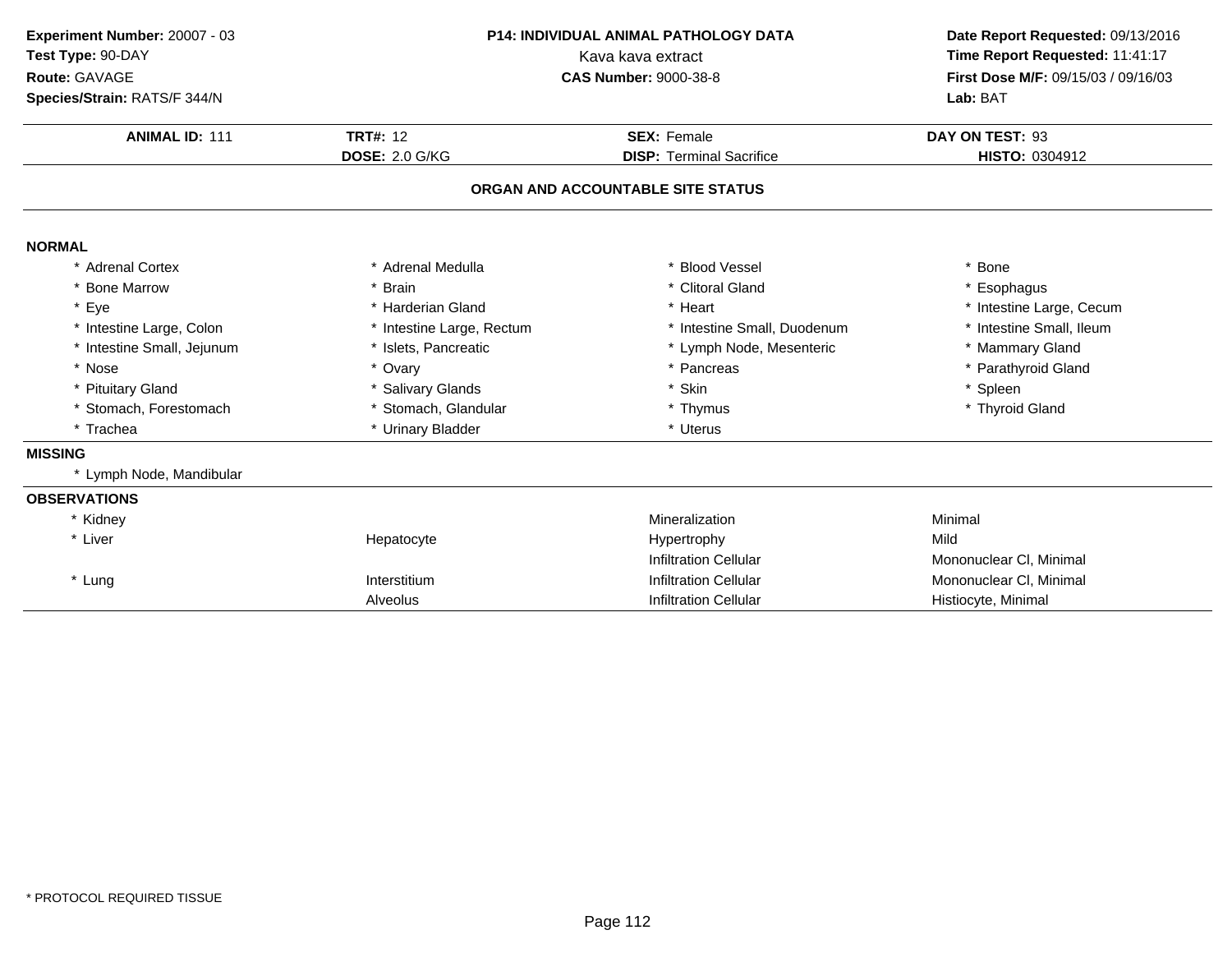| Experiment Number: 20007 - 03<br>Test Type: 90-DAY<br>Route: GAVAGE | P14: INDIVIDUAL ANIMAL PATHOLOGY DATA<br>Kava kava extract<br><b>CAS Number: 9000-38-8</b> |                                   | Date Report Requested: 09/13/2016<br>Time Report Requested: 11:41:17<br>First Dose M/F: 09/15/03 / 09/16/03 |  |
|---------------------------------------------------------------------|--------------------------------------------------------------------------------------------|-----------------------------------|-------------------------------------------------------------------------------------------------------------|--|
| Species/Strain: RATS/F 344/N                                        |                                                                                            |                                   | Lab: BAT                                                                                                    |  |
| <b>ANIMAL ID: 112</b>                                               | <b>TRT#: 12</b>                                                                            | <b>SEX: Female</b>                | DAY ON TEST: 93                                                                                             |  |
|                                                                     | <b>DOSE: 2.0 G/KG</b>                                                                      | <b>DISP: Terminal Sacrifice</b>   | HISTO: 0304913                                                                                              |  |
|                                                                     |                                                                                            | ORGAN AND ACCOUNTABLE SITE STATUS |                                                                                                             |  |
| <b>NORMAL</b>                                                       |                                                                                            |                                   |                                                                                                             |  |
| * Adrenal Cortex                                                    | * Adrenal Medulla                                                                          | * Blood Vessel                    | * Bone                                                                                                      |  |
| * Bone Marrow                                                       | * Brain                                                                                    | * Clitoral Gland                  | * Esophagus                                                                                                 |  |
| * Harderian Gland                                                   | * Heart                                                                                    | * Intestine Large, Cecum          | * Intestine Large, Colon                                                                                    |  |
| * Intestine Large, Rectum                                           | * Intestine Small, Duodenum                                                                | * Intestine Small, Ileum          | * Intestine Small, Jejunum                                                                                  |  |
| * Islets, Pancreatic                                                | * Lung                                                                                     | * Lymph Node, Mesenteric          | * Mammary Gland                                                                                             |  |
| * Nose                                                              | * Ovary                                                                                    | * Pancreas                        | * Parathyroid Gland                                                                                         |  |
| * Pituitary Gland                                                   | * Salivary Glands                                                                          | * Skin                            | * Spleen                                                                                                    |  |
| * Stomach, Forestomach                                              | * Stomach, Glandular                                                                       | * Thymus                          | * Trachea                                                                                                   |  |
| * Urinary Bladder                                                   | * Uterus                                                                                   |                                   |                                                                                                             |  |
| <b>MISSING</b>                                                      |                                                                                            |                                   |                                                                                                             |  |
| * Lymph Node, Mandibular                                            |                                                                                            |                                   |                                                                                                             |  |
| <b>OBSERVATIONS</b>                                                 |                                                                                            |                                   |                                                                                                             |  |
| * Eye                                                               | Cornea                                                                                     | Neovascularization                | Mild                                                                                                        |  |
| * Kidney                                                            |                                                                                            | Mineralization                    | Minimal                                                                                                     |  |
| * Liver                                                             | Hepatocyte                                                                                 | Hypertrophy                       | Minimal                                                                                                     |  |
| * Thyroid Gland                                                     |                                                                                            | Cyst                              |                                                                                                             |  |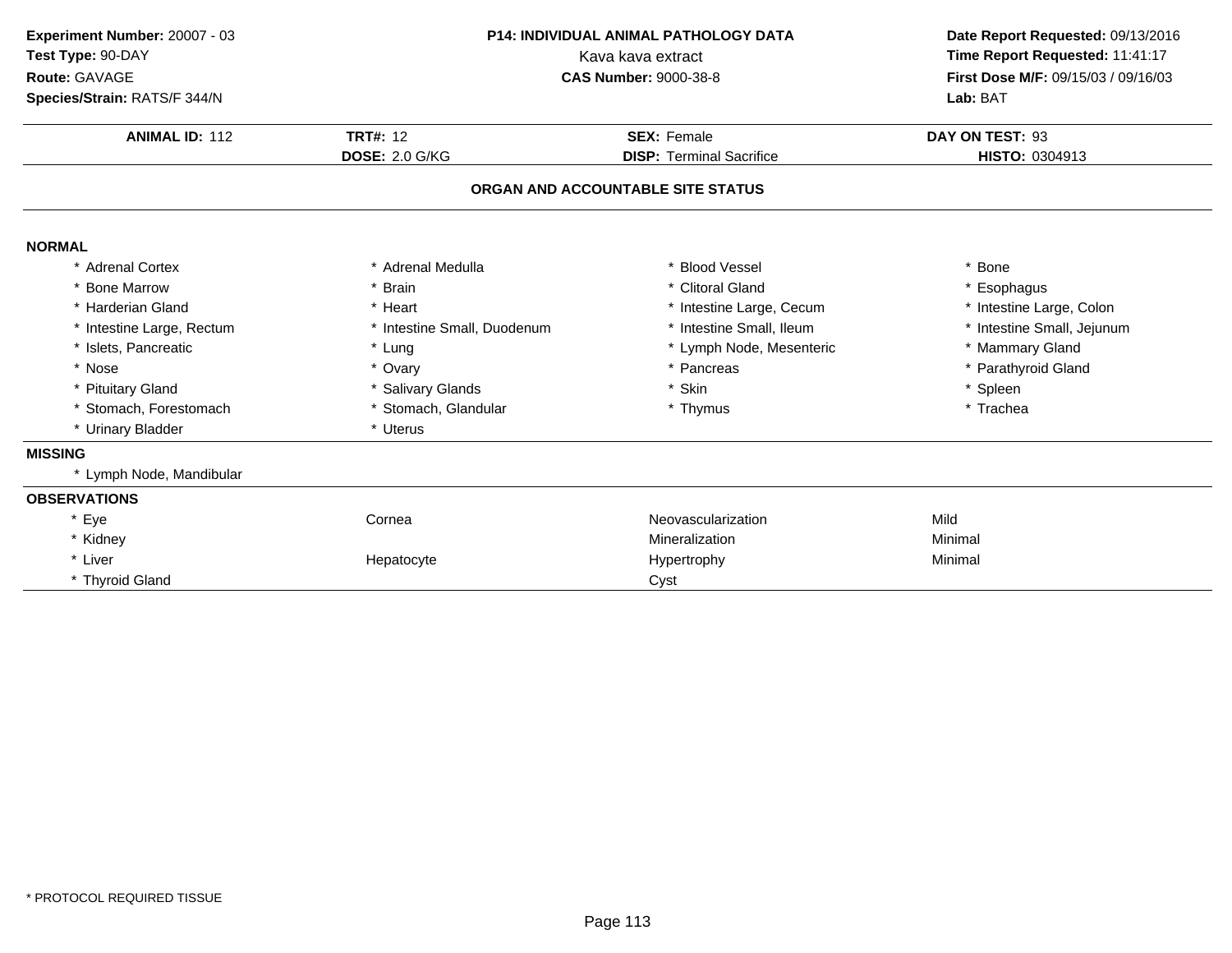| Experiment Number: 20007 - 03 |                             | P14: INDIVIDUAL ANIMAL PATHOLOGY DATA | Date Report Requested: 09/13/2016   |
|-------------------------------|-----------------------------|---------------------------------------|-------------------------------------|
| Test Type: 90-DAY             | Kava kava extract           |                                       | Time Report Requested: 11:41:17     |
| Route: GAVAGE                 |                             | <b>CAS Number: 9000-38-8</b>          | First Dose M/F: 09/15/03 / 09/16/03 |
| Species/Strain: RATS/F 344/N  |                             |                                       | Lab: BAT                            |
| <b>ANIMAL ID: 113</b>         | <b>TRT#: 12</b>             | <b>SEX: Female</b>                    | DAY ON TEST: 4                      |
|                               | <b>DOSE: 2.0 G/KG</b>       | <b>DISP: Natural Death</b>            | HISTO: 0304914                      |
|                               |                             | ORGAN AND ACCOUNTABLE SITE STATUS     |                                     |
| <b>NORMAL</b>                 |                             |                                       |                                     |
| * Adrenal Cortex              | * Adrenal Medulla           | * Blood Vessel                        | * Bone                              |
| * Bone Marrow                 | * Brain                     | * Clitoral Gland                      | * Esophagus                         |
| * Eye                         | * Heart                     | * Intestine Large, Cecum              | * Intestine Large, Colon            |
| * Intestine Large, Rectum     | * Intestine Small, Duodenum | * Intestine Small, Ileum              | * Intestine Small, Jejunum          |
| * Islets, Pancreatic          | * Kidney                    | * Lymph Node, Mesenteric              | * Mammary Gland                     |
| * Nose                        | * Ovary                     | * Pancreas                            | * Parathyroid Gland                 |
| * Pituitary Gland             | * Salivary Glands           | * Skin                                | * Stomach, Forestomach              |
| * Stomach, Glandular          | * Trachea                   | * Urinary Bladder                     | * Uterus                            |
| <b>MISSING</b>                |                             |                                       |                                     |
| * Lymph Node, Mandibular      |                             |                                       |                                     |
| <b>OBSERVATIONS</b>           |                             |                                       |                                     |
| * Harderian Gland             |                             | <b>Infiltration Cellular</b>          | Mononuclear CI, Mild                |
| * Liver                       | Hepatocyte                  | Hypertrophy                           | Mild                                |
| * Lung                        |                             | Congestion                            | Acute, Diffuse, Mild                |
| * Spleen                      |                             | Atrophy                               | Mild                                |
| * Thymus                      |                             | Necrosis                              | Mild                                |
| * Thyroid GI                  |                             |                                       |                                     |
| Note: Cyst is Keratin.        |                             |                                       |                                     |
| PRIMARY CAUSE OF DEATH        | - UNCERTAIN                 |                                       |                                     |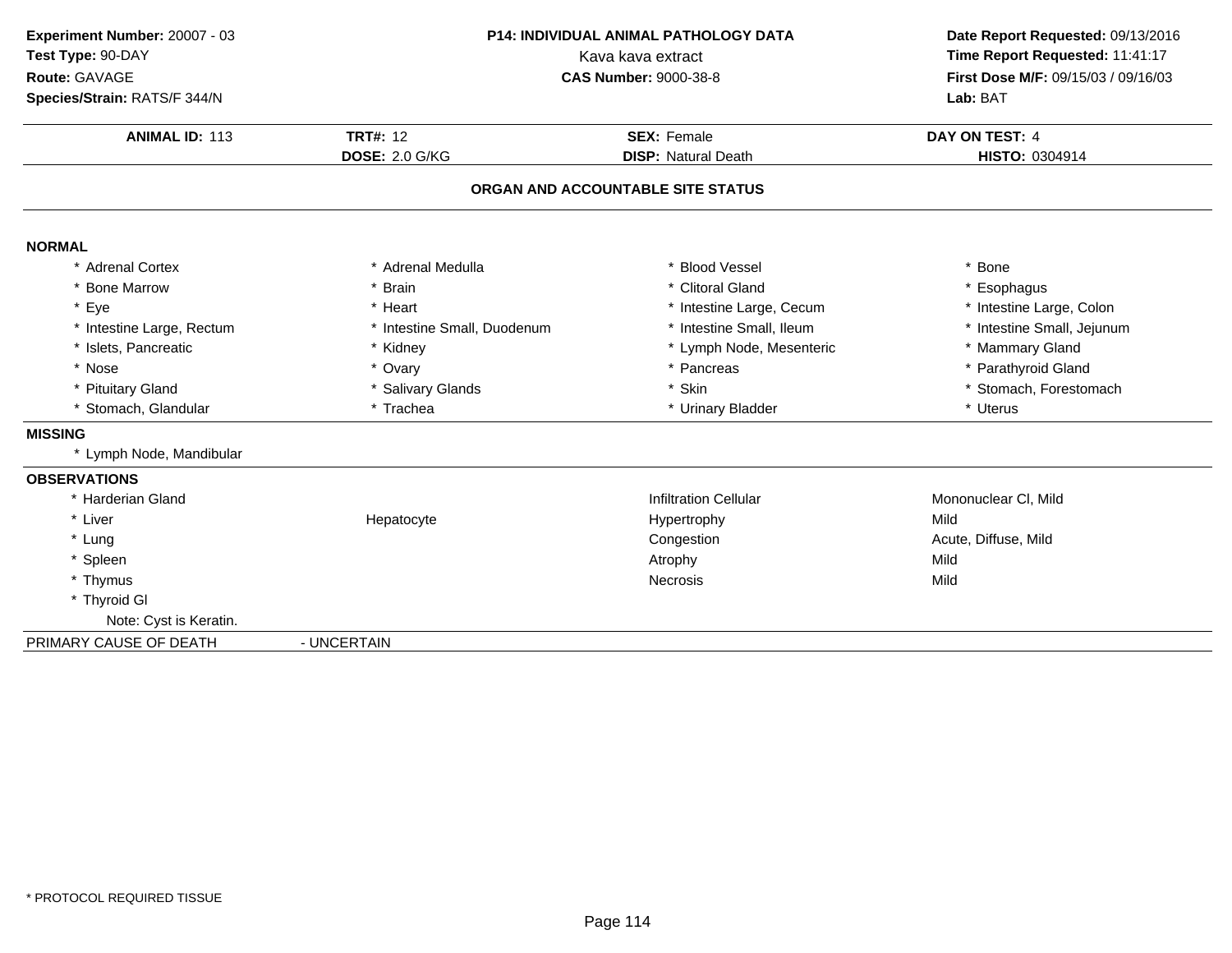| Experiment Number: 20007 - 03<br>Test Type: 90-DAY<br>Route: GAVAGE | <b>P14: INDIVIDUAL ANIMAL PATHOLOGY DATA</b><br>Kava kava extract<br><b>CAS Number: 9000-38-8</b> |                                   | Date Report Requested: 09/13/2016<br>Time Report Requested: 11:41:17<br>First Dose M/F: 09/15/03 / 09/16/03 |  |
|---------------------------------------------------------------------|---------------------------------------------------------------------------------------------------|-----------------------------------|-------------------------------------------------------------------------------------------------------------|--|
| Species/Strain: RATS/F 344/N                                        |                                                                                                   |                                   | Lab: BAT                                                                                                    |  |
| <b>ANIMAL ID: 114</b>                                               | <b>TRT#: 12</b>                                                                                   | <b>SEX: Female</b>                | DAY ON TEST: 93                                                                                             |  |
|                                                                     | <b>DOSE: 2.0 G/KG</b>                                                                             | <b>DISP: Terminal Sacrifice</b>   | HISTO: 0304915                                                                                              |  |
|                                                                     |                                                                                                   | ORGAN AND ACCOUNTABLE SITE STATUS |                                                                                                             |  |
| <b>NORMAL</b>                                                       |                                                                                                   |                                   |                                                                                                             |  |
| * Adrenal Cortex                                                    | * Adrenal Medulla                                                                                 | * Blood Vessel                    | * Bone                                                                                                      |  |
| <b>Bone Marrow</b>                                                  | * Brain                                                                                           | * Clitoral Gland                  | * Esophagus                                                                                                 |  |
| * Eye                                                               | * Harderian Gland                                                                                 | * Intestine Large, Cecum          | * Intestine Large, Colon                                                                                    |  |
| * Intestine Large, Rectum                                           | * Intestine Small, Duodenum                                                                       | * Intestine Small, Ileum          | * Intestine Small, Jejunum                                                                                  |  |
| * Islets, Pancreatic                                                | * Kidney                                                                                          | * Lymph Node, Mesenteric          | * Mammary Gland                                                                                             |  |
| * Nose                                                              | * Ovary                                                                                           | * Pancreas                        | * Parathyroid Gland                                                                                         |  |
| * Pituitary Gland                                                   | * Salivary Glands                                                                                 | * Skin                            | * Spleen                                                                                                    |  |
| * Stomach, Forestomach                                              | * Stomach, Glandular                                                                              | * Thymus                          | * Thyroid Gland                                                                                             |  |
| * Trachea                                                           | * Urinary Bladder                                                                                 | * Uterus                          |                                                                                                             |  |
| <b>MISSING</b>                                                      |                                                                                                   |                                   |                                                                                                             |  |
| * Lymph Node, Mandibular                                            |                                                                                                   |                                   |                                                                                                             |  |
| <b>OBSERVATIONS</b>                                                 |                                                                                                   |                                   |                                                                                                             |  |
| * Heart                                                             |                                                                                                   | Cardiomyopathy                    | Minimal                                                                                                     |  |
| * Liver                                                             | Hepatocyte                                                                                        | Hypertrophy                       | Minimal                                                                                                     |  |
|                                                                     |                                                                                                   | <b>Infiltration Cellular</b>      | Mononuclear CI, Minimal                                                                                     |  |
| * Lung                                                              | Alveolus                                                                                          | <b>Infiltration Cellular</b>      | Histiocyte, Minimal                                                                                         |  |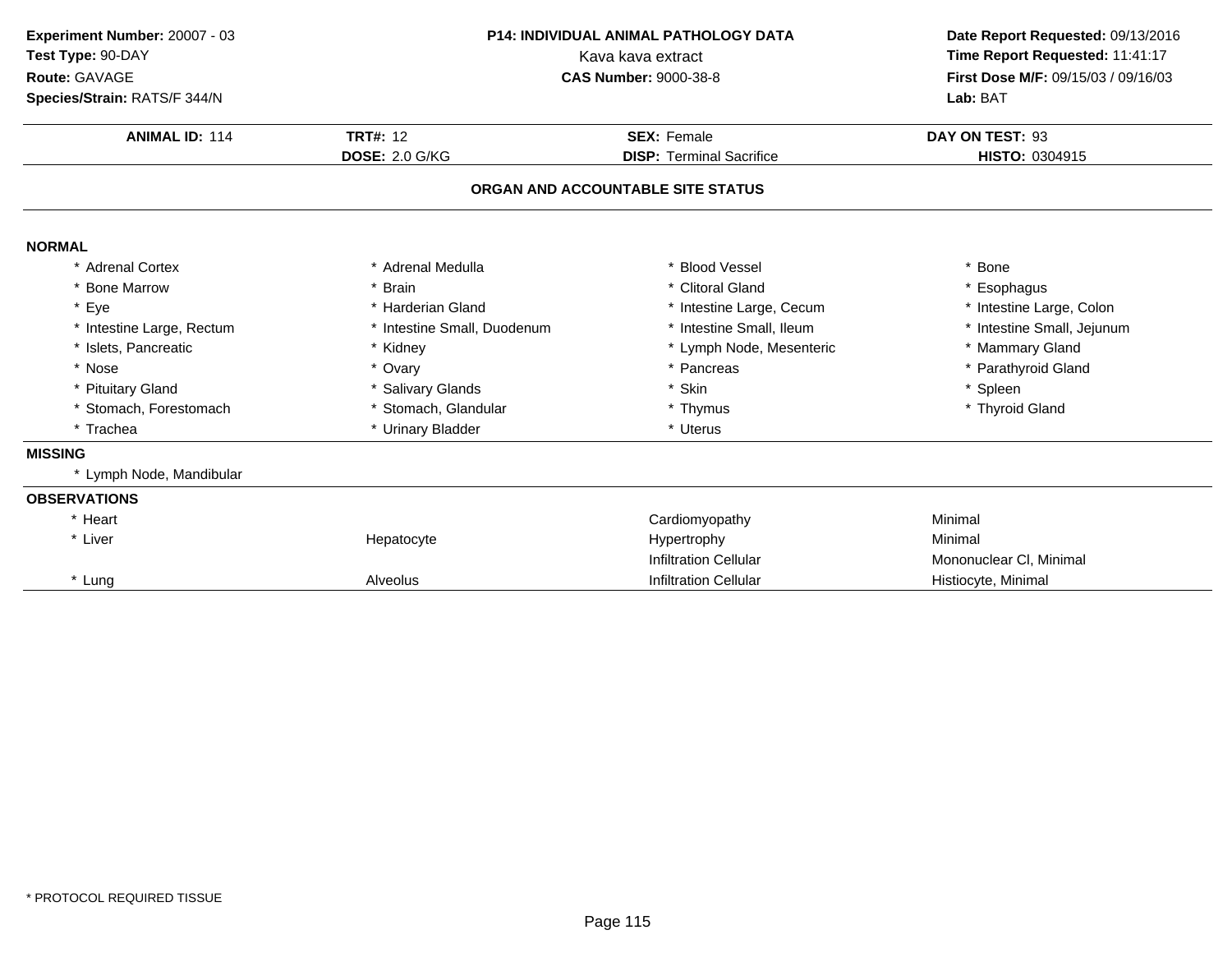| Experiment Number: 20007 - 03<br>Test Type: 90-DAY<br>Route: GAVAGE<br>Species/Strain: RATS/F 344/N | <b>P14: INDIVIDUAL ANIMAL PATHOLOGY DATA</b><br>Kava kava extract<br><b>CAS Number: 9000-38-8</b> |                                   | Date Report Requested: 09/13/2016<br>Time Report Requested: 11:41:17<br>First Dose M/F: 09/15/03 / 09/16/03<br>Lab: BAT |
|-----------------------------------------------------------------------------------------------------|---------------------------------------------------------------------------------------------------|-----------------------------------|-------------------------------------------------------------------------------------------------------------------------|
| <b>ANIMAL ID: 115</b>                                                                               | <b>TRT#: 12</b>                                                                                   | <b>SEX: Female</b>                | DAY ON TEST: 93                                                                                                         |
|                                                                                                     | <b>DOSE: 2.0 G/KG</b>                                                                             | <b>DISP: Terminal Sacrifice</b>   | HISTO: 0304916                                                                                                          |
|                                                                                                     |                                                                                                   | ORGAN AND ACCOUNTABLE SITE STATUS |                                                                                                                         |
| <b>NORMAL</b>                                                                                       |                                                                                                   |                                   |                                                                                                                         |
| * Adrenal Cortex                                                                                    | * Adrenal Medulla                                                                                 | * Blood Vessel                    | * Bone                                                                                                                  |
| * Bone Marrow                                                                                       | <b>Brain</b>                                                                                      | * Clitoral Gland                  | * Esophagus                                                                                                             |
| * Eye                                                                                               | * Harderian Gland                                                                                 | * Heart                           | * Intestine Large, Cecum                                                                                                |
| * Intestine Large, Colon                                                                            | * Intestine Large, Rectum                                                                         | * Intestine Small, Duodenum       | * Intestine Small, Ileum                                                                                                |
| * Intestine Small, Jejunum                                                                          | * Islets, Pancreatic                                                                              | * Kidney                          | * Lymph Node, Mesenteric                                                                                                |
| * Mammary Gland                                                                                     | * Nose                                                                                            | * Ovary                           | * Pancreas                                                                                                              |
| * Parathyroid Gland                                                                                 | <b>Pituitary Gland</b>                                                                            | * Salivary Glands                 | * Skin                                                                                                                  |
| * Spleen                                                                                            | * Stomach, Forestomach                                                                            | * Stomach, Glandular              | * Thymus                                                                                                                |
| * Thyroid Gland                                                                                     | * Trachea                                                                                         | * Urinary Bladder                 | * Uterus                                                                                                                |
| <b>MISSING</b>                                                                                      |                                                                                                   |                                   |                                                                                                                         |
| * Lymph Node, Mandibular                                                                            |                                                                                                   |                                   |                                                                                                                         |
| <b>OBSERVATIONS</b>                                                                                 |                                                                                                   |                                   |                                                                                                                         |
| * Liver                                                                                             | Hepatocyte                                                                                        | Hypertrophy                       | Mild                                                                                                                    |
| * Lung                                                                                              | Interstitium                                                                                      | <b>Infiltration Cellular</b>      | Mononuclear CI, Minimal                                                                                                 |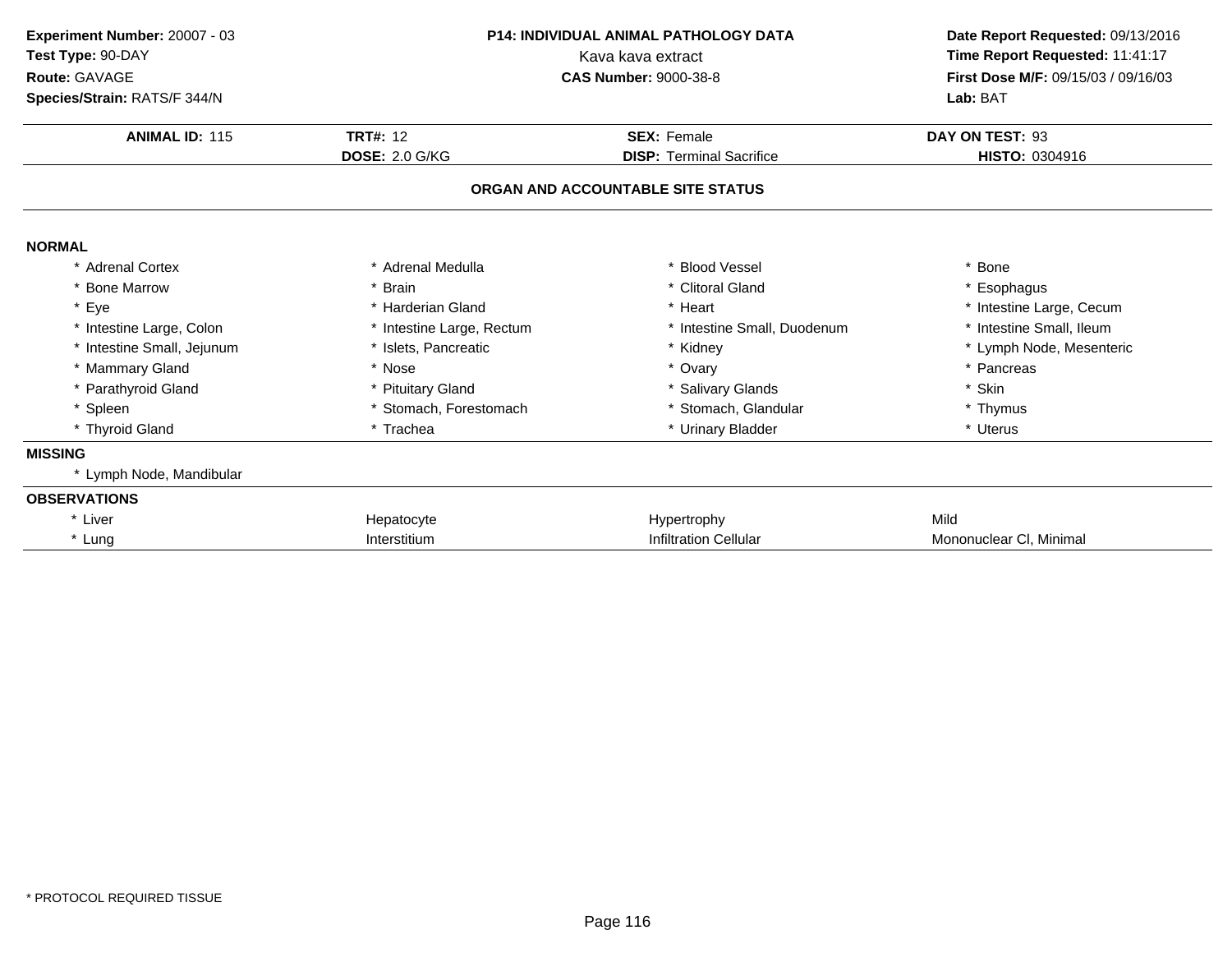| Experiment Number: 20007 - 03 | <b>P14: INDIVIDUAL ANIMAL PATHOLOGY DATA</b><br>Kava kava extract |                                   | Date Report Requested: 09/13/2016<br>Time Report Requested: 11:41:17 |  |
|-------------------------------|-------------------------------------------------------------------|-----------------------------------|----------------------------------------------------------------------|--|
| Test Type: 90-DAY             |                                                                   |                                   |                                                                      |  |
| Route: GAVAGE                 |                                                                   | <b>CAS Number: 9000-38-8</b>      | First Dose M/F: 09/15/03 / 09/16/03                                  |  |
| Species/Strain: RATS/F 344/N  |                                                                   |                                   | Lab: BAT                                                             |  |
| <b>ANIMAL ID: 116</b>         | <b>TRT#: 12</b>                                                   | <b>SEX: Female</b>                | DAY ON TEST: 44                                                      |  |
|                               | <b>DOSE: 2.0 G/KG</b>                                             | <b>DISP: Natural Death</b>        | HISTO: 0304917                                                       |  |
|                               |                                                                   | ORGAN AND ACCOUNTABLE SITE STATUS |                                                                      |  |
| <b>NORMAL</b>                 |                                                                   |                                   |                                                                      |  |
| * Adrenal Cortex              | * Adrenal Medulla                                                 | * Blood Vessel                    | * Bone                                                               |  |
| * Bone Marrow                 | * Brain                                                           | * Clitoral Gland                  | * Esophagus                                                          |  |
| * Eye                         | * Harderian Gland                                                 | * Intestine Large, Cecum          | * Intestine Large, Colon                                             |  |
| * Intestine Large, Rectum     | * Intestine Small, Duodenum                                       | * Intestine Small, Ileum          | * Intestine Small, Jejunum                                           |  |
| * Islets, Pancreatic          | * Kidney                                                          | * Lymph Node, Mesenteric          | * Mammary Gland                                                      |  |
| * Nose                        | * Ovary                                                           | * Parathyroid Gland               | * Pituitary Gland                                                    |  |
| * Salivary Glands             | * Skin                                                            | * Spleen                          | * Stomach, Forestomach                                               |  |
| * Stomach, Glandular          | * Thymus                                                          | * Thyroid Gland                   | * Trachea                                                            |  |
| * Urinary Bladder             | * Uterus                                                          |                                   |                                                                      |  |
| <b>MISSING</b>                |                                                                   |                                   |                                                                      |  |
| * Lymph Node, Mandibular      |                                                                   |                                   |                                                                      |  |
| <b>OBSERVATIONS</b>           |                                                                   |                                   |                                                                      |  |
| * Heart                       |                                                                   | Cardiomyopathy                    | Minimal                                                              |  |
| * Liver                       | Hepatocyte                                                        | Hypertrophy                       | Mild                                                                 |  |
| * Lung                        | Alveolus                                                          | <b>Infiltration Cellular</b>      | Histiocyte, Minimal                                                  |  |
| * Pancreas                    | Acinus                                                            | Atrophy                           | Minimal                                                              |  |
| PRIMARY CAUSE OF DEATH        | - UNCERTAIN                                                       |                                   |                                                                      |  |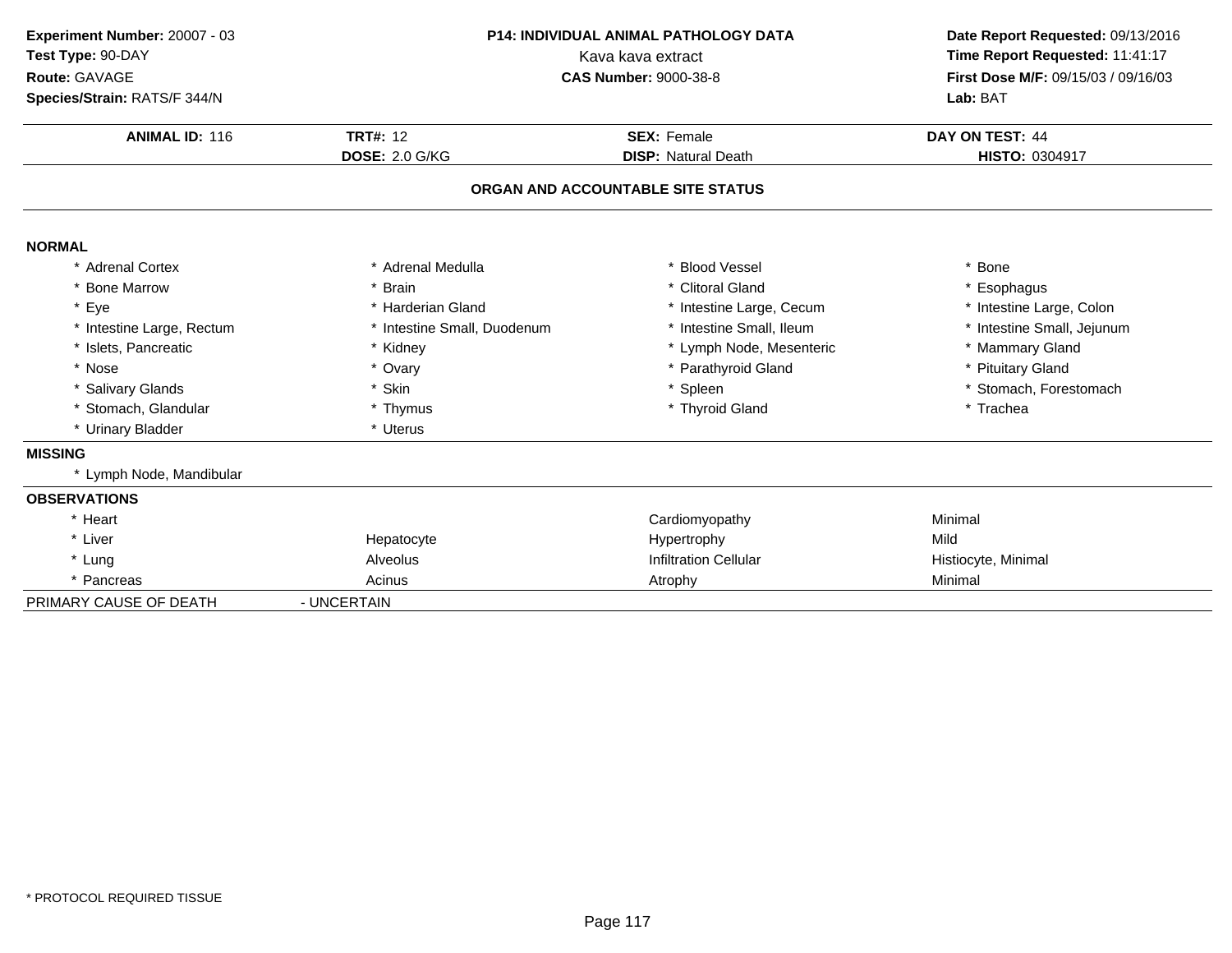| P14: INDIVIDUAL ANIMAL PATHOLOGY DATA<br>Experiment Number: 20007 - 03<br>Test Type: 90-DAY<br>Kava kava extract |                             |                                   | Date Report Requested: 09/13/2016<br>Time Report Requested: 11:41:17 |
|------------------------------------------------------------------------------------------------------------------|-----------------------------|-----------------------------------|----------------------------------------------------------------------|
| Route: GAVAGE<br>Species/Strain: RATS/F 344/N                                                                    |                             | <b>CAS Number: 9000-38-8</b>      | First Dose M/F: 09/15/03 / 09/16/03<br>Lab: BAT                      |
| <b>ANIMAL ID: 117</b>                                                                                            | <b>TRT#: 12</b>             | <b>SEX: Female</b>                | DAY ON TEST: 2                                                       |
|                                                                                                                  | <b>DOSE: 2.0 G/KG</b>       | <b>DISP: Natural Death</b>        | HISTO: 0304918                                                       |
|                                                                                                                  |                             | ORGAN AND ACCOUNTABLE SITE STATUS |                                                                      |
| <b>NORMAL</b>                                                                                                    |                             |                                   |                                                                      |
| * Adrenal Cortex                                                                                                 | * Adrenal Medulla           | * Blood Vessel                    | * Bone                                                               |
| * Bone Marrow                                                                                                    | * Clitoral Gland            | * Esophagus                       | * Eye                                                                |
| * Harderian Gland                                                                                                | * Heart                     | * Intestine Large, Cecum          | * Intestine Large, Colon                                             |
| * Intestine Large, Rectum                                                                                        | * Intestine Small, Duodenum | * Intestine Small, Ileum          | * Intestine Small, Jejunum                                           |
| * Islets, Pancreatic                                                                                             | * Kidney                    | * Lymph Node, Mesenteric          | * Mammary Gland                                                      |
| * Nose                                                                                                           | * Ovary                     | * Pancreas                        | * Parathyroid Gland                                                  |
| * Pituitary Gland                                                                                                | * Salivary Glands           | * Skin                            | * Stomach, Forestomach                                               |
| * Stomach, Glandular                                                                                             | * Thyroid Gland             | * Trachea                         | * Urinary Bladder                                                    |
| * Uterus                                                                                                         |                             |                                   |                                                                      |
| <b>MISSING</b>                                                                                                   |                             |                                   |                                                                      |
| * Lymph Node, Mandibular                                                                                         |                             |                                   |                                                                      |
| <b>OBSERVATIONS</b>                                                                                              |                             |                                   |                                                                      |
| * Brain                                                                                                          | Cerebrum                    | Hemorrhage                        | Mild                                                                 |
| [Hemorrhage<br>$TGLs = 1-9$ ]                                                                                    |                             |                                   |                                                                      |
| * Liver                                                                                                          | Hepatocyte                  | Hypertrophy                       | Moderate                                                             |
| * Lung                                                                                                           | Interstitium                | <b>Infiltration Cellular</b>      | Mononuclear CI, Minimal                                              |
| * Spleen                                                                                                         |                             | Atrophy                           | Mild                                                                 |
| * Thymus                                                                                                         |                             | <b>Necrosis</b>                   | Mild                                                                 |
| PRIMARY CAUSE OF DEATH                                                                                           | - UNCERTAIN                 |                                   |                                                                      |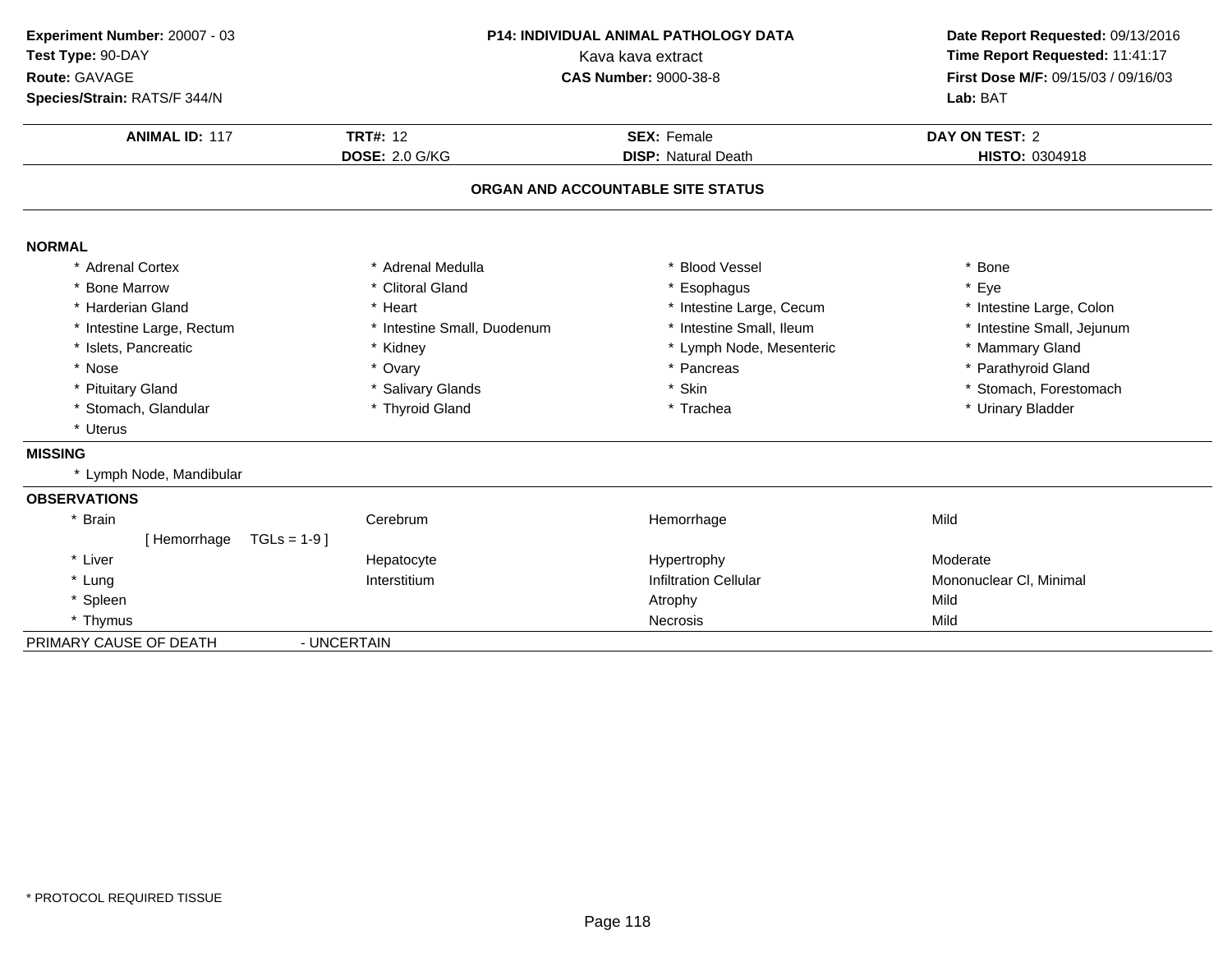| Experiment Number: 20007 - 03<br>Test Type: 90-DAY<br>Route: GAVAGE<br>Species/Strain: RATS/F 344/N |                                          | P14: INDIVIDUAL ANIMAL PATHOLOGY DATA<br>Kava kava extract<br><b>CAS Number: 9000-38-8</b> |                                  |
|-----------------------------------------------------------------------------------------------------|------------------------------------------|--------------------------------------------------------------------------------------------|----------------------------------|
| <b>ANIMAL ID: 118</b>                                                                               | <b>TRT#: 12</b><br><b>DOSE: 2.0 G/KG</b> | <b>SEX: Female</b><br><b>DISP:</b> Natural Death                                           | DAY ON TEST: 4<br>HISTO: 0304919 |
|                                                                                                     |                                          | ORGAN AND ACCOUNTABLE SITE STATUS                                                          |                                  |
| <b>NORMAL</b>                                                                                       |                                          |                                                                                            |                                  |
| * Adrenal Cortex                                                                                    | * Adrenal Medulla                        | * Blood Vessel                                                                             | * Bone                           |
| * Bone Marrow                                                                                       | * Brain                                  | * Clitoral Gland                                                                           | * Esophagus                      |
| * Eye                                                                                               | * Harderian Gland                        | * Heart                                                                                    | * Intestine Large, Cecum         |
| * Intestine Large, Colon                                                                            | * Intestine Large, Rectum                | * Intestine Small, Duodenum                                                                | * Intestine Small, Ileum         |
| * Intestine Small, Jejunum                                                                          | * Islets, Pancreatic                     | * Kidney                                                                                   | * Lung                           |
| * Lymph Node, Mesenteric                                                                            | * Mammary Gland                          | * Nose                                                                                     | * Ovary                          |
| * Pancreas                                                                                          | * Parathyroid Gland                      | * Pituitary Gland                                                                          | * Salivary Glands                |
| * Skin                                                                                              | * Stomach, Glandular                     | * Thyroid Gland                                                                            | * Trachea                        |
| * Urinary Bladder                                                                                   | * Uterus                                 |                                                                                            |                                  |
| <b>MISSING</b>                                                                                      |                                          |                                                                                            |                                  |
| * Lymph Node, Mandibular                                                                            |                                          |                                                                                            |                                  |
| <b>OBSERVATIONS</b>                                                                                 |                                          |                                                                                            |                                  |
| * Liver                                                                                             | Hepatocyte                               | Hypertrophy                                                                                | Mild                             |
| * Spleen                                                                                            |                                          | Atrophy                                                                                    | Mild                             |
| * Stomach, Forestomach                                                                              |                                          | Mineralization                                                                             | Minimal                          |
|                                                                                                     |                                          | Ulcer                                                                                      | Mild                             |
| * Thymus                                                                                            |                                          | Necrosis                                                                                   | Mild                             |
| PRIMARY CAUSE OF DEATH                                                                              | - UNCERTAIN                              |                                                                                            |                                  |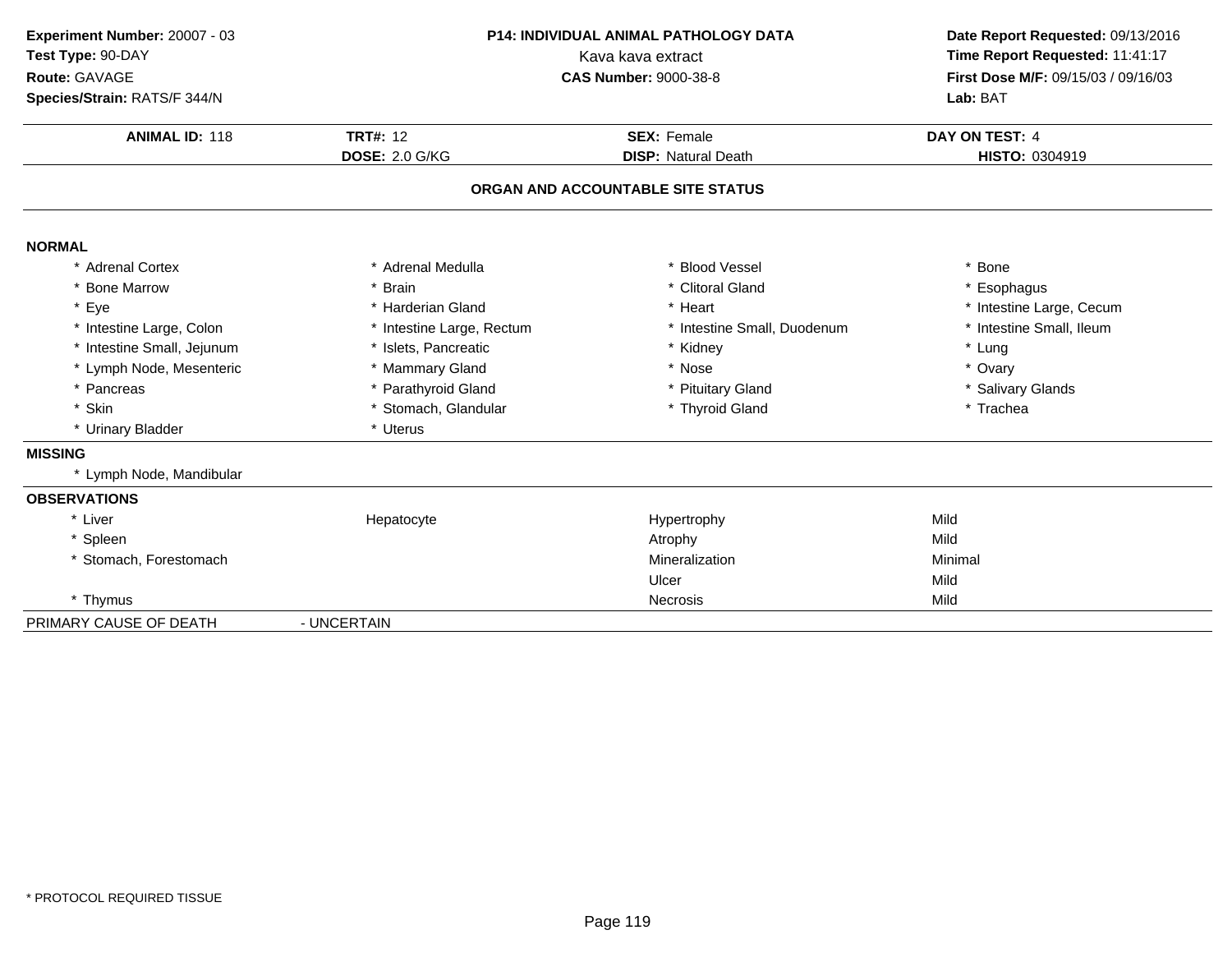| Experiment Number: 20007 - 03<br>Test Type: 90-DAY<br>Route: GAVAGE |                           | <b>P14: INDIVIDUAL ANIMAL PATHOLOGY DATA</b><br>Kava kava extract<br><b>CAS Number: 9000-38-8</b> |                                                 |  |
|---------------------------------------------------------------------|---------------------------|---------------------------------------------------------------------------------------------------|-------------------------------------------------|--|
| Species/Strain: RATS/F 344/N                                        |                           |                                                                                                   | First Dose M/F: 09/15/03 / 09/16/03<br>Lab: BAT |  |
| <b>ANIMAL ID: 119</b>                                               | <b>TRT#: 12</b>           | <b>SEX: Female</b>                                                                                | DAY ON TEST: 93                                 |  |
|                                                                     | <b>DOSE: 2.0 G/KG</b>     | <b>DISP: Terminal Sacrifice</b>                                                                   | HISTO: 0304920                                  |  |
|                                                                     |                           | ORGAN AND ACCOUNTABLE SITE STATUS                                                                 |                                                 |  |
| <b>NORMAL</b>                                                       |                           |                                                                                                   |                                                 |  |
| * Adrenal Cortex                                                    | * Adrenal Medulla         | <b>Blood Vessel</b>                                                                               | * Bone                                          |  |
| * Bone Marrow                                                       | * Brain                   | * Clitoral Gland                                                                                  | * Esophagus                                     |  |
| * Eye                                                               | * Harderian Gland         | * Heart                                                                                           | * Intestine Large, Cecum                        |  |
| * Intestine Large, Colon                                            | * Intestine Large, Rectum | * Intestine Small, Duodenum                                                                       | * Intestine Small, Ileum                        |  |
| * Intestine Small, Jejunum                                          | * Islets, Pancreatic      | * Kidney                                                                                          | * Lymph Node, Mesenteric                        |  |
| * Mammary Gland                                                     | * Nose                    | * Ovary                                                                                           | * Pancreas                                      |  |
| * Parathyroid Gland                                                 | * Pituitary Gland         | * Salivary Glands                                                                                 | * Skin                                          |  |
| * Spleen                                                            | * Stomach, Glandular      | * Thymus                                                                                          | * Thyroid Gland                                 |  |
| * Trachea                                                           | * Urinary Bladder         | * Uterus                                                                                          |                                                 |  |
| <b>MISSING</b>                                                      |                           |                                                                                                   |                                                 |  |
| * Lymph Node, Mandibular                                            |                           |                                                                                                   |                                                 |  |
| <b>OBSERVATIONS</b>                                                 |                           |                                                                                                   |                                                 |  |
| * Liver                                                             | Hepatocyte                | Hypertrophy                                                                                       | Minimal                                         |  |
| * Lung                                                              | Alveolus                  | <b>Infiltration Cellular</b>                                                                      | Histiocyte, Minimal                             |  |
|                                                                     |                           | Inflammation                                                                                      | Minimal                                         |  |
| Note: Few eosinophilic crystals noted in alveoli (slide 3).         |                           |                                                                                                   |                                                 |  |
| * Stomach, Forestomach                                              |                           | Inflammation                                                                                      | Minimal                                         |  |